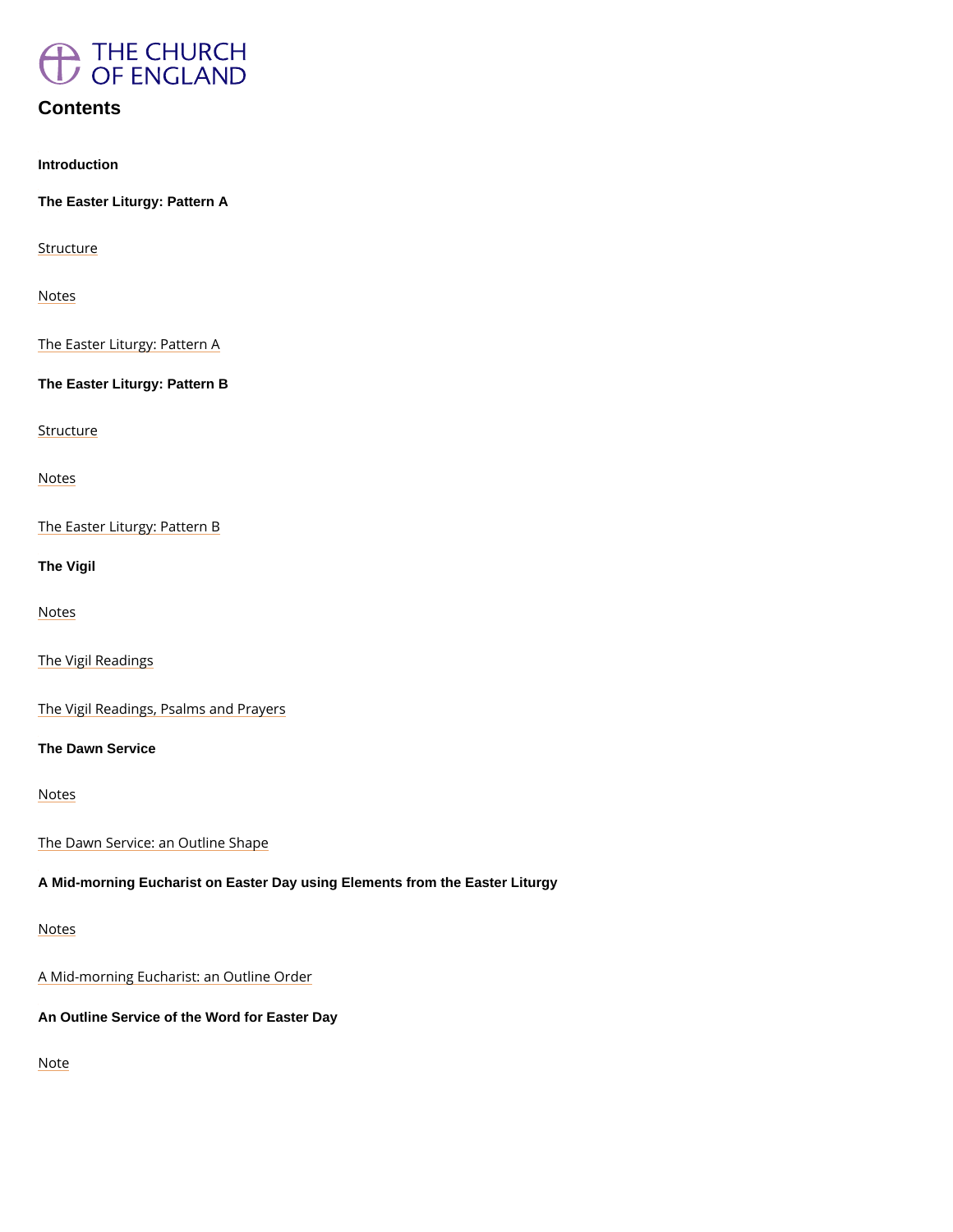Instructions for Marking the Easter Candle

The Exsultet

Welcoming the Easter Candle into the Church, with Prayers at the Easter Garden

Thanksgiving for the Resurrection

[The Easter Anthems](#page-125-0)

# Introduction

According to ancient custom there is no celebration of the Eucharist on Easter Eve. The orde liturgical provision for the day. It is particularly important that Evening Prayer should be tre the Eve, and not as the first service of Easter, anticipating the Easter Liturgy itself.

From earliest times Christians have gathered through the night of Easter to recall the story of death and resurrection of our Lord Jesus Christ. However, the Easter Liturgy is not merely a experience of new life for the worshipper, a passing from darkness to light which offers hope preparation is prayerful and thorough.

The Easter Vigil marks the end of the emptiness of Holy Saturday, and leads into the celebra Exsultet, the ancient hymn of triumph and rejoicing, links this night of our Christian redempt of Egypt. Christian baptism is a participation in the death and resurrection of Christ, a dying Vigil was from early Christian times a preferred occasion for baptism. It is fittingly a time w renewed commitment the promises of their own baptism, and strengthen their sense of incorp whole people of God. The Easter Gospel is proclaimed with all the joy and splendour that the

The Easter Eucharist may follow immediately on the Vigil, or be deferred until Easter Day. A colours – are used to celebrate Christ's resurrection. The â€~Alleluia', which has b

with the day of splendour,

with the royal feast of feasts,

comes its joy to render.

(John of Damascus)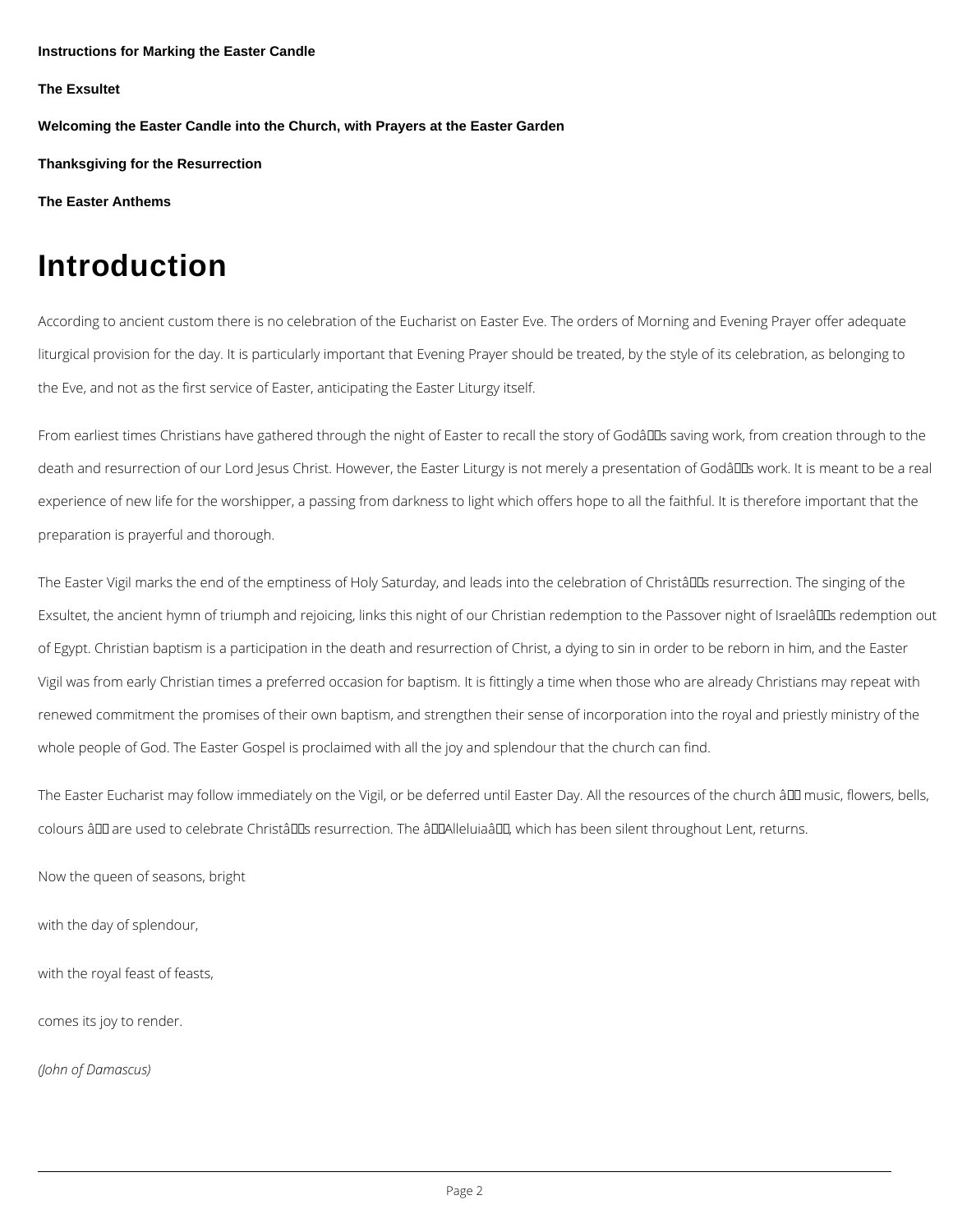### **Three Patterns**

### **Pattern A**

The earliest Christian observance of Easter consisted of a vigil of watching and waiting, fasting and prayer, that lasted through the hours of darkness. Because the vigil began after evening prayer when, as every night, the evening candle was lit, in the Western Church on this particular night this light ceremony was eventually understood as symbolizing the return of the light of Christ and the beginning of the Easter celebration. This tradition lies behind the development of Pattern A.

Pattern A begins with the lighting of a new fire from which the Easter Candle is then lit. Here, the resurrection is proclaimed from the outset in the Service of Light. The Easter Candle, together with the candles held by the individual worshippers, should, if possible, illuminate the church. This illustrates the way that Christians understand the Old Testament and interpret life itself in the light of the resurrection of Jesus. The history of our salvation in the Scriptures is heard in the light of the Easter mystery. The Service of Light reaches its climax with the Easter Proclamation.

The Old Testament readings from the Vigil then follow. We hear the story of our salvation and are invited to reflect our own personal journey in the light of the Easter revelation. The inner dynamics of this service could be drawn out by, for example, lighting a small candle from the Easter Candle after each reading, symbolizing the truth that we understand that reading in the light of Easter.

Pattern A essentially uses the Vigil as an extended Liturgy of the Word.

### **Pattern B**

In the earliest forms of Easter Vigil the Old Testament Scriptures were read and reflected upon, until the resurrection was proclaimed in the Eucharist at cockcrow. This tradition forms the basis of Pattern B, which follows a storytelling approach.

Pattern B begins with the lighting of a small fire or light by which the story of salvation is read. However, this light is *not* the Easter light and all effort should be made to avoid any confusion with it.

The story of salvation is told through Old Testament readings selected from the vigil readings. Each reading adds to the story and a sense of expectation gradually increases until the service reaches its climax in the revelation of the resurrection.

Pattern B is more effective with a lengthy Vigil rather than simply an extended Liturgy of the Word. The structure is designed to be flexible and is

particularly appropriate if the Easter Liturgy is an all-night service, when a more informal approach could be adopted. The Vigil may be held in a

different location from the rest of the service, for example a church hall, or even in the open air by the light of a bonfire.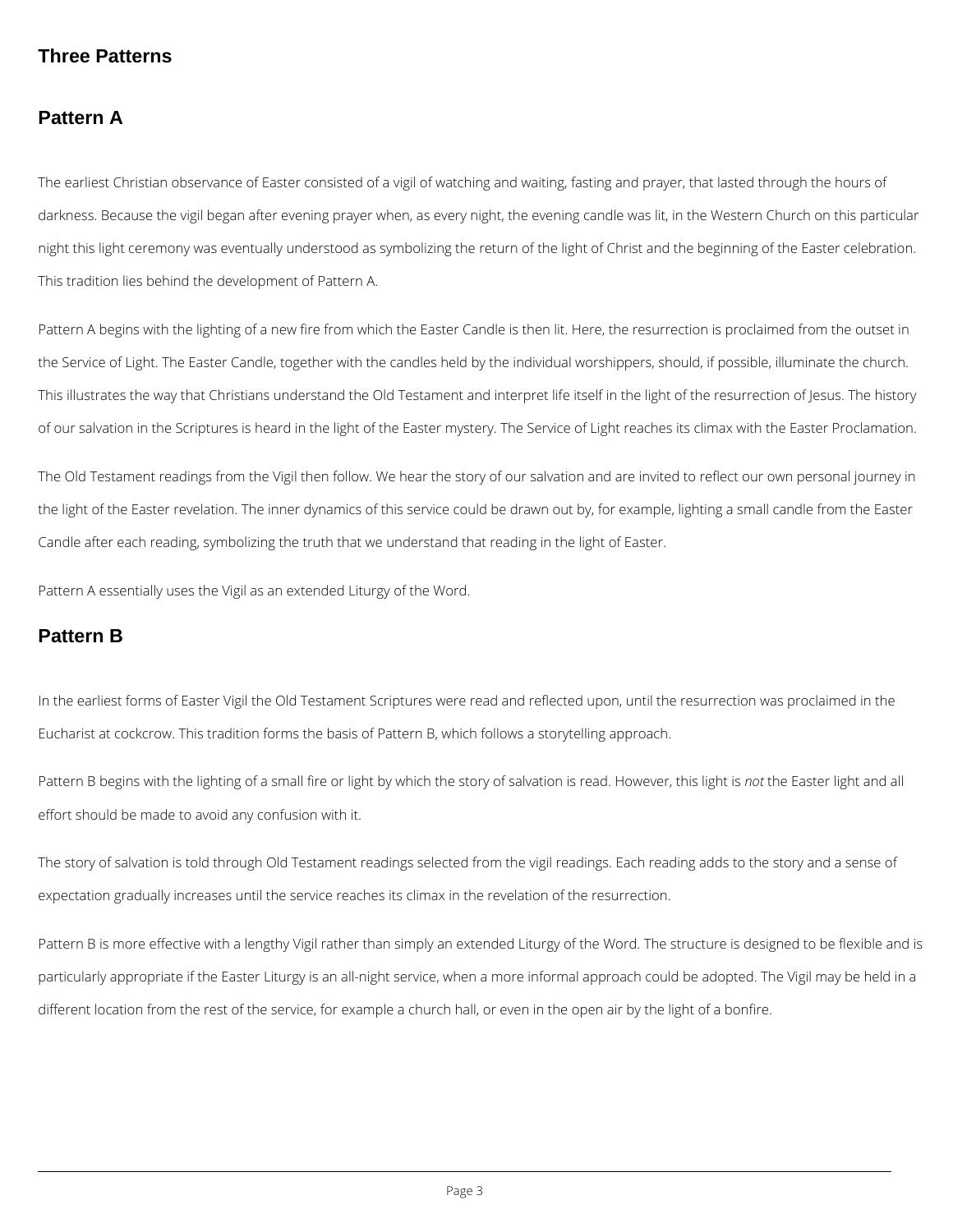Pattern B lends itself to an adventurous and creative approach. For example, the Bible readi reading could be followed by silence, interactive Bible study, artistic activity (including the drama, intercession, singing or whatever is appropriate for the context. Choruses, spiritual s Psalm. If the Vigil is to last all night there could be specific points for eating and drinking t reached in the Service of Light and the Easter Eucharist.

Patterns A and B reflect two different developments of the vigil tradition and each has its ow be understood. Here we provide fully worked-out services for both which can be adapted to le

If either of these vigil patterns is used, it is important to make a conscious decision which o own inner logic. Careful thought should be given as to which is chosen and why.

The Easter Liturgy contains four main elements which are intended to form a single whole bu the different ways that churches over the years have used and adapted the material.

These elements of lighting the Easter Candle and hearing the Scriptures developed into two Liturgy, namely the Service of Light and the Vigil. The other two are the Liturgy of Initiation

### The Dawn Service

In addition to Patterns A and B we also offer a third option. In recent years a practice has d celebrate the resurrection. These celebrations are usually held at a special place such as a more informal treatment than is possible in or immediately outside a church buildinhger). This is not a fully worked-out service but a flexible, outline structure with some resources and su

### The Four Main Elements of the Easter Liturgy

### The Vigil

This is probably the oldest feature of the Easter celebrations. From its earliest times the Ch

meditate on the mighty works of God. Christians would pray until the earliest hours of the mo

The Vigil is properly a service for the night and should never begin before sunset on Holy Saturday

passages from Scripture telling of God's saving lovhee.r)Sefeœr thuert Nioentegsuitoolathcee.Easter Vigil (

The Service of Light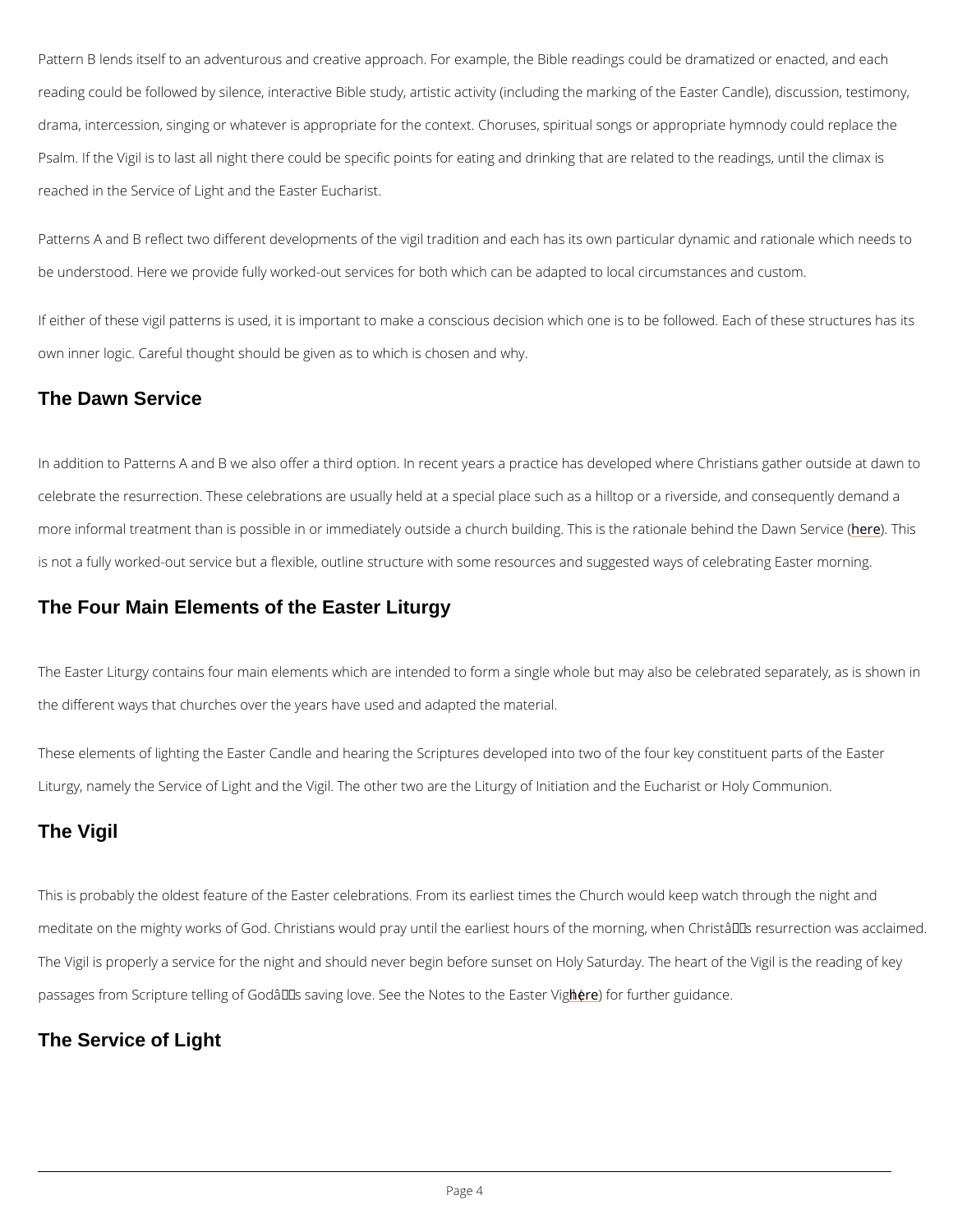The Service of Light proclaims the resurrection of Christ from the dead in word and action, in silence and sound. The Easter Candle, symbolizing Christ, the light of the world, is lit and the light is carried through the church and progressively passed to the whole congregation. The Exsultet, an ancient Easter song of praise, is sung as the climax of this part of the liturgy.

### **The Liturgy of Initiation**

The Easter Liturgy is not just one of the Easter services but a major baptismal event, because baptism and Easter have been closely linked from at least the end of the second century. Lent became the period of preparation for entering into the Churchâll Is fellowship through baptism at Easter. Candidates entered into the life of Christâlles death and resurrection in the midst of the Churchâlles celebration of them. It is therefore appropriate that there should be a celebration of Baptism (of those able to answer for themselves) and/or Confirmation during the Easter Liturgy, or at the very least, there should be a Re-affirmation of Baptismal Vows by the Christian community as a public declaration of their union with Christ in his death and resurrection.

¶Â Â Â Â Some celebrate the Easter Liturgy as one service throughout the night, beginning on the evening of Holy Saturday and reaching its climax at dawn.

¶Â Â Â Â Alternatively, some churches have the Vigil and the Service of Light on the Saturday night, leaving the baptismal and eucharistic

### **The Eucharist**

The celebration of the Eucharist is the proper climax to the Easter Liturgy when we are sacramentally reunited with our risen Lord. The most appropriate time for a celebration of Holy Communion is in the early hours of Easter morning, but if it is celebrated during the night it should be as late as possible, preferably after midnight.

It is important to note that even if there is a non-eucharistic Vigil, there must be at least one celebration of the Holy Communion in every parish church on Easter Day.

## **Preparing for the Easter Liturgy**

Before focusing on the detail, it is necessary to consider how the elements of the Easter celebration are to be presented.

Through the centuries different ways of celebrating these events have developed.

liturgies to the Sunday morning.

¶Â Â Â Ô Others gather on the Saturday evening or before dawn for a short Vigil, leaving the rest of the Easter Liturgy to be celebrated later in

the day.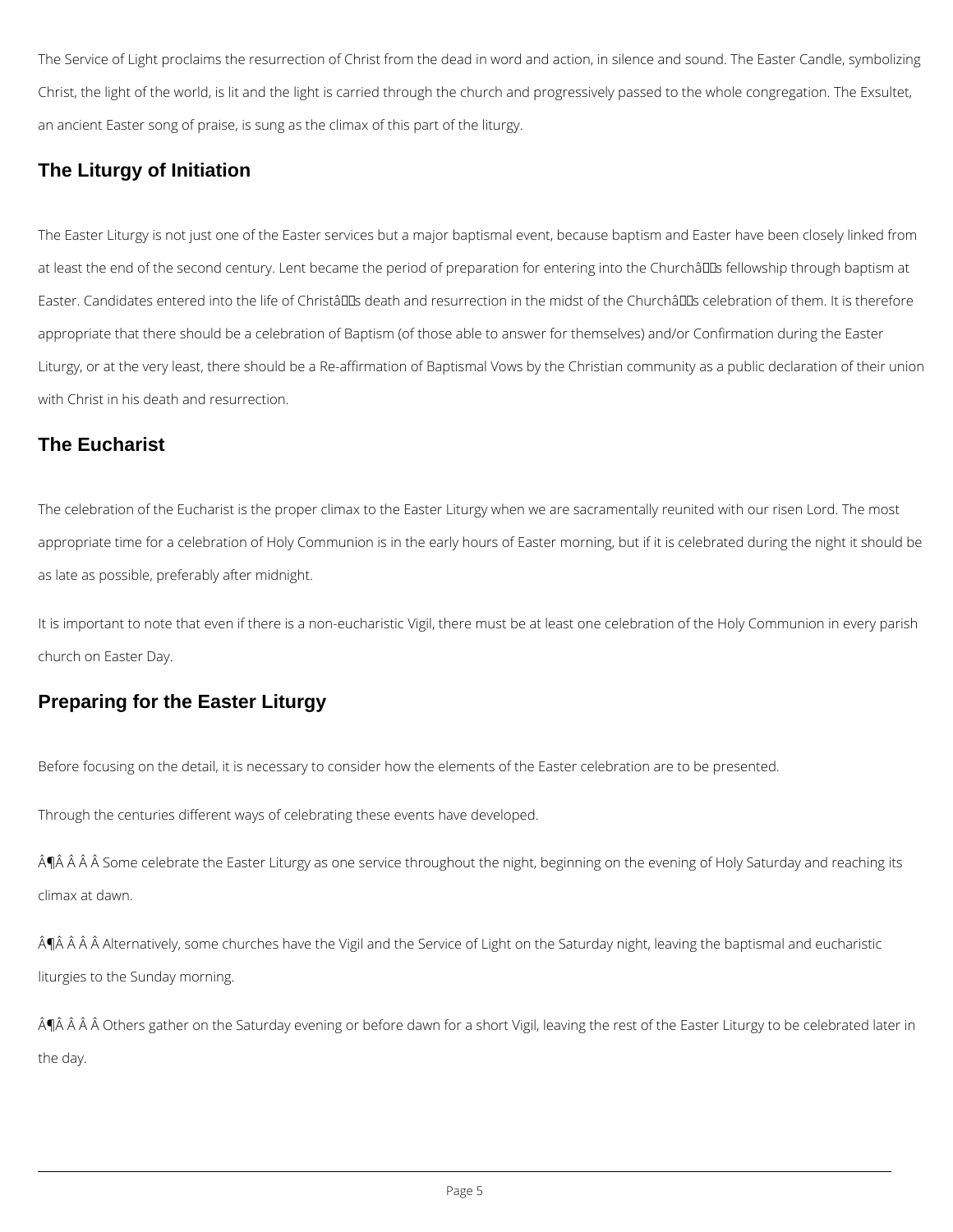<span id="page-5-0"></span>Â∯ Â Â Â Yet others keep the Easter ceremonies for the main service on Easter Sunday morr

 $\tilde{A}$   $\tilde{B}$   $\tilde{A}$   $\tilde{A}$   $\tilde{A}$   $\tilde{B}$   $\tilde{A}$   $\tilde{B}$  cassace the worship to another significant place in or around the community.

However the Easter celebrations are structured and conducted, all possible variations derive seen as a whole even if it is celebrated in distinct stages.

Recently many churches have recognized that the main service on Easter morning sees the la take account of this in their planning. For those who conclude that the mid-morning service s Service of the Word for Easter using some elements from the Easter ceremonies is offered. F least one celebration of the Holy Communion in each parish church on Easter Day.

 $*$  indicates elements of the service of Holy Ba $\beta$ toism moam dWoorsChoipn:fiChrhaitsitpinaanonfelss it iOa6täo€n"125) requ baptism and confirmation are to be administered during this service.

 $\hat{a}$   $\in$  ndicates elements of the Liturgy of Initiation required whether or not baptism and/or confi

 $\hat{A}$   $\hat{P}$   $\hat{A}$   $\hat{A}$   $\hat{A}$   $\hat{A}$  The Service of Light

# The Easter Liturgy: Pattern A

(The Service of Light followed by The Vigil)

### Structure

[Marking of the Easter Candle]

The Lighting of the Easter Candle

The Exsultet

 $\hat{A}$   $\hat{B}$   $\hat{A}$   $\hat{A}$   $\hat{A}$  The Vigil

Introduction to the Readings

Old Testament Readings

The Easter Acclamation

Gloria in Excelsis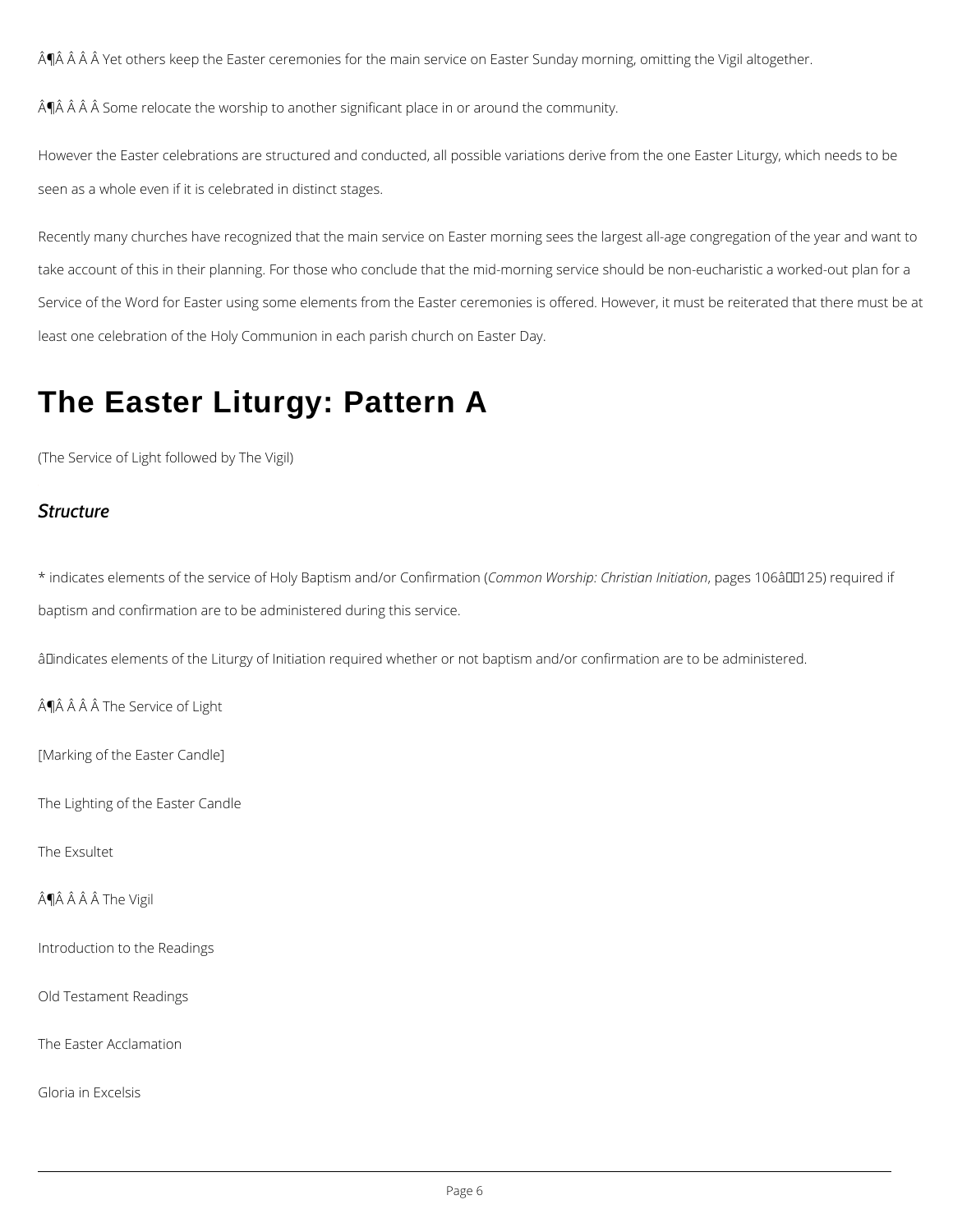### The Collect

New Testament Reading

[Psalm]

Gospel Reading

Sermon

 $\hat{A}$ ¶Â $\hat{A}$  $\hat{A}$  $\hat{A}$  The Liturgy of Initiation

Presentation of the Candidates \*

The Decision / Renewal of Baptismal Vows \*âD

Signing with the Cross \*

Prayer over the Water \* aD

Profession of Faith \*âD

### Baptism \*

 $\hat{A} \hat{A} \hat{A}$  [Declarations]

Confirmation \*

ÂÂÂÂ [Affirmation of Baptismal Faith]

ÂÂÂÂ [Reception into the Communion of the Church of England]

### [Commission]

#### Welcome \*

 $\hat{A}$ ¶ $\hat{A}$   $\hat{A}$   $\hat{A}$   $\hat{A}$  The Liturgy of the Eucharist

The Peace

Preparation of the Table

Taking of the Bread and Wine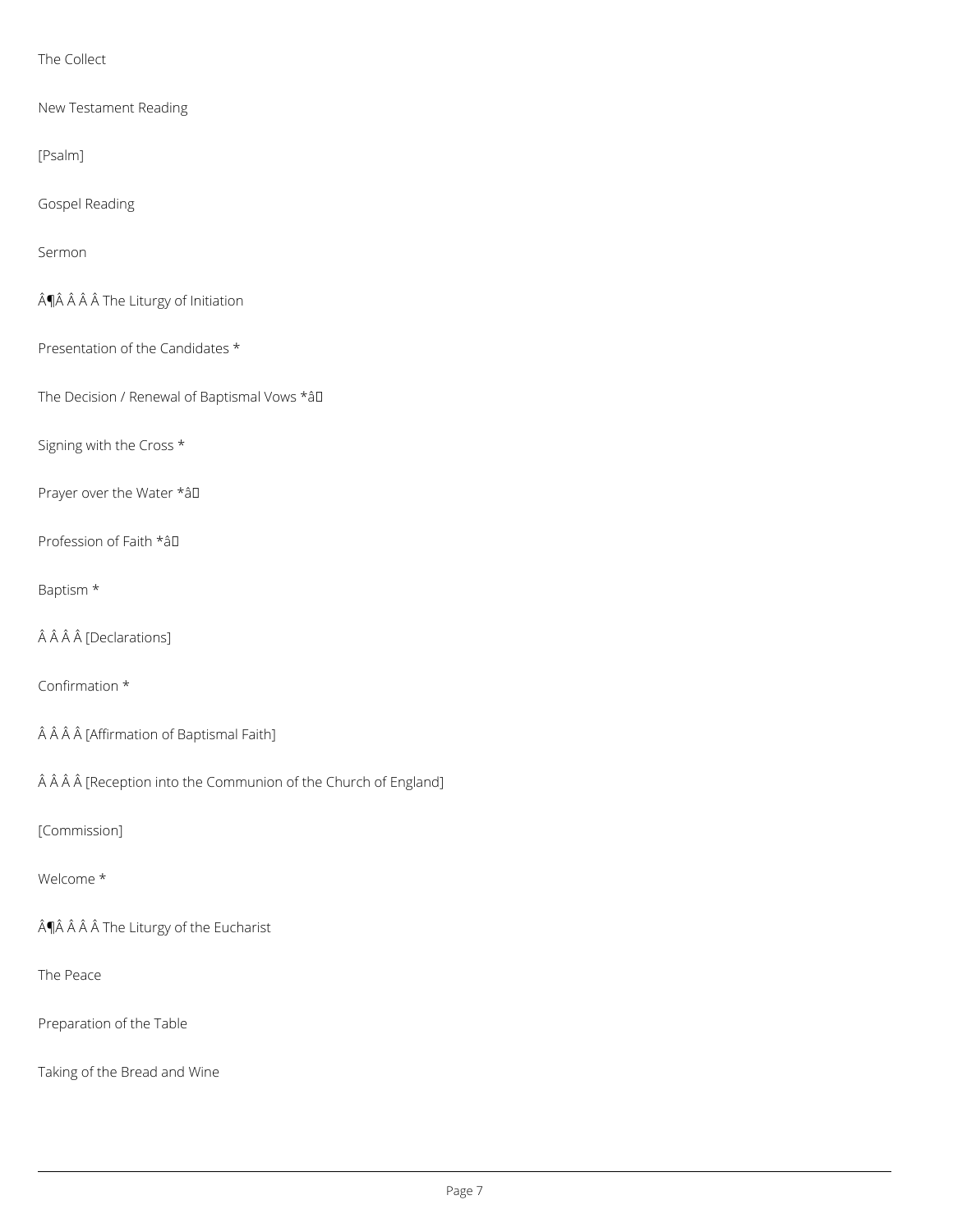The Eucharistic Prayer

The LordâllS Prayer

Breaking of the Bread

Giving of Communion

Prayer after Communion

¶Â Â Â Â The Dismissal

The Blessing

[Giving of a Lighted Candle]

The Dismissal

# **The Easter Liturgy: Pattern A**

Silence is an important aspect of the waiting and should form a key element of the Vigil, even if it is to be informal in nature. Silence should also be observed at the points prescribed in the rubrics of the Order for the Celebration of Holy Communion in *Common Worship: Services and Prayers for the Church of England*, pages 155â00183.

# **Notes**

# **1Â Â The Place**

According to local circumstances, the Vigil may be kept in a different place from the rest of the Easter Liturgy. If there is a crypt that might be particularly appropriate.

# **2Â Â Silence**

# **3Â Â Lighting of the Building**

During the Vigil the building should be lit by the Easter Candle and the candles held by the individual participants. If possible, no other lights

should be used. It is desirable for the building to be as dark as possible during the Vigil. If the Easter Candle cannot illuminate the place from

which the Bible is read during the Vigil, the lights surrounding that place should be lit directly from it.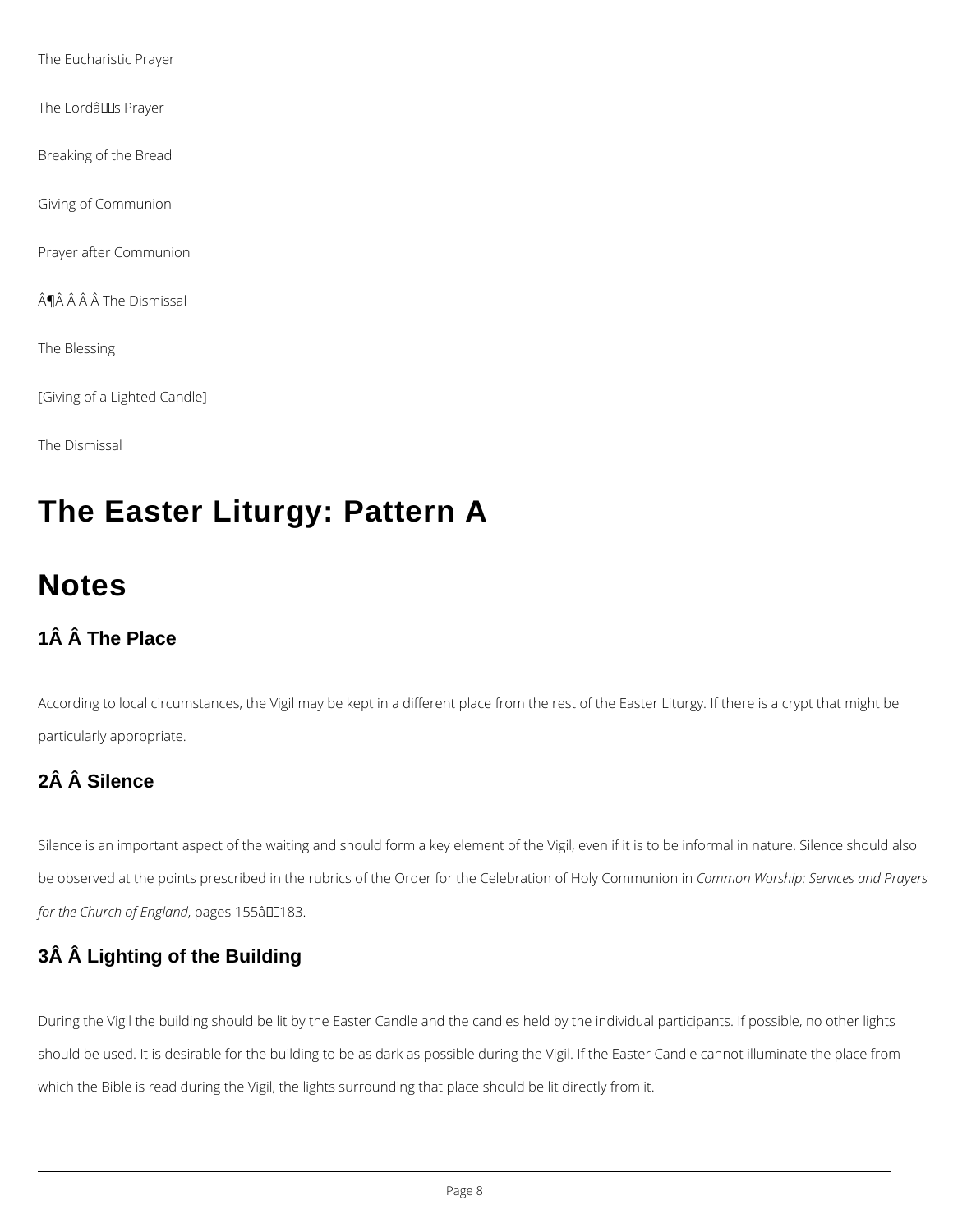### 4Â Â Marking the Easter Candle

The Marking of the Easter Candle may take place at the beginning of the Service of Light dui For instructions about marking the  $h$   $\overline{E}$  as ter Candle, see

### 5Â Â The Lighting of the Taper for the Easter Candle

According to ancient tradition, the light for the Easter Candle was taken from newly kindled It may also be brought in from a vestry or another adjoining room. Whatever fire or taper is possible to confu Easter Candle.

 $\hat{\sf A}\,\; \hat{\sf A}\,$   $\hat{\sf A}\,$   $\hat{\sf A}\,$  if the Easter Candle is to be lit from a newly kindled fire the Easter Liturgy may beg 6Â Â Lighting the Easter Candle

Where possible, the ministers should go to the entrance of the church without passing throug building, it is desirable for the people not to remain inside the building but to gather around procession into the church.

### 7Â Â The Easter Candle

The Easter Candle should be placed in a prominent position from Easter Day until Pentecost, services during this period. It should also be used at baptism and may be used at funerals th congregations come together to celebrate the Easter Liturgy, only one Easter Candle should to other churches, they may be lit from the first candle at the end of the service and carried Welcoming the Easter Candle into the Church, see

### 8Â Â Candles

Small, unlit candles should be distributed to members of the congregation before the service

during the Service of Light. They should be extinguished during the singing of the Gloria in

may be lit again for the Re-affirmation of Baptismal Vows and the Dismissal.

### 9Â Â When to use the Easter Acclamation

### The Easter Acclamation is first used immediately before the Gloria in excelsis.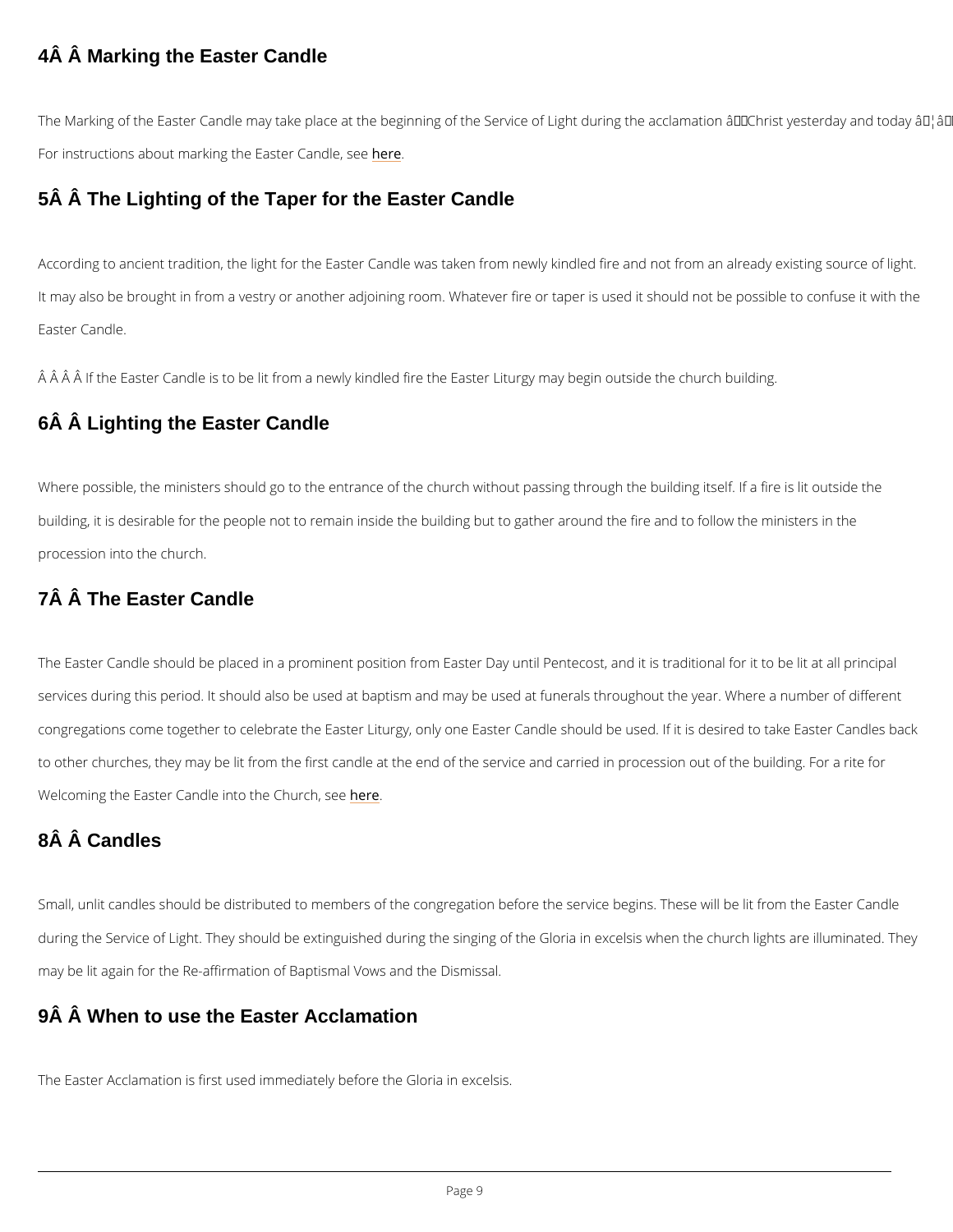$\hat{A}$   $\hat{A}$   $\hat{A}$   $\hat{A}$  it may be said or sung, and may be repeated as many times as desired, with gradual appropriate point later in the service.

### 10Â Â Noise, Music and Light

After the Easter Acclamation the joy of the resurrection is properly demonstrated by noise, b the singing of the Gloria in excelsis.

 $\hat{\textsf{A}}$   $\hat{\textsf{A}}$   $\hat{\textsf{A}}$   $\hat{\textsf{A}}$  it is not appropriate for bells to be rung before the Easter Liturgy or for organ musion. possible, bells should be rung at the end of the service.

### 11Â Â The Readings

A wide variety of possible readings has been provided. Unless it is intended that the Vigil should last right an appropriate selection is made according to the length of time expeailable. See the Notes to

 $\rm \AA$   $\rm \AA$   $\rm \AA$   $\rm \AA$  it is desirable that the reading from Genesis 1 be used. The Exodus 14 reading shou

### 12Â Â The Vigil Responses and Collects

If Pattern A is followed, the christological responses before the collects should be used duri passage, read by the light of the Easter Candle, is understood in the light of who Christ trul

### 13Â Â The Liturgy of Initiation

If there are candidates for baptism and/or confirmation, the Liturgy of Baptism and/or Confir Easter Liturgy, in the wearye indicated

 $\hat{A}$   $\hat{A}$   $\hat{A}$   $\hat{A}$   $\hat{B}$  for clarity, the whole text of the baptismal liturgy for candidates who are able to an Rubrics indicate the alterations which should be made when there are no candidates for bapt

 $\rm \AA$   $\rm \AA$   $\rm \AA$   $\rm \AA$  if possible, the candidates for baptism should not enter the church beyond the font  $\rm u$ 

# 14Â Â Intercessions

Intercessions, especially for the newly baptized and confirmed, may be said; or the names of

mentioned in Eucharistic Prayer G, as follows: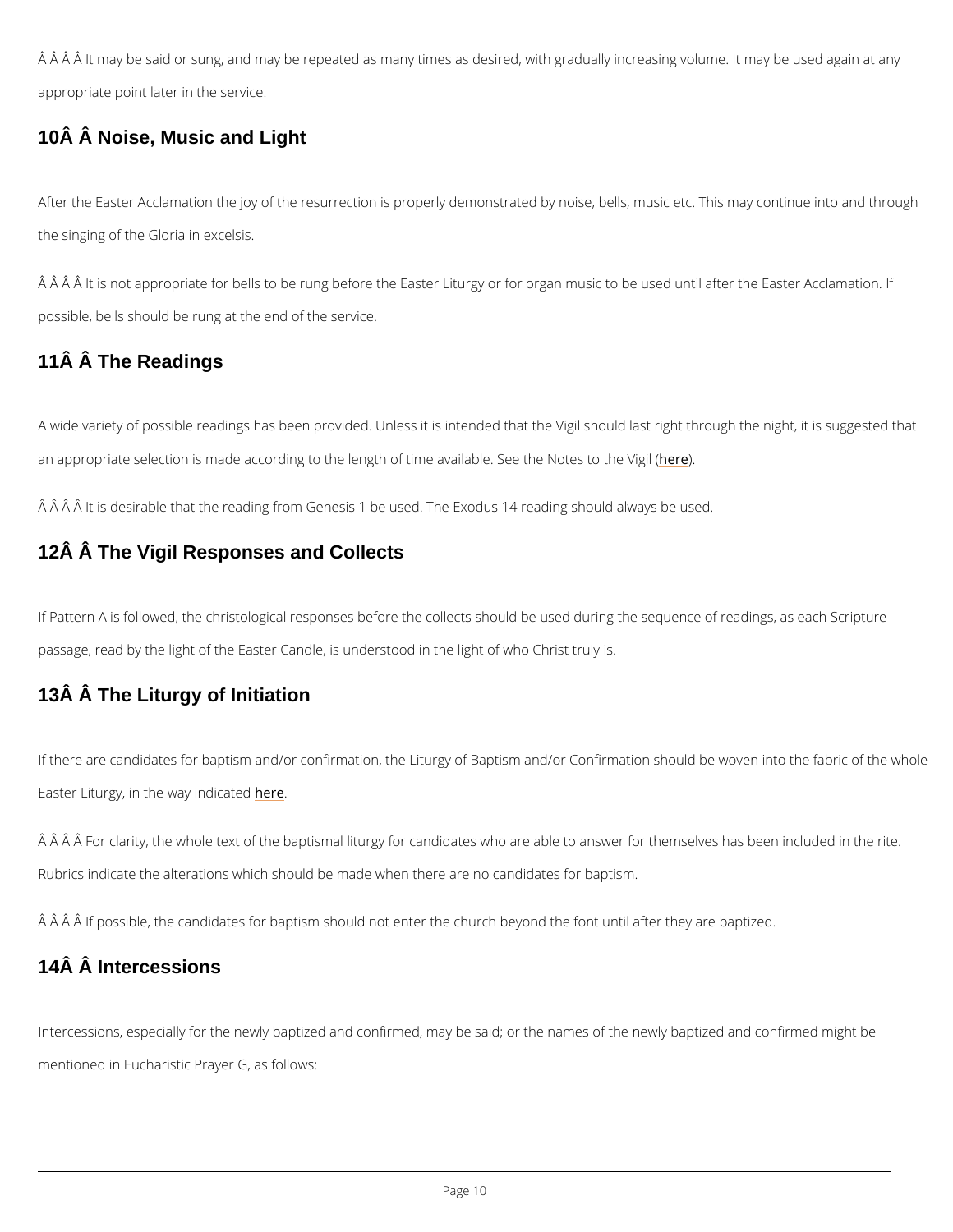Strengthen those who have now become your people

through the waters of rebirth and the Mg, if N cafn the Holy Spirit:

Help them to walk in newness of life.

The Prayer of Humb CleemAno ceas & Yo(rship: Services and Prayers, fppagtehe1 &C1h) un mcahy obfe Eunsgelad nichn mediate Giving of Communion.

15Â Â Liturgical Colour

The liturgical colour is white or gold.

# The Easter Liturgy: Pattern A

# $\hat{A}$   $\P$  $\hat{A}$   $\hat{A}$   $\hat{A}$   $\hat{B}$   $\hat{B}$   $\hat{C}$   $\hat{C}$   $\hat{C}$   $\hat{C}$   $\hat{C}$   $\hat{C}$   $\hat{C}$   $\hat{C}$   $\hat{C}$   $\hat{C}$   $\hat{C}$   $\hat{C}$   $\hat{C}$   $\hat{C}$   $\hat{C}$   $\hat{C}$   $\hat{C}$   $\hat{C}$   $\hat{C}$   $\hat{C}$   $\hat{C}$   $\hat$

The building being in darkness, the ministers go in silence to the main entrance, one of them

All stand and face the ministers.

The president says

Dear brothers and sisters in Christ,

on this most holy night,

when our Lord Jesus Christ passed from death to life,

the Church invites her children throughout the world

to come together in vigil and prayer.

This is the Passover of the Lord.

We remember his death and resurrection

by hearing his word and celebrating his mysteries,

confident that we shall share his victory over death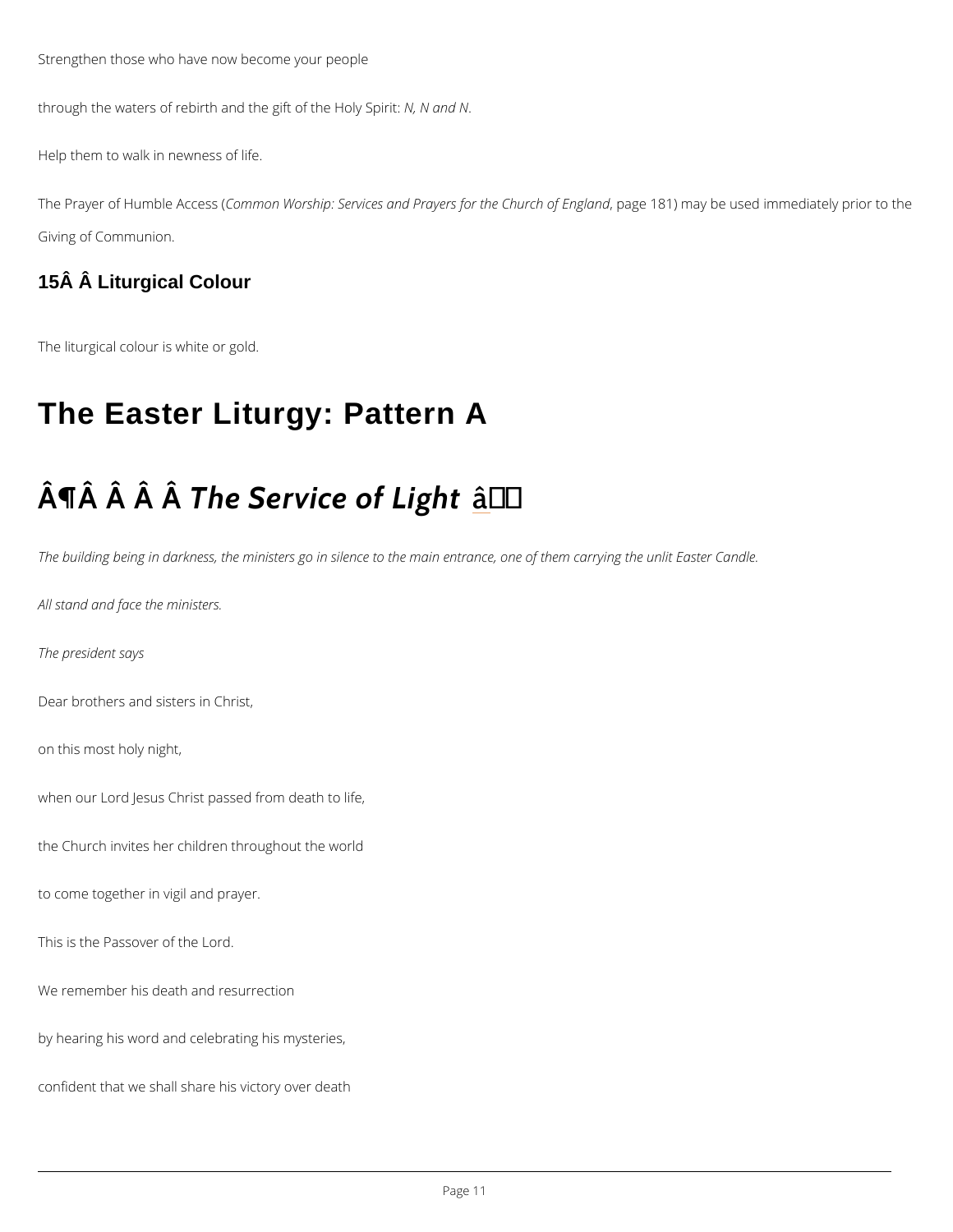and live with him for ever in God. The new fire may be kindled. One of these prayers may be used Eternal God, who made this most holy night to shine with the brightness of your one true light: set us aflame with the fire of your love, and bring us to the radiance of your heavenly glory; through Jesus Christ our Lord. A  $\hat{A}$   $\hat{A}$   $A \hat{B}$   $en$ . (or) Blessed are you, Lord God of all creation, to you be glory and praise for ever. Your steadfast love extends to the heavens and your faithfulness never ceases. Illuminate our hearts with your wisdom and strengthen our lives with your word, for you are the fountain of life; in your light we see true light.

Blessed be God, Father, Son and Holy Spirit.

A  $\hat{A}$   $\hat{A}$  B $\hat{B}$ ssed be God for ever.

The Easter Candle may be mearnethoerd glued and Secent how this is done.)

Christ yesterday and today,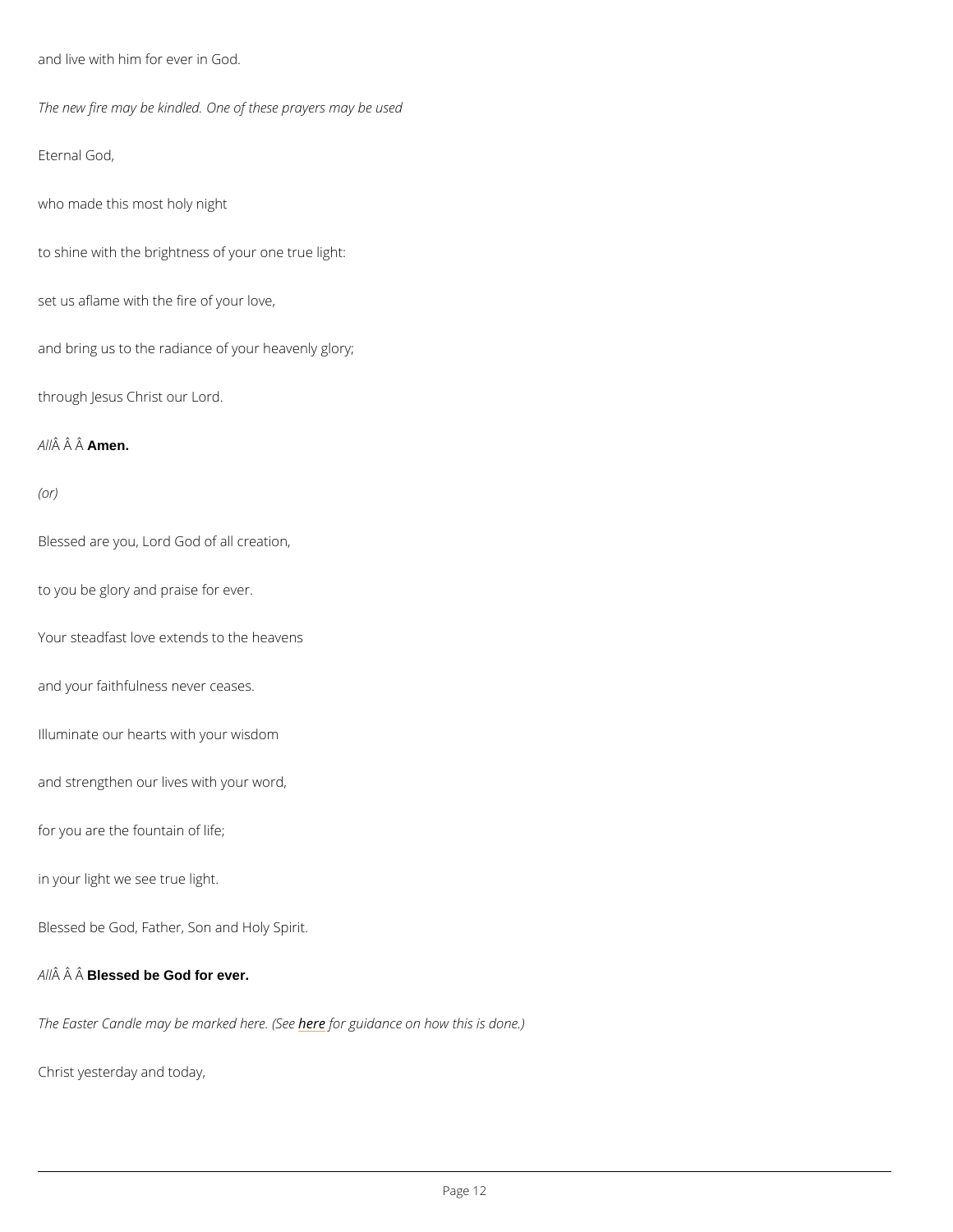the beginning and the end,

Alpha and Omega,

all time belongs to him,

and all ages;

to him be glory and power,

through every age and for ever.

*All* **Amen.**

*Nails or incense studs may be inserted into the Easter Candle.*

By his holy and glorious wounds

may Christ our Lord guard and keep us.

*All* **Amen.**

*The president lights the Easter Candle, saying*

May the light of Christ, rising in glory,

banish all darkness from our hearts and minds.

*The minister bearing the Candle enters the building, followed by the other ministers, and they pause just inside the entrance.*

*The minister bearing the Candle raises it and says or sings*

The light of Christ.

```
All   Thanks be to God.
```
*The procession of the Easter Candle moves further into the building and then stops.*

*The versicle and response are repeated, and the candles of those around are lit from the Easter Candle.*

*The procession continues to the centre of the building and stops once more.*

*The versicle and response are again repeated, and the candles of those around are lit.*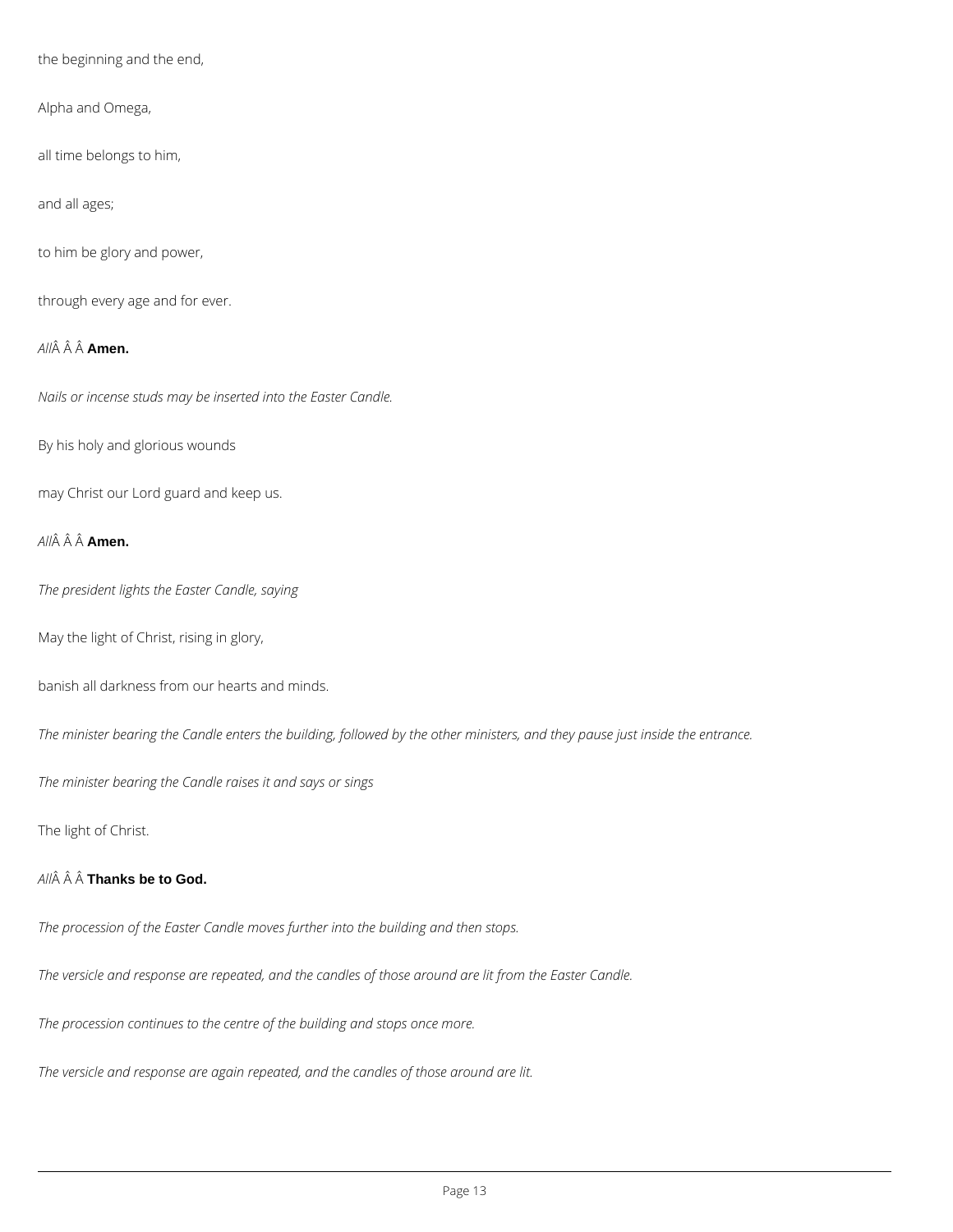The Easter Candle is placed on a stand in the midst of the building.

### The Exsultet

The Exsultet (the Easter Song of Praise) may be sung or said by a minister standing neemethe

Either  $\hat{A}$   $\hat{A}$   $\hat{A}$   $\hat{B}$   $\hat{B}$  minister sings the Introduction

Rejoice, heavenly powers! Sing, choirs of angels!

O Universe, dance around Godâ $\epsilon$ <sup>TM</sup>s throne!

Jesus Christ, our King, is risen!

Sound the victorious trumpet of salvation!

Rejoice, O earth, in glory, revealing the splendour of your creation,

Or  $\hat{A}$   $\hat{A}$   $\hat{A}$   $\hat{B}$  ernatively, the Introduction could be sung by the whole congregation to a tune of th all tunes of 10.10.10.10 metre are suitable.

A  $\hat{A}$   $\hat{A}$  Si $\hat{A}$ g, choirs of heaven! Let saints and angels sing!

Around God's throne exult in harmony!

radiant in the brightness of your triumphant King!

Christ has conquered! Now his life and glory fill you!

Darkness vanishes for ever!

Rejoice, O Mother Church! Exult in glory!

The risen Saviour, our Lord of life, shines upon you!

Let all Godâ $\in$ <sup>TM</sup>s people sing and shout for joy.

Now Jesus Christ is risen from the grave!

Salute your King in glorious symphony!

Sing, choirs of earth! Behold, your light has come!

The glory of the Lord shines radiantly!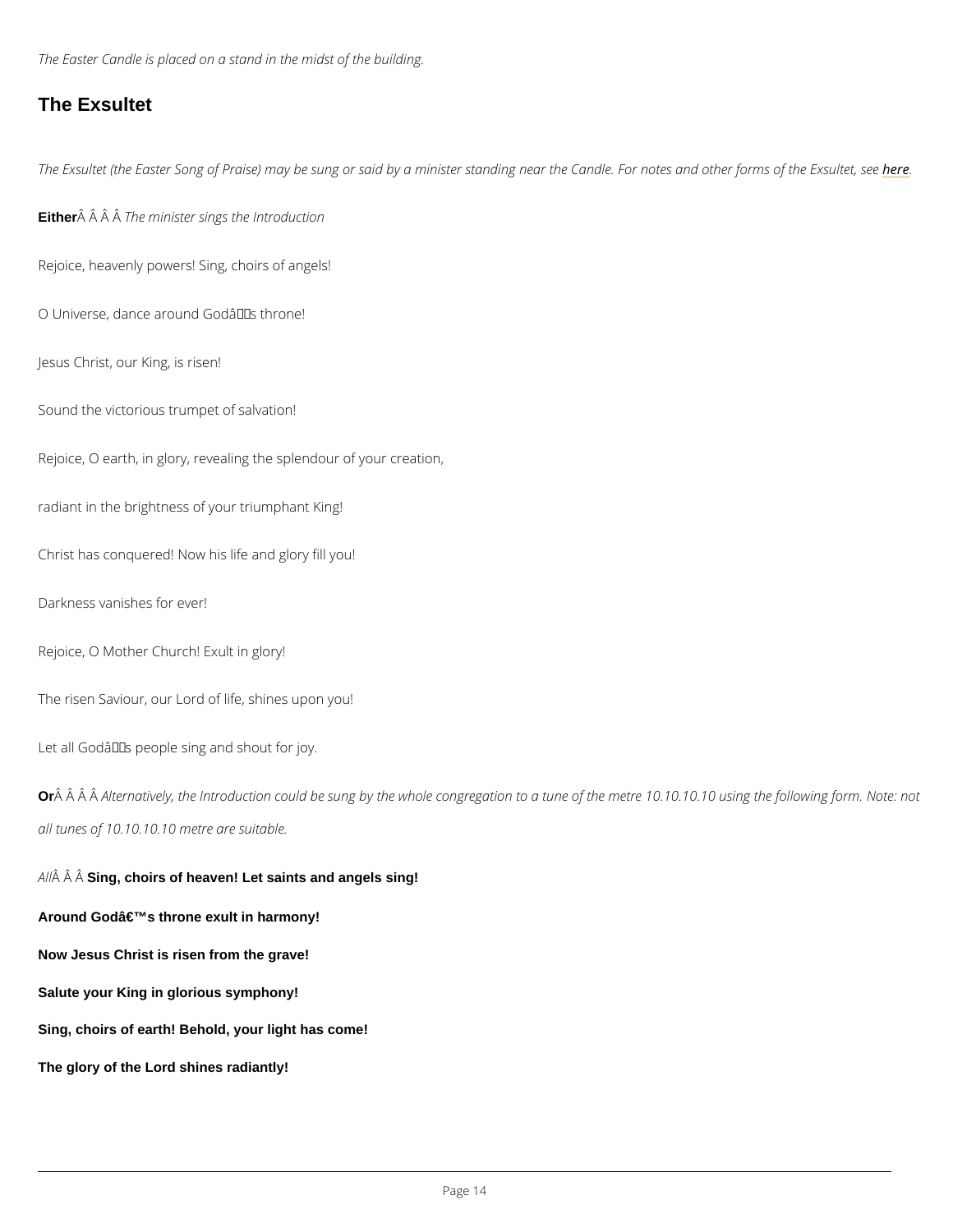**Lift up your hearts, for Christ has conquered death! The night is past, the day of life is here! Sing, Church of God! Exult with joy outpoured! The gospel trumpets tell of victory won!** Your Saviour lives; he's with you evermore! Let all Godâ€<sup>™</sup>s people sound the long Amen! *The minister continues* The Lord be with you

*All* **and also with you.**

Lift up your hearts.

All $\hat{A}$   $\hat{A}$   $\hat{A}$  **We lift them to the Lord.** 

Let us give thanks to the Lord our God.

*All* **It is right to give thanks and praise.**

It is right and good that with hearts and minds and voices

we should praise you, Father almighty, the unseen God,

through your only Son, Jesus Christ our Lord,

who has saved us by his death,

paid the price of AdamâDDs sin,

and reconciled us once again to you.

*All* **[Glory to you for ever.]**

For this is the Passover feast,

when Christ, the true Lamb of God, is slain

whose blood consecrates the homes of all the faithful.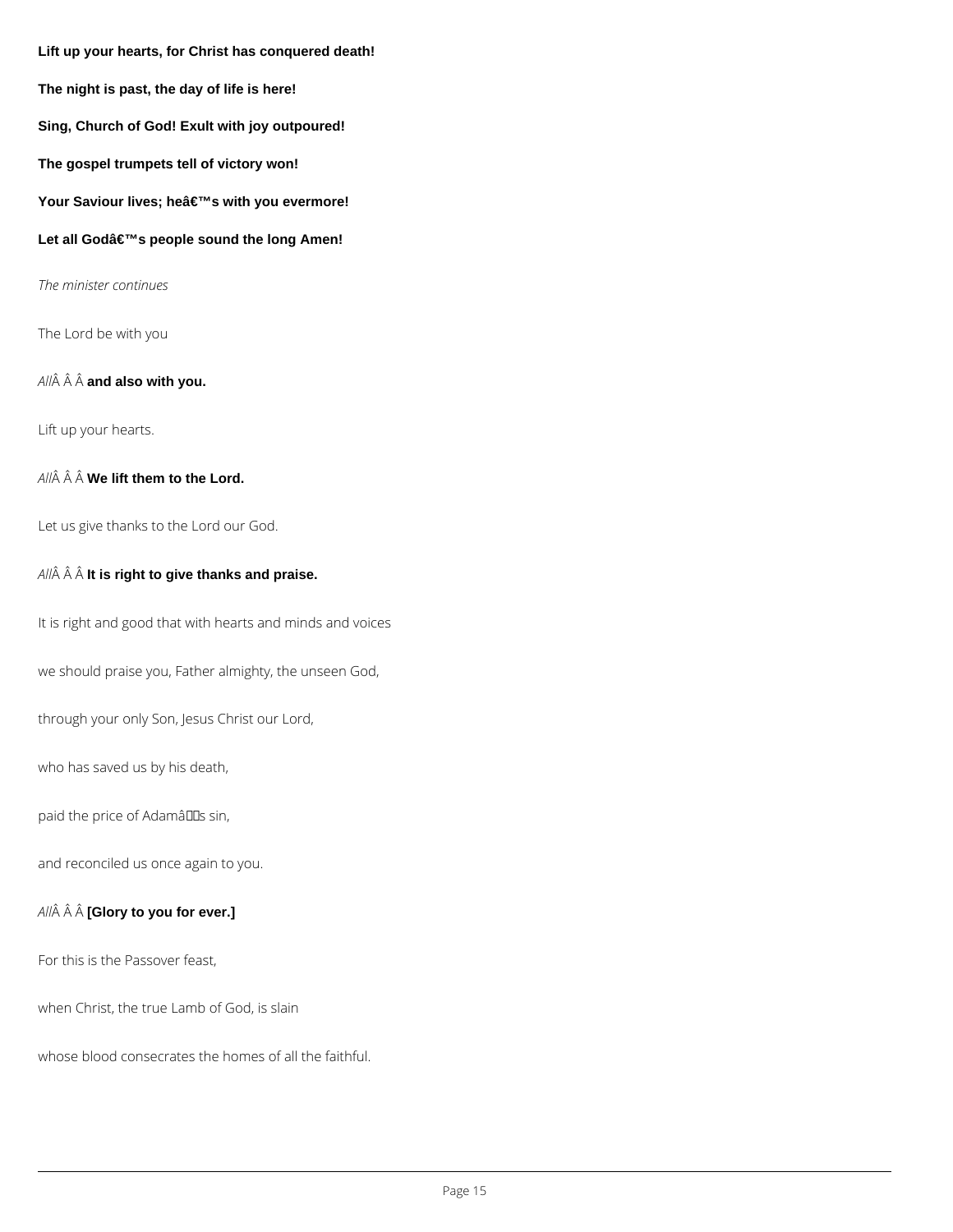### *All* **[Glory to you for ever.]**

This is the night when you first saved our ancestors,

freeing Israel from her slavery

and leading her safely through the sea.

### *All* **[Glory to you for ever.]**

This is the night when Jesus Christ vanquished hell,

broke the chains of death

and rose triumphant from the grave.

### *All* **[Glory to you for ever.]**

This is the night when all who believe in him are freed from sin,

restored to grace and holiness,

and share the victory of Christ.

### *All* **[Glory to you for ever.]**

This is the night that gave us back what we had lost;

beyond our deepest dreams

you made even our sin a happy fault.

### *All* **[Glory to you for ever.]**

Most blessed of all nights!

Evil and hatred are put to flight and sin is washed away,

lost innocence regained, and mourning turned to joy.

*All* **[Glory to you for ever.]**

Night truly blessed, when hatred is cast out,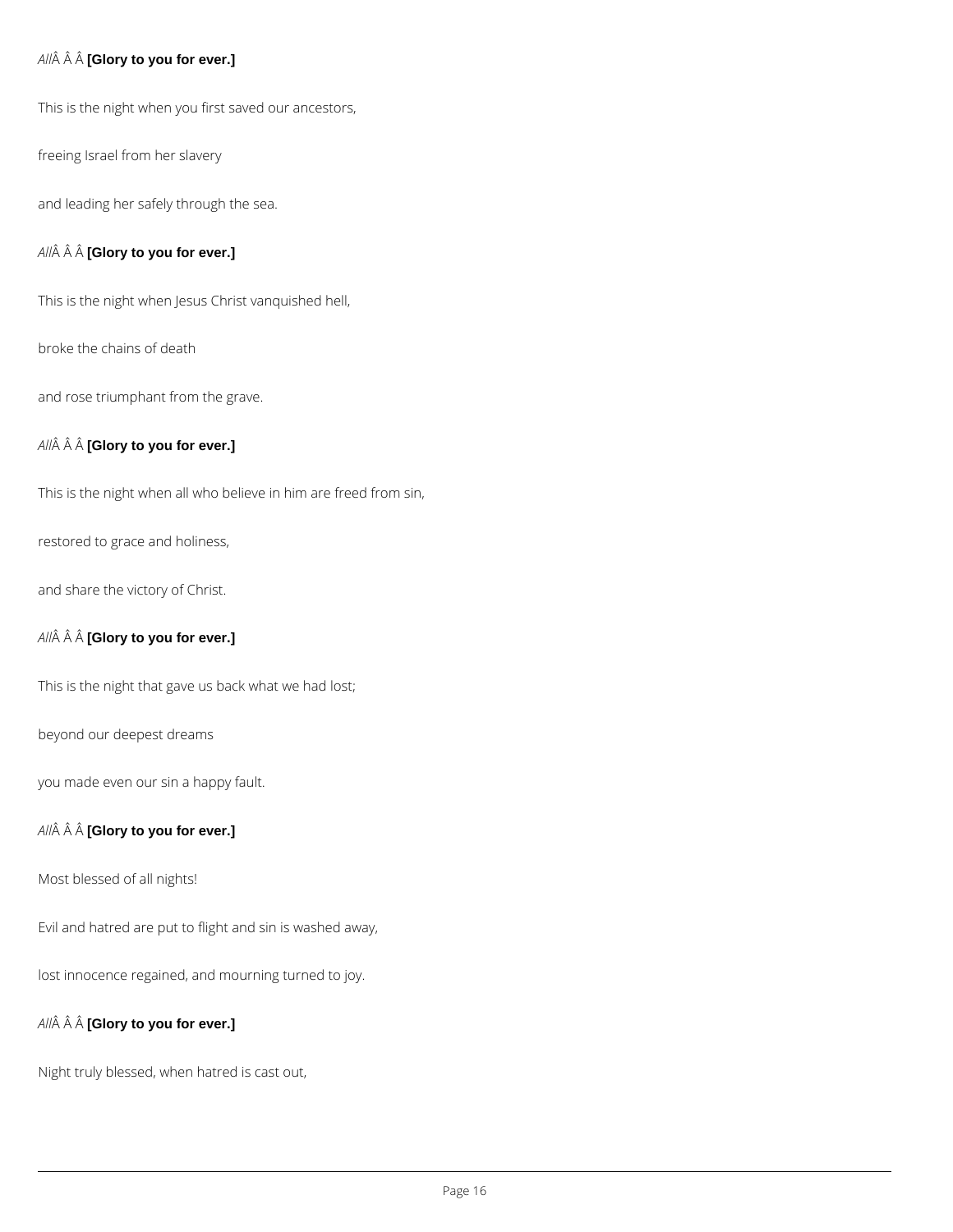peace and justice find a home, and heaven is joined to earth and all creation reconciled to you.  $A \hat{M}$   $\hat{A}$  [G<sup>o</sup> added you for ever.] Therefore, heavenly Father, in this our Easter joy accept our sacrifice of praise, your Church's solemn offering. Grant that this Easter Candle may make our darkness light. For Christ the morning star has risen in glory; Christ is risen from the dead and his flame of love still burns within us! Christ sheds his peaceful light on all the world! Christ lives and reigns for ever and ever! A  $\hat{A}$   $\hat{A}$   $\hat{A}$  $\hat{A}$  $\hat{B}$ en.

# $\hat{A} \parallel \hat{A}$   $\hat{A}$   $\parallel \hat{A}$   $\parallel \hat{A}$   $\parallel \hat{B}$   $\parallel \hat{C}$

A hymn may be sung, during which lights are taken from the Easter Candle to illuminate the The president may introduce the Vigil using these or other appropriate words

As we await the risen Christ, let us hear the record of Godâ $\epsilon$ <sup>TM</sup>s saving deeds in history, rec fullness of time sent his Son to be our Redeemer; and let us pray that through this Easter ce the saving work he has begun.

Any of the readinghse sougigt the dwith out the accompanying psalms and prayers) or other suitable Anny of the used.

The president says

Alleluia. Christ is risen.

 $A \hat{H}$   $\hat{A}$  H $\hat{A}$  is risen indeed. Alleluia, alleluia, alleluia.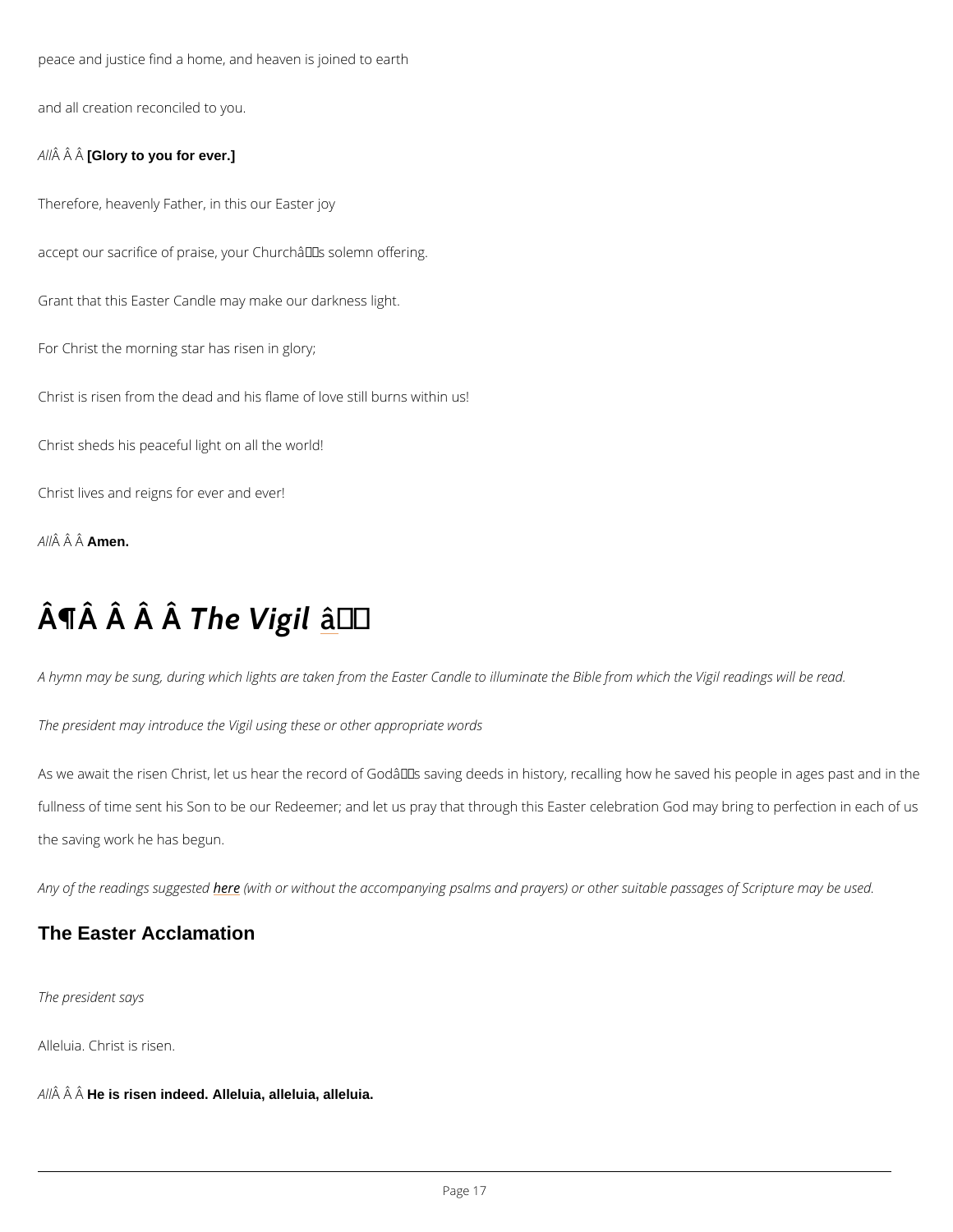*A joyful fanfare may be played, bells rung, cymbals clashed, noise made.*

## **Gloria in Excelsis**

The Gloria in excelsis is used, during which all the candles in the church are lit from the Easter Candle, the lights are switched on and the peopleâDDs candles *extinguished.*

*All* **Glory to God in the highest, and peace to his people on earth.**

**Lord God, heavenly King,**

**almighty God and Father,**

**we worship you, we give you thanks,**

**we praise you for your glory.**

**Lord Jesus Christ, only Son of the Father,**

**Lord God, Lamb of God,**

**you take away the sin of the world:**

**have mercy on us;**

**you are seated at the right hand of the Father:**

**receive our prayer.**

**For you alone are the Holy One,**

**you alone are the Lord,**

**you alone are the Most High, Jesus Christ,**

**with the Holy Spirit,**

**in the glory of God the Father.**

**Amen.**

### **The Collect**

*President* $\hat{A}$   $\hat{A}$   $\hat{A}$  Let us pray that we may reign with the risen Christ in glory.

*Silence is kept.*

Lord of all life and power,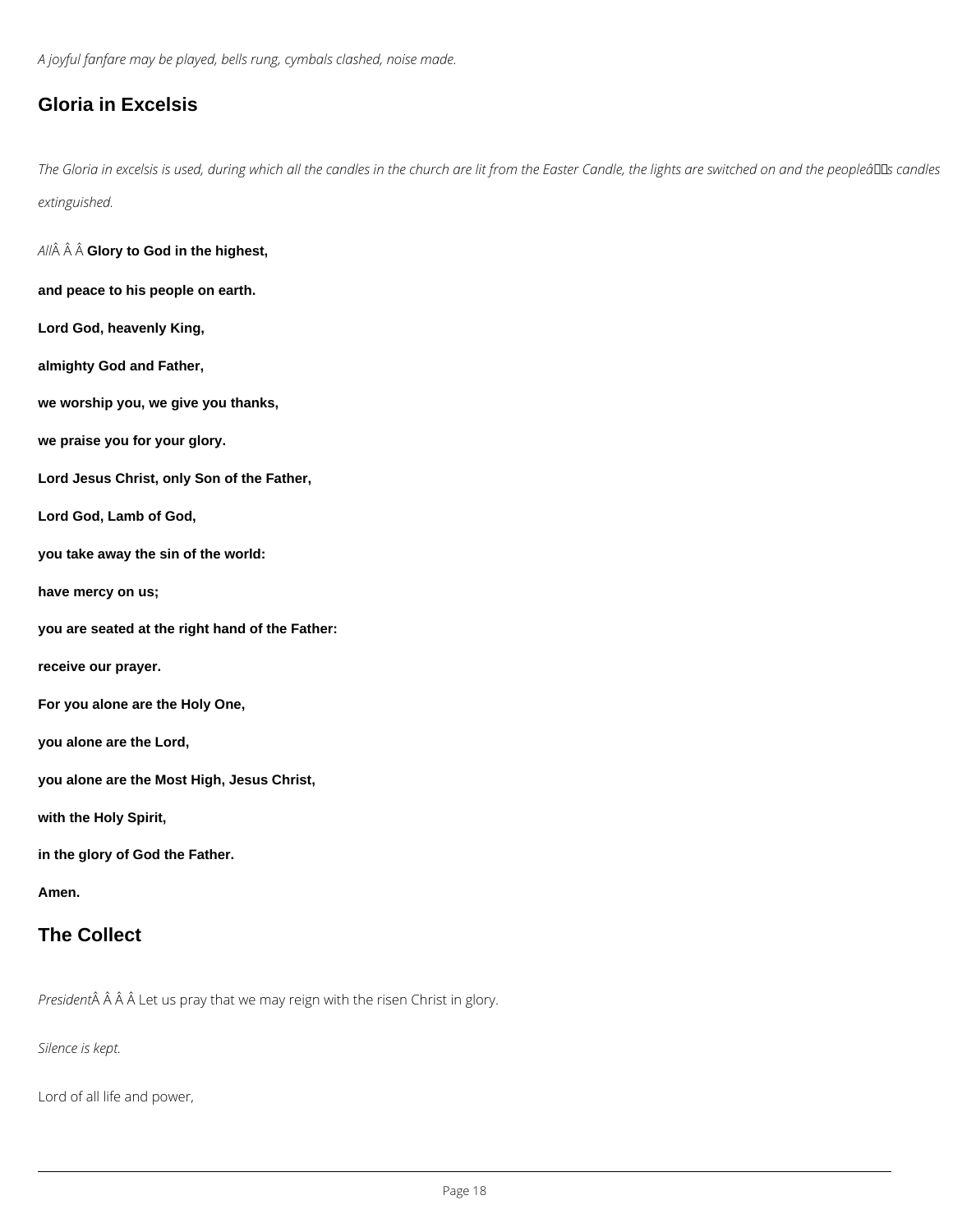who through the mighty resurrection of your Son

overcame the old order of sin and death

to make all things new in him:

grant that we, being dead to sin

and alive to you in Jesus Christ,

may reign with him in glory;

to whom with you and the Holy Spirit

be praise and honour, glory and might,

now and in all eternity.

*All* **Amen.**

*(or)*

God of glory,

by the raising of your Son

you have broken the chains of death and hell:

fill your Church with faith and hope;

for a new day has dawned

and the way to life stands open

in our Saviour Jesus Christ.



### **New Testament Reading**

*Romans 6.3-11*

*At the end the reader may say*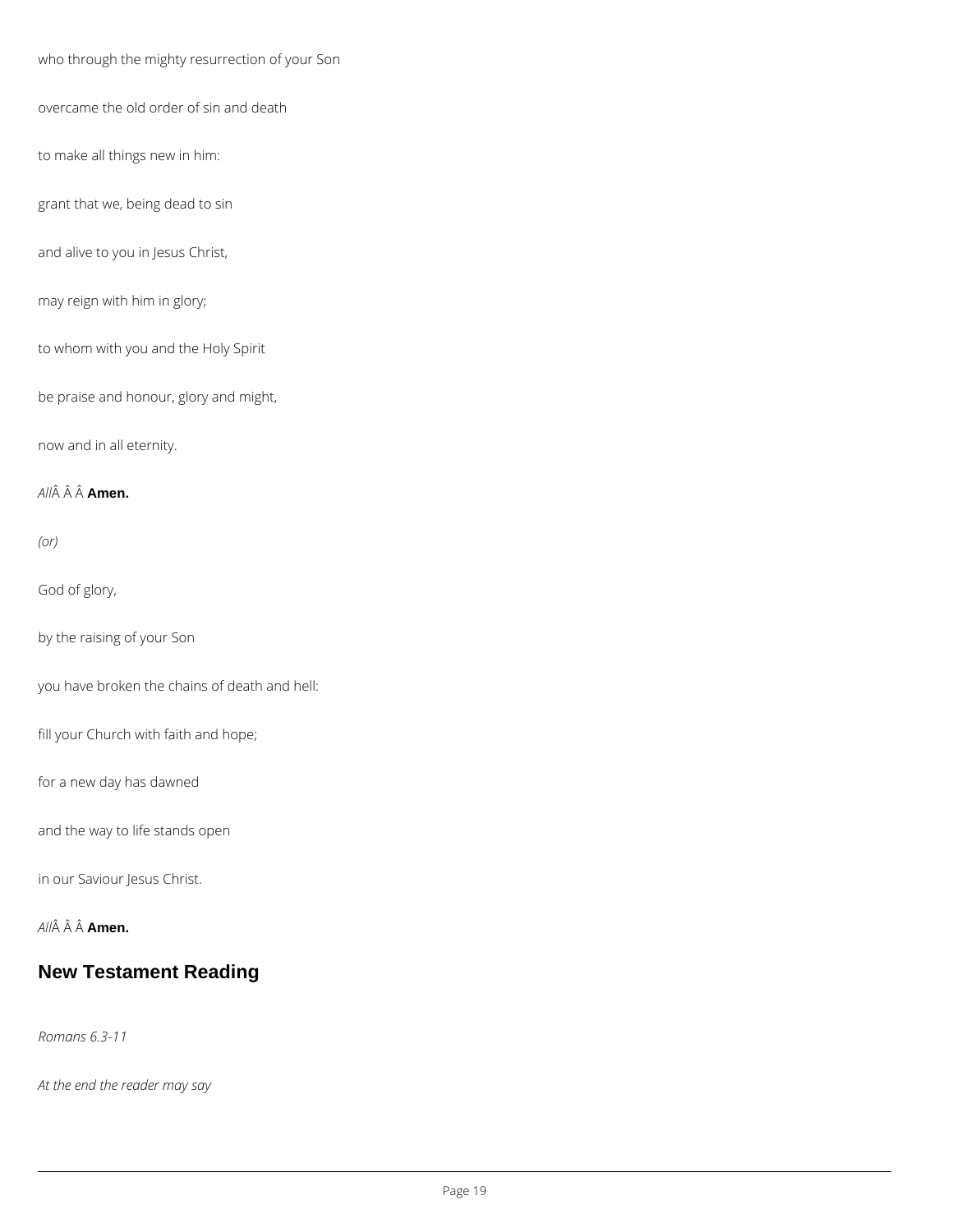This is the word of the Lord.

*All* **Thanks be to God.**

### **Psalm**

*Psalm 114 may be said or sung.*

*Psalm response:*

*All* **Alleluia, alleluia, alleluia.**

## **Gospel Reading**

*Either of these acclamations may herald the Gospel reading*

Jesus Christ is risen from the dead.

*All* **Alleluia.**

He has defeated the powers of death.

*All* **Alleluia.**

Jesus turns our sorrow into dancing.

*All* **Alleluia.**

He has the words of eternal life.

*All* **Alleluia.**

*(or)*

Alleluia, alleluia.

I am the first and the last, says the Lord, and the living one;

I was dead, and behold I am alive for evermore.

*All* **Alleluia.**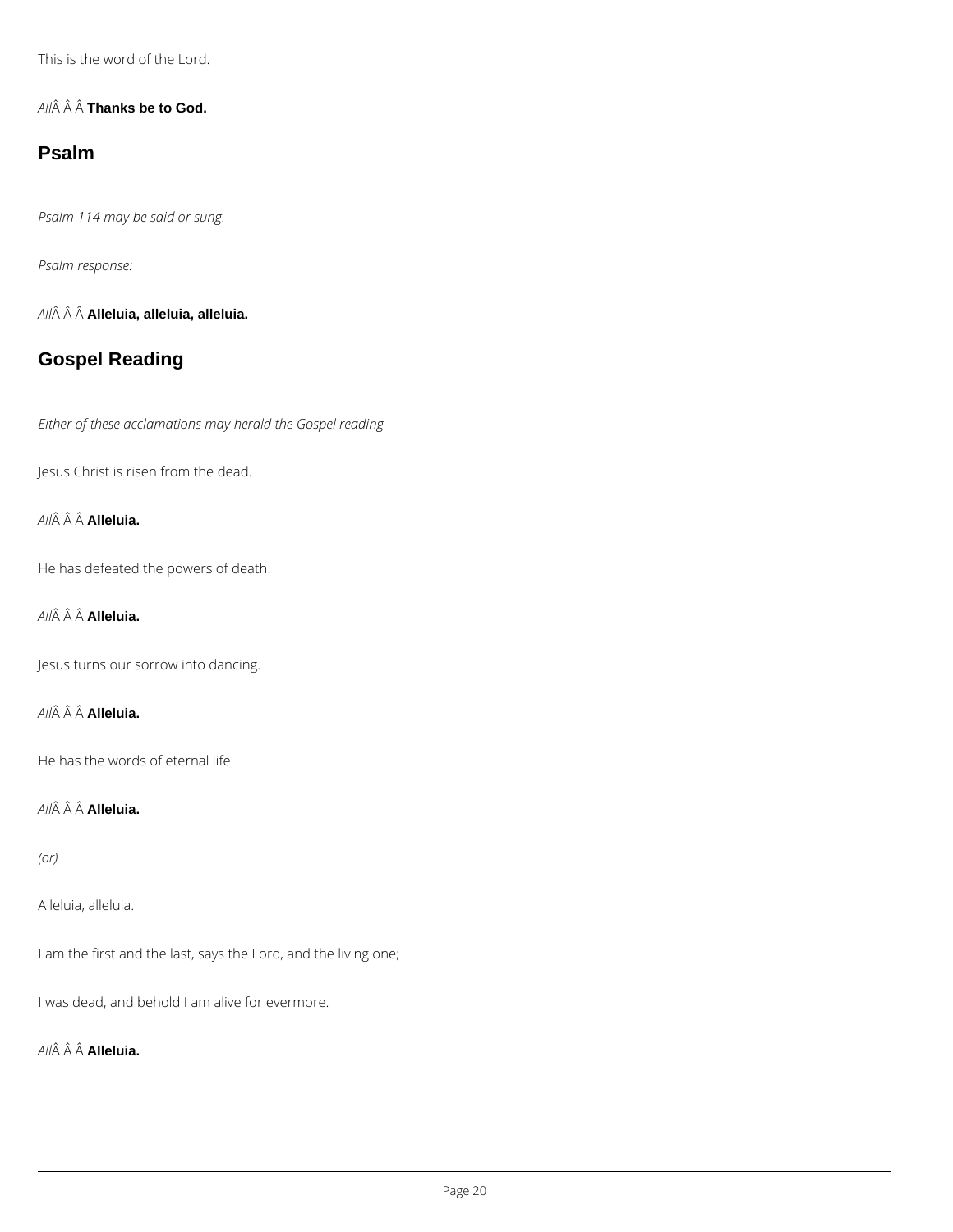When the Gospel is announced the reader says

Hear the Gospel of our Lord Jesus N.C hrist according to

A  $\hat{A}$   $\hat{A}$  G $\hat{A}$ ory to you, O Lord.

Year A: Matthew 28.1-10

Year B: Mark 16.1-8

Year C: Luke 24.1-12

At the end

This is the Gospel of the Lord.

A  $\hat{A}$   $\hat{A}$  P $\hat{A}$ aise to you, O Christ.

Sermon

# $\hat{A}$   $\hat{A}$   $\hat{A}$   $\hat{A}$   $\hat{B}$  Liturgy of  $\hat{A}$   $\hat{B}$   $\hat{B}$  itiation

If there are candidates for baptism and/or confirmation, they gather with the president at the baptismal font. A canticle, psalm, hymnhoen)ditany may be used (see

As we celebrate the resurrection of our Lord Jesus Christ from the dead, we remember that t buried with him in baptism.

The president says

Presentation of the Candidates

If there are no candidates for baptism and/or confirmation, this section is omitted.

The candidates may be presented to the congregation. Where appropriate, they may be prese

The president asks the candidates for baptism

Do you wish to be baptized?

I do.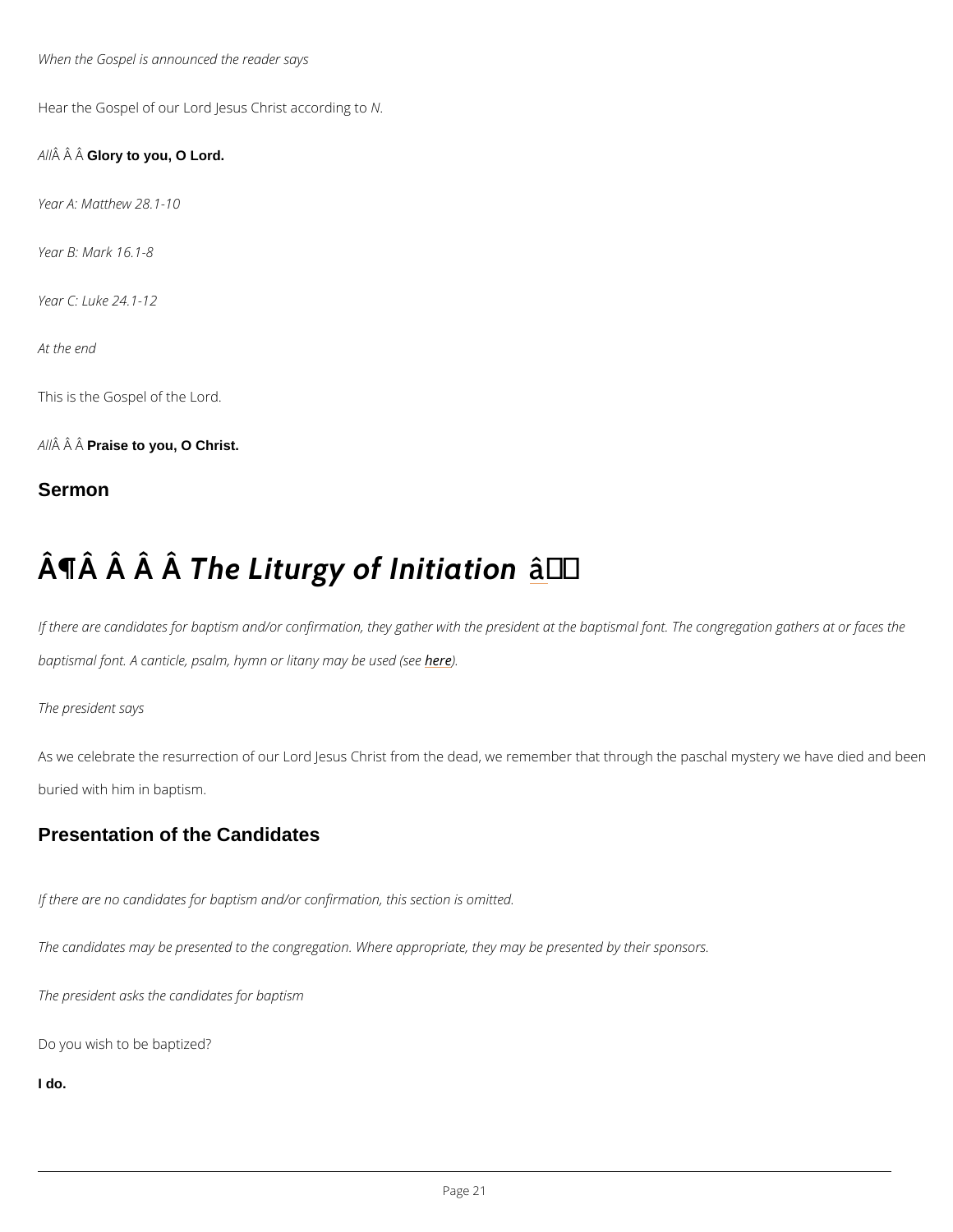(*If there are candidates for confirmation, see* Common Worship: Christian Initiation, *page 111.*)

*Testimony by the candidates may follow.*

*The president addresses the whole congregation*

Faith is the gift of God to his people.

In baptism the Lord is adding to our number

those whom he is calling.

People of God, will you welcome these candidates

and uphold them in their new life in Christ?

*All* **With the help of God, we will.**

### **The Decision / Renewal of Baptismal Vows**

*The president addresses the congregation and candidates for baptism and/or confirmation*

In baptism, God calls us out of darkness into his marvellous light. To follow Christ means dying to sin and rising to new life with him. Therefore I ask:

Do you reject the devil and all rebellion against God?

### *All* **I reject them.**

Do you renounce the deceit and corruption of evil?

### *All* **I renounce them.**

Do you repent of the sins that separate us from God and neighbour?

Do you turn to Christ as Saviour?

*All* **I turn to Christ.**

Do you submit to Christ as Lord?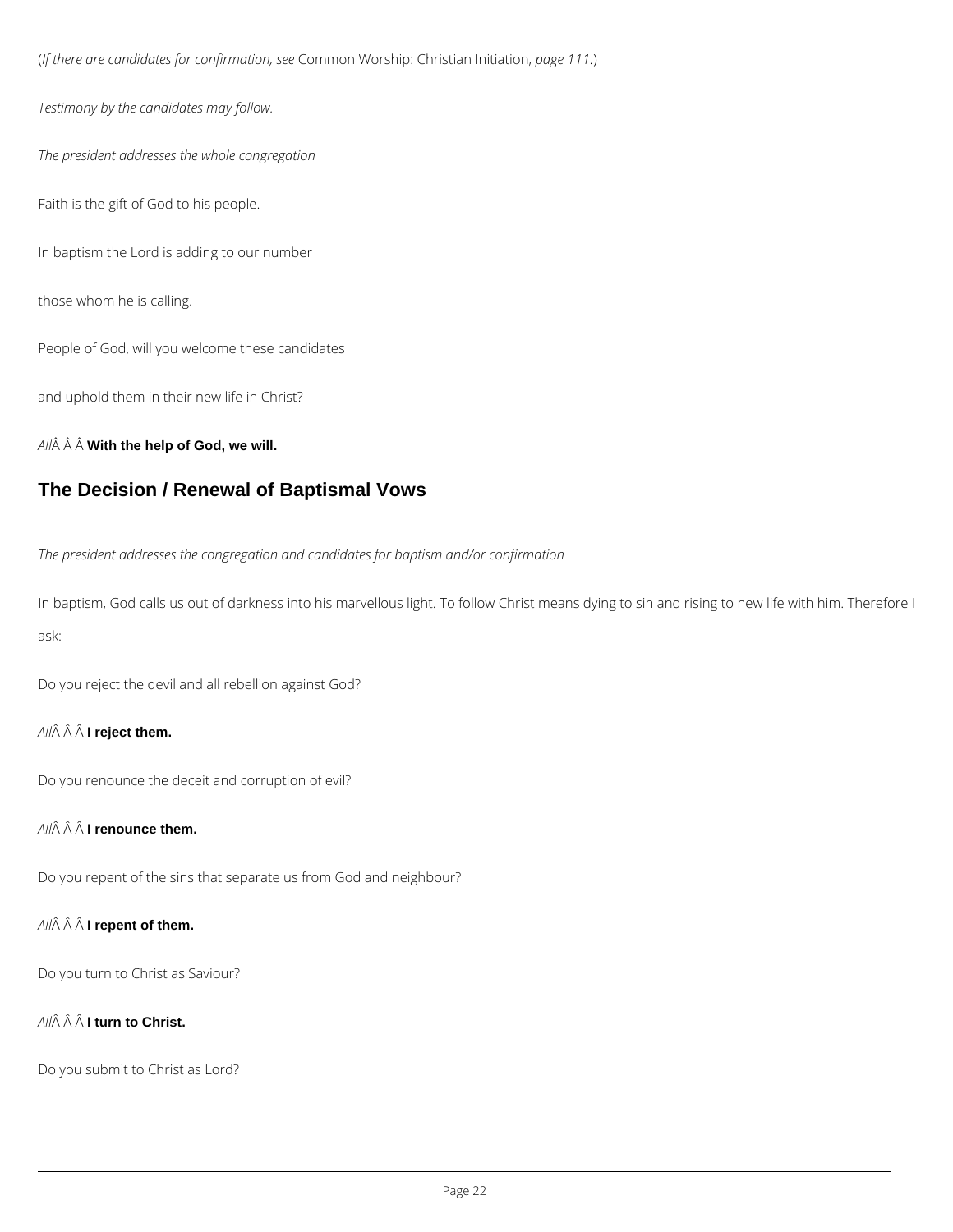### *All* **I submit to Christ.**

Do you come to Christ, the way, the truth and the life?

### *All* **I come to Christ.**

*Where there are strong pastoral reasons, the alternative form of the Decision (*Common Worship: Christian Initiation, *page 168) may be used.*

*If there are no candidates for baptism, the president says*

May almighty God who has given you the desire to follow Christ

give you the strength to continue in the way.

## **Signing with the Cross**

*If there are no candidates for baptism, this section is omitted.*

*The president or another minister makes the sign of the cross on the forehead of each candidate for baptism, saying*

Christ claims you for his own.

Receive the sign of his cross.

*The president may invite their sponsors to sign the candidates with the sign of the cross.*

*When all the candidates for baptism have been signed, the president says to them*

Do not be ashamed to confess the faith of Christ crucified.

*All* **Fight valiantly as a disciple of Christ**

**against sin, the world and the devil,**

**and remain faithful to Christ to the end of your life.**

May almighty God deliver you from the powers of darkness,

restore in you the image of his glory,

and lead you in the light and obedience of Christ.

*All* **Amen.**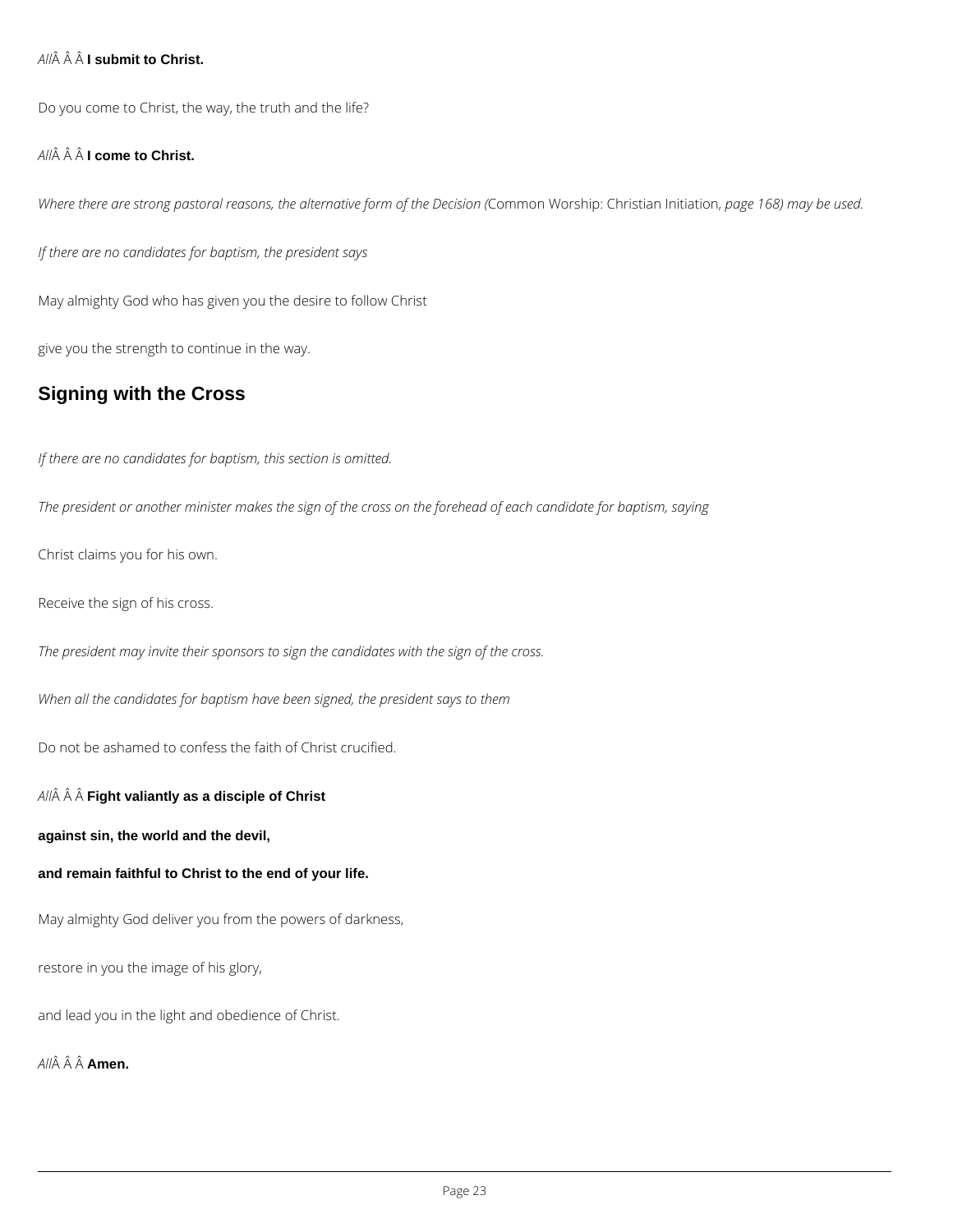### Prayer over the Water

The president stands before the water of baptism and says

Praise God who made heaven and earth,

A  $\hat{A}$   $\hat{A}$  who keeps his promise for ever.

Let us give thanks to the Lord our God.

 $A \nightharpoonup A$  if  $\hat{A}$  right to give thanks and praise.

Almighty God, whose Son Jesus Christ

was baptized in the river Jordan,

we thank you for the gift of water

to cleanse us and revive us.

[Saving God,

A  $\hat{A}$   $\hat{A}$  give us life.  $\hat{a}$   $\in$ 

We thank you that through the waters of the Red Sea

you led your people out of slavery

to freedom in the Promised Land.

[Saving God,

A  $\hat{A}$   $\hat{A}$  give us life.]

We thank you that through the deep waters of death

you brought your Son,

and raised him to life in triumph.

[Saving God,

A  $\hat{A}$   $\hat{A}$  give us life.]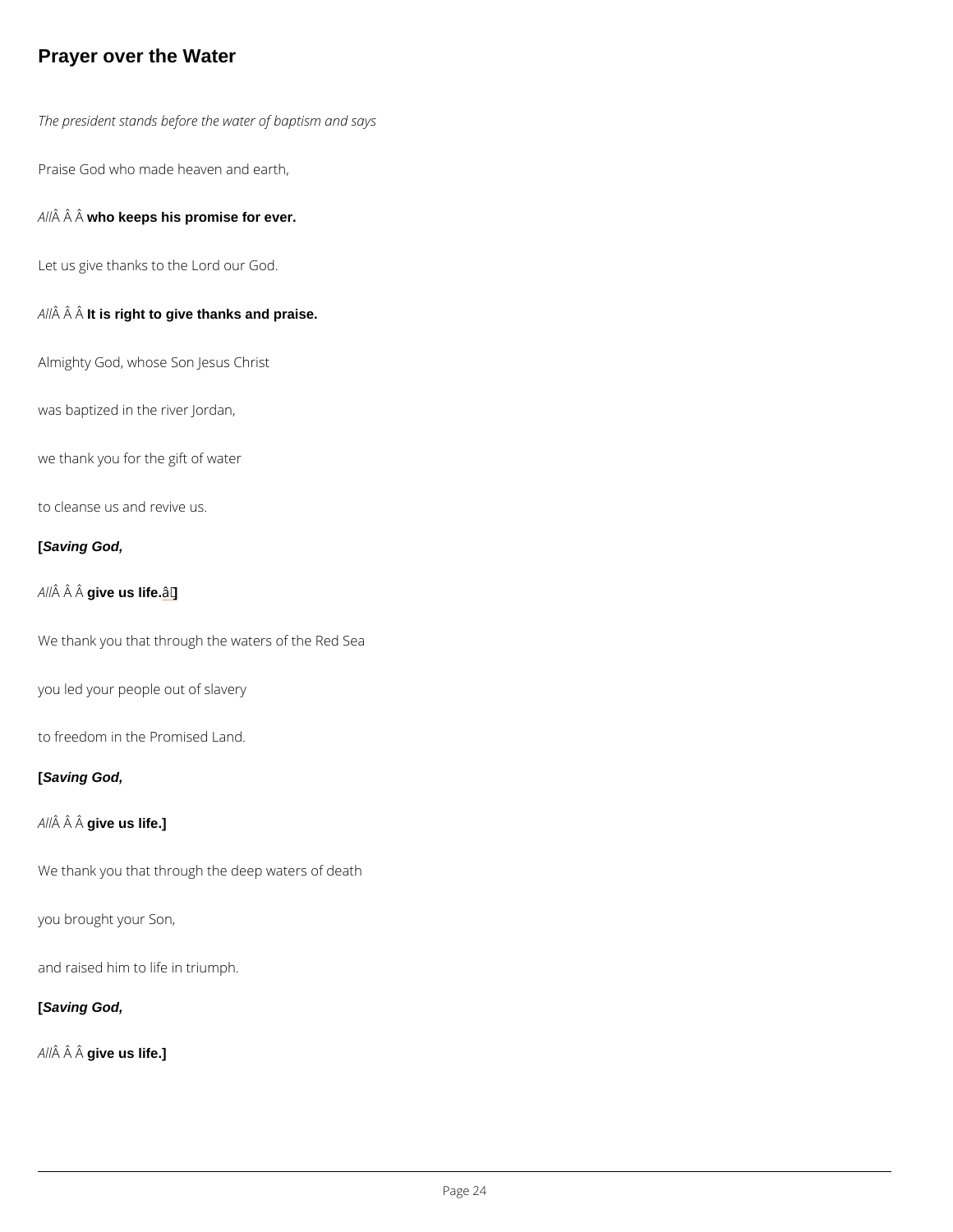<span id="page-24-0"></span>Bless this water, that your servants who are washed in it

may be made one with Christ in his death and in his resurrection,

to be cleansed and delivered from all sin.

### **[Saving God,**

### *All* **give us life.]**

Send your Holy Spirit upon them,

bring them to new birth in the household of faith

and raise them with Christ to full and eternal life;

for all might, majesty, authority and power are yours,

now and for ever. Amen.

### **[Saving God,**

### *All* **give us life.]**

â *The bracketed refrain* **Saving God, give us life** *is optional. If it is used, it may be said or sung by all.*

*The first phrase* **Saving God** *(italicized) may be said or sung by a deacon or other minister.*

### **Profession of Faith**

*The people reaffirm their faith. If there are candidates for baptism, they join in making the Profession of Faith.*

*The president addresses the congregation and candidates for baptism and/or confirmation*

Brothers and sisters, I ask you to profess [with these candidates] the faith of the Church.

Do you believe and trust in God the Father?

*All* **I believe in God, the Father almighty,**

**creator of heaven and earth.**

Do you believe and trust in his Son Jesus Christ?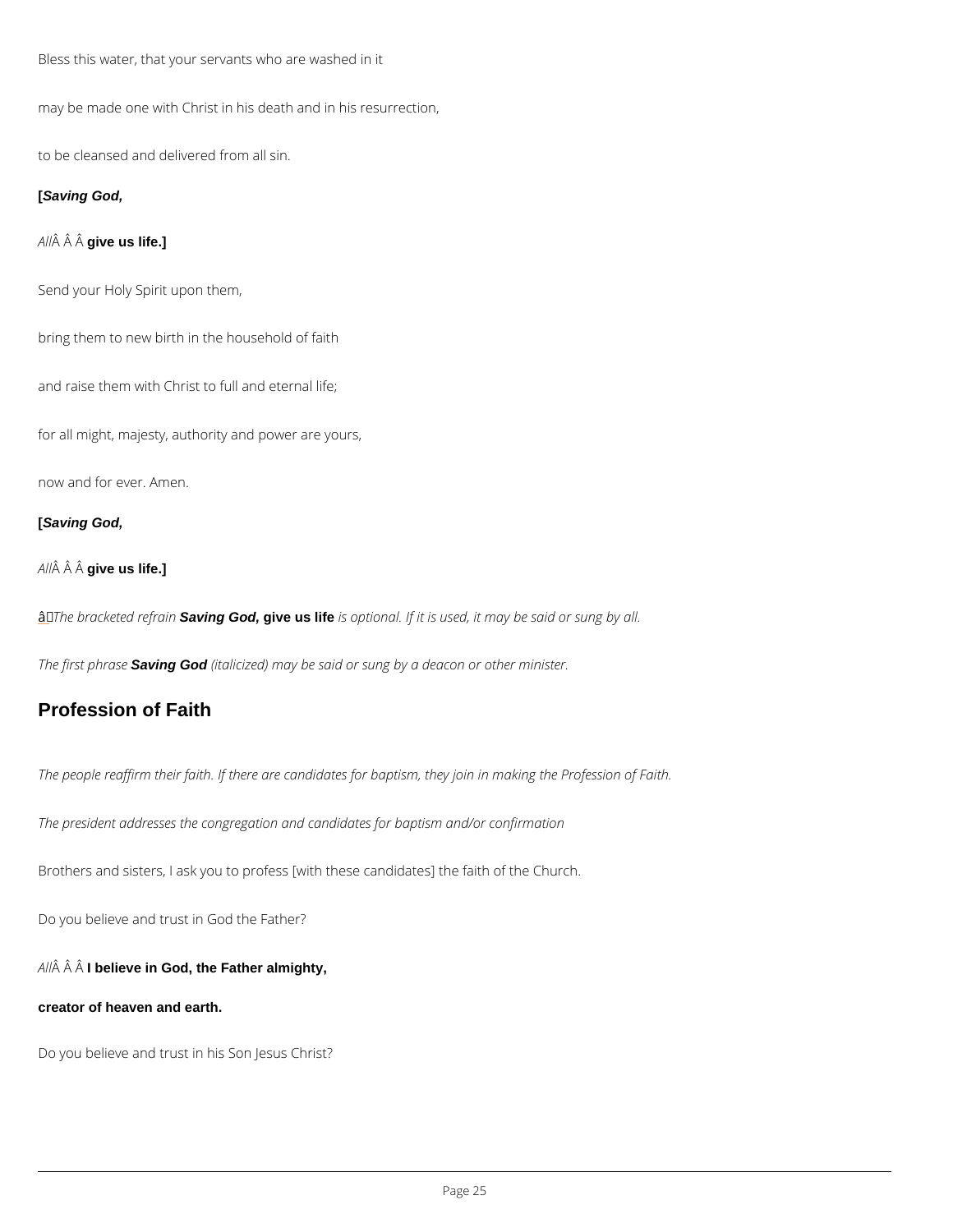*All* **I believe in Jesus Christ, his only Son, our Lord,**

**who was conceived by the Holy Spirit,**

**born of the Virgin Mary,**

**suffered under Pontius Pilate,**

**was crucified, died, and was buried;**

**he descended to the dead.**

**On the third day he rose again;**

**he ascended into heaven,**

**he is seated at the right hand of the Father,**

**and he will come to judge the living and the dead.**

Do you believe and trust in the Holy Spirit?

*All* **I believe in the Holy Spirit,**

**the holy catholic Church,**

**the communion of saints,**

**the forgiveness of sins,**

**the resurrection of the body,**

**and the life everlasting.**

#### **Amen.**

*Where there are strong pastoral reasons, the alternative Profession of Faith (*Common Worship: Christian Initiation, *page 178) may be used.*

### **Baptism**

*If there are candidates for baptism, the president may say to each one*

*N*, is this your faith?

*Each candidate answers in their own words, or*

**This is my faith.**

*The president or another minister dips each candidate in water, or pours water on them, saying*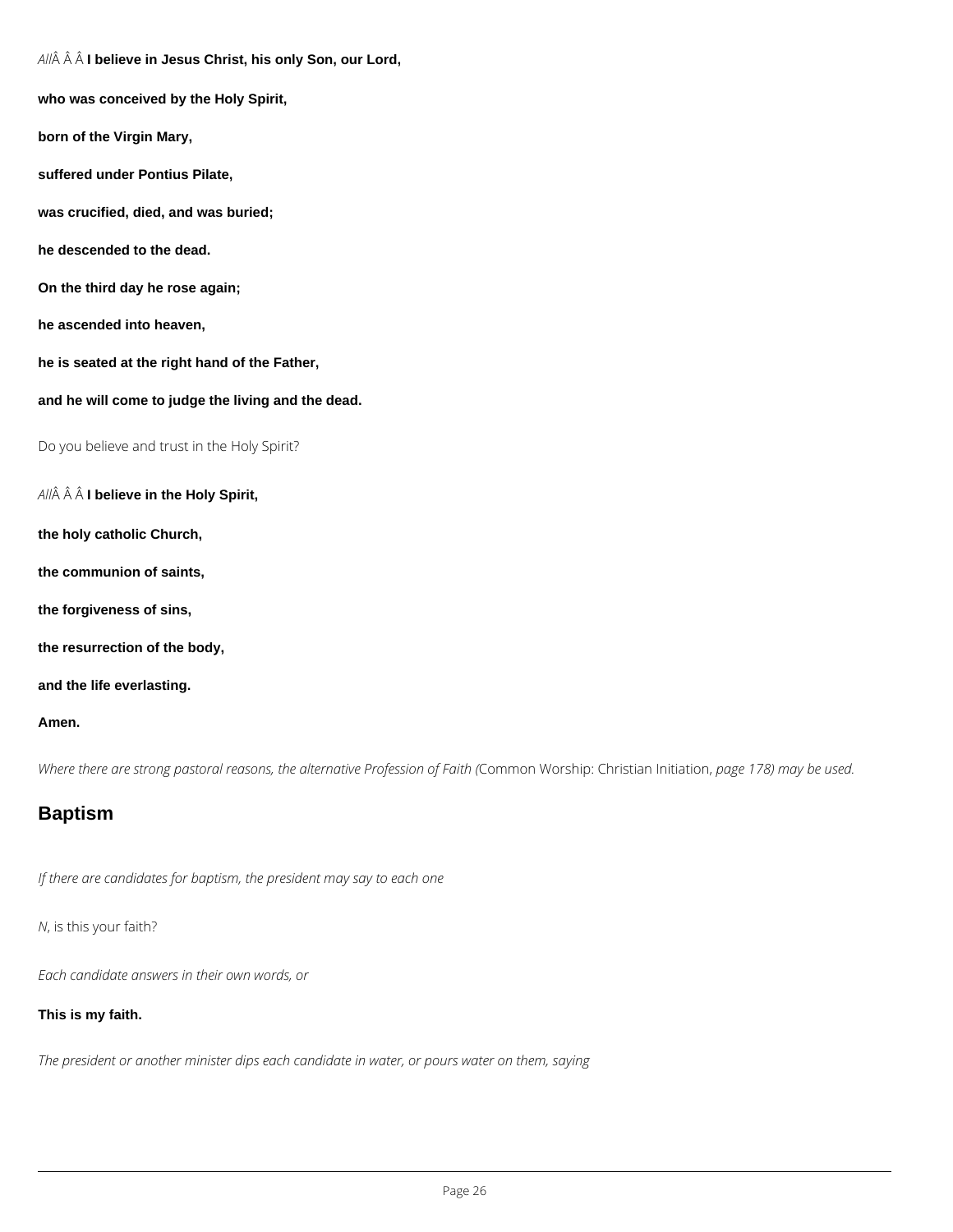*N*, I baptize you

in the name of the Father,

and of the Son,

and of the Holy Spirit.

*All* **Amen.**

*If the newly baptized are clothed with a white robe, a hymn or song may be used, and then a minister may say*

You have been clothed with Christ.

As many as are baptized into Christ have put on Christ.

*If those who have been baptized were not signed with the cross immediately after the Decision, the president signs each one now.*

*The president says*

May God, who has received you by baptism into his Church,

pour upon you the riches of his grace,

that within the company of Christâlls pilgrim people

you may daily be renewed by his anointing Spirit,

and come to the inheritance of the saints in glory.

### *All* **Amen.**

*Whether or not there have been baptisms, hymns or songs may be sung as the waters of baptism are sprinkled over the people. Alternatively, each member of the congregation may be invited to renew their commitment to Christ by going to the water and making the sign of the cross with it on their forehead.*

*The president says*

Almighty God,

we thank you for our fellowship in the household of faith

with all who have been baptized in your name.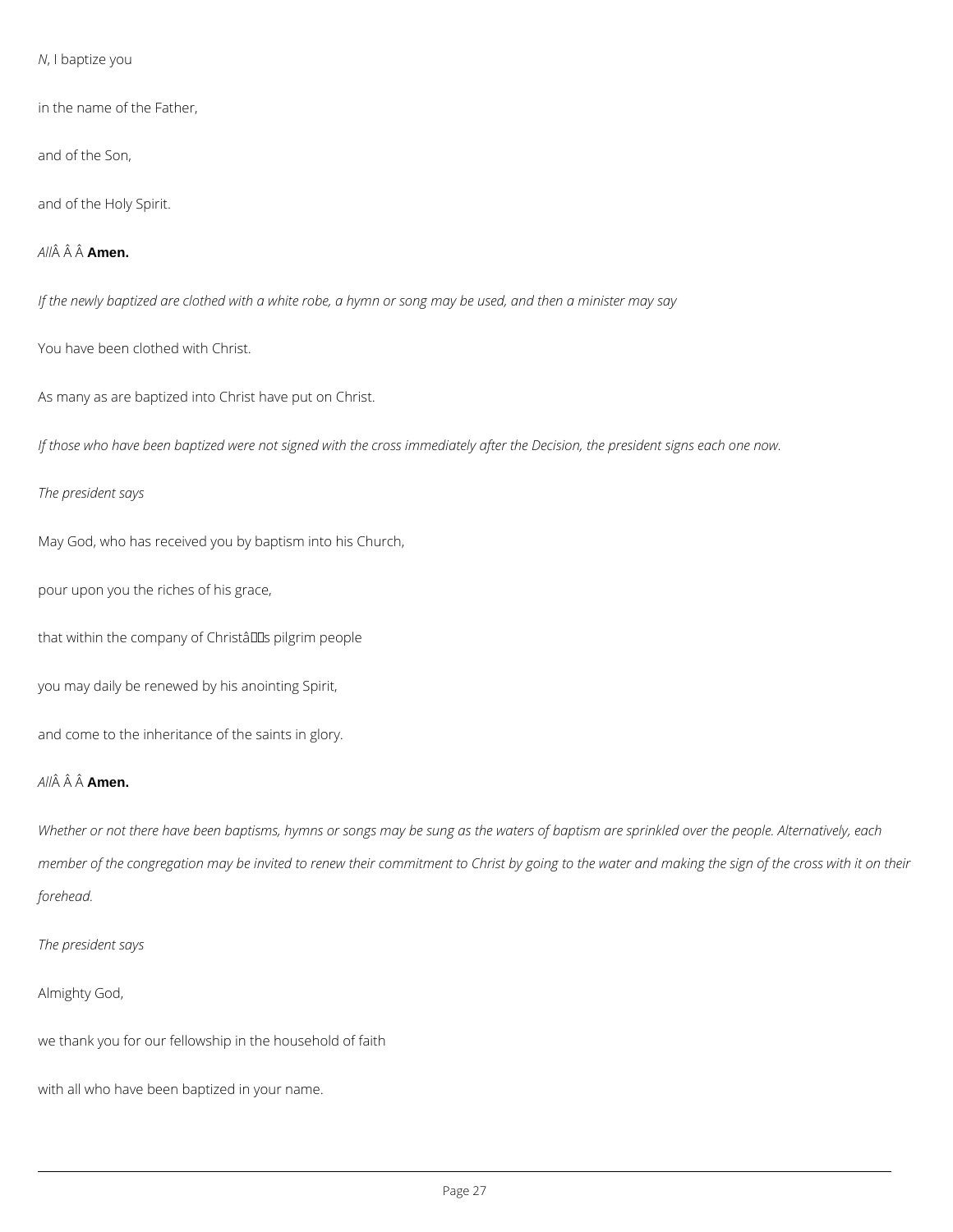Keep us faithful to our baptism,

and so make us ready for that day

when the whole creation shall be made perfect in your Son,

our Saviour Jesus Christ.

*All* **Amen.**

May Christ dwell in your hearts through faith,

that you may be rooted and grounded in love

and bring forth the fruit of the Spirit.

*All* **Amen.**

## **Confirmation**

*If there are candidates for confirmation, see* Common Worship: Christian Initiation, *pages 118â119.*

## **Commission**

*If candidates have been baptized or confirmed, the president may use this Commission here or at the beginning of the Sending Out*

Those who are baptized are called to worship and serve God.

Will you continue in the apostlesâ III teaching and fellowship,

in the breaking of bread, and in the prayers?

### **With the help of God, I will.**

Will you persevere in resisting evil,

and, whenever you fall into sin, repent and return to the Lord?

### **With the help of God, I will.**

Will you proclaim by word and example

the good news of God in Christ?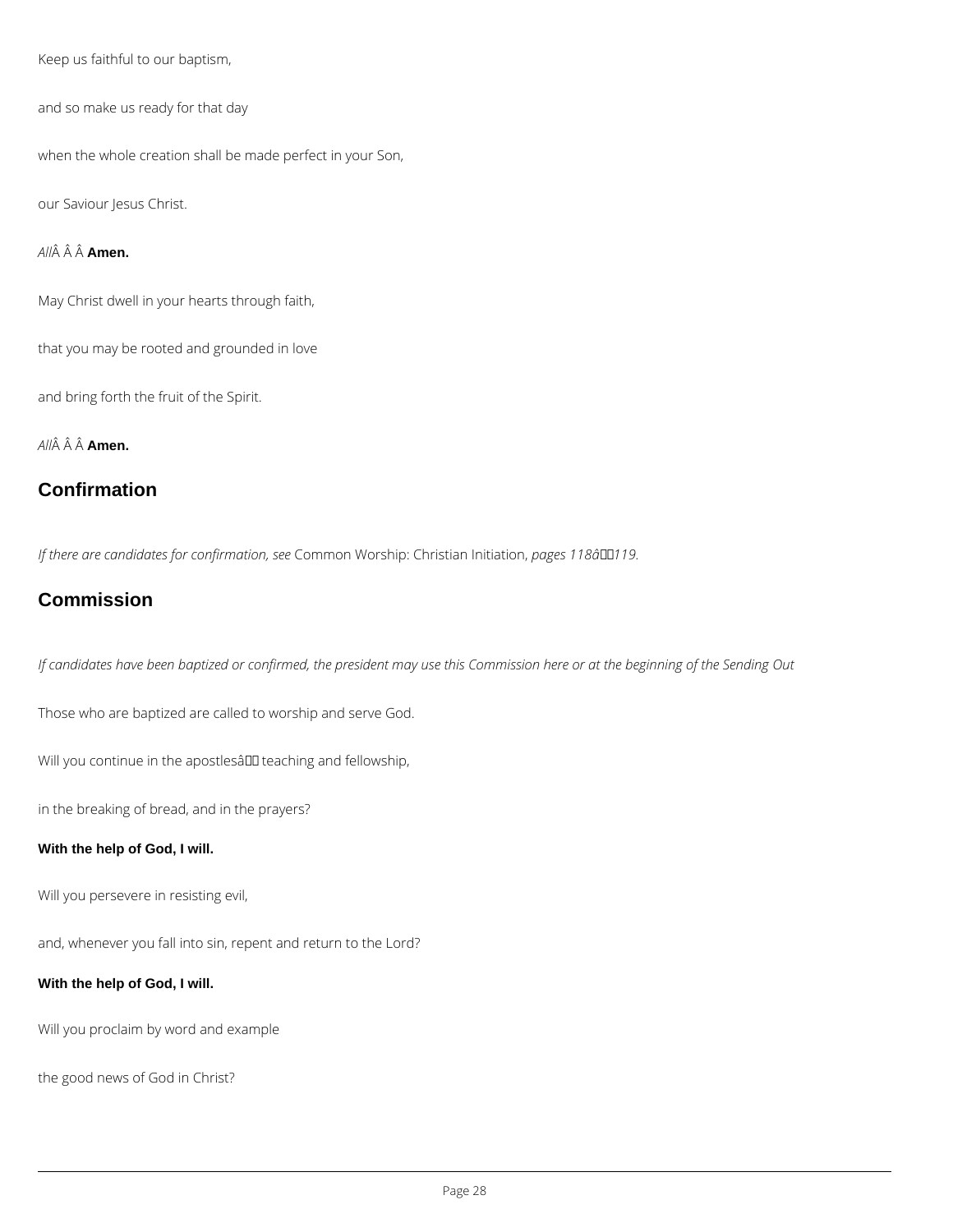With the help of God, I will.

```
Will you seek and serve Christ in all people,
loving your neighbour as yourself?
With the help of God, I will.
Will you acknowledge Christ's authority over human society,
by prayer for the world and its leaders,
by defending the weak, and by seeking peace and justice?
With the help of God, I will.
May Christ dwell in your hearts through faith,
that you may be rooted and grounded in love
and bring forth the fruit of the Spirit.
Amen.
Welcome
```
If baptism has not been administered, this section is omitted.

There is one Lord, one faith, one baptism:

N and Ny one Spirit we are all baptized into one body.

A  $\hat{A}$   $\hat{A}$  W $\hat{B}$  welcome you into the fellowship of faith;

we are children of the same heavenly Father;

we welcome you.

The congregation may greet the newly baptized.

The Liturgy of the Eu**ble**a) eist follows (

# The Easter Liturgy: Pattern B

(The Vigil followed by The Service of Light)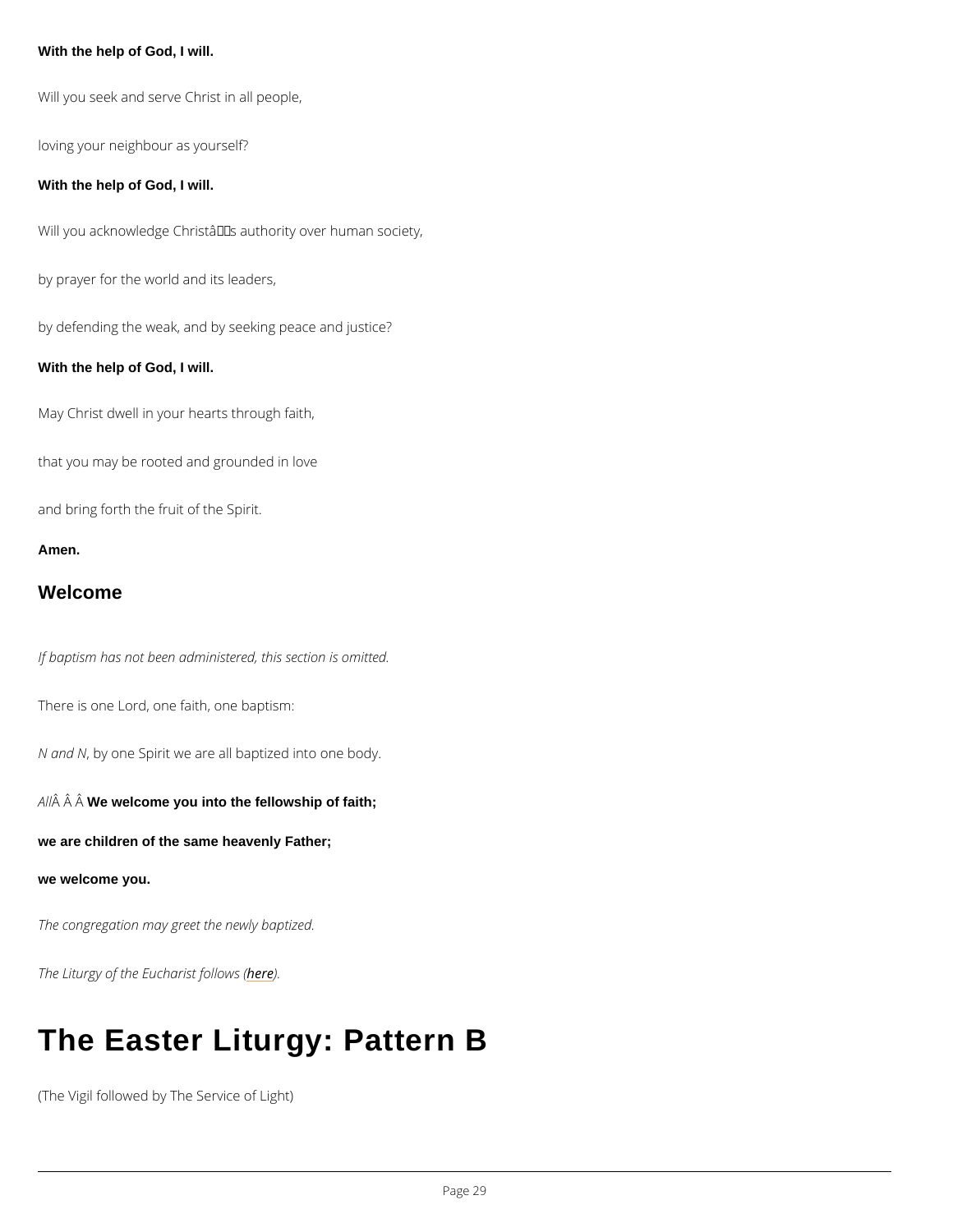### <span id="page-29-0"></span>Structure

\*Â Â indicates elements of the service of Holy BCapt**nismon an Wold osrhCpo:n Cihrmiastpionange(sniti**Da6t**āo** En"125) req baptism and confirmation are to be administered during this service.

 $\hat{a}$   $\hat{R}$   $\hat{A}$  indicates elements of the Liturgy of Initiation required whether or not baptism and/or co

Â $\hat{A}$  Â Â Â The Vigil

Lighting the Fire (or the lights by which the readings are read)

Introduction to the Readings

Readings, Psalms and Prayers

ȚĂ Â Â Â The Service of Light

[Marking of the Easter Candle]

Presentation of the Candidates

The Decision / Renewal of Bâa ptismal Vows

The Lighting of the Easter Candle

Signing with the Cross

The Exsultet

The Easter Acclamation

Gloria in Excelsis

The Collect

New Testament Reading

[Psalm]

Gospel Reading

Sermon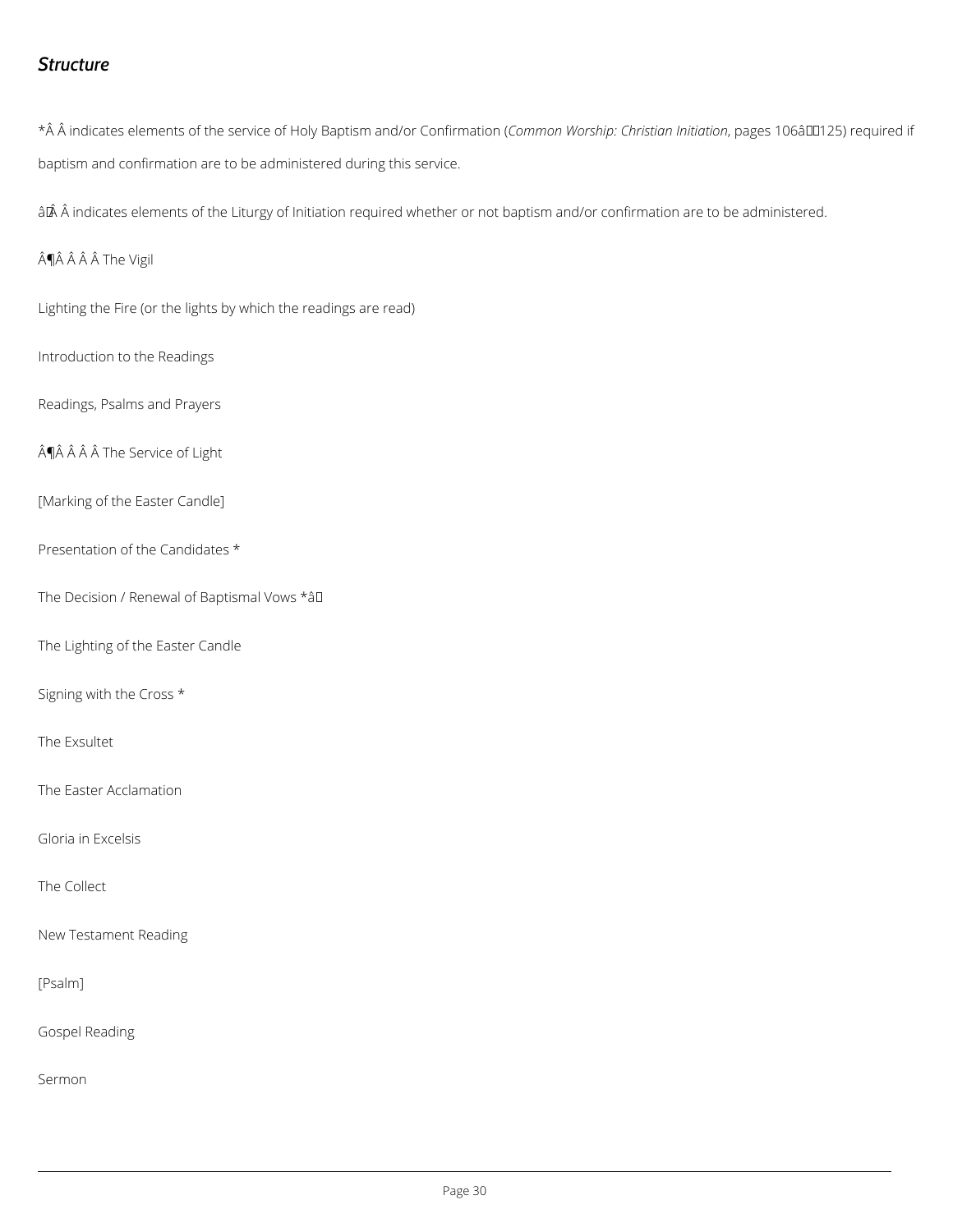$\hat{A}$ ¶Â $\hat{A}$  $\hat{A}$  $\hat{A}$  The Liturgy of Initiation

Prayer over the Water \* aD

Profession of Faith \*â

Baptism \*

ÂÂÂÂÂ [Declarations]

Confirmation \*

ÂÂÂÂÂ (Affirmation of Baptismal Faith]

ÂÂÂÂÂÂ (Reception into the Communion of the Church of England]

[Commission]

Welcome \*

 $\hat{A}$ ¶ $\hat{A}$   $\hat{A}$   $\hat{A}$   $\hat{A}$  The Liturgy of the Eucharist

The Peace

Preparation of the Table

Taking of the Bread and Wine

The Eucharistic Prayer

The LordâllS Prayer

Breaking of the Bread

Giving of Communion

Prayer after Communion

¶Â Â Â Â The Dismissal

The Blessing

[Giving of a Lighted Candle]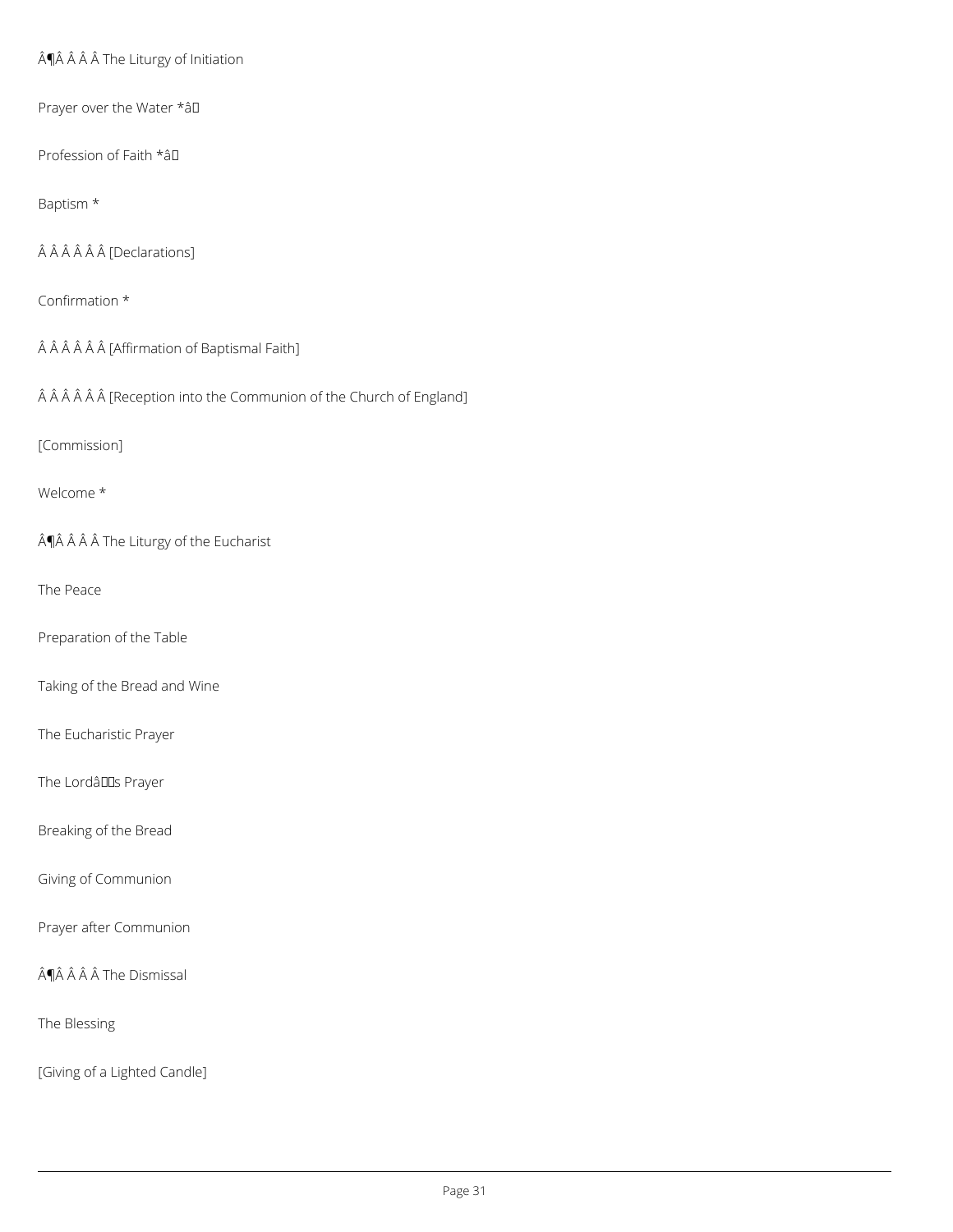# The Easter Liturgy: Pattern B

# **Notes**

1Â Â The Place

The Vigil should, where possible, be kept in a place other than the church. This may be a ha congregation could then move outside for the lighting of the new fire and the Easter Candle, Candle.

It must be possible within the overall darkness of the building or gathering place where this Scriptures which are at its core. This section should begin with the lighting of a small fire o solely to enable this to happen.

 $\rm \AA$   $\rm \AA$   $\rm \AA$   $\rm \AA$   $\rm \AA$   $\rm \AA$  first is lit for the  $\rm \AA$  in the  $\rm \AA$  and  $\rm \AA$   $\rm \AA$  and  $\rm \AA$  is later the fire is lit for the purpose of providing light for the  $\rm \AA$  Testament Scriptures to the Service of Light and from which the Easter Candle is lit. If possible, the lighting of two f

### 2Â Â Lighting for the Vigil

 $\hat{\sf A}$   $\hat{\sf A}$   $\hat{\sf A}$   $\hat{\sf A}$  if the Vigil is to stand alone, all lights should be extinguished at the end. Alternativ the Passion Narrative, where this is included.

### 3Â Â The Readings

A wide variety of possible readings has been provided. Unless it is intended that the Vigil should last the night appropriate selection is made according to the length of time heeve ilable. See the Notes to the

A A A It is desirable that the reading from Genesis 1 be used. Exodus 14 should always be

with the reading of part or all of one of the narratives of the Passion, during or after which a

4Â Â The Vigil Prayers

If Pattern B is followed the  $\hat{a} \in \tilde{B}$ lessed are you  $\hat{a} \in \tilde{B}$  prayers, introduced by the biddings,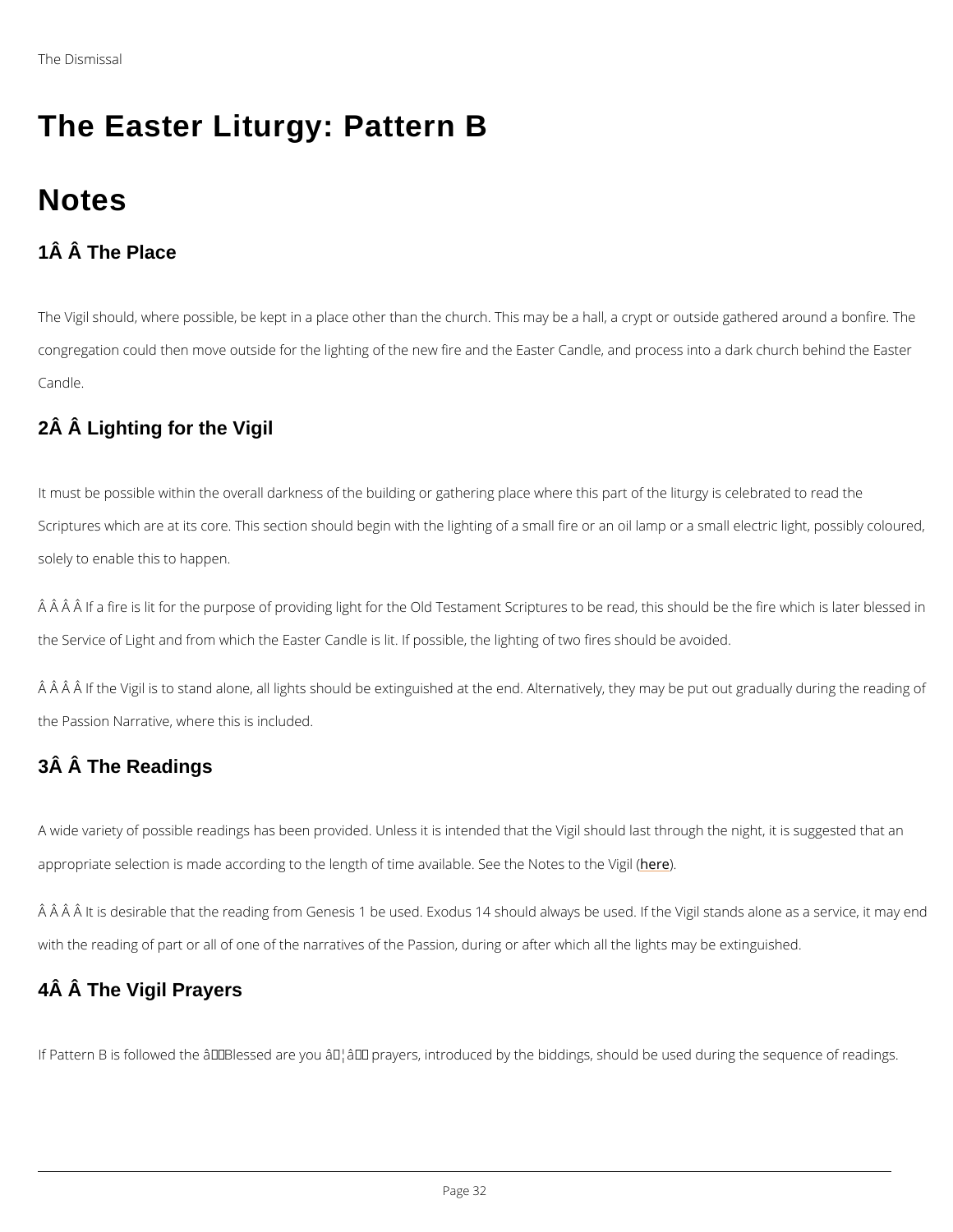### 5Â Â Silence

Silence is an important aspect of the waiting and should form a key element of the Vigil, eve should also be observed at the points prescribed in the rubrics of the OrdCeomionroth WoCreslheit pras and Prayers for the Church of England , pages 155–183).

### 6Â Â Marking the Easter Candle

The Marking of the Easter Candle may be done as an activity at some point during the Vigil. Service of Light during the acclamation  $\hat{a} \in \tilde{c}$  Christ yesterday and today $\hat{a} \in \tilde{a} \in \tilde{c}^M$ . For einstructio

According to ancient tradition, the light for the Easter Candle was taken from newly kindled Therefore, if possible, the taper used to light the Easter Candle should be lit from whatever Vigil readings. It may also be brought in from a vestry or another adjoining room. Whatever f confuse it with the Easter Candle.

### 7Â Â The Lighting of the Taper for the Easter Candle

### 8Â Â The Easter Candle

The Easter Candle should be placed in a prominent position from Easter Day until Pentecost, services during this period. It should also be used at baptism and may be used at funerals th congregations come together to celebrate the Easter Liturgy, only one Easter Candle should to other churches, they may be lit from the first candle at the end of the service and carried Welcoming the Easter Candle inherthe church, see

### 9Â Â Candles

Small, unlit candles should be distributed to members of the congregation either before the V

from the Easter Candle in the course of the service, and should be extinguished during the s

lights are illuminated. They may be lit again for the Re-affirmation of Baptismal Vows and at

### 10Â Â When to use the Easter Acclamation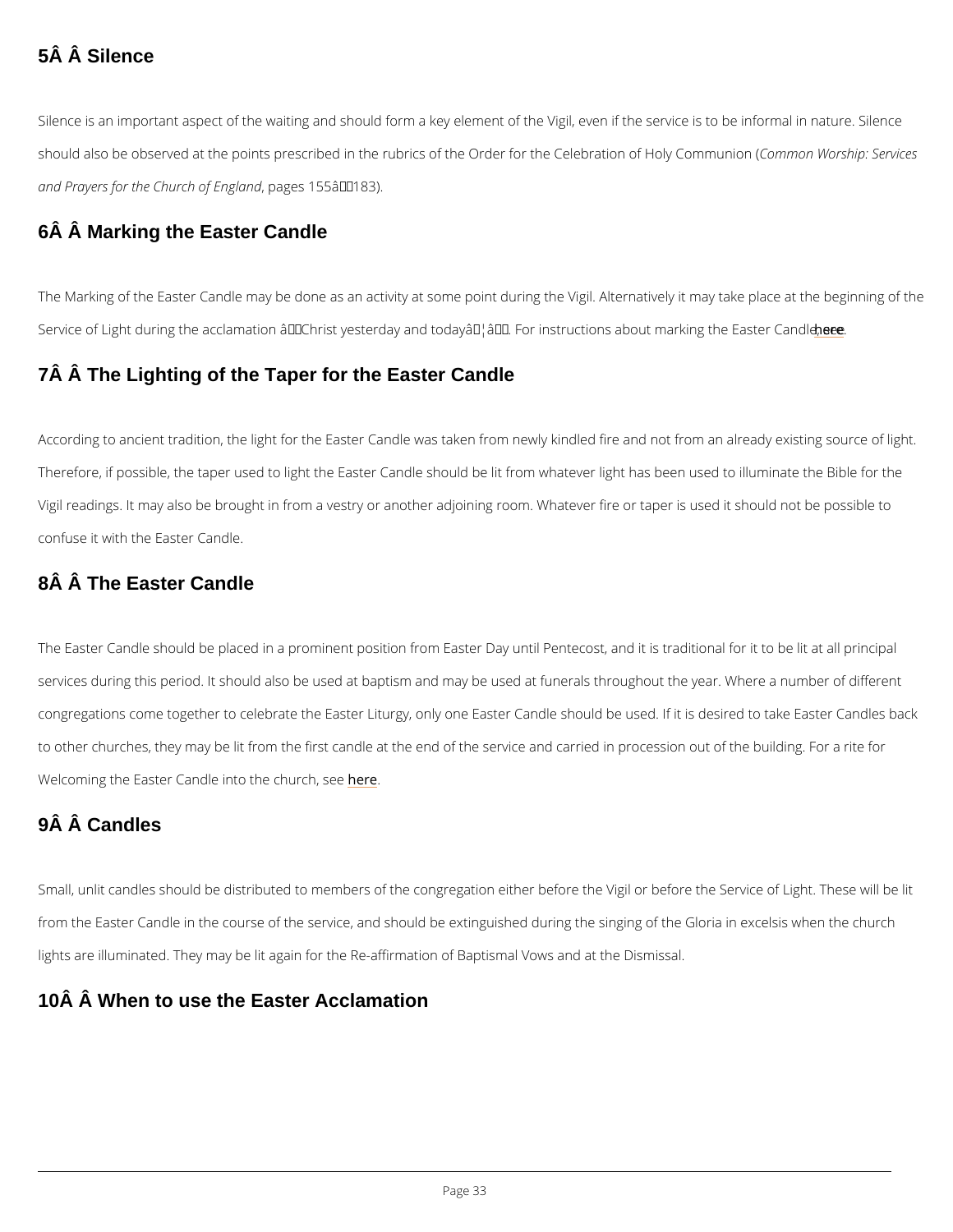The Easter Acclamation is first used immediately before the Gloria in excelsis. It may be sai desired, with gradually increasing volume. It may be used again at any appropriate point late

### 11Â Â Noise, Music and Light

After the Easter Acclamation the joy of the resurrection is properly demonstrated by noise, b through the singing of the Gloria in excelsis. It may also be suitable for such noise to accom

 $\hat{\textsf{A}}$   $\hat{\textsf{A}}$   $\hat{\textsf{A}}$   $\hat{\textsf{A}}$  it is not appropriate for bells to be rung before the Easter Liturgy or for organ musion. possible, bells should be rung at the end of the service.

### 12Â Â The Liturgy of Initiation

If there are candidates for baptism and/or confirmation, the Liturgy of Baptism and/or Confir Easter Liturgy. This may be done herthe way indicated

 $\rm \AA$   $\rm \AA$   $\rm \AA$   $\rm \AA$   $\rm \AA$   $\rm \AA$  for claral  $\rm \AA$  for  $\rm \AA$  andidates who are able to answer  $\rm \AA$ Rubrics indicate the alterations which should be made when there are no candidates for bapt

Alternatively, the following may be omitted from the Service of Light:

ATA A The Presentation of the Candidates

 $\hat{A}$   $\hat{W}$   $\hat{A}$  The Decision / Renewal of Baptismal Vows (except for the Lighting of the Easter Candl

 $\hat{A}$   $\hat{A}$   $\hat{A}$  The Signing with the Cross

In this case, the Liturgy of Initiante  $\mathbf{o}$  pen sfrom  $\mathbf{d}P$  be teurs ne  $\mathbf{d}$ . (

 $\hat A$   $\hat A$   $\hat A$   $\hat A$  if possible, the candidates for baptism should not enter the church beyond the font  $\sf u$ 

### 13Â Â Intercessions

Intercessions, especially for the newly baptized and confirmed, may be said; or the names of

mentioned in Eucharistic Prayer G, as follows:

Strengthen those who have now become your people

through the waters of rebirth and the Mg, if N cafn the Holy Spirit: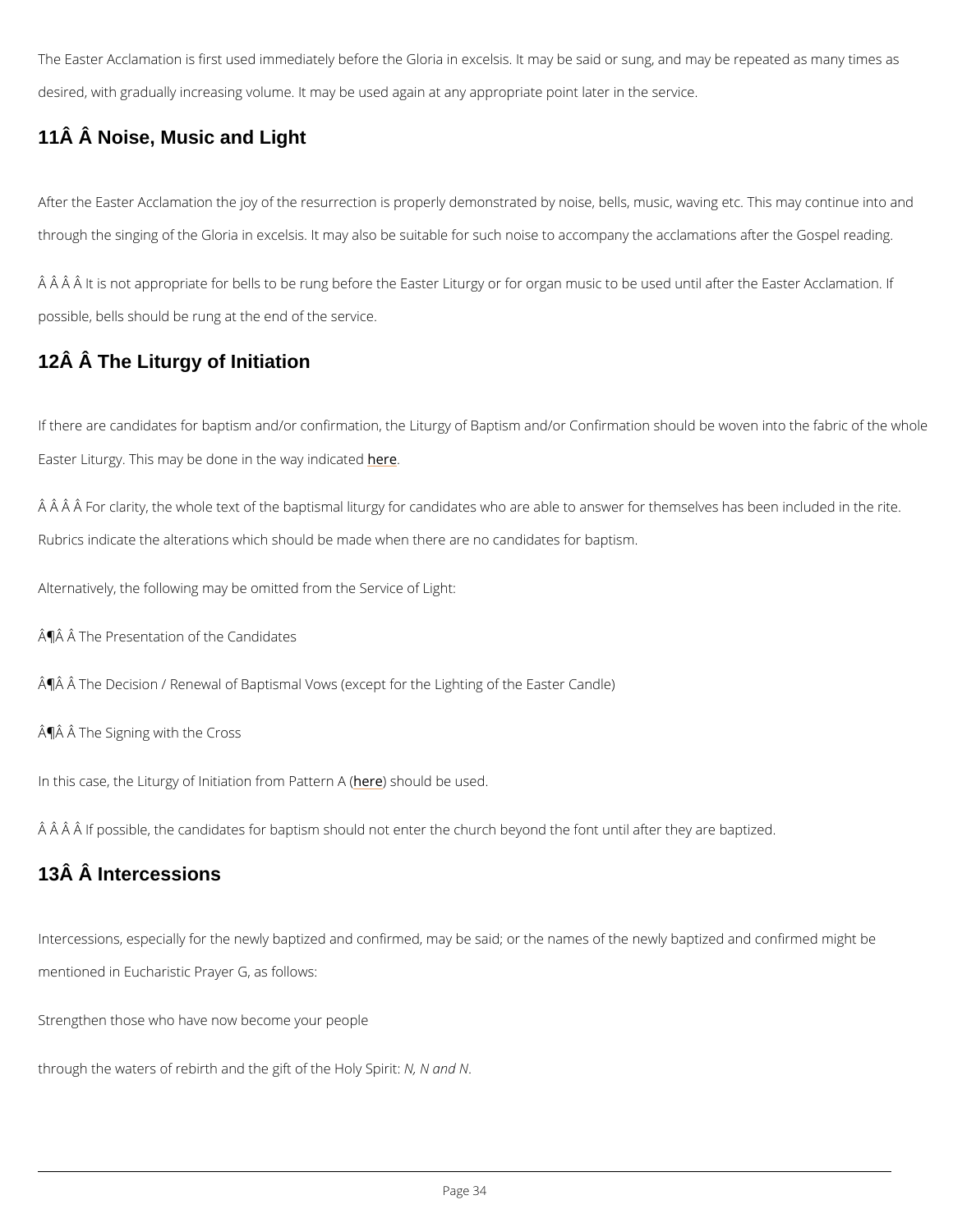Help them to walk in newness of life.

The Prayer of Humb CleemAmo ores Wo(rship: Services and Prayers, fop agtehe1 &C1h) un mcahy obfeE un sgelad nichn mediate Giving of Communion.

14Â Â Liturgical Colour

The liturgical colour is white or gold.

# The Easter Liturgy: Pattern B

# $\hat{A} \parallel \hat{A}$   $\hat{A} \parallel \hat{B}$   $\hat{A}$   $\parallel \hat{B}$   $\parallel \hat{B}$   $\parallel$

The ministers enter in silence.

If the reading of the creation story is not used in the Vigil a minister reads these verses

In the beginning when God created the heavens and the earth, the earth was a formless void wind from God swept over the face of the waters. Then God said,  $\hat{\mathbf{a}} \in \tilde{\mathbf{a}}$  there be light $\hat{\mathbf{a}} \in \mathbb{M}$ ; a

Genesis 1.1

The light by which the readings are to be read is lit.

The minister says one of these prayers

Lighten our darkness,

Lord, we pray,

and in your great mercy

defend us from all perils and dangers of this night,

for the love of your only Son,

our Saviour Jesus Christ.

A  $\hat{A}$   $\hat{A}$   $\hat{A}$  $\hat{A}$  $\hat{B}$  $\hat{B}$  $\hat{B}$  $\hat{B}$ .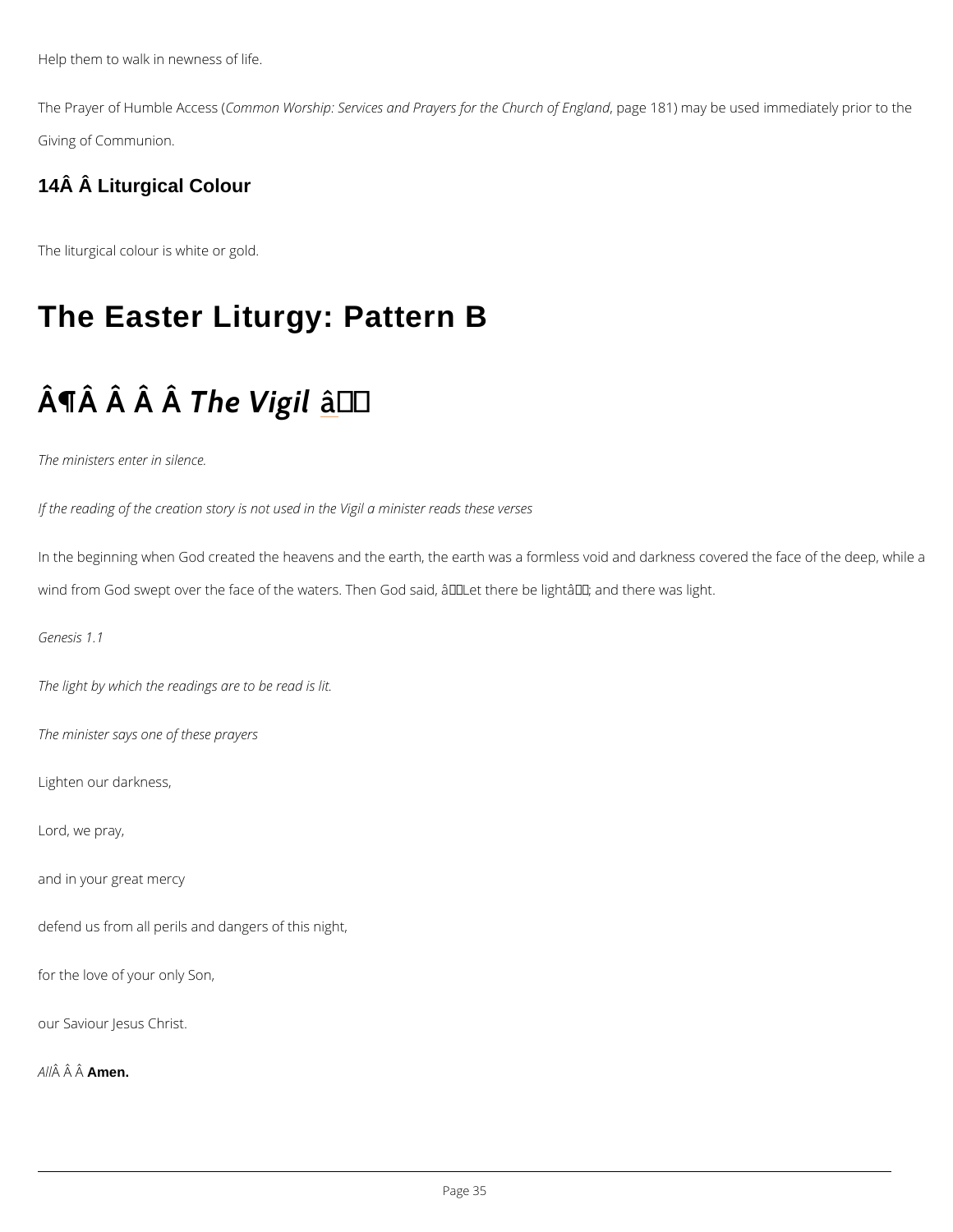```
(or)
```
Blessed are you, Lord God of all creation, to you be glory and praise for ever. Your steadfast love extends to the heavens and your faithfulness never ceases. Illuminate our hearts with your wisdom and strengthen our lives with your word, for you are the fountain of life; in your light we see true light. Blessed be God, Father, Son and Holy Spirit.

#### A  $\hat{A}$   $\hat{A}$  Blêssed be God for ever.

The president may introduce the Vigil using these or other appropriate words

This is the night in which our Lord Jesus Christ passed over from death to life. The Church i to gather in vigil and prayer. For this is the Passover of the Lord, in which through word and

As we await the risen Christ, let us hear the record of Godâ $\epsilon$ <sup>TM</sup>s saving deeds in history, rec fullness of time sent his Son to be our Redeemer. Let us pray that through this Easter celebi saving work he has begun.

Any of the readinghse sougigtens berdwith out the accompanying psalms and prayers) or other suitable

# $\hat{A} \parallel \hat{A}$   $\hat{A} \parallel \hat{B}$   $\hat{B}$   $\hat{C}$   $\hat{C}$   $\hat{C}$   $\hat{C}$   $\hat{C}$   $\hat{C}$   $\hat{C}$   $\hat{C}$   $\hat{C}$   $\hat{C}$   $\hat{C}$   $\hat{C}$   $\hat{C}$   $\hat{C}$   $\hat{C}$   $\hat{C}$   $\hat{C}$   $\hat{C}$   $\hat{C}$   $\hat{C}$   $\hat{C}$   $\hat{C}$   $\hat{C}$

The building being in darkness, the ministers go in silence to the main entrance, one of them

If a fire has not already been lit, the new fire is lit at this point. If a fire has already been I

fire may then be blessed as the new fire from which the Easter Candle is lit.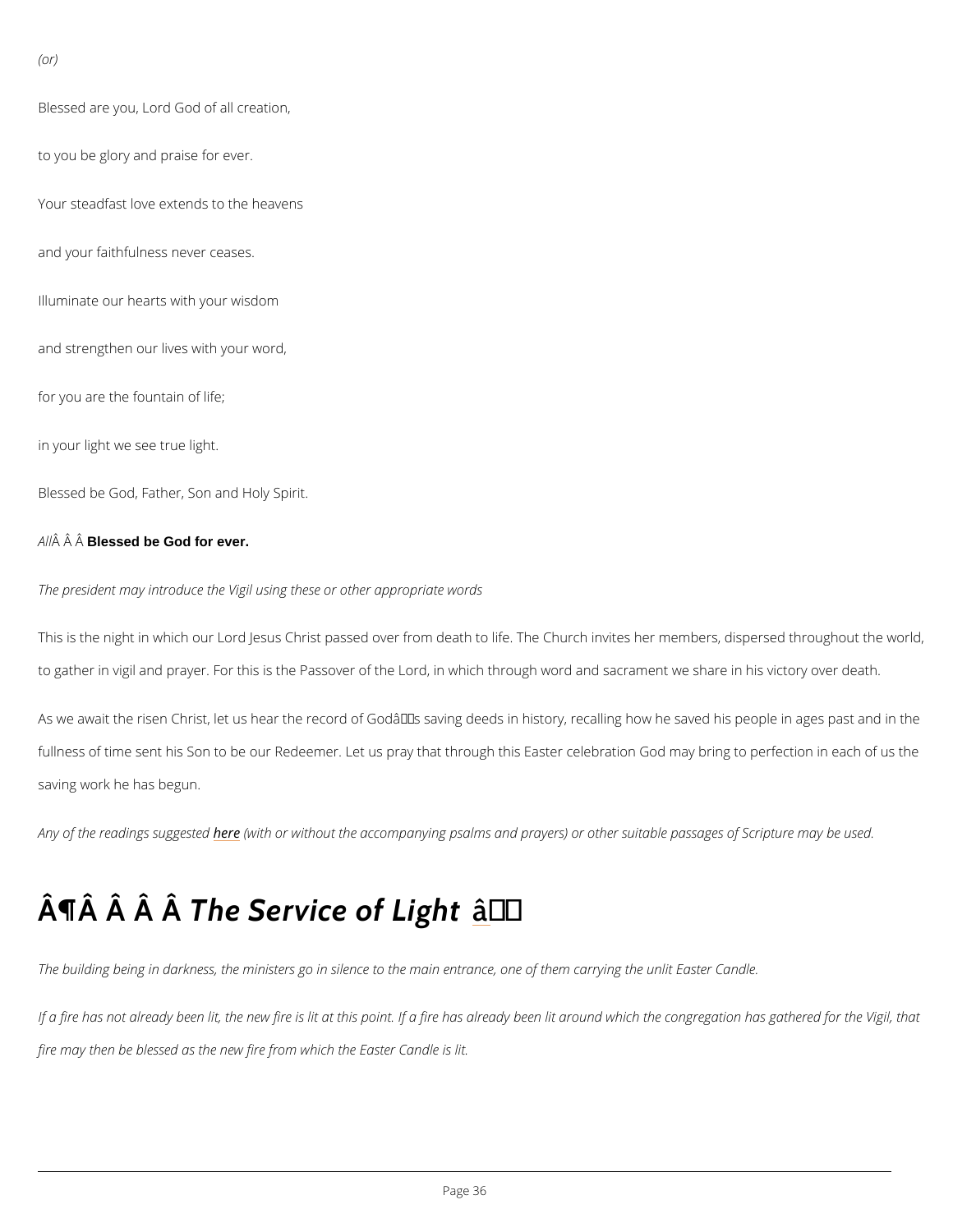All stand and face the ministers.

The president says

Eternal God,

who made this most holy night

to shine with the brightness of your one true light:

set us aflame with the fire of your love,

and bring us to the radiance of your heavenly glory;

through Jesus Christ our Lord.

A  $\hat{A}$   $\hat{A}$   $\hat{A}$  $\hat{A}$  $\hat{B}$ en.

If the Easter Candle has not been marked during th<mark>hee Vefoyri,gutichnaam,yceb oo mm baokwe odhihse rios. d(oSneee.)</mark>

Christ yesterday and today,

the beginning and the end,

Alpha and Omega,

all time belongs to him,

and all ages;

to him be glory and power,

through every age and for ever.

A  $\hat{A}$   $\hat{A}$   $\hat{A}$  $\hat{A}$  $\hat{B}$  $\hat{B}$  $\hat{B}$  $\hat{B}$ .

If there are candidates for baptism, they a here pothesented at this point. (see

Nails or incense studs may be inserted into the Easter Candle.

By his holy and glorious wounds

may Christ our Lord guard and keep us.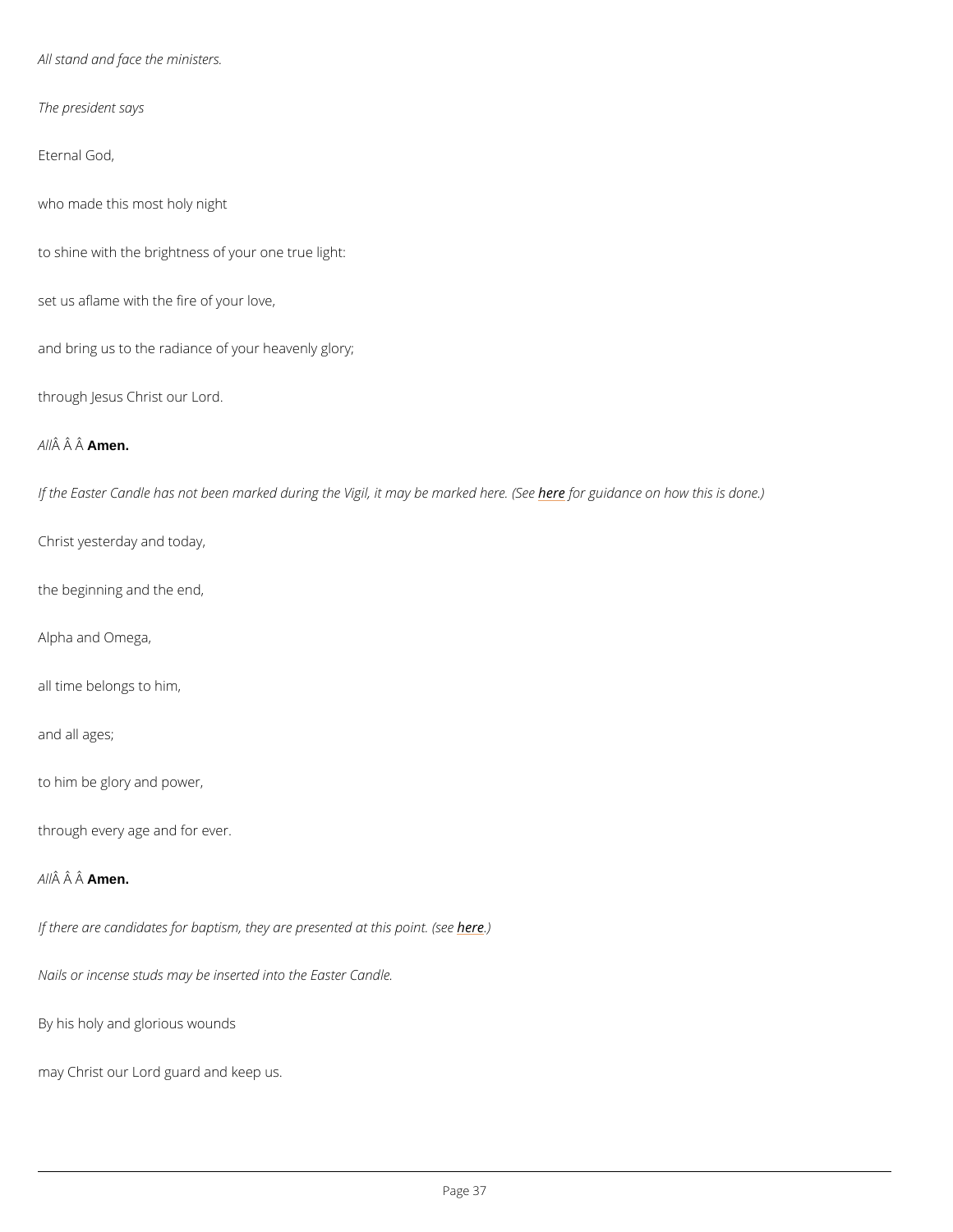*All* **Amen.**

## **The Decision / Renewal of Baptismal Vows**

#### *Standing before the Candle, the president says*

As we celebrate the resurrection of our Lord Jesus Christ from the dead, we remember that through the paschal mystery we have died and been buried with him in baptism. To follow Christ means dying to sin and rising to new life with him. Therefore I ask:

Do you reject the devil and all rebellion against God?

## *All* **I reject them.**

Do you renounce the deceit and corruption of evil?

### *All* **I renounce them.**

Do you repent of the sins that separate us from God and neighbour?

### *All* **I repent of them.**

*The president lights the Easter Candle, saying*

May the light of Christ, rising in glory,

banish all darkness from our hearts and minds.

### *The president says*

In baptism, God calls us out of darkness into his marvellous light. Therefore I ask:

Do you turn to Christ as Saviour?

### *All* **I turn to Christ.**

## *All* **I submit to Christ.**

Do you come to Christ, the way, the truth and the life?

*All* **I come to Christ.**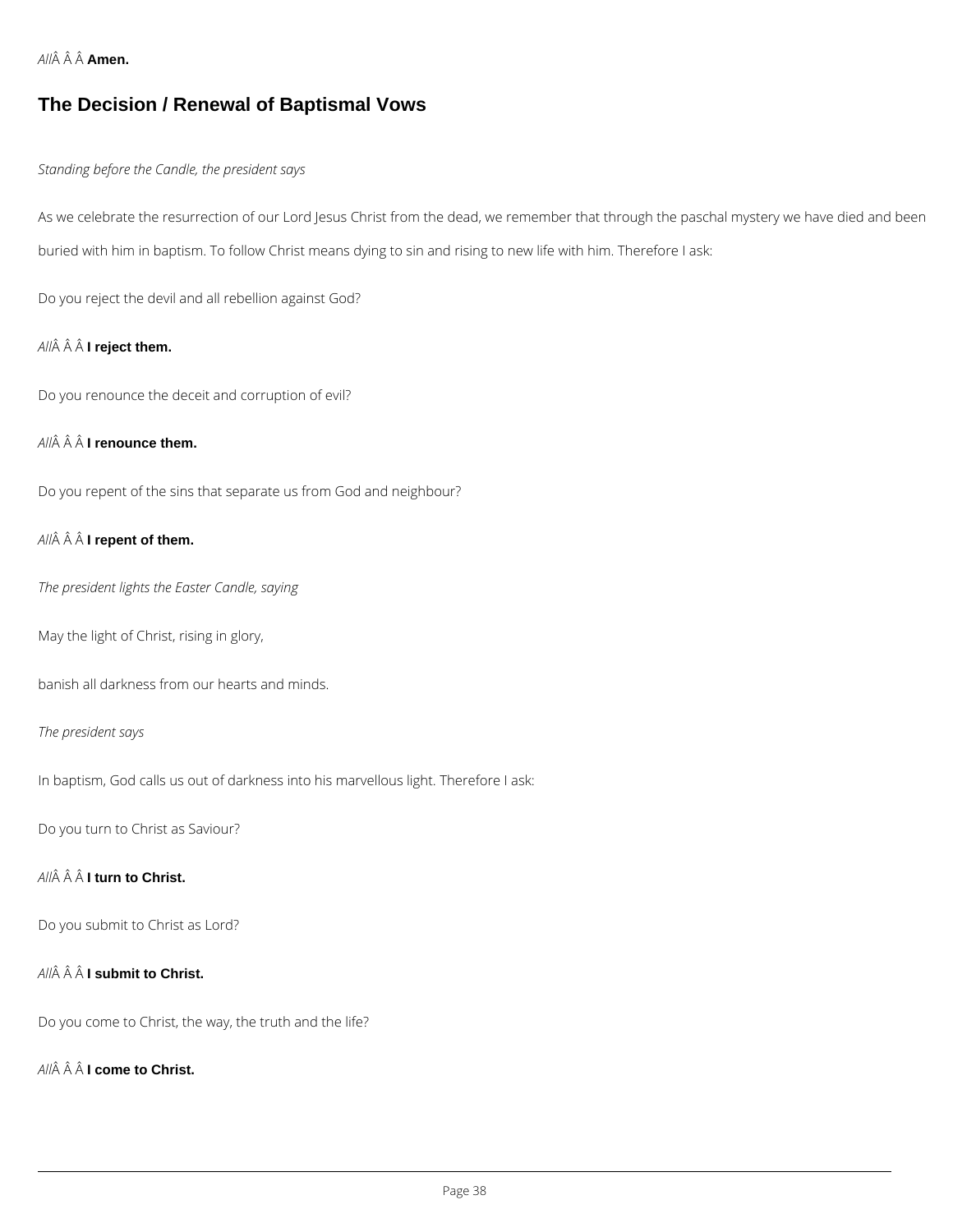*If there are no candidates for baptism, the president says*

May almighty God who has given you the desire to follow Christ

give you the strength to continue in the way.

## **Signing with the Cross**

*If there are no candidates for baptism, this section is omitted.*

*The president or another minister makes the sign of the cross on the forehead of each candidate for baptism, saying*

Christ claims you for his own.

Receive the sign of the cross.

*The president may invite their sponsors to sign the candidates with the sign of the cross. When all the candidates for baptism have been signed, the president says to them*

Do not be ashamed to confess the faith of Christ crucified.

*All* **Fight valiantly as a disciple of Christ**

**against sin, the world and the devil,**

**and remain faithful to Christ to the end of your life.**

May almighty God deliver you from the powers of darkness,

restore in you the image of his glory,

and lead you in the light and obedience of Christ.

### *All* **Amen.**

*The minister bearing the Candle enters the building, followed by the other ministers, and they pause just inside the entrance.*

*The minister bearing the Candle raises it and says or sings*

The light of Christ.

*All* **Thanks be to God.**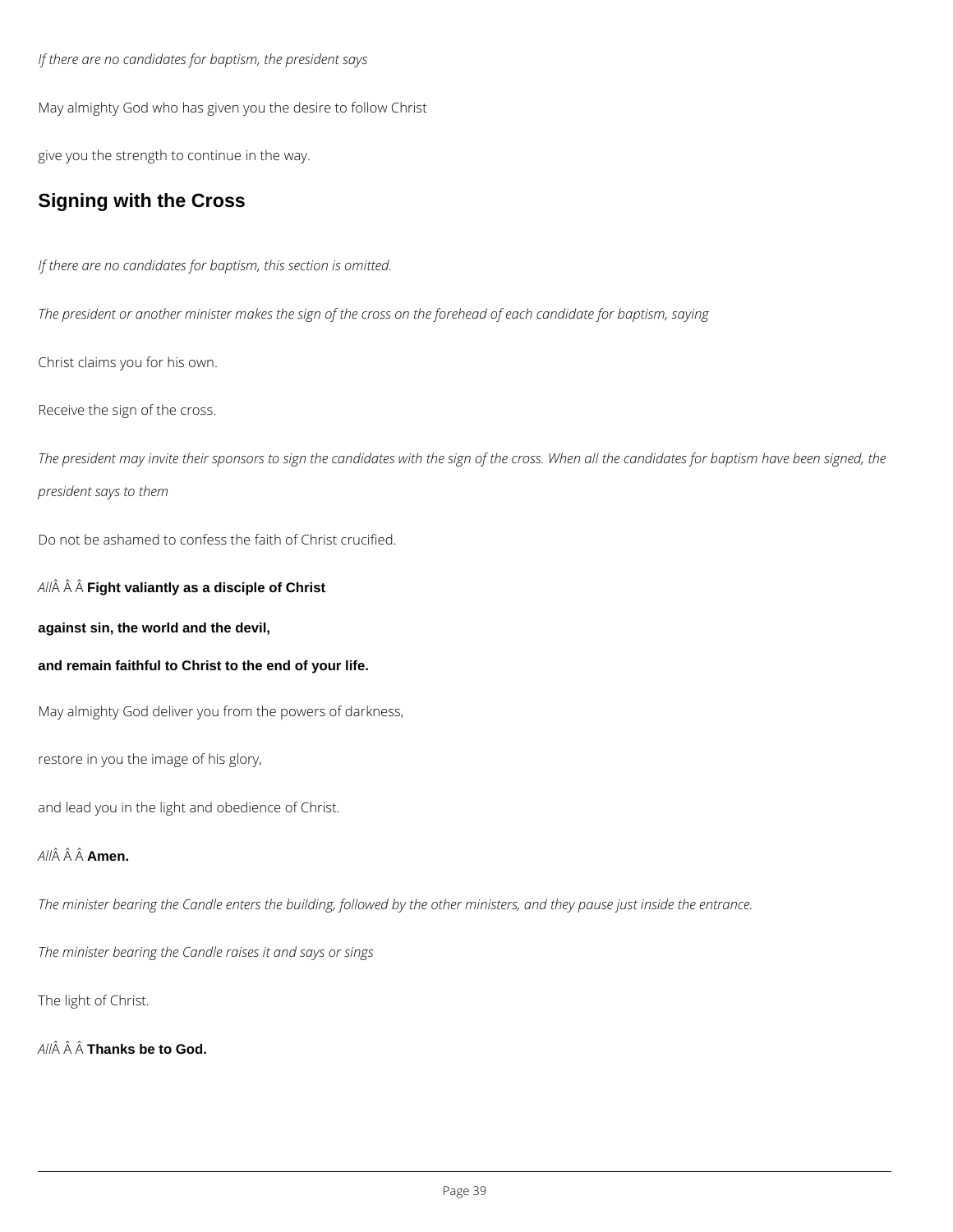The procession of the Easter Candle moves further into the building and then stops. The vers around are lit from the Easter Candle.

The procession continues to the centre of the building and stops once more. The versicle and around are lit.

The Easter Candle is placed on a stand in the midst of the building.

#### The Exsultet

The Exsultet (the Easter Song of Praise) may be sung or said by a minister standing neemethe

Either  $\hat{A}$   $\hat{A}$   $\hat{A}$   $\hat{B}$   $\hat{C}$  minister sings the Introduction

Rejoice, heavenly powers! Sing, choirs of angels!

O Universe, dance around Godâ $\epsilon$ <sup>TM</sup>s throne!

Jesus Christ, our King, is risen!

Sound the victorious trumpet of salvation!

Rejoice, O earth, in glory, revealing the splendour of your creation,

radiant in the brightness of your triumphant King!

Christ has conquered! Now his life and glory fill you!

Darkness vanishes for ever!

Rejoice, O Mother Church! Exult in glory!

The risen Saviour, our Lord of life, shines upon you!

Let all Godâ $\epsilon$ <sup>TM</sup>s people sing and shout for joy.

Or Â Â Ĥ ernatively, the Introduction could be sung by the whole congregation to a tune of th

all tunes of 10.10.10.10 metre are suitable.

A  $\hat{A}$   $\hat{A}$  Sing, choirs of heaven! Let saints and angels sing!

Around God's throne exult in harmony!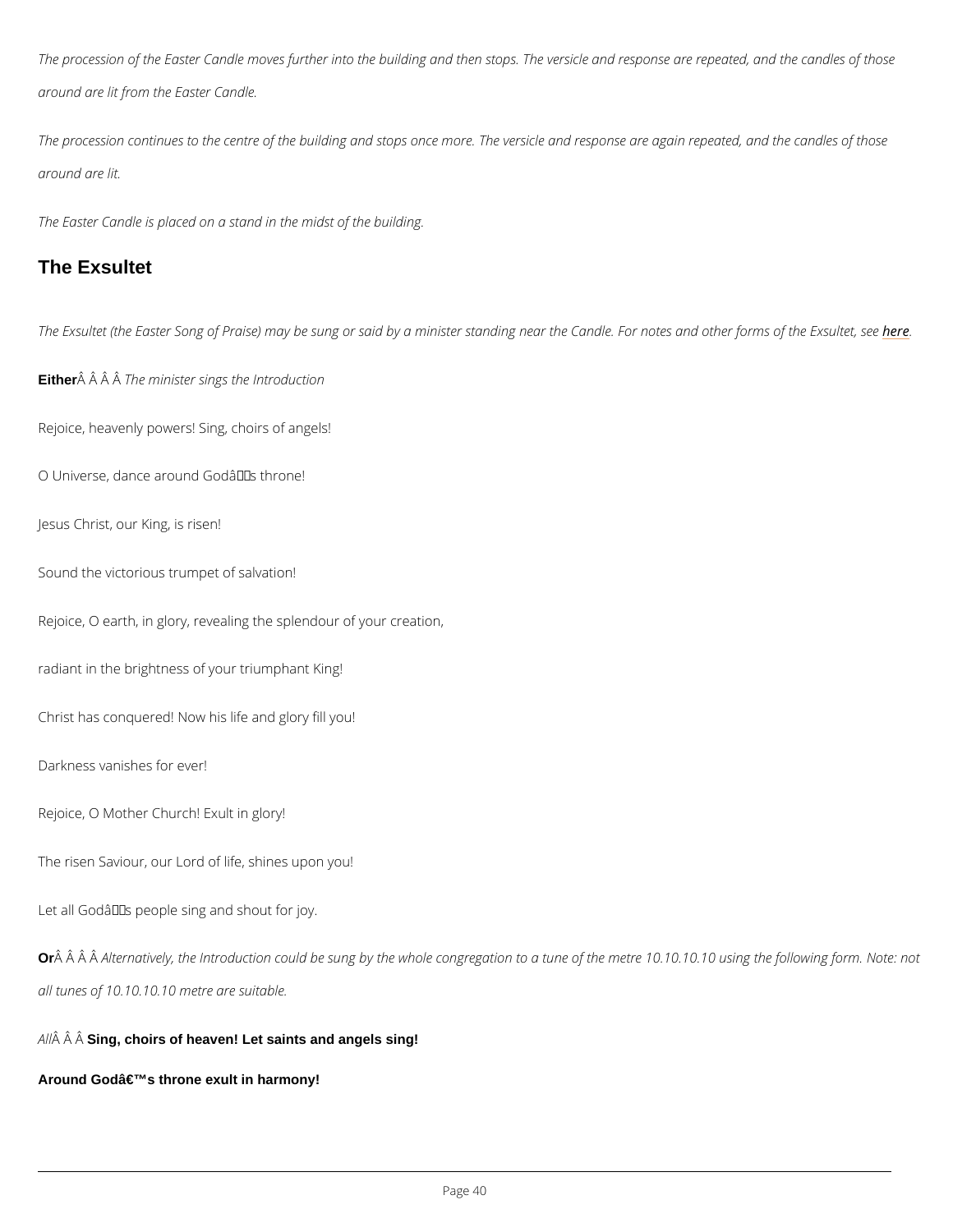**Now Jesus Christ is risen from the grave! Salute your King in glorious symphony! Sing, choirs of earth! Behold, your light has come! The glory of the Lord shines radiantly! Lift up your hearts, for Christ has conquered death! The night is past, the day of life is here! Sing, Church of God! Exult with joy outpoured! The gospel trumpets tell of victory won!** Your Saviour lives; he's with you evermore! Let all Godâ€<sup>™</sup>s people sound the long Amen! *The minister continues* The Lord be with you *All* **and also with you.** Lift up your hearts.

All $\hat{A}$   $\hat{A}$   $\hat{A}$  **We lift them to the Lord.** 

Let us give thanks to the Lord our God.

*All* **It is right to give thanks and praise.**

It is right and good that with hearts and minds and voices

we should praise you, Father almighty, the unseen God,

through your only Son, Jesus Christ our Lord,

paid the price of Adamâlls sin,

and reconciled us once again to you.

*All* **[Glory to you for ever.]**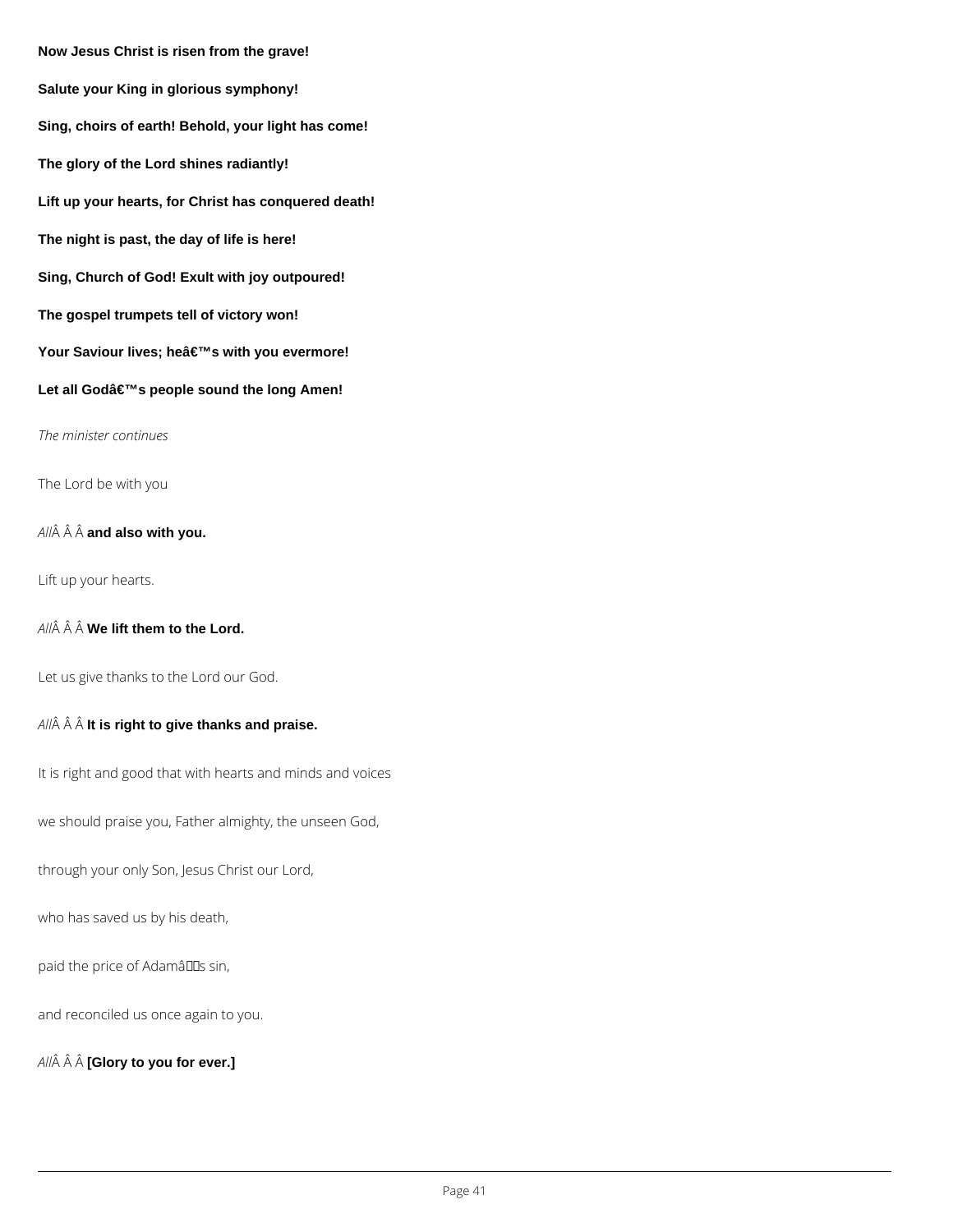For this is the Passover feast,

when Christ, the true Lamb of God, is slain

whose blood consecrates the homes of all the faithful.

### *All* **[Glory to you for ever.]**

This is the night when you first saved our ancestors,

freeing Israel from her slavery

and leading her safely through the sea.

### *All* **[Glory to you for ever.]**

This is the night when Jesus Christ vanquished hell,

broke the chains of death

and rose triumphant from the grave.

### *All* **[Glory to you for ever.]**

This is the night when all who believe in him are freed from sin,

restored to grace and holiness,

and share the victory of Christ.

## *All* **[Glory to you for ever.]**

This is the night that gave us back what we had lost;

beyond our deepest dreams

you made even our sin a happy fault.

*All* **[Glory to you for ever.]**

Most blessed of all nights!

Evil and hatred are put to flight and sin is washed away,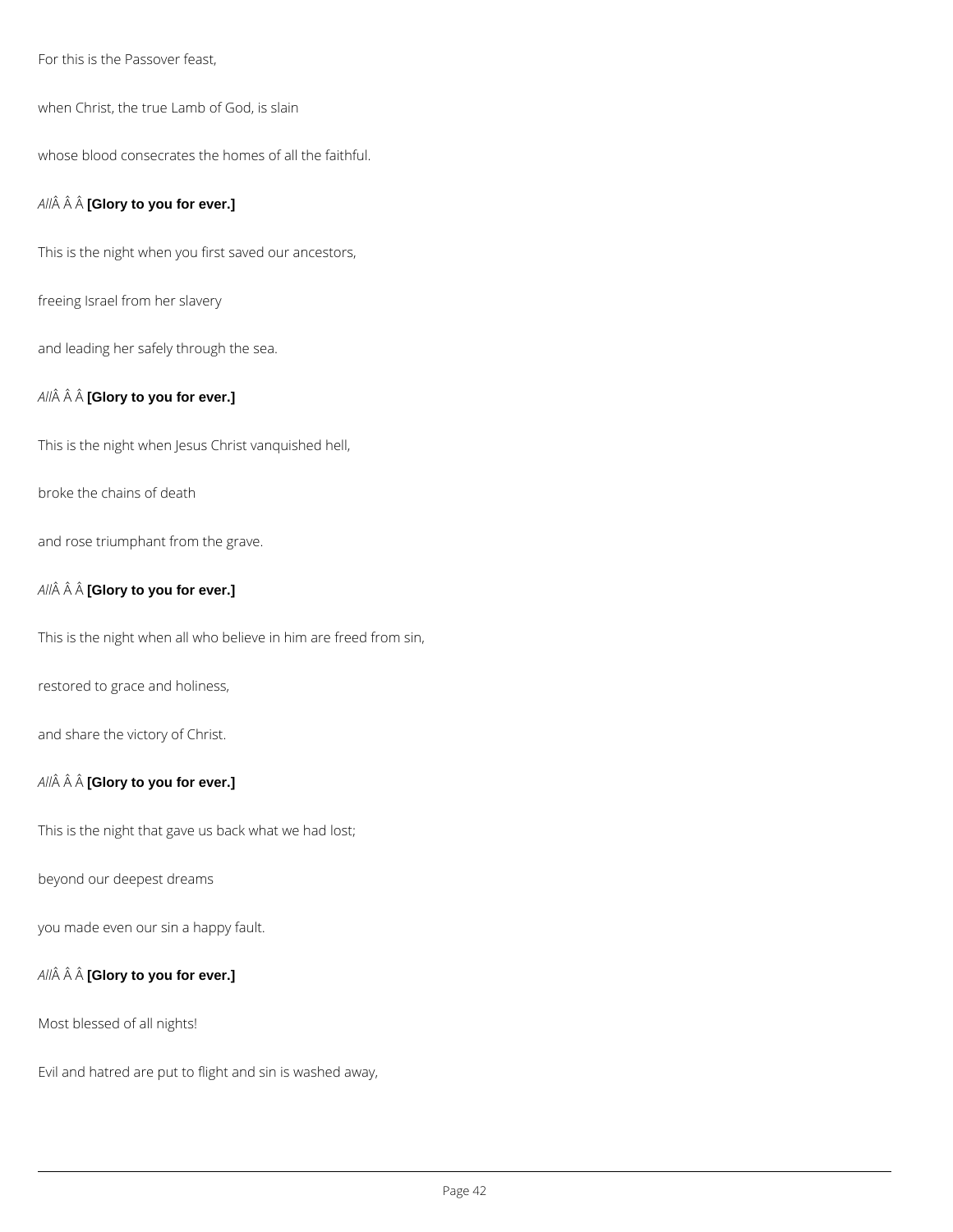lost innocence regained, and mourning turned to joy.

 $A \mathbf{\hat{A}} \mathbf{\hat{A}}$  [G $\mathbf{\hat{A}}$ ory to you for ever.]

Night truly blessed, when hatred is cast out,

peace and justice find a home, and heaven is joined to earth

and all creation reconciled to you.

 $A \hat{M}$   $\hat{A}$  [G $\hat{A}$ ory to you for ever.]

Therefore, heavenly Father, in this our Easter joy

accept our sacrifice of praise, your Church's solemn offering.

Grant that this Easter Candle may make our darkness light.

For Christ the morning star has risen in glory;

Christ is risen from the dead and his flame of love still burns within us!

Christ sheds his peaceful light on all the world!

Christ lives and reigns for ever and ever!

A  $\hat{A}$   $\hat{A}$   $\hat{A}$  $\hat{A}$  $\hat{B}$ en.

The Easter Acclamation

The president says

Alleluia. Christ is risen.

 $A \hat{H}$   $\hat{A}$  H $\hat{A}$  is risen indeed. Alleluia, alleluia, alleluia.

A joyful fanfare may be played, bells rung, cymbals clashed, noise made.

Gloria in Excelsis

The Gloria inhex) eessussed, during which all the candles in the church are lit from the Easter C

candles extinguished.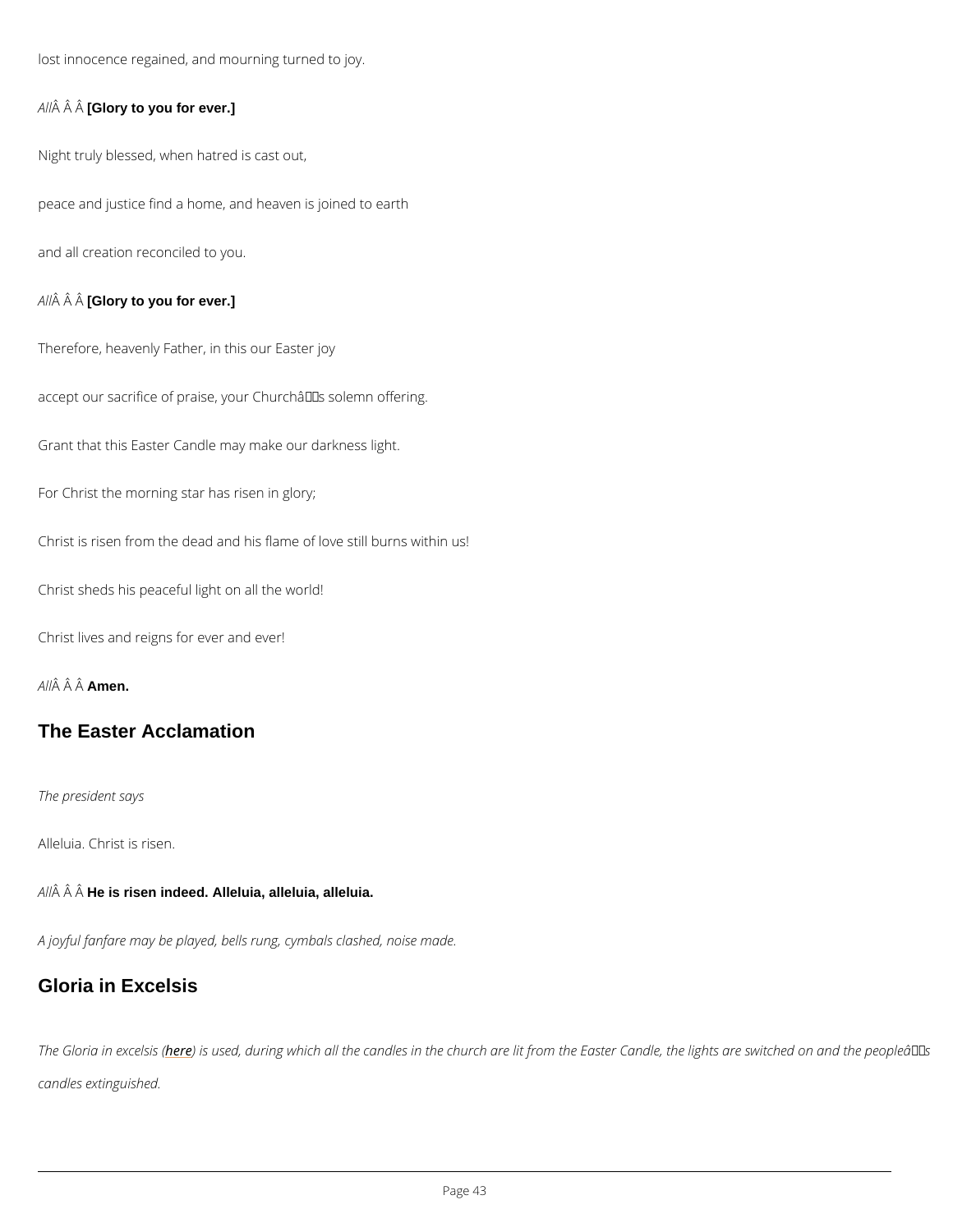## **The Collect**

*President* $\hat{A}$   $\hat{A}$   $\hat{A}$  Let us pray that we may reign with the risen Christ in glory.

*Silence is kept.*

Lord of all life and power,

who through the mighty resurrection of your Son

overcame the old order of sin and death

to make all things new in him:

grant that we, being dead to sin

and alive to you in Jesus Christ,

may reign with him in glory;

to whom with you and the Holy Spirit

be praise and honour, glory and might,

now and in all eternity.

*All* **Amen.**

*(or)*

God of glory,

by the raising of your Son

you have broken the chains of death and hell:

fill your Church with faith and hope;

for a new day has dawned

and the way to life stands open

in our Saviour Jesus Christ.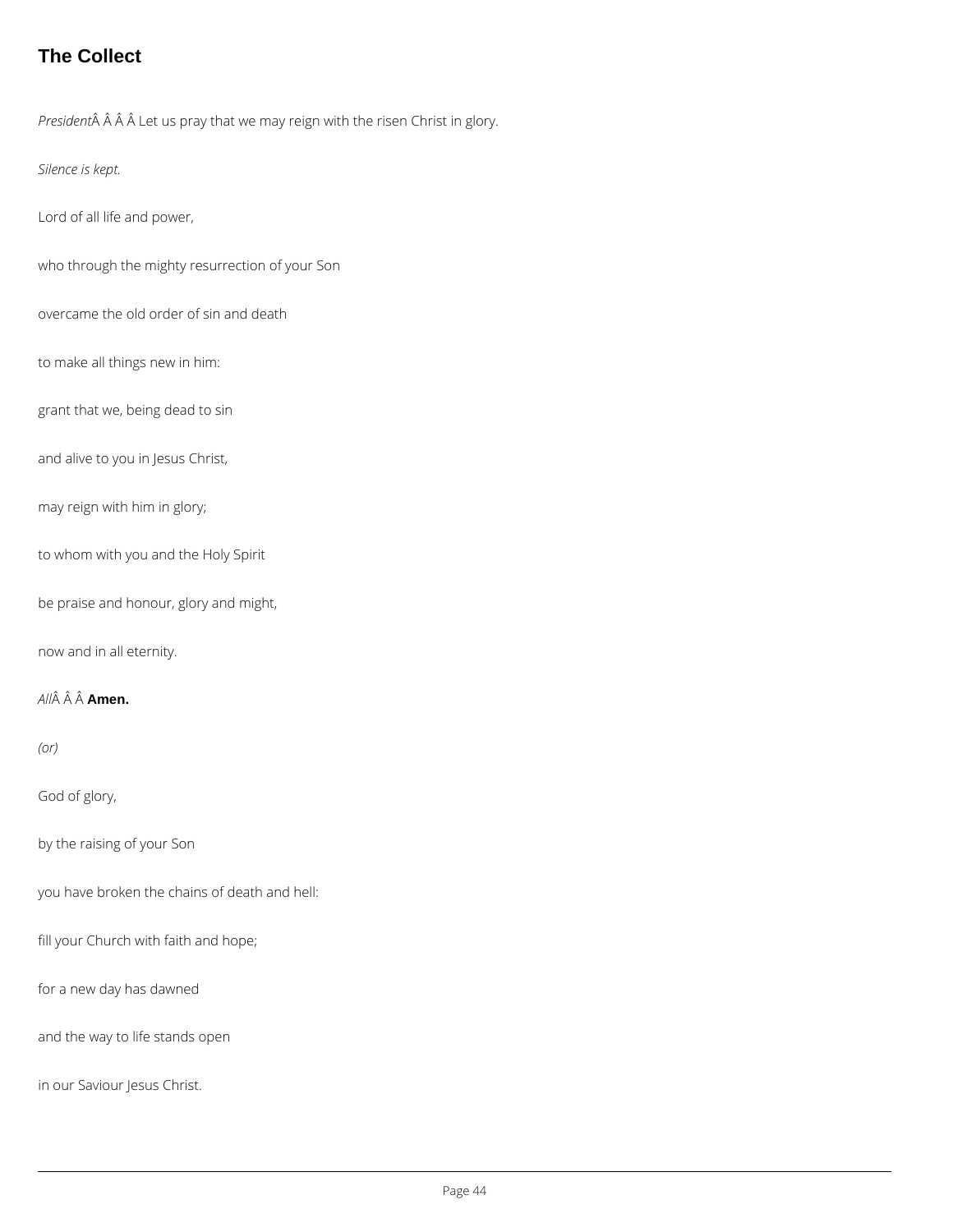*All* **Amen.**

## **New Testament Reading**

*Romans 6.3-11*

*At the end the reader may say*

This is the word of the Lord.

*All* **Thanks be to God.**

## **Psalm**

*Psalm 114 may be said or sung.*

*Psalm response:*

*All* **Alleluia, alleluia, alleluia.**

## **Gospel Reading**

*Either of these acclamations may herald the Gospel reading*

Jesus Christ is risen from the dead.

*All* **Alleluia.**

He has defeated the powers of death.

*All* **Alleluia.**

Jesus turns our sorrow into dancing.



He has the words of eternal life.

*All* **Alleluia.**

*(or)*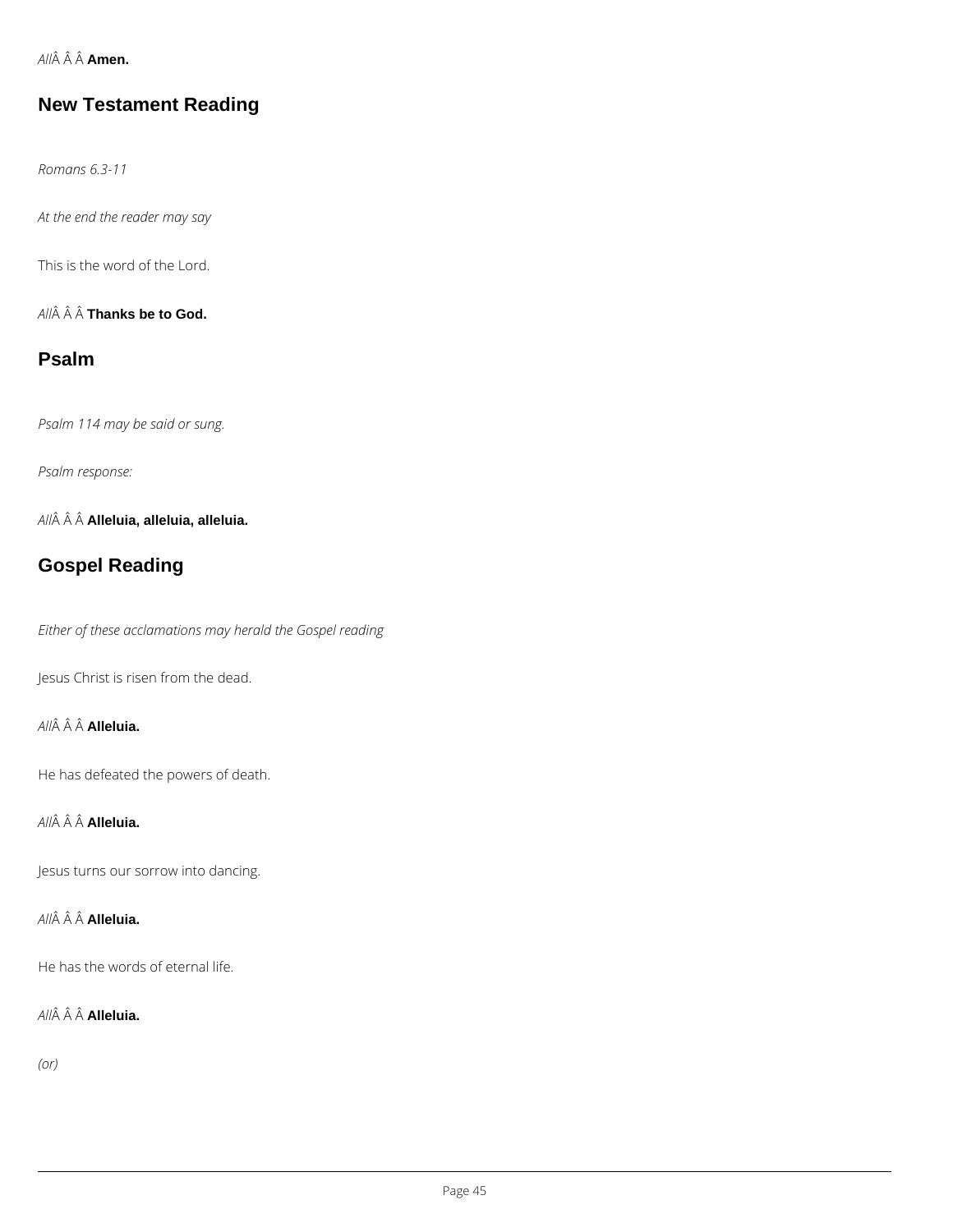Alleluia, alleluia.

I am the first and the last, says the Lord, and the living one;

I was dead, and behold I am alive for evermore.

A  $\hat{A}$   $\hat{A}$  Alleluia.

When the Gospel is announced the reader says

Hear the Gospel of our Lord Jesus N.C hrist according to

A  $\hat{A}$   $\hat{A}$  G $\hat{A}$ ory to you, O Lord.

Year A: Matthew 28.1-10

Year B: Mark 16.1-8

Year C: Luke 24.1-12

At the end

This is the Gospel of the Lord.

A  $\hat{A}$   $\hat{A}$  Praise to you, O Christ.

Sermon

# $\hat{A}$   $\hat{A}$   $\hat{A}$   $\hat{A}$   $\hat{B}$  Liturgy of  $\hat{A}$   $\hat{B}$   $\hat{B}$  itiation

If there are candidates for baptism and/or confirmation, they gather with the president at the baptismal font. A canticle, psalm, hymnhor)ditany may be used (see

### Prayer over the Water

The president stands before the water of baptism and says

Praise God who made heaven and earth,

A  $\hat{A}$   $\hat{A}$  who keeps his promise for ever.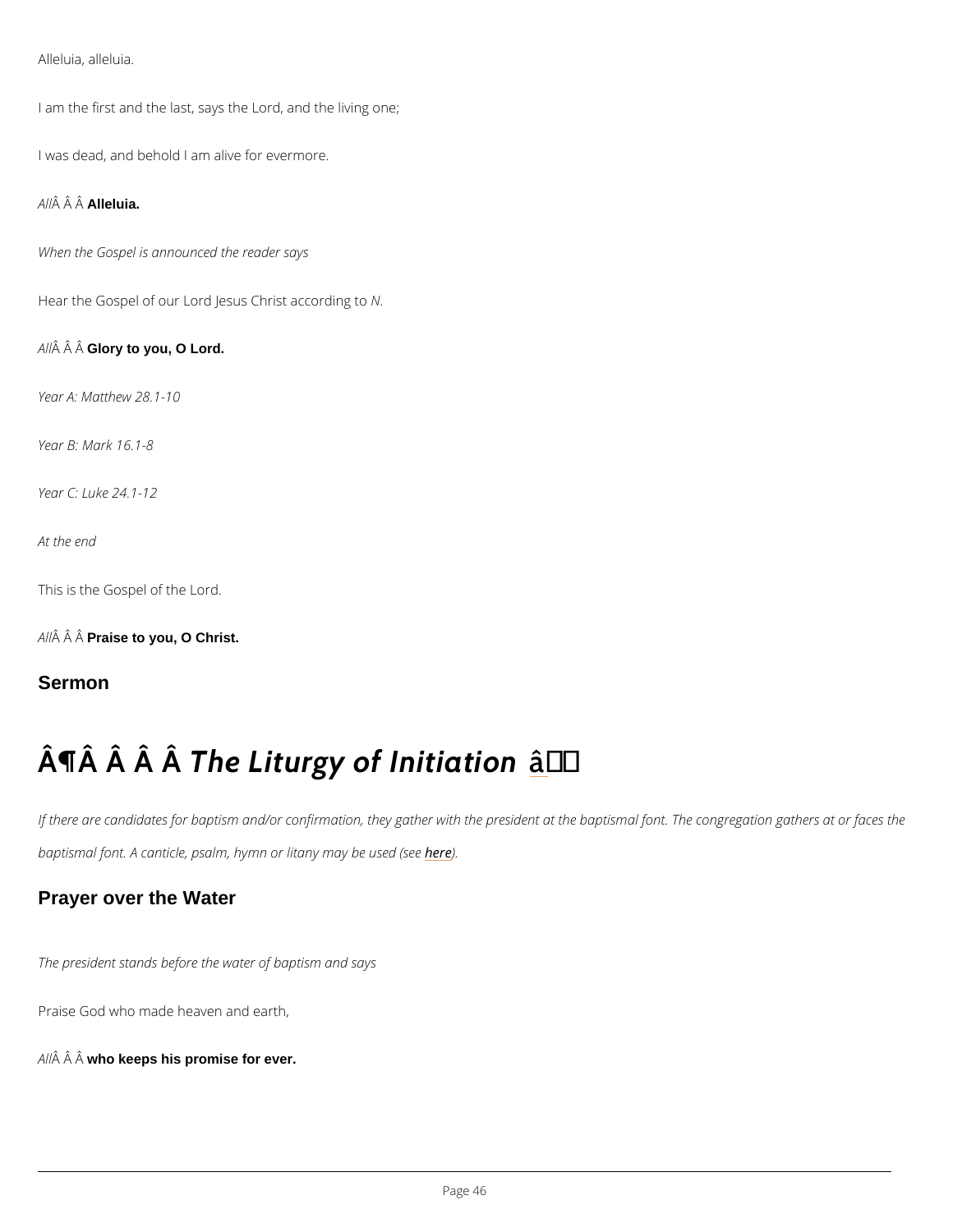Let us give thanks to the Lord our God.

A $\hat{A}$   $\hat{A}$  it  $\hat{A}$  right to give thanks and praise.

Almighty God, whose Son Jesus Christ

was baptized in the river Jordan,

we thank you for the gift of water

to cleanse us and revive us.

[Saving God,

A  $\hat{A}$   $\hat{A}$  give us life.  $\hat{a}$   $\in$ 

We thank you that through the waters of the Red Sea

you led your people out of slavery

to freedom in the Promised Land.

[Saving God,

A  $\hat{A}$   $\hat{A}$  give us life.]

We thank you that through the deep waters of death

you brought your Son,

and raised him to life in triumph.

[Saving God,

A  $\hat{A}$   $\hat{A}$  give us life.]

Bless this water, that your servants who are washed in it

may be made one with Christ in his death and in his resurrection,

to be cleansed and delivered from all sin.

[Saving God,

A  $\hat{A}$   $\hat{A}$  give us life.]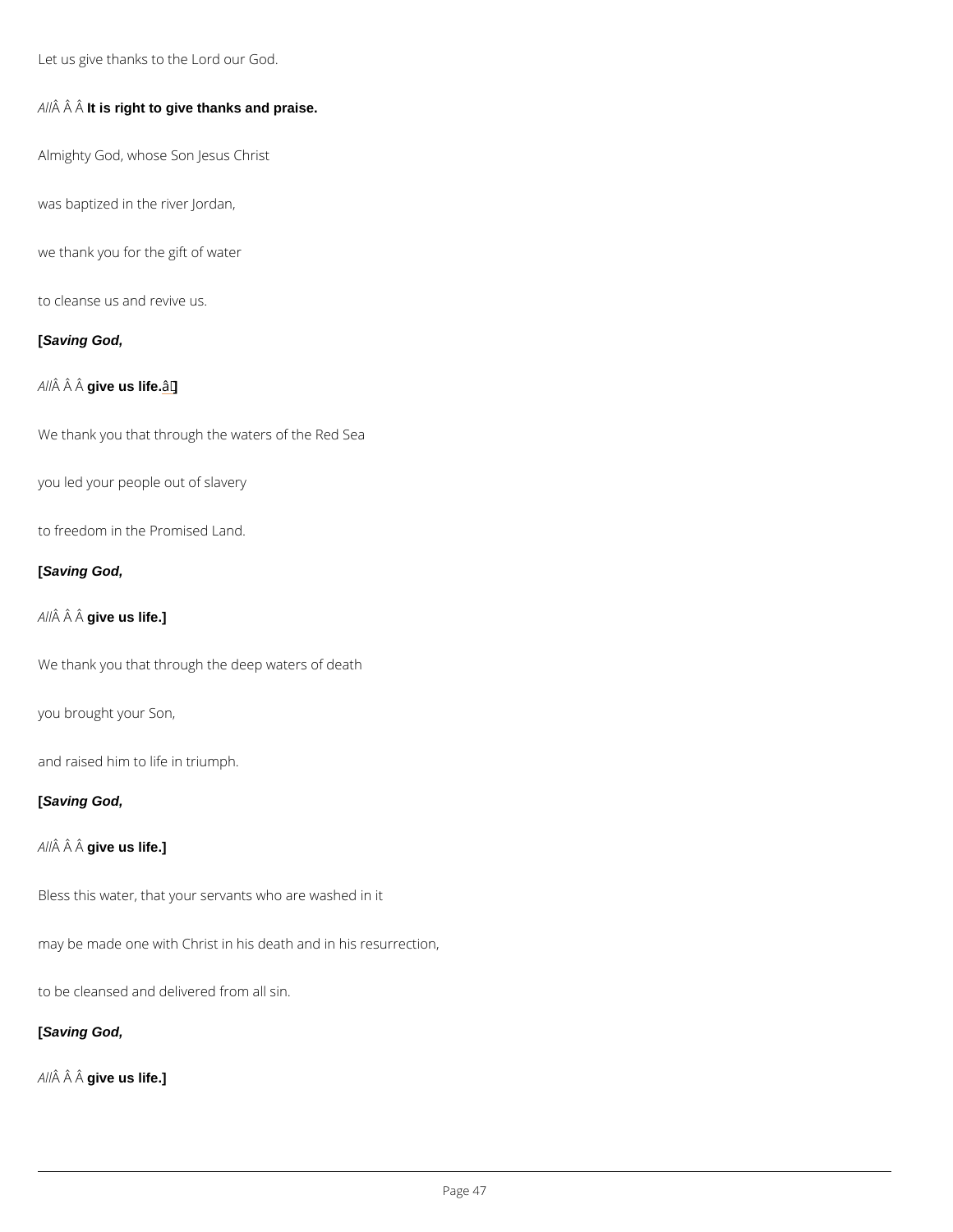<span id="page-47-0"></span>Send your Holy Spirit upon them,

bring them to new birth in the household of faith

and raise them with Christ to full and eternal life;

for all might, majesty, authority and power are yours,

now and for ever. Amen.

#### **[Saving God,**

*All* **give us life.]**

â *The bracketed refrain* **Saving God, give us life** *is optional. If it is used, it may be said or sung by all.*

*The first phrase* **Saving God** *(italicized) may be said or sung by a deacon or other minister.*

## **Profession of Faith**

*The people reaffirm their faith. If there are candidates for baptism, they join in making the Profession of Faith.*

*The president addresses the congregation and candidates for baptism and/or confirmation*

Brothers and sisters, I ask you to profess [with these candidates] the faith of the Church.

Do you believe and trust in God the Father?

*All* **I believe in God, the Father almighty,**

**creator of heaven and earth.**

Do you believe and trust in his Son Jesus Christ?

*All* **I believe in Jesus Christ, his only Son, our Lord,**

**who was conceived by the Holy Spirit,**

**born of the Virgin Mary,**

**suffered under Pontius Pilate,**

**was crucified, died, and was buried;**

**he descended to the dead.**

**On the third day he rose again;**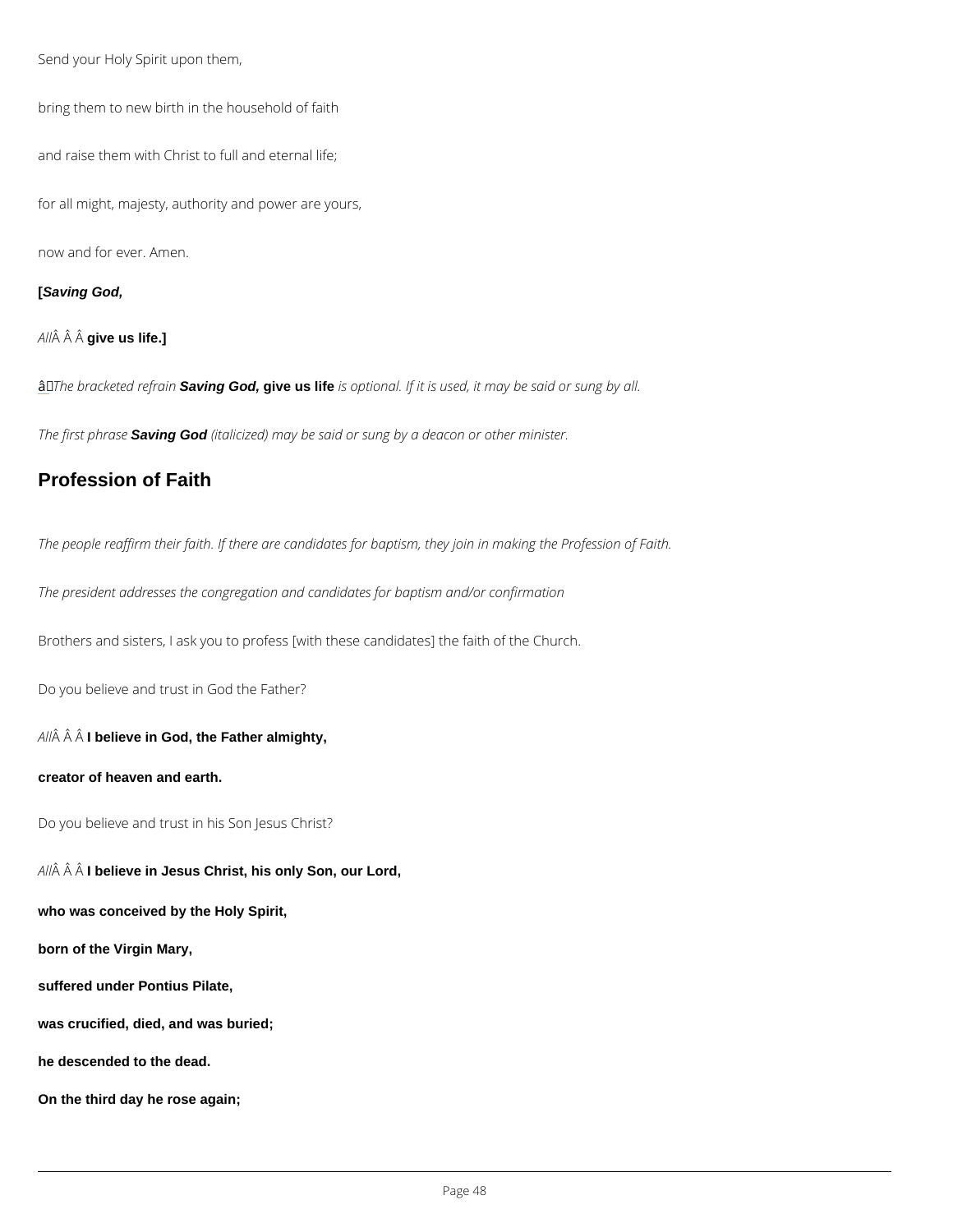**he ascended into heaven,**

**he is seated at the right hand of the Father,**

#### **and he will come to judge the living and the dead.**

Do you believe and trust in the Holy Spirit?

*All* **I believe in the Holy Spirit,**

**the holy catholic Church,**

**the communion of saints,**

**the forgiveness of sins,**

**the resurrection of the body,**

**and the life everlasting.**

#### **Amen.**

*Where there are strong pastoral reasons, the alternative Profession of Faith (*Common Worship: Christian Initiation, *page 178) may be used.*

## **Baptism**

*If there are candidates for baptism, the president may say to each one*

*N*, is this your faith?

*Each candidate answers in their own words, or*

### **This is my faith.**

*The president or another minister dips each candidate in water, or pours water on them, saying*

*N*, I baptize you

in the name of the Father,

and of the Son,

and of the Holy Spirit.

*All* **Amen.**

*If the newly baptized are clothed with a white robe, a hymn or song may be used, and then a minister may say*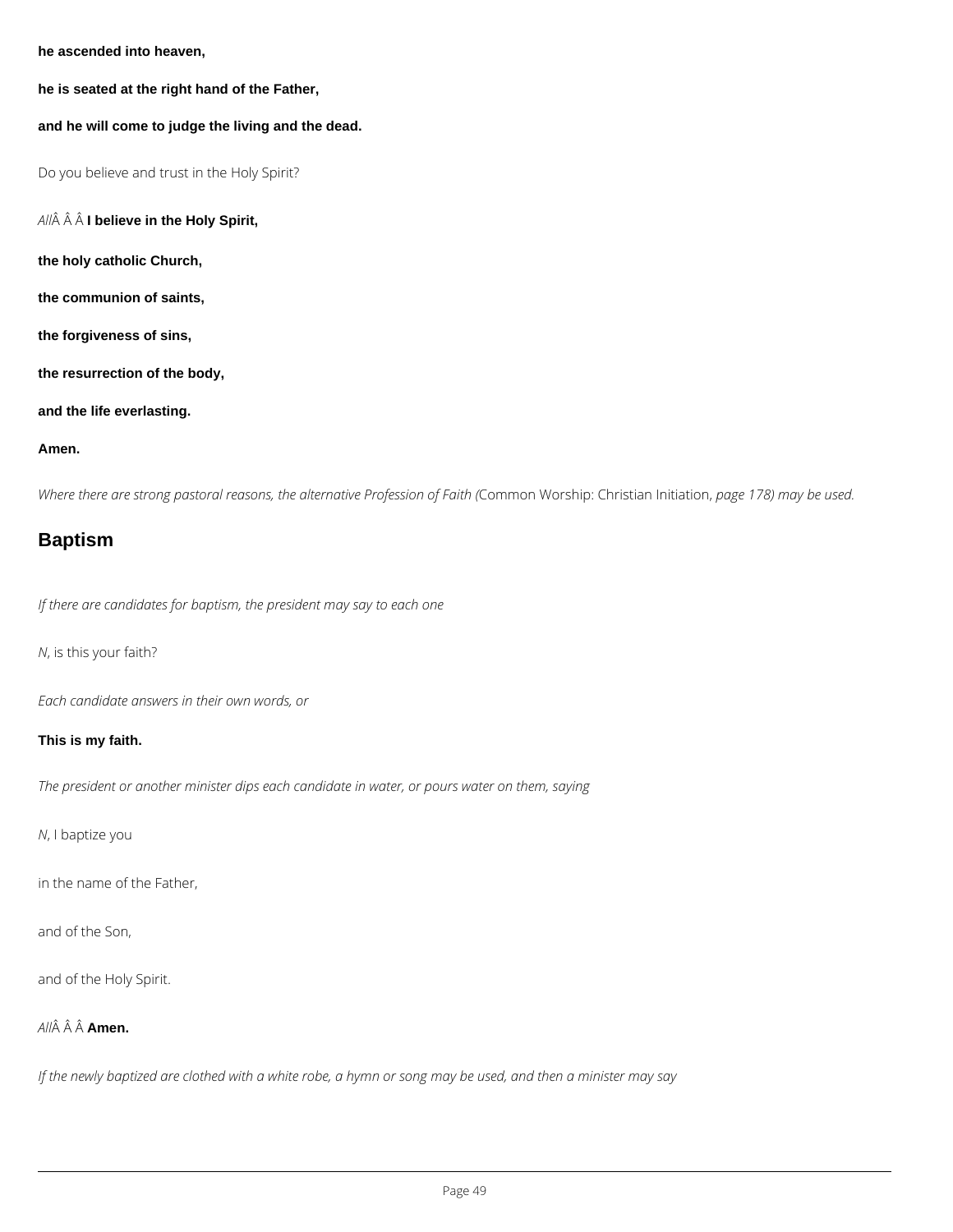You have been clothed with Christ.

As many as are baptized into Christ have put on Christ.

*If those who have been baptized were not signed with the cross immediately after the Decision, the president signs each one now.*

*The president says*

May God, who has received you by baptism into his Church,

pour upon you the riches of his grace,

that within the company of Christâlls pilgrim people

you may daily be renewed by his anointing Spirit,

and come to the inheritance of the saints in glory.

### *All* **Amen.**

*Whether or not there have been baptisms, hymns or songs may be sung as the waters of baptism are sprinkled over the people. Alternatively, each member of the congregation may be invited to renew their commitment to Christ by going to the water and making the sign of the cross with it on their forehead.*

*The president says*

Almighty God,

we thank you for our fellowship in the household of faith

with all who have been baptized in your name.

Keep us faithful to our baptism,

and so make us ready for that day

when the whole creation shall be made perfect in your Son,

our Saviour Jesus Christ.

*All* **Amen.**

May Christ dwell in your hearts through faith,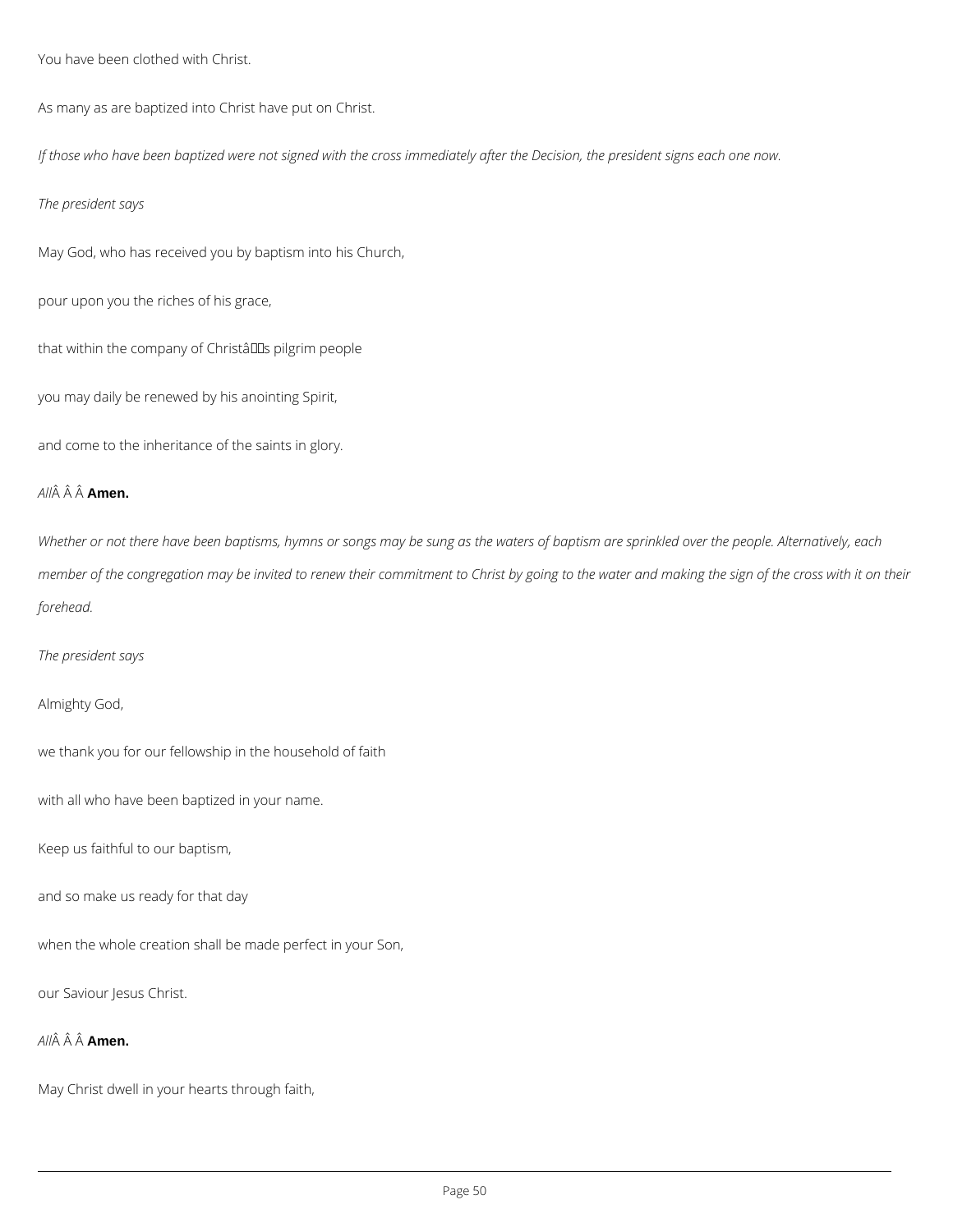that you may be rooted and grounded in love

and bring forth the fruit of the Spirit.

*All* **Amen.**

## **Confirmation**

*If there are candidates for confirmation, see* Common Worship: Christian Initiation, *pages 118â119.*

## **Commission**

*If candidates have been baptized or confirmed, the president may use this Commission here or at the beginning of the Sending Out*

Those who are baptized are called to worship and serve God.

Will you continue in the apostlesâ III teaching and fellowship,

in the breaking of bread, and in the prayers?

### **With the help of God, I will.**

Will you persevere in resisting evil,

and, whenever you fall into sin, repent and return to the Lord?

### **With the help of God, I will.**

Will you proclaim by word and example

the good news of God in Christ?

#### **With the help of God, I will.**

Will you seek and serve Christ in all people,

#### **With the help of God, I will.**

Will you acknowledge ChristâllEs authority over human society,

by prayer for the world and its leaders,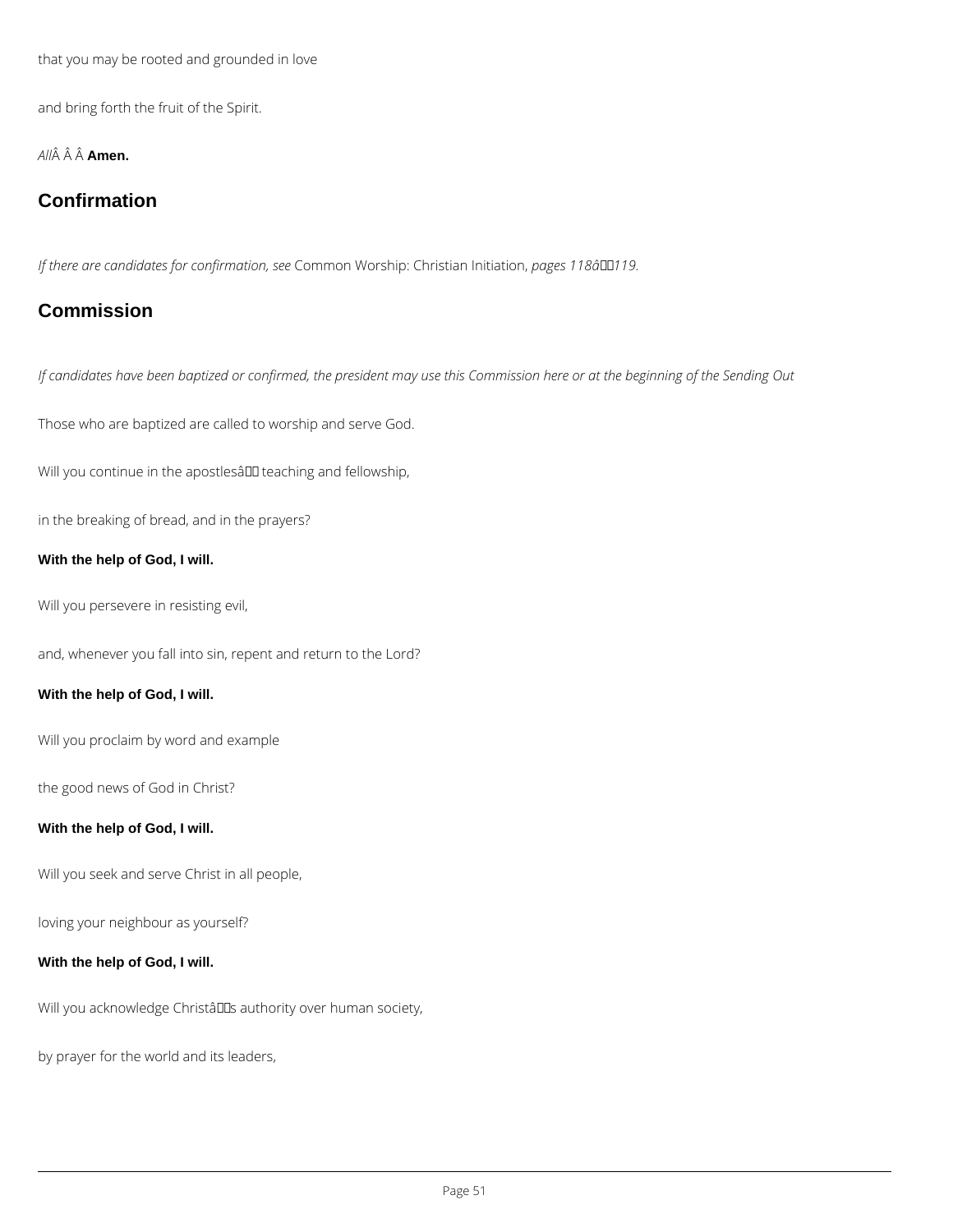by defending the weak, and by seeking peace and justice?

With the help of God, I will.

May Christ dwell in your hearts through faith,

that you may be rooted and grounded in love

and bring forth the fruit of the Spirit.

Amen.

Welcome

If baptism has not been administered, this section is omitted.

There is one Lord, one faith, one baptism:

N and Ny one Spirit we are all baptized into one body.

A  $\hat{A}$   $\hat{A}$  W $\hat{B}$  welcome you into the fellowship of faith;

we are children of the same heavenly Father;

we welcome you.

The congregation may greet the newly baptized.

# $\hat{A}$   $\hat{A}$   $\hat{A}$   $\hat{A}$   $\hat{B}$  Liturgy of th $\hat{B}$   $\hat{B}$   $\hat{B}$   $\hat{C}$   $\hat{C}$   $\hat{C}$   $\hat{A}$   $\hat{C}$   $\hat{A}$   $\hat{C}$   $\hat{C}$   $\hat{C}$   $\hat{C}$   $\hat{C}$   $\hat{C}$   $\hat{C}$   $\hat{C}$   $\hat{C}$   $\hat{C}$   $\hat{C}$   $\hat{C}$

The Peace

The president says

The risen Christ came and stood among his disciples and said,

 $\hat{a} \in \tilde{g}$  Peace be with you. $\hat{a} \in \tilde{g}$ 

Then were they glad when they saw the Lord. Alleluia.

Alleluia.

The peace of the risen Christ be always with you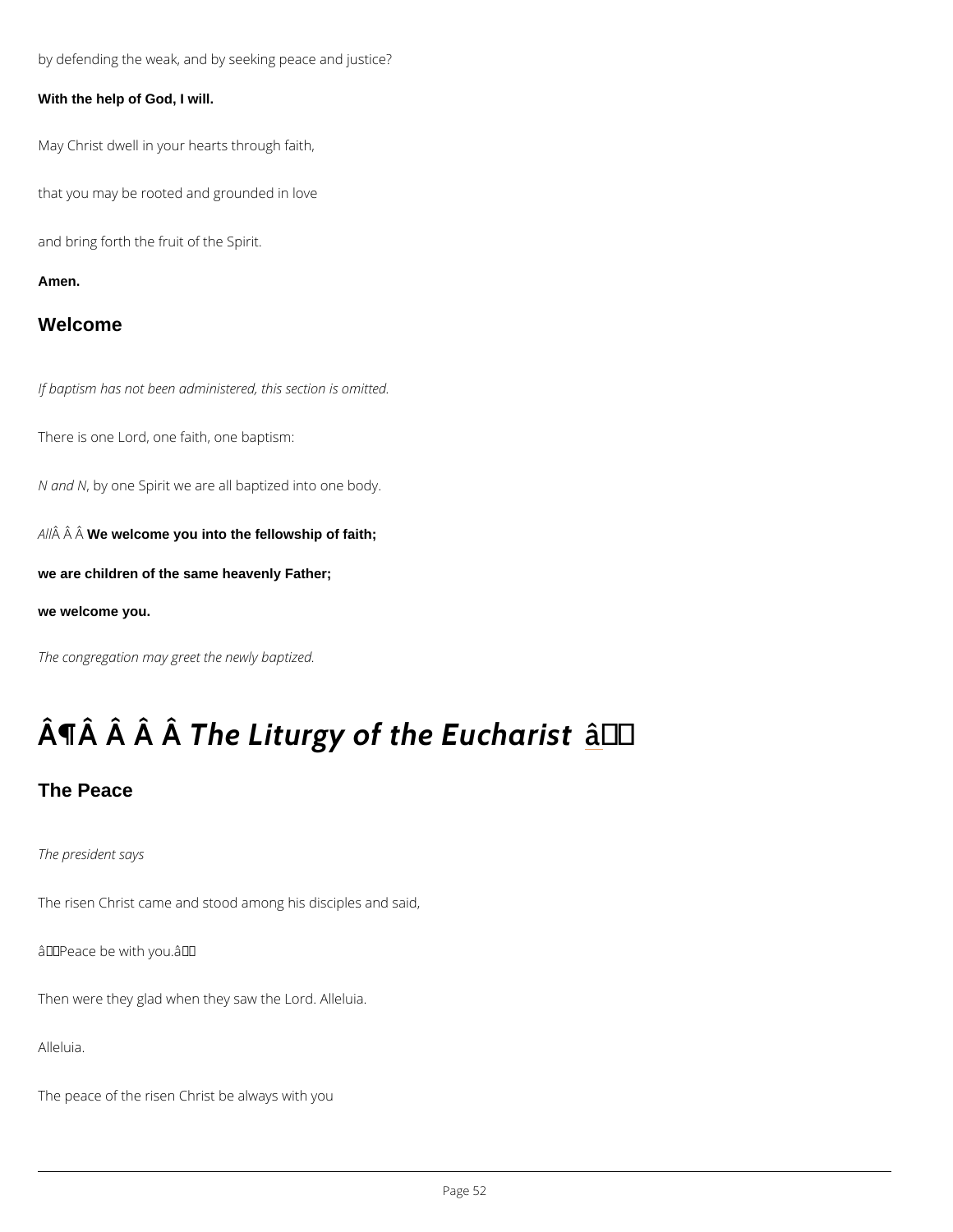### *All* **and also with you. Alleluia.**

*These words may be added*

Let us offer one another a sign of peace.

*All may exchange a sign of peace, greeting one another with these words*

Christ is risen.

## **Preparation of the Table**

## **Taking of the Bread and Wine**

*A hymn may be sung. If the people have gathered at the place of baptism they should now move to gather around the holy table.*

*The gifts of the people may be gathered and presented.*

*The table is prepared and bread and wine are placed upon it.*

*One of these prayers at the preparation of the table may be said*

Lord of life,

with unbounded joy we offer you our sacrifice of praise.

As we are fed with the bread of heaven

may we know your resurrection power;

through Christ our risen Lord.

### *All* **Amen.**

*(or)*

Be present, be present,

Lord Jesus Christ,

our risen high priest;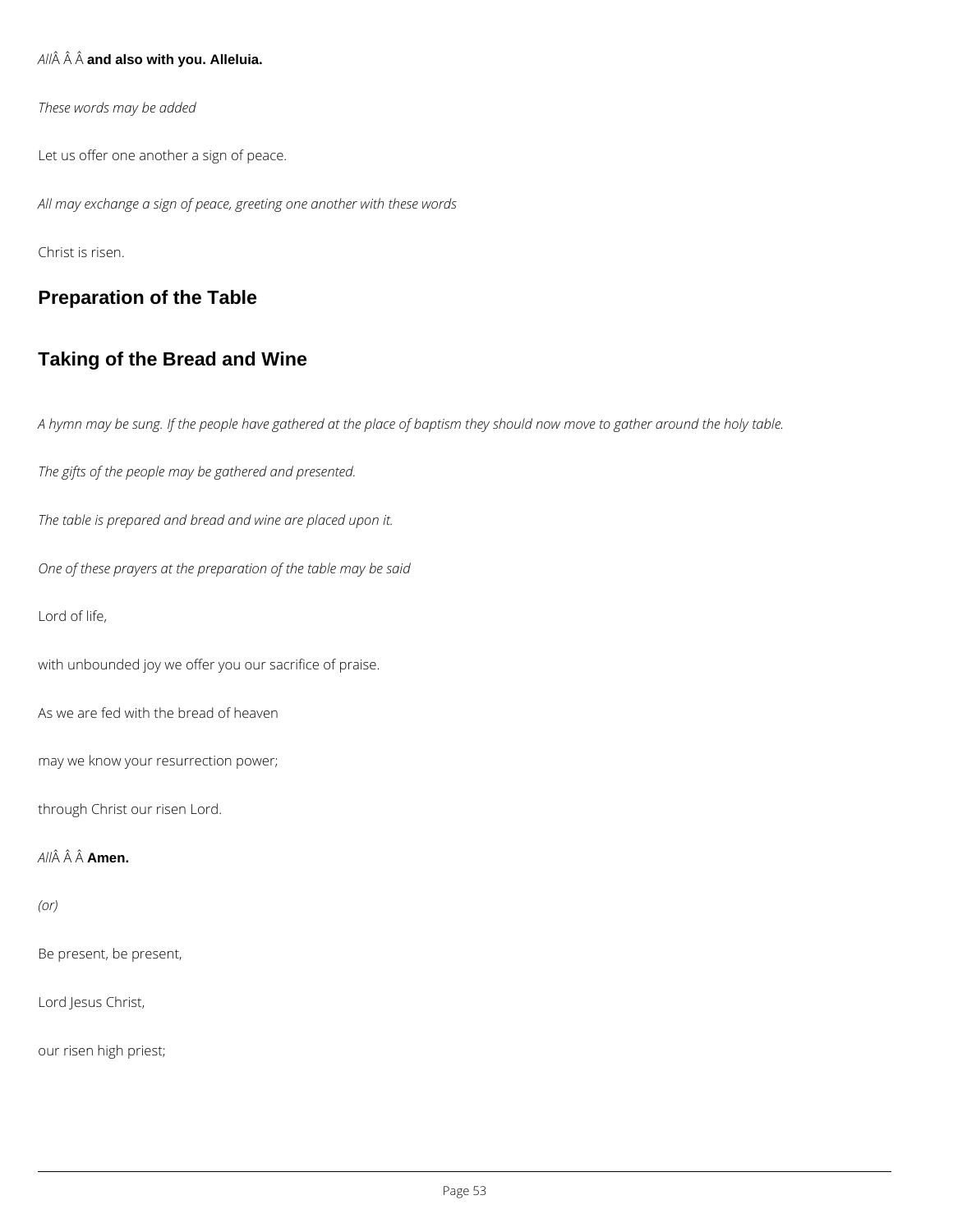make yourself known in the breaking of bread.

*All* **Amen.**

*The president takes the bread and wine.*

## **The Eucharistic Prayer**

*The president uses one of the authorized Eucharistic Prayers. One of the following Proper Prefaces may be used where appropriate* It is indeed right, our duty and our joy, always and everywhere to give you thanks, almighty and eternal Father, and on this night of our redemption to celebrate with joyful hearts the memory of your wonderful works. For by the mystery of his passion Jesus Christ, your risen Son, has conquered the powers of death and hell and restored in men and women the image of your glory. He has placed them once more in paradise

and opened to them the gate of life eternal.

#### And so, in the joy of this Passover,

earth and heaven resound with gladness,

while angels and archangels and the powers of all creation

sing for ever the hymn of your glory: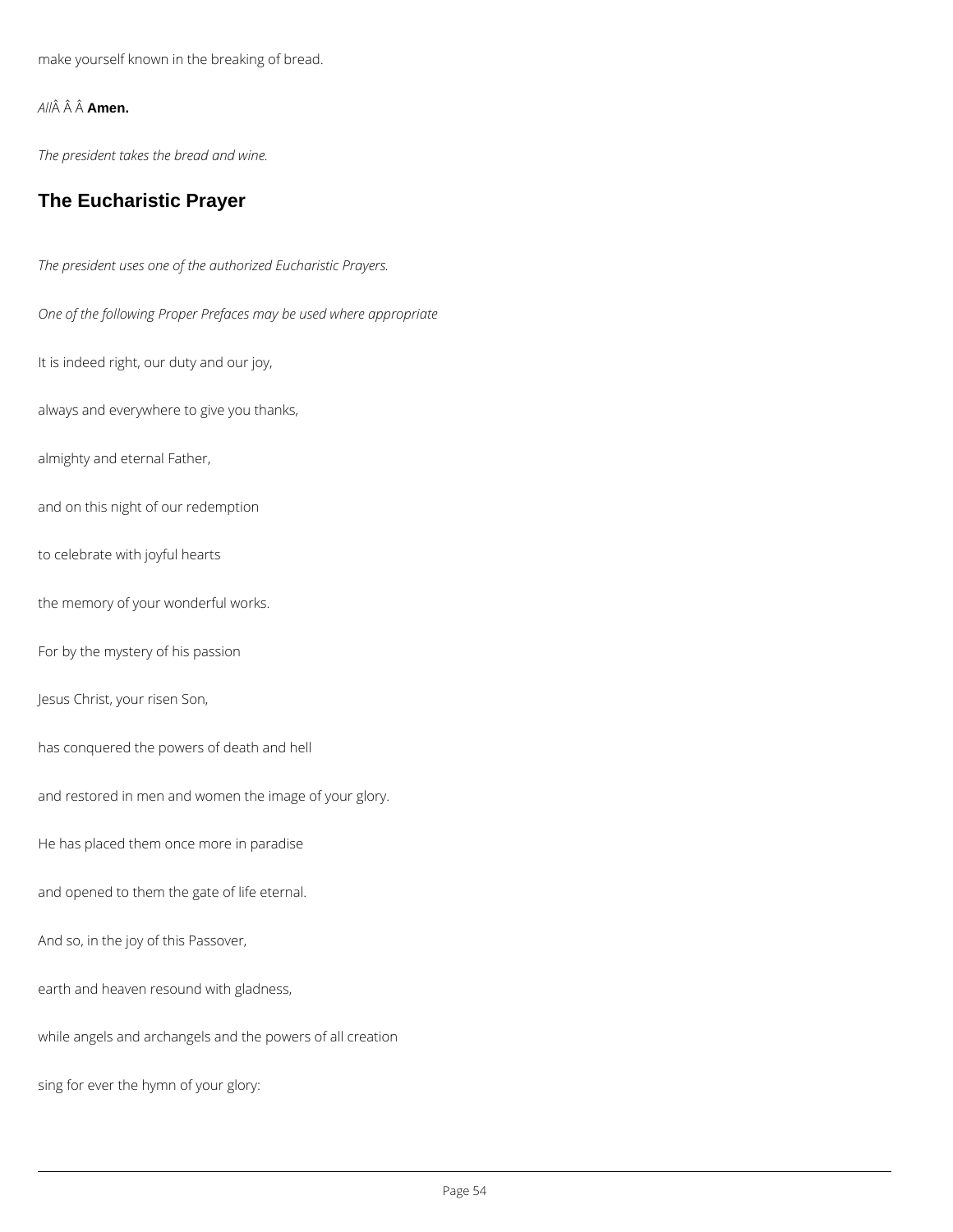*(or)*

But chiefly are we bound to praise you

because you raised him gloriously from the dead.

For he is the true paschal lamb who was offered for us,

and has taken away the sin of the world.

By his death he has destroyed death,

and by his rising to life again he has restored to us everlasting life.

## **The Lord's Prayer**

Rejoicing in Godâlls new creation,

as our Saviour taught us, so we pray

 $AII\hat{A}$  Our Father in heaven …

*(or)*

Rejoicing in Godâlls new creation,

let us pray with confidence as our Saviour has taught us

All Â **Our Father, who art in heaven â€!** 

## **Breaking of the Bread**

*The president breaks the consecrated bread.*

Jesus says, I am the bread of life,

whoever eats this bread will live for ever.

*All* **Lord, our hearts hunger for you;**

#### **give us this bread always.**

*The Agnus Dei may be used as the bread is broken.*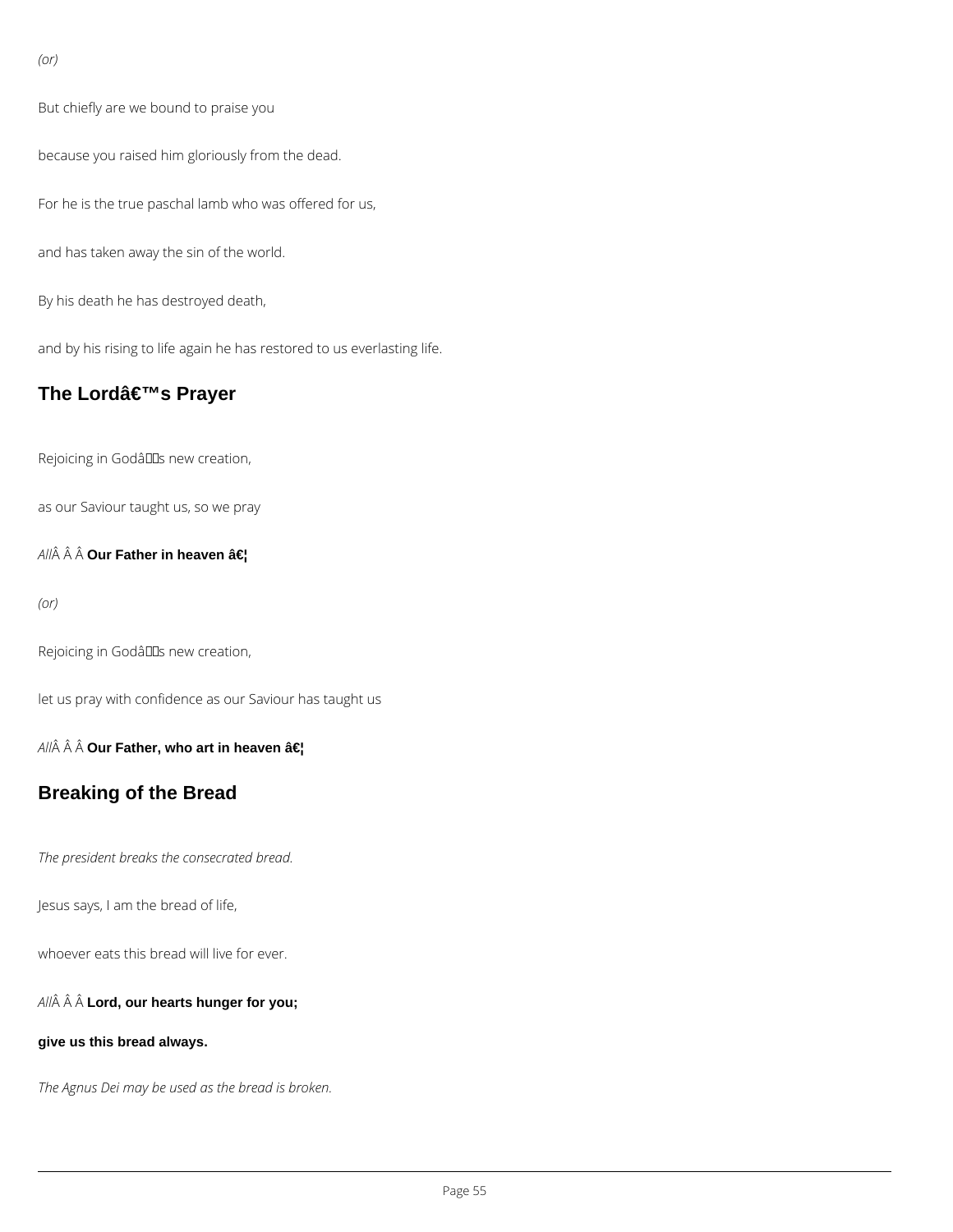## **Giving of Communion**

### *The president says*

Alleluia. Christ our passover is sacrificed for us.

### *All* **Therefore let us keep the feast. Alleluia.**

*The president and people receive communion. The following or other authorized words of distribution are used*

The body of Christ keep you in eternal life.

#### **Amen.**

The blood of Christ keep you in eternal life.

#### **Amen.**

*During the distribution hymns and anthems may be sung.*

## **Prayer after Communion**

*Silence is kept.*

*This Post Communion or another suitable prayer is said*

God of Life,

who for our redemption gave your only-begotten Son

to the death of the cross,

and by his glorious resurrection

have delivered us from the power of our enemy:

#### grant us so to die daily to sin,

that we may evermore live with him in the joy of his risen life;

through Jesus Christ our Lord.

*All* **Amen.**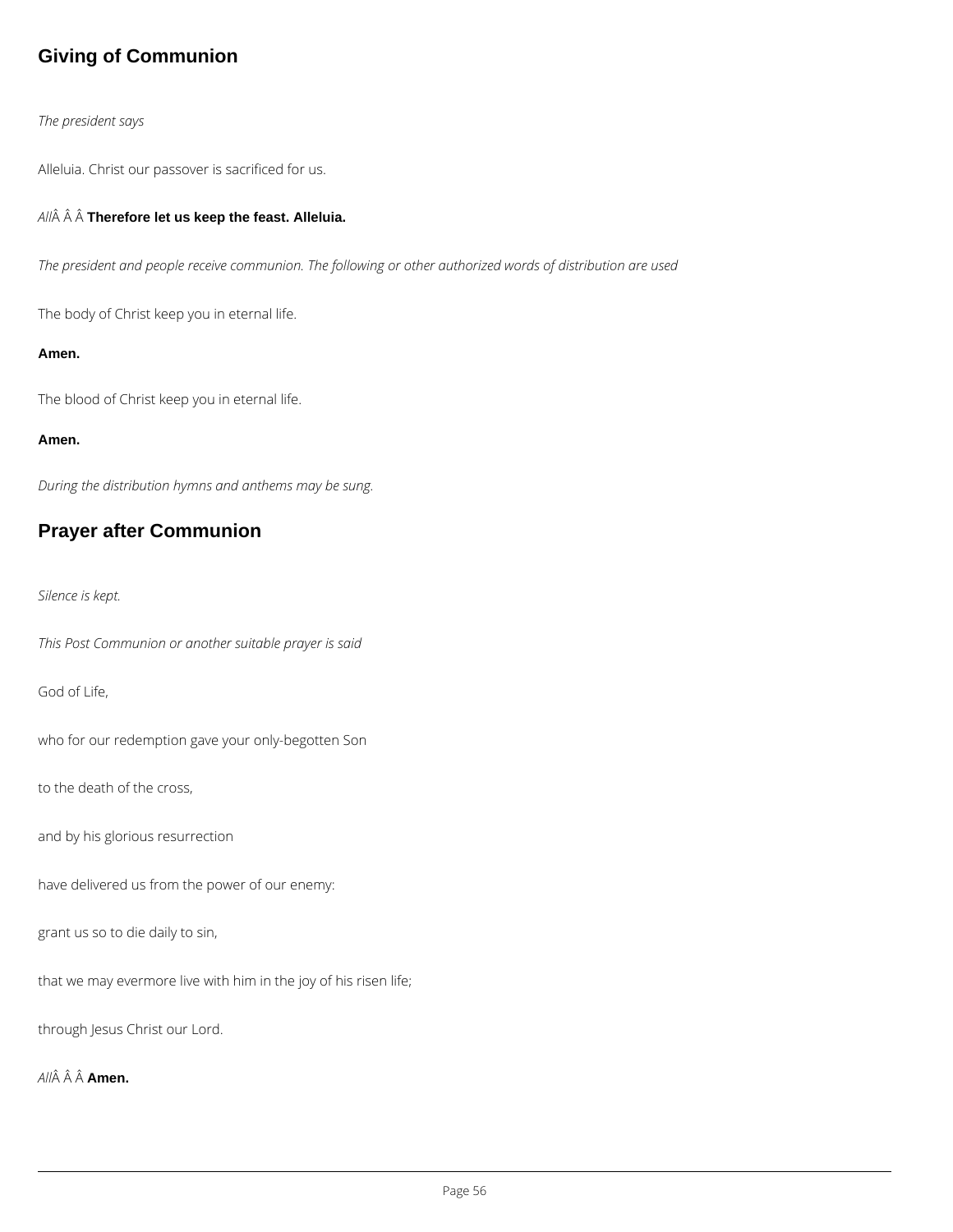# $\hat{A}$   $\P$  $\hat{A}$   $\hat{A}$   $\P$  $\hat{A}$   $\hat{B}$   $D$  is  $m\hat{a}$   $\sharp$  s al

The Blessing

Alleluia. Christ is risen.

 $A \hat{M}$   $\hat{A}$  H $\hat{A}$  is risen indeed. Alleluia.

The president says either

God the Father,

by whose love Christ was raised from the dead,

open to you who believe the gates of everlasting life.

A  $\hat{A}$   $\hat{A}$   $\hat{A}$  $\hat{A}$  $\hat{B}$ en.

God the Son,

who in bursting from the grave has won a glorious victory,

give you joy as you share the Easter faith.

A  $\hat{A}$   $\hat{A}$   $\hat{A}$  $\hat{A}$  $\hat{B}$ en.

God the Holy Spirit,

who filled the disciples with the life of the risen Lord,

empower you and fill you with Christa $\in$ <sup>TM</sup>s peace.

A  $\hat{A}$   $\hat{A}$  A $\hat{A}$ nen.

And the blessing of God almighty,

the Father, the Son, and the Holy Spirit,

be among you and remain with you always.

A  $\hat{A}$   $\hat{A}$  A $\hat{A}$  $\hat{B}$ en.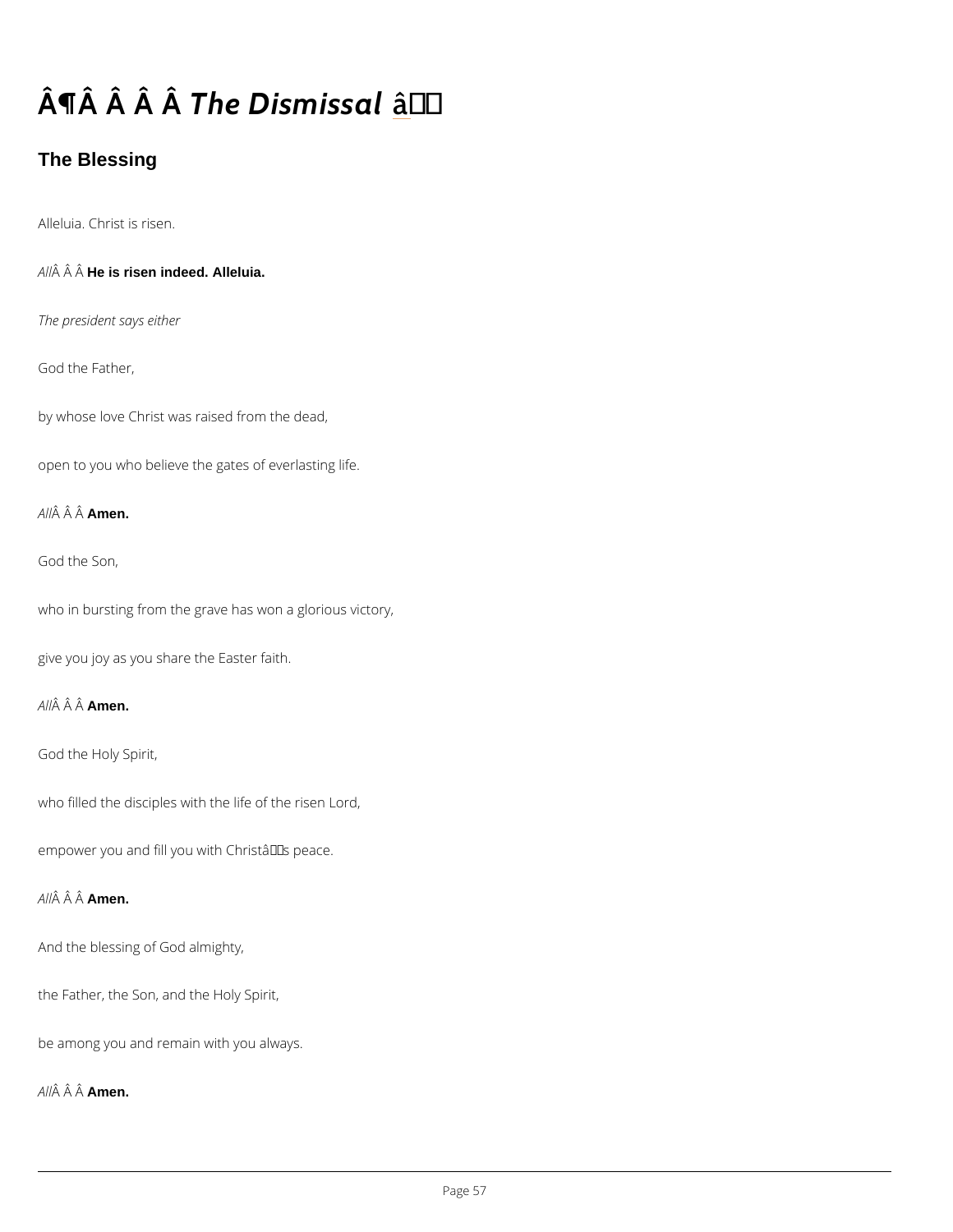*(or)*

The God of peace,

who brought again from the dead our Lord Jesus,

that great shepherd of the sheep,

through the blood of the eternal covenant,

make you perfect in every good work to do his will,

working in you that which is well-pleasing in his sight;

and the blessing of God almighty,

the Father, the Son, and the Holy Spirit,

be among you and remain with you always.

*All* **Amen.**

*A hymn may be sung.*

*The candles of the congregation are re-lit.*

## **Giving of a Lighted Candle**

*If baptism has not been administered, this section is omitted.*

*The president or another person may give each of the newly baptized a lighted candle, lit from the Easter Candle.*

*When all the newly baptized have received a candle, the president says*

God has delivered us from the dominion of darkness

and has given us a place with the saints in light.

You have received the light of Christ;

walk in this light all the days of your life.

*All* **Shine as a light in the world**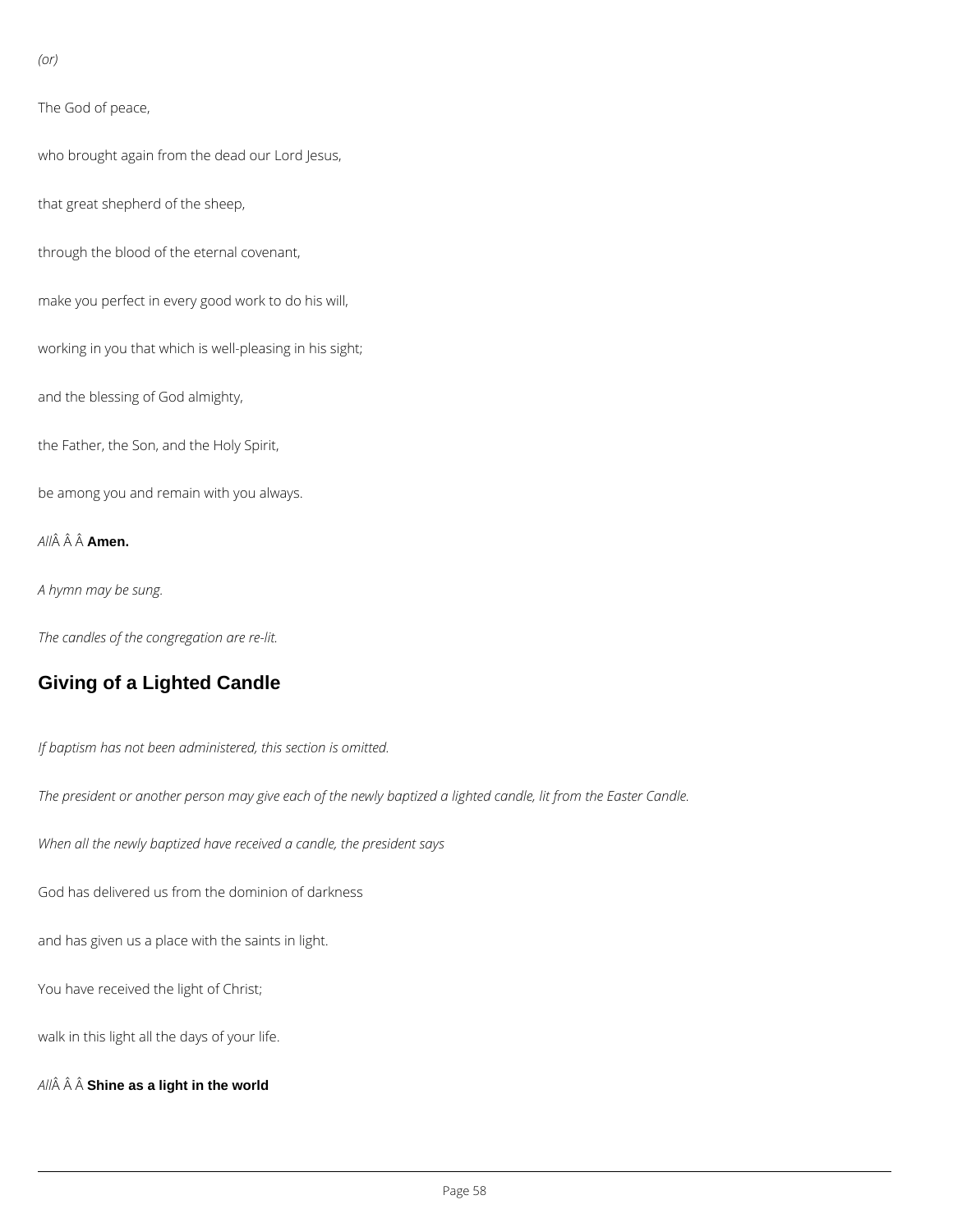**to the glory of God the Father.**

## **The Dismissal**

*A minister says*

With the risen life of Christ within you,

go in the peace of Christ. Alleluia, alleluia.

*All* **Thanks be to God. Alleluia, alleluia.**

## **The Vigil**

## **Notes**

## **1Â Â The Setting**

Most congregations will keep the Easter Vigil in the church but, according to local circumstances, in Pattern B it may be kept in a different place from the rest of the Easter Liturgy, especially if the church has already been decorated for the Easter celebration. This may be a crypt, a church hall, a smaller chapel within the church or a baptistery. It may be kept outside around a bonfire or any other suitable place.

## **2Â Â A Variety of Styles**

The Vigil may be handled in a number of different ways, ranging from the purely formal to the totally informal. The formal approach may use the reading, the silence, the psalm and the collect as set. A sermon may be preached after some or all of the readings. On the other hand there may be children present, which necessitates a more informal approach. The Bible readings could be read dramatically using different voices, or enacted. Each reading could be followed by silence, interactive Bible study, artistic activity, discussion, testimony, drama, intercession, singing or whatever is appropriate for the context. Choruses, spiritual songs or appropriate hymnody could replace the psalm. If Pattern B is followed, the Marking of the Easter Candle could be an activity in response to one of the readings, as could other preparatory actions for the Baptismal Liturgy

such as filling a baptismal ewer. If the Vigil is to last all night there could be specific points for eating and drinking that are related to the readings.

A A Even if an informal style is to be adopted for the Vigil, opportunities for silence should be available, either as part of the structure of the

worship or as a physical place where silence can be encountered by the participants.

## **3Â Â Lighting**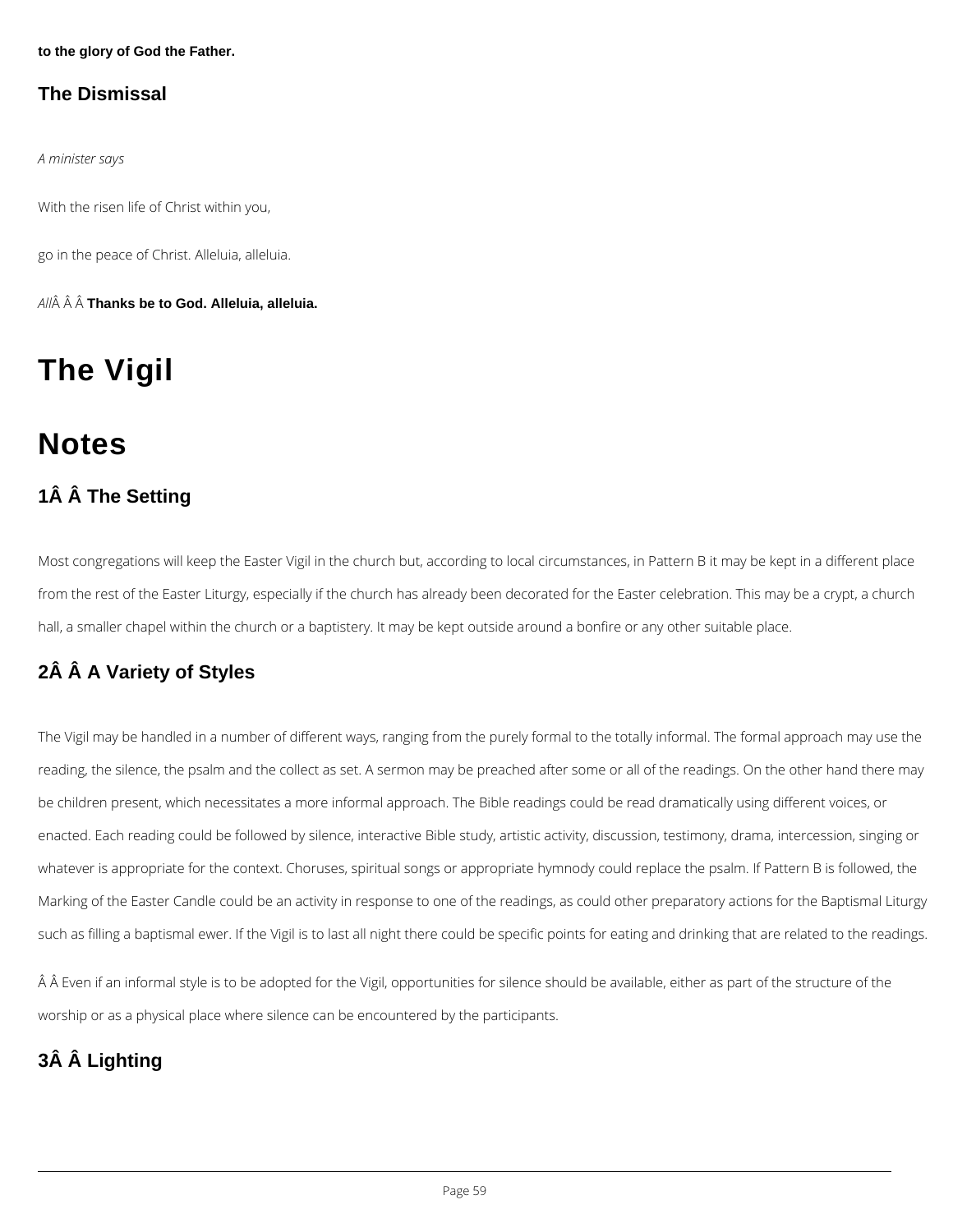If Pattern B is followed, it is desirable for the building to be as dark as possible during the Vigil, except for essential lighting. However, it is important that some light is provided by which the Bible can be seen for the readings. This could be a small bonfire, or an oil lamp, or a small electric light, possibly coloured. It is important that this form of light should not be confused with the Easter Candle which will be used later. For some elements of the liturgy more light may be needed. The provision of extra lighting at key moments in the narrative may enhance the dramatic effect of the readings.

 $\hat{A}$   $\hat{A}$   $\hat{A}$   $\hat{A}$   $\hat{A}$  The first style follows a traditional collect structure and may be introduced by a christological response. The prayer then relates the reading to the work of Christ. It is suggested that these responses and collects should be used with Pattern A, where the Vigil readings are read by the light of the Easter Candle and therefore a christological emphasis is appropriate.

## **4Â Â The Prayers and Responses**

 $\hat{A}$   $\hat{A}$   $\hat{A}$   $\hat{A}$  The second style, beginning a $\Pi$ Blessed are you a $\Pi$ , a $\Pi$ , reflects the theme of the reading without referring directly to the work of Christ. It is therefore more appropriately used in the story-telling approach of Pattern B.

A choice of two very different styles of prayer has been offered to accompany each of the readings.

## **5Â Â The Choice of Readings**

A wide variety of readings has been provided, from which an appropriate selection may be made according to the length of time available. The selection could follow different routes through the reading, each following a particular theme or motif. Some examples are offered below, though others may be devised. However, a minimum of three Old Testament readings should be chosen. It is desirable that the reading from Genesis 1 be used. The reading from Exodus 14 should always be used.

*Baptismal Theme*

Genesis 1.1 â <sup>11</sup> 2.4be Creation

Genesis 7 etc*Noah and the flood*

Jonah 1.1 â 2.10*Jonah and the fish*

#### **Exodus 14 etc***Crossing the Red Sea*

Ezekiel 36.24-28*Sprinkled with the water of life*

Ezekiel 47.1-12*The river of life*

Â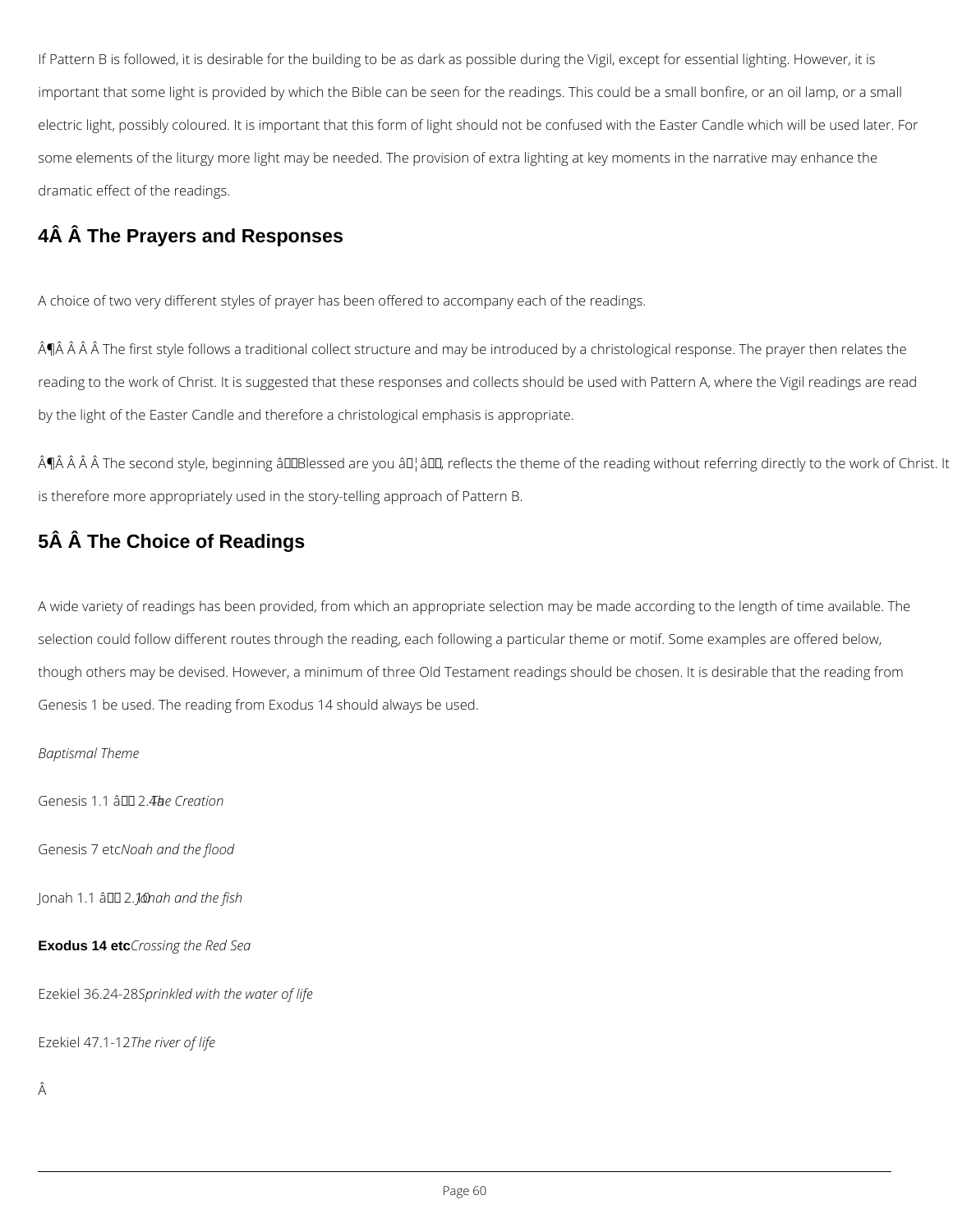#### *Women in Salvation*

Genesis 1.1 â <sup>11</sup> 2.4*be Creation* 

Genesis 3*The Fall*

Exodus 12.1-24*The Passover*

**Exodus 14 etc***Crossing the Red Sea*

Ruth 1.1etc*The faithfulness of Ruth*

1 Samuel 1.1-end*Hannah and the birth of Samuel*

Baruch 3 etc or Proverbs 8 etc

Baruch 3 etc or Isaiah 66.1 etc

## Â

*Salvation Theme*

Genesis 1.1 â DD 2.4be Creation

Genesis 3*The Fall*

Genesis 7 etc*Noah and the flood*

Exodus 3.1-6*Moses and the burning bush*

**Exodus 14 etc***Crossing the Red Sea*

Jonah 1.1 â DD 2.*Jonah and the fish* 

Daniel 3.1-28*The three young men in the furnace*

Daniel 6.1-24*Daniel in the lionsâ den*

Â

*Renewal Theme*

Genesis 1.1 â DD 2.4**b**e Creation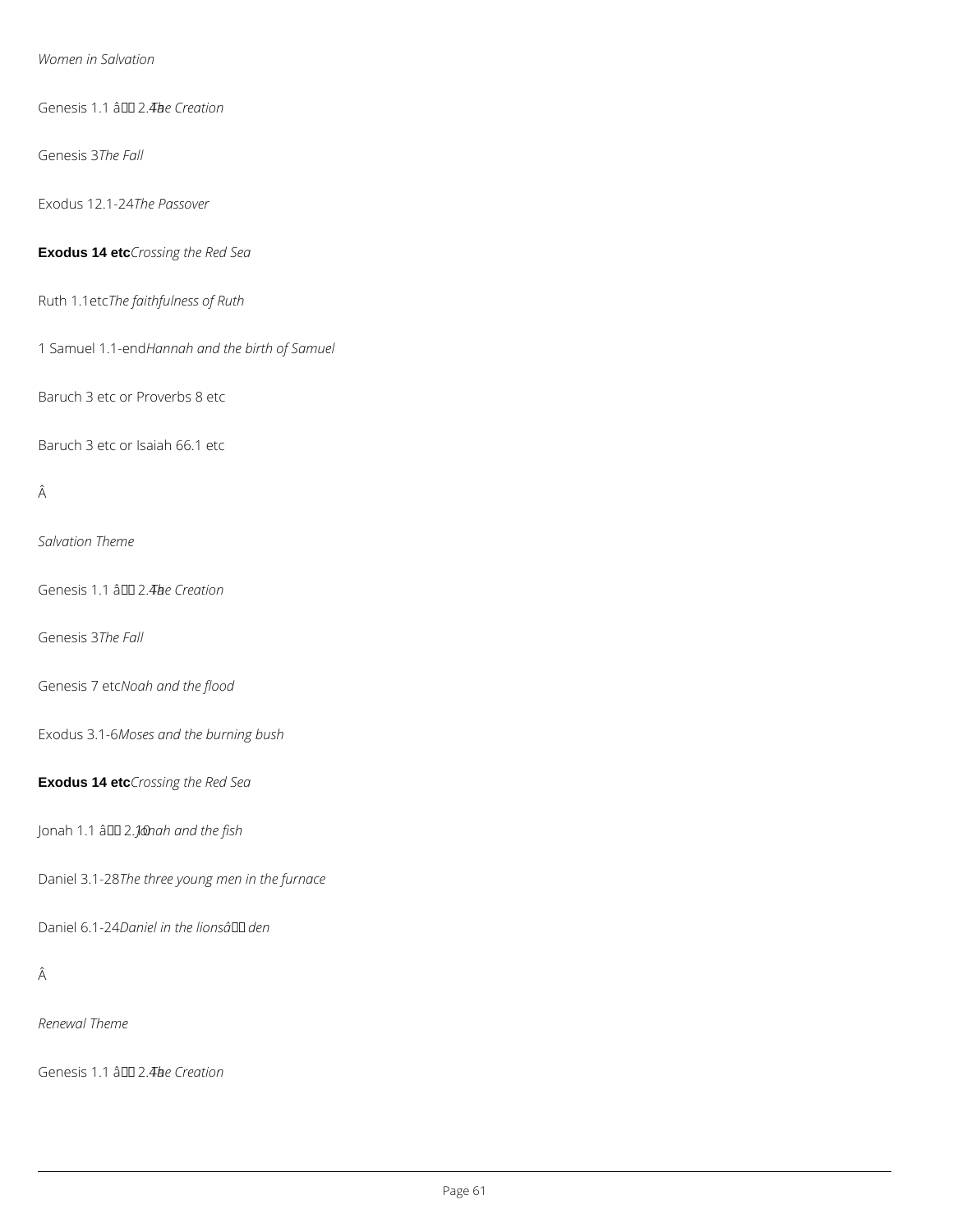Genesis 22.1-18*Abraham and Isaac*

Exodus 12.1-24*The Passover*

#### **Exodus 14 etc***Crossing the Red Sea*

Jeremiah 31.31-34*God promises a new heart*

Ezekiel 36.24-28*Sprinkled with the water of life*

Ezekiel 37.1-14*The valley of dry bones*

Ezekiel 47.1-12*The river of life*

## Â

*Freedom Theme*

Genesis 1.1 â <sup>11</sup> 2.4be Creation

Genesis 3*The Fall*

Exodus 3.1-6*Moses and the burning bush*

Exodus 12.1-24*The Passover*

**Exodus 14 etc***Crossing the Red Sea*

Isaiah 54.5-15*I will save you from all your afflictions*

Ezekiel 47.1-12*The river of life*

Zephaniah 3.14-end*Jerusalem praises God*

## **The Vigil Readings**

*A minimum of three Old Testament readings should be chosen. It is desirable that the reading from Genesis 1 be used. The reading from Exodus 14* 

*should always be used.*

Genesis 1.1 â <sup>DD</sup> 2.4*a*e Creation

Genesis 3*The Fall*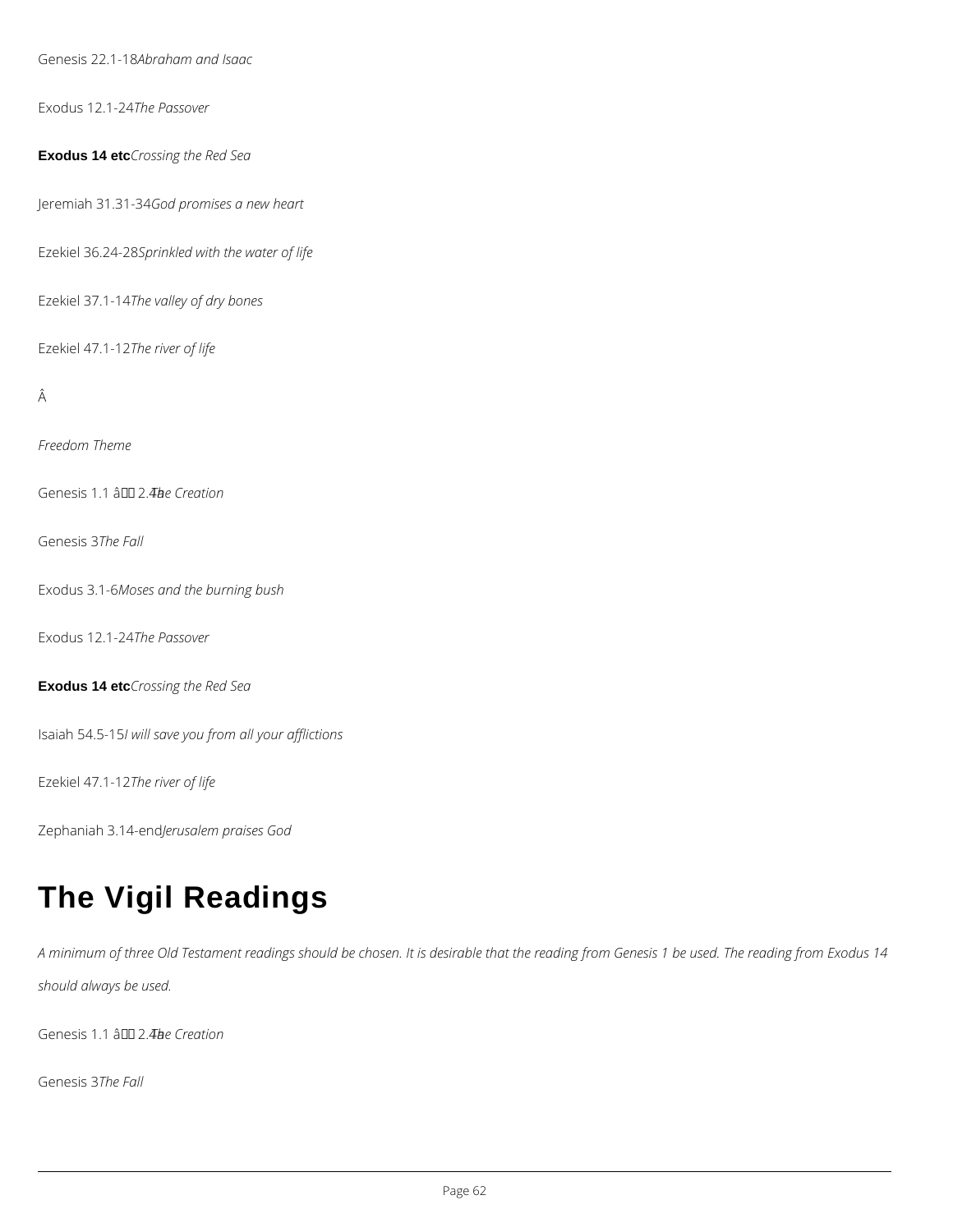Genesis 7.1-5, 11-18; 8.6-19; 9.8-13*Noah and the flood*

Genesis 22.1-18*Abraham and Isaac*

Exodus 3.1-6*Moses and the burning bush*

Exodus 12.1-24*The Passover*

**Exodus 14.10-end; 15.1a***Crossing the Red Sea*

Ruth 1.15-18; 2.1-13; 4.13-17*The faithfulness of Ruth*

1 Samuel 1.1-end*Hannah and the birth of Samuel*

Proverbs 8.1-8, 19-21; 9.4b-6*In praise of wisdom*

Isaiah 54.5-15*I will save you from all your afflictions*

Isaiah 55.1-11*Let us return to the Lord who saves us*

Isaiah 66.6-16*The Lord is like a mother*

Jeremiah 31.31-34*God promises a new heart*

Ezekiel 36.24-28*Sprinkled with the water of life*

Ezekiel 37.1-14*The valley of dry bones*

Ezekiel 47.1-12*The river of life*

Daniel 3.1-28*The three young men in the furnace*

Daniel 6.1-24*Daniel in the lionsâ den*

Jonah 1.1 â DD 2.*J* @nah and the fish

Zephaniah 3.14-end*Jerusalem praises God*

Baruch 3.9-15, 32 â <del>DD</del> 4.74 a commandments of life

## **The Vigil Readings, Psalms and Prayers**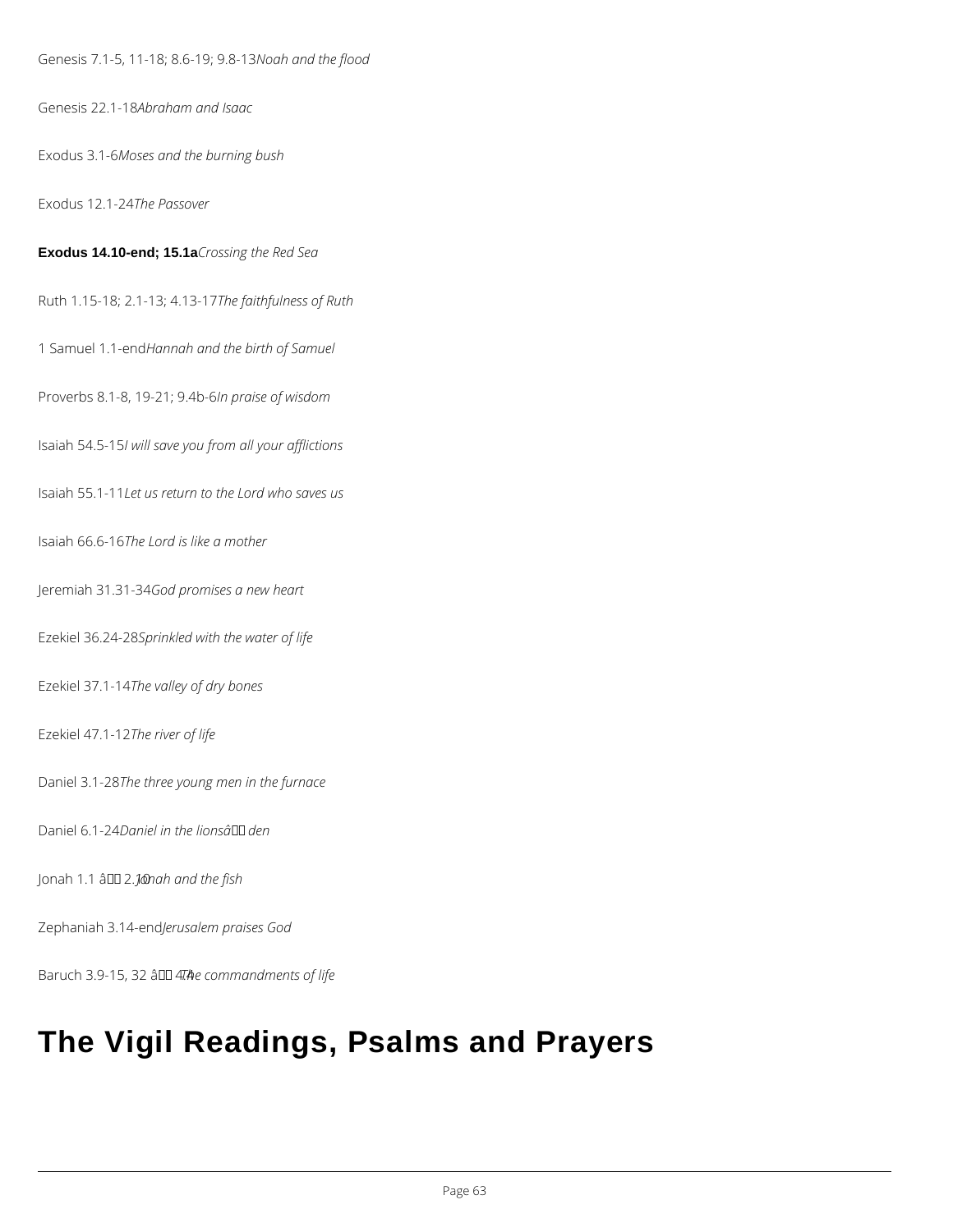# $\hat{A} \parallel \hat{A}$   $\hat{A}$   $\hat{B}$  e $\hat{A}$  esis 1â $\in$  "2:

## The Creation

Genesis  $1.1$ â $\in$ " 2.4a

Psalm 104.1-7

Psalm response:

A  $\hat{A}$   $\hat{A}$  Send forth your Spirit and renew the face of the earth.

Silence is kept.

With Pattern A

[Christ is the image of the unseen God;

 $A \hat{A}$   $\hat{A}$  th $\hat{A}$ ough him all things were made.]

Almighty God,

you have created the heavens and the earth

and made us in your own image:

teach us to discern your hand in all your works

and your likeness in all your children;

through Jesus Christ your Son our Lord.

A  $\hat{A}$   $\hat{A}$  A $\hat{A}$  $\hat{B}$ en.

#### With Pattern B

Let us pray that we may see Godâ $\epsilon$ <sup>TM</sup> s image restored.

Blessed are you, Lord, God of our salvation.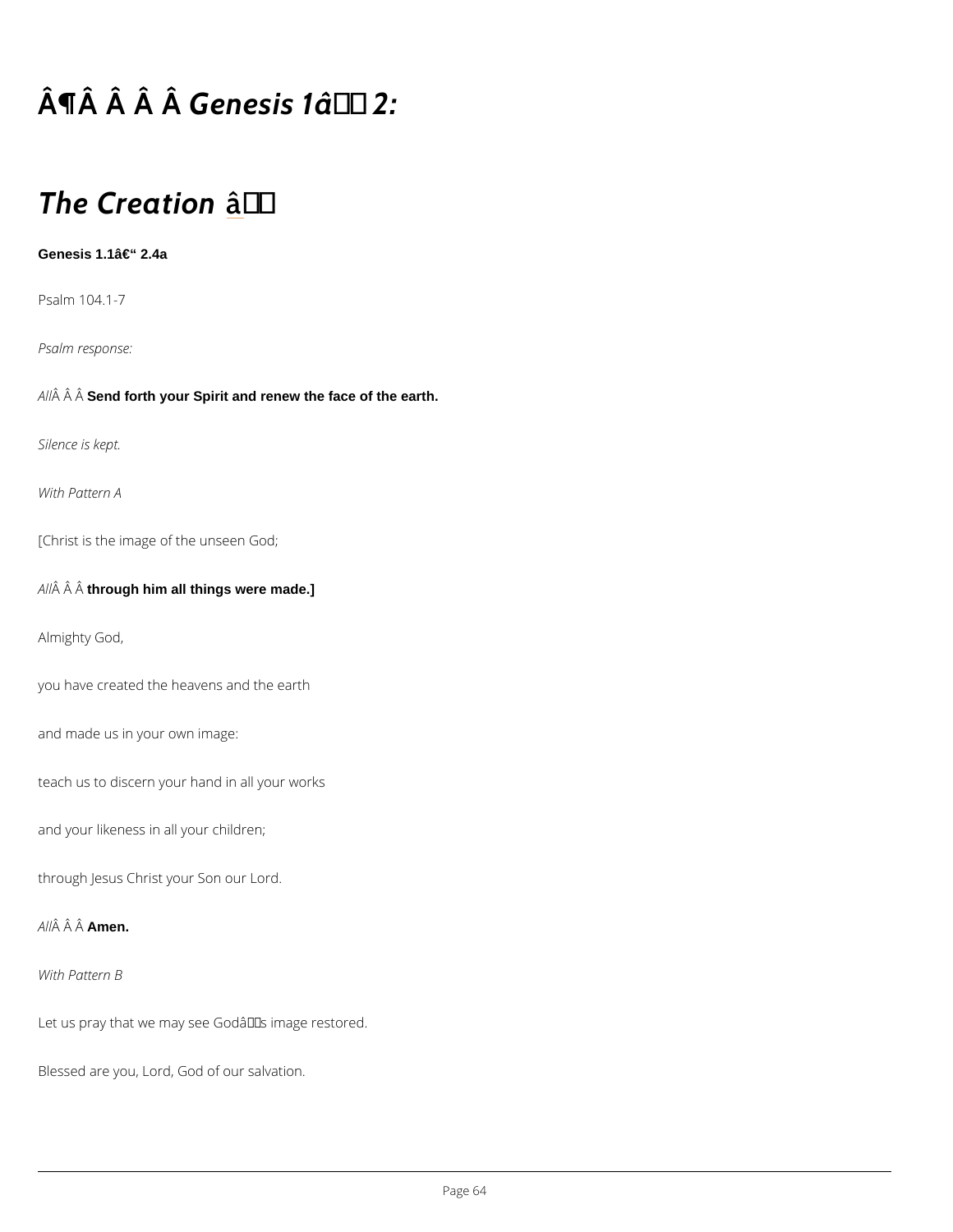Your love cannot be contained

and overflows in the wonder of creation.

You formed the universe out of nothing

and moulded us from the clay of the earth.

All you have made sings of your marvellous deeds,

O Lord, our maker and redeemer.

A  $\hat{A}$   $\hat{A}$   $\hat{A}$  $\hat{A}$  $\hat{B}$ en.

## $\hat{A}$   $\hat{\Pi}$   $\hat{A}$   $\hat{A}$   $\hat{B}$   $e$   $\hat{A}$   $e$   $s$  is 3:

## The Faatl

#### Genesis 3

Psalm 51.1-7

Psalm response:

A  $\hat{A}$   $\hat{A}$  H $\hat{A}$ ve mercy on me, O God.

Silence is kept.

With Pattern A

[As in Adam all die,

 $A \nrightarrow \hat{A}$   $A \nrightarrow \hat{A}$  and Christ shall all be made alive.]

Heavenly Father,

whose blessed Son was revealed

to destroy the works of the devil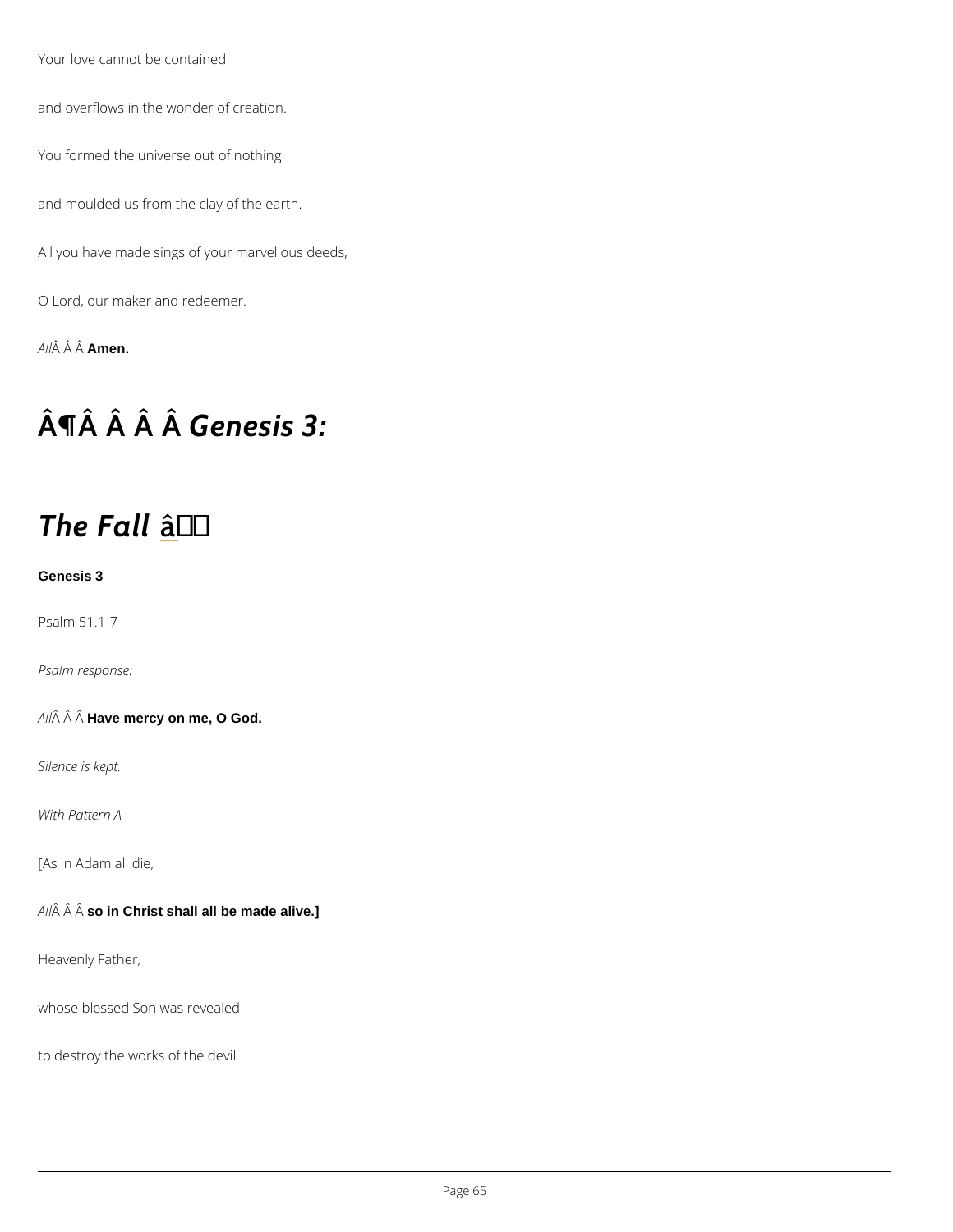and to make us the children of God and heirs of eternal life:

grant that we, having this hope,

may purify ourselves even as he is pure;

that when he shall appear in power and great glory

we may be made like him in his eternal and glorious kingdom;

where he is alive and reigns with you,

in the unity of the Holy Spirit,

one God, now and for ever.

### *All* **Amen.**

*With Pattern B*

Let us pray that our merciful God will show compassion

on all who fall victim to the power of sin.

Blessed are you, Lord, God of our salvation.

The sin which we dare not confront breaks your heart

and nothing can be concealed from your sight,

yet you showed mercy to our ancestors.

Show mercy today to all who fall prey to sinâlls lure,

and shatter the power of evil,

O Lord, our maker and redeemer.

*All* Â Â **Amen.**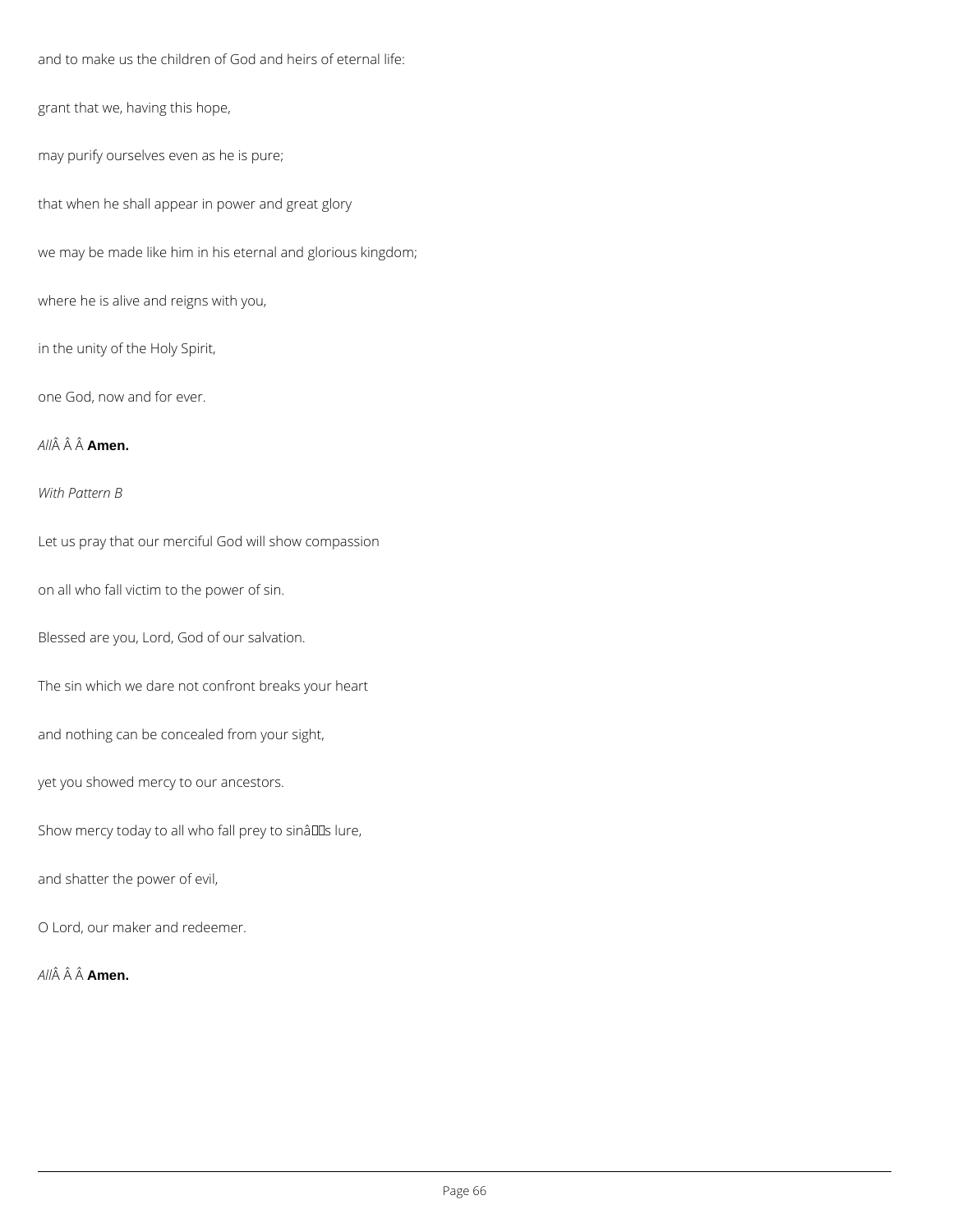# $\hat{A}$   $\P$  $\hat{A}$   $\hat{A}$   $\hat{B}$   $e$  $\hat{A}$   $e$  s is 7, 8, 9:

## Noah and the flood

Genesis 7.1-5,11-18; 8.6-19; 9.8-13

Psalm 36

Psalm response:

A  $\hat{A}$   $\hat{A}$  The Lord makes my darkness to be bright.

Silence is kept.

With Pattern A

[In baptism we died to sin.

A  $\hat{A}$   $\hat{A}$  In $\hat{A}$ Christ we are raised to life.]

Grant, Lord,

that we who are baptized into the death

of your Son our Saviour Jesus Christ

may continually put to death our evil desires

and be buried with him;

and that through the grave and gate of death

```
we may pass to our joyful resurrection;
```
through his merits,

who died and was buried and rose again for us,

your Son Jesus Christ our Lord.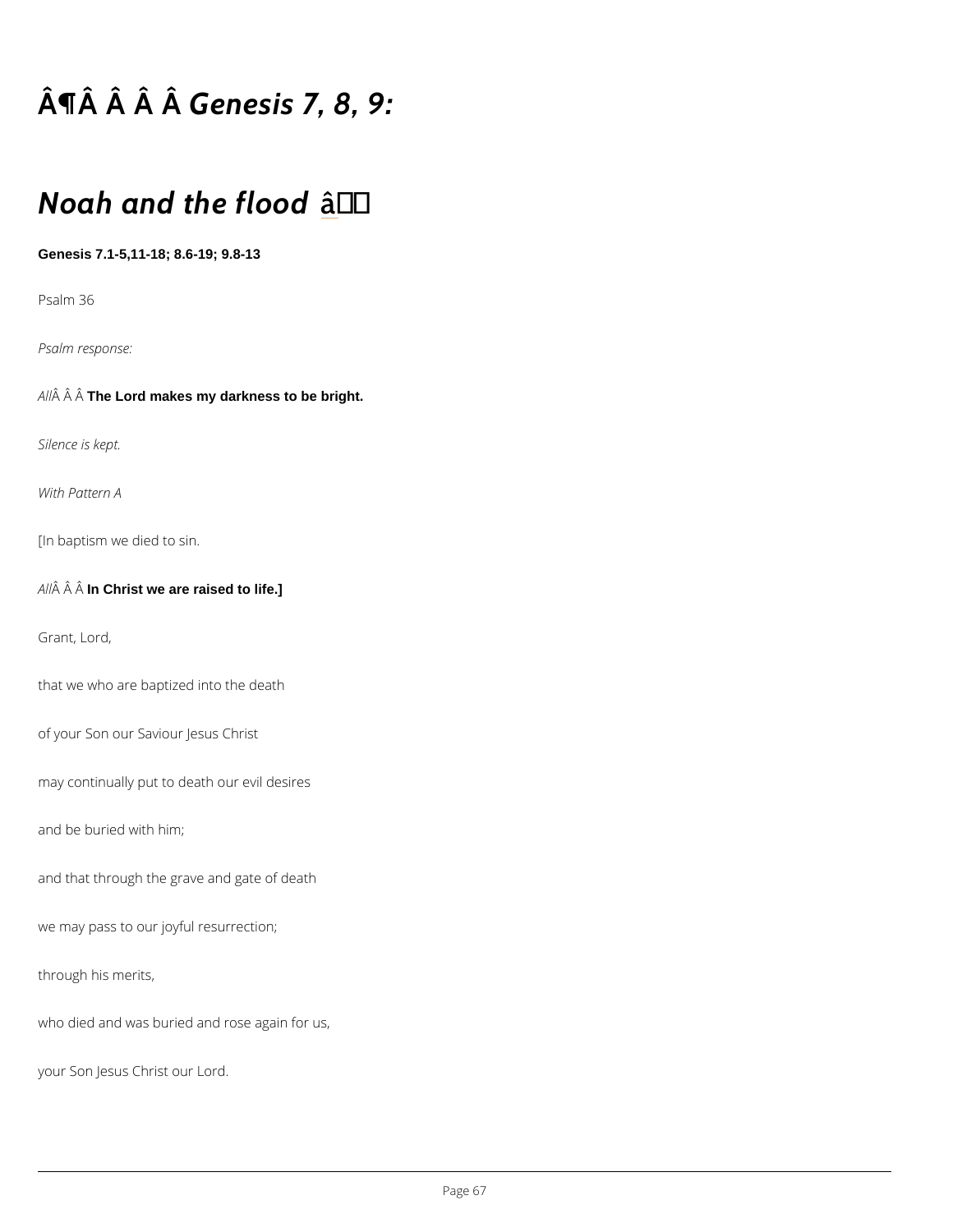A  $\hat{A}$   $\hat{A}$  Amen.

With Pattern B

Let us pray that God will wash away all that corrupts his work and restore in us the beauty for which we were made. Blessed are you, Lord, God of our salvation. In your perfect justice you hate the world $\hat{a} \in \mathbb{M}$  s sin. Noah and his family risked ridicule for your sake yet their obedience brought them blessing. Flood our world with the tide of your love and rid us of all that disfigures your glorious creation, O Lord, our maker and redeemer.

A  $\hat{A}$   $\hat{A}$   $\hat{A}$  $\hat{A}$  $\hat{B}$  $\hat{B}$  $\hat{B}$  $\hat{B}$ .

## $\hat{A}$   $\hat{A}$   $\hat{A}$   $\hat{B}$   $e$   $\hat{A}$   $e$   $s$  is 22:

## Abraham and atsaac

Genesis 22.1-18

Psalm 16.6-end

Psalm response:

A  $\hat{A}$   $\hat{A}$  In $\hat{A}$ your presence is the fullness of joy.

Silence is kept.

With Pattern A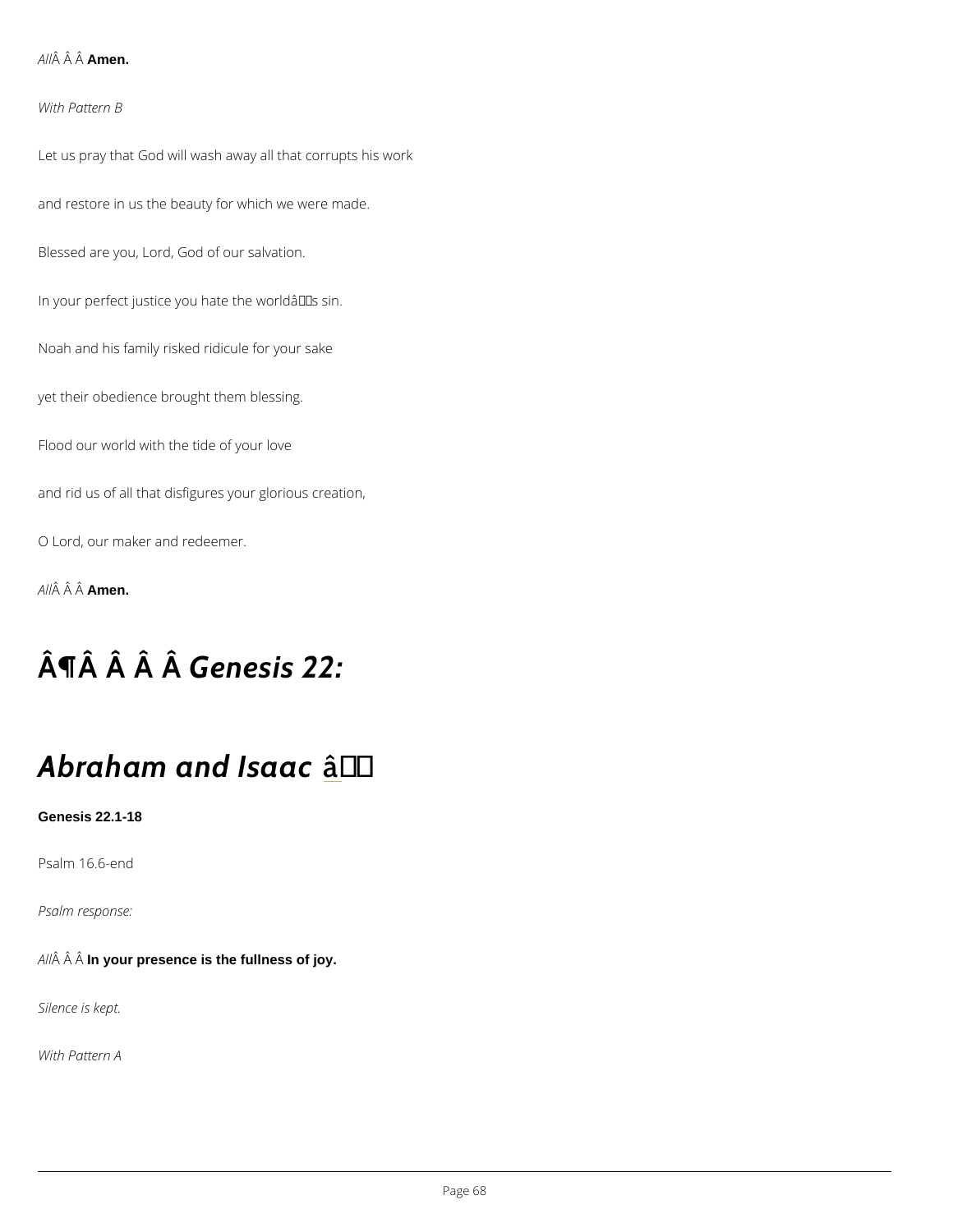[God so loved the world

*All* **that he gave his only Son.]**

Almighty God,

whose chosen servant Abraham

faithfully obeyed your call

and rejoiced in your promise

that, in him, all the families of the earth should be blessed:

give us a faith like his,

that, in us, your promises may be fulfilled;

through Jesus Christ your Son our Lord.

*All* **Amen.**

*With Pattern B*

Let us pray that we may have the courage and strength

to make the sacrifices our faith demands.

Blessed are you, Lord, God of our salvation.

Through the faithfulness of Abraham

all the children of earth are blessed.

Give us the courage to give up to you

those things that are most precious to us,

that in turn we may receive

the honour and the joy of your blessing,

O Lord, our maker and redeemer.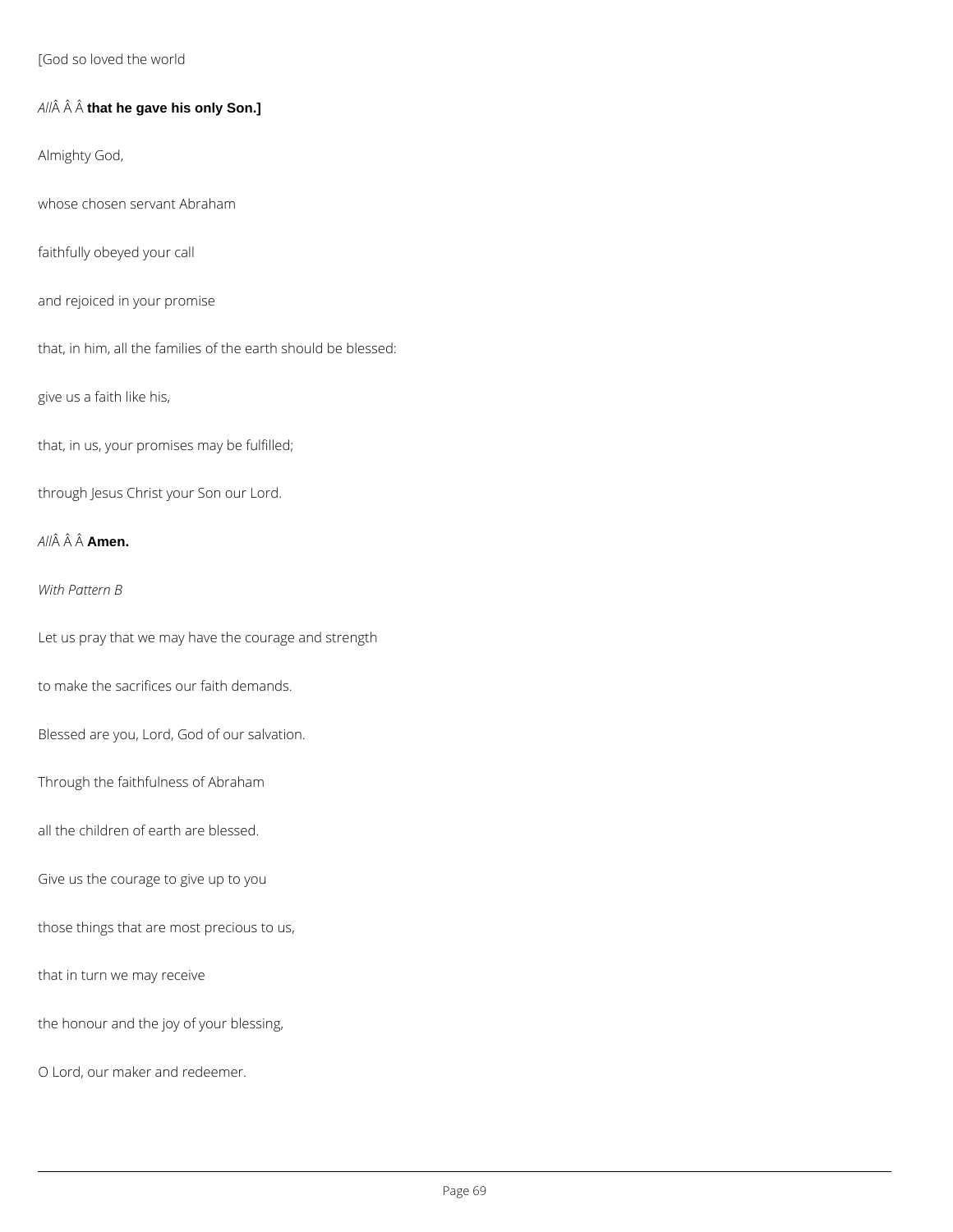# $\hat{A} \parallel \hat{A}$   $\hat{A}$   $\hat{B} \times \hat{A}$  dus 3:

## $M$ oses and the buathing bush

Exodus 3.1-6

Psalm 27

Psalm response:

A  $\hat{A}$   $\hat{A}$  Wait patiently for the Lord.

Silence is kept.

With Pattern A

[Your faith is tested by fire

A  $\hat{A}$   $\hat{A}$  to  $\hat{A}$  the praise and glory of Christ.]

God, who in generous mercy sent the Holy Spirit

upon your Church in the burning fire of your love:

grant that your people may be fervent

in the fellowship of the gospel

that, always abiding in you,

they may be found steadfast in faith and active in service;

through Jesus Christ your Son our Lord.

A  $\hat{A}$   $\hat{A}$   $A \hat{A}$   $\hat{B}$  en.

With Pattern B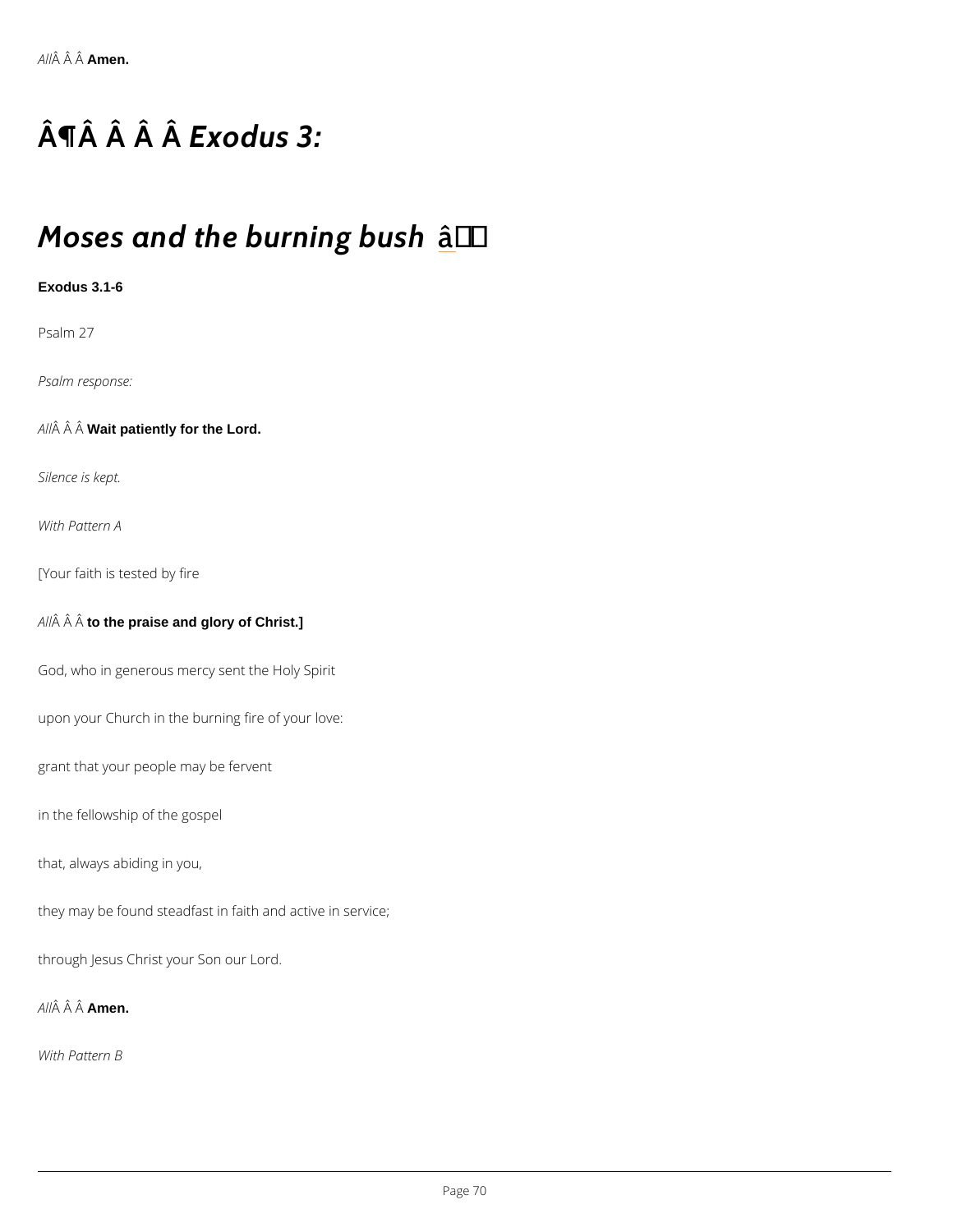Let us pray for a renewed vision for the people of God and a new commitment to break the chains of oppression. Blessed are you, Lord, God of our salvation. You revealed yourself to your servant Moses in the awesome wonder of the burning bush and appointed him to lead your people to freedom in the promised land. By the fire of your Spirit today reveal yourself afresh and strengthen us to free the enslaved and break the bonds of the captive, that they may openly sing your praise, O Lord, our maker and redeemer.

A  $\hat{A}$   $\hat{A}$   $\hat{A}$  $\hat{A}$  $\hat{B}$  $\hat{B}$  $\hat{B}$  $\hat{B}$ .

## $\hat{A} \parallel \hat{A}$   $\hat{A}$   $\hat{B} \times \hat{A}$  dus 12:

## The Passadver

Exodus 12.1-24

Psalm 77.11-end

Psalm response:

A  $\hat{A}$   $\hat{A}$  W $\hat{A}$ th a mighty arm you redeem your people.

Silence is kept.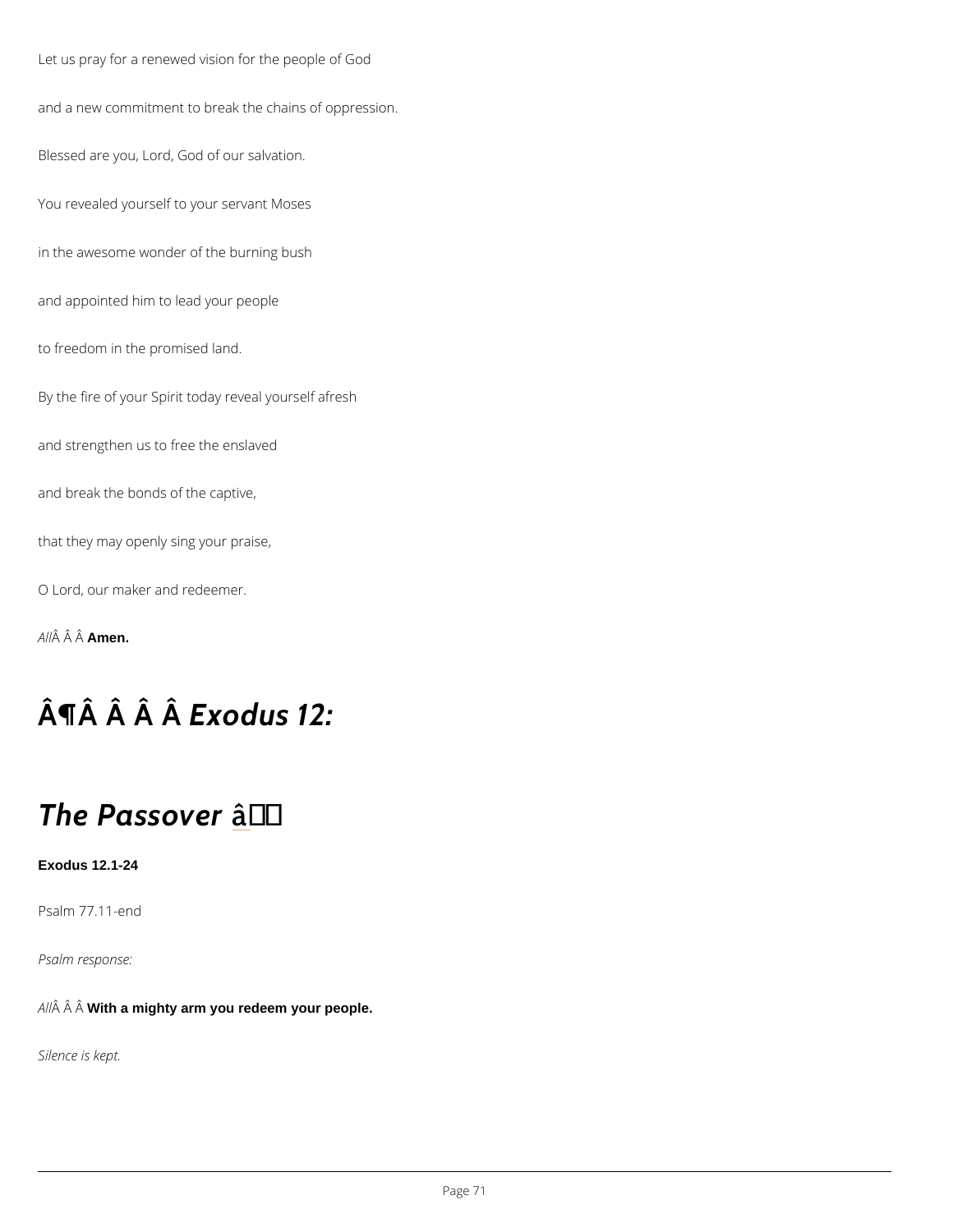#### *With Pattern A*

[Christ our Passover is sacrificed for us.

### *All* **Therefore let us keep the feast.]**

God our Father,

you have invited us to share in the supper

which your Son gave to his Church

to proclaim his death until he comes:

may he nourish us by his presence,

and unite us in his love;

who is alive and reigns with you,

in the unity of the Holy Spirit,

one God, now and for ever.

*All* **Amen.**

*With Pattern B*

Let us pray that God will feed and sustain his people

through the hard journeys of this life.

Blessed are you, Lord, God of our salvation.

With the dawning of their deliverance

your people ate the feast of freedom.

As Christ our Passover Lamb

gives hope to the hopeless and frees the ensnared,

establish the justice for which your heart yearns,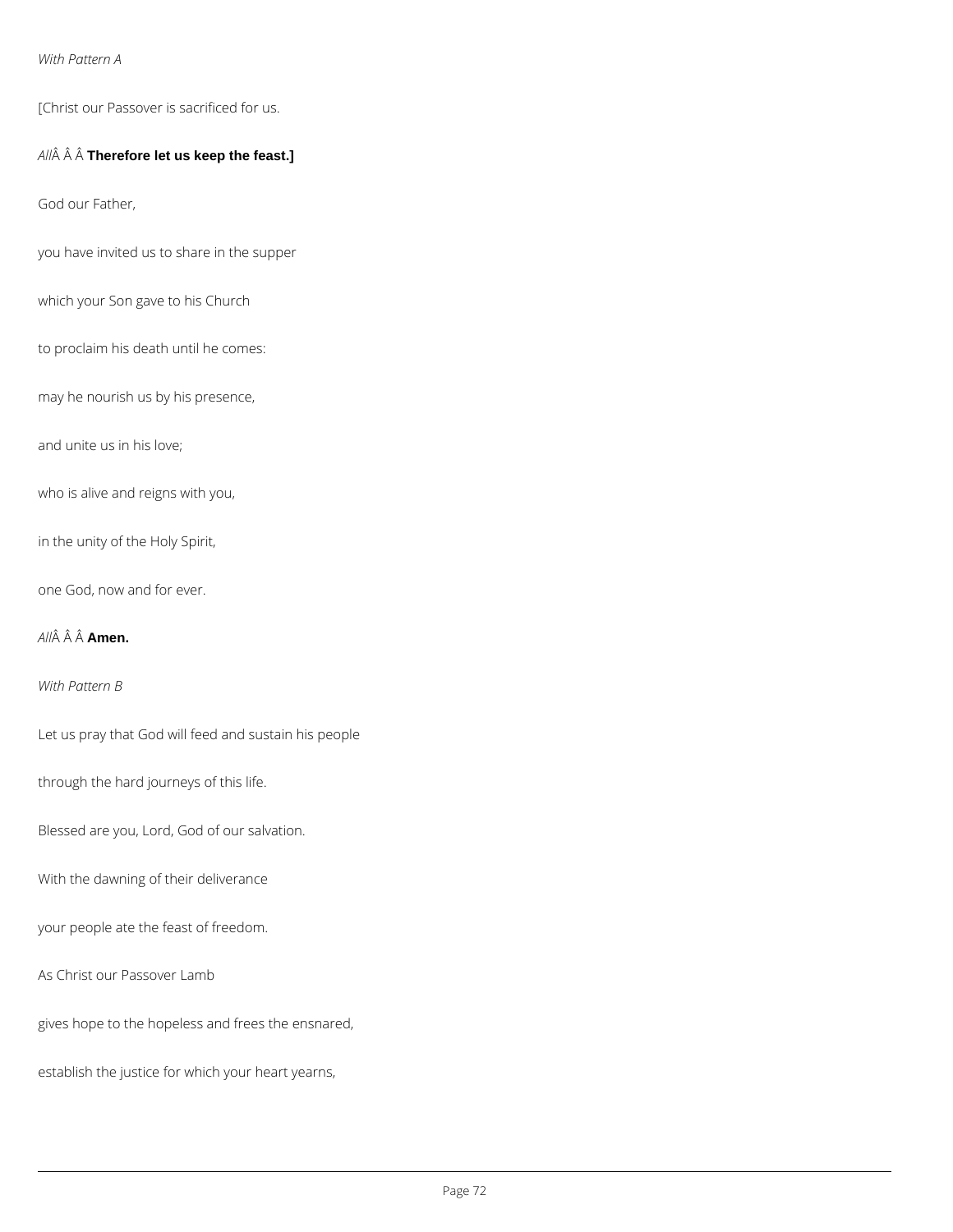O Lord, our maker and redeemer.

A  $\hat{A}$   $\hat{A}$   $\hat{A}$  $\hat{A}$  $\hat{B}$  $\hat{B}$  $\hat{B}$  $\hat{B}$ .

# $\hat{A} \parallel \hat{A}$   $\hat{A}$   $\hat{B} \times \hat{A}$  dus 14:

### Crossing the  $\hat{a}R\dagger$ ed Sea

(This reading must be used.)

Exodus 14.10-end; 15.1a

CanticThe Song of Moses aCroch Mibrnia Who (rship: Dapialy ap r5a6y9e) r

Canticle response:

A  $\hat{A}$  A I will sing to the Lord,

who has triumphed gloriously.

Silence is kept.

With Pattern A

[Christ our Passover is sacrificed for us.

A  $\hat{A}$   $\hat{A}$  Therefore let us keep the feast.

#### (or)

The Lord is my strength and my might.

 $A \hat{A}$   $\hat{A}$  H $\hat{A}$  has become my salvation.]

Lord God our redeemer,

who heard the cry of your people

and sent your servant Moses to lead them out of slavery:

free us from the tyranny of sin and death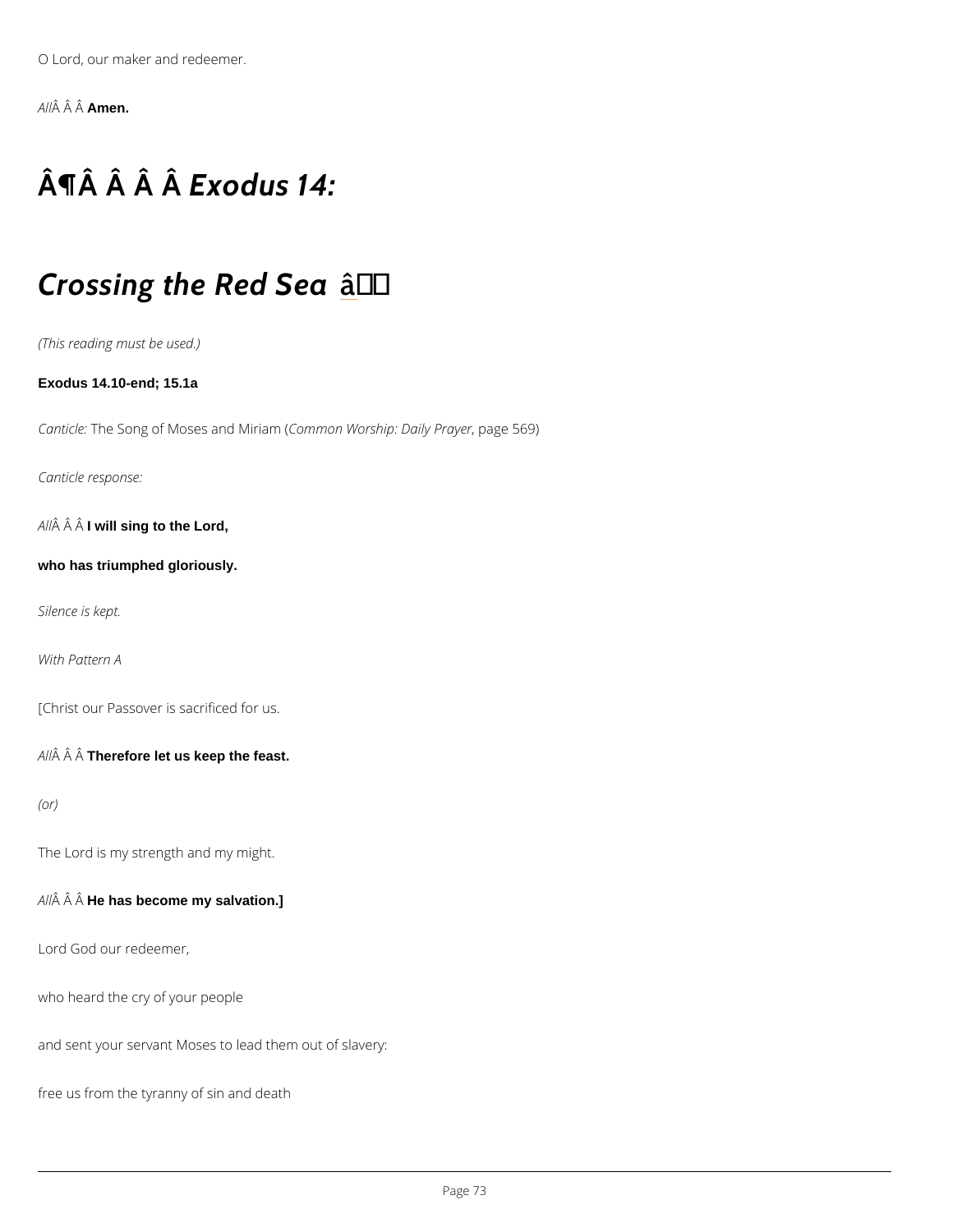and, by the leading of your Spirit, bring us to our promised land; through Jesus Christ our Lord. A  $\hat{A}$   $\hat{A}$   $\hat{A}$  $\hat{A}$  $\hat{B}$ en. With Pattern B Let us pray that God will give freedom to his enslaved people. Blessed are you, Lord, God of our salvation. You heard the agony of your people as they cried out from their slavery, and you gave them Moses to lead them to a land flowing with milk and honey. Hear the cry of the enslaved and the homeless today and lead us through the turbulent sea of life to our true home with you, O Lord, our maker and redeemer. A  $\hat{A}$   $\hat{A}$   $\hat{A}$  $\hat{A}$  $\hat{B}$  $\hat{B}$  $\hat{B}$  $\hat{B}$ .

# $\hat{A}$   $\P$  $\hat{A}$   $\hat{A}$   $\hat{R}$   $\cup$  $\hat{A}$   $h$   $1$ ,  $2$ ,  $4$ :

## The faithfulnes as † bf Ruth

Ruth 1.15-18; 2.1-13; 4.13-17

Psalm 61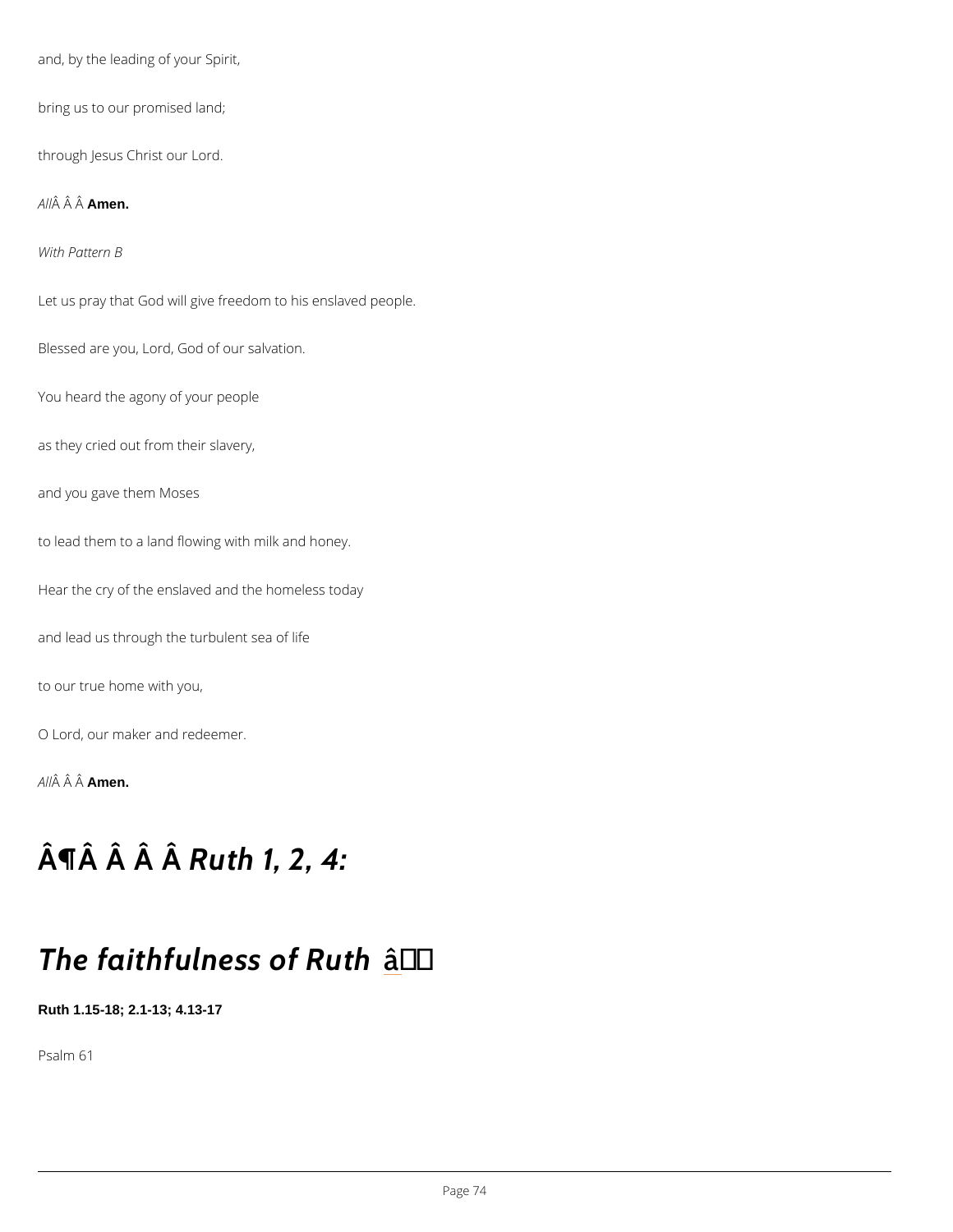*Psalm response:*

*All* **O God, listen to my prayer.**

*Silence is kept.*

*With Pattern A*

[Christ remained faithful to death,

*All* **even death on a cross.]**

Almighty God,

by whose grace alone we are accepted

and called to your service:

strengthen us by your Holy Spirit

and make us worthy of our calling;

through Jesus Christ your Son our Lord.

#### *All* **Amen.**

*With Pattern B*

Let us pray for perseverance and constancy in our walk of faith.

Blessed are you, Lord, God of our salvation.

In leaving mother, father and her native land

to follow her mother-in-law,

Ruth foreshadows the faithfulness of Jesus.

As she worked tirelessly to sustain an earthly life,

give us perseverance as we walk with Jesus

on the way that leads to eternal life with you,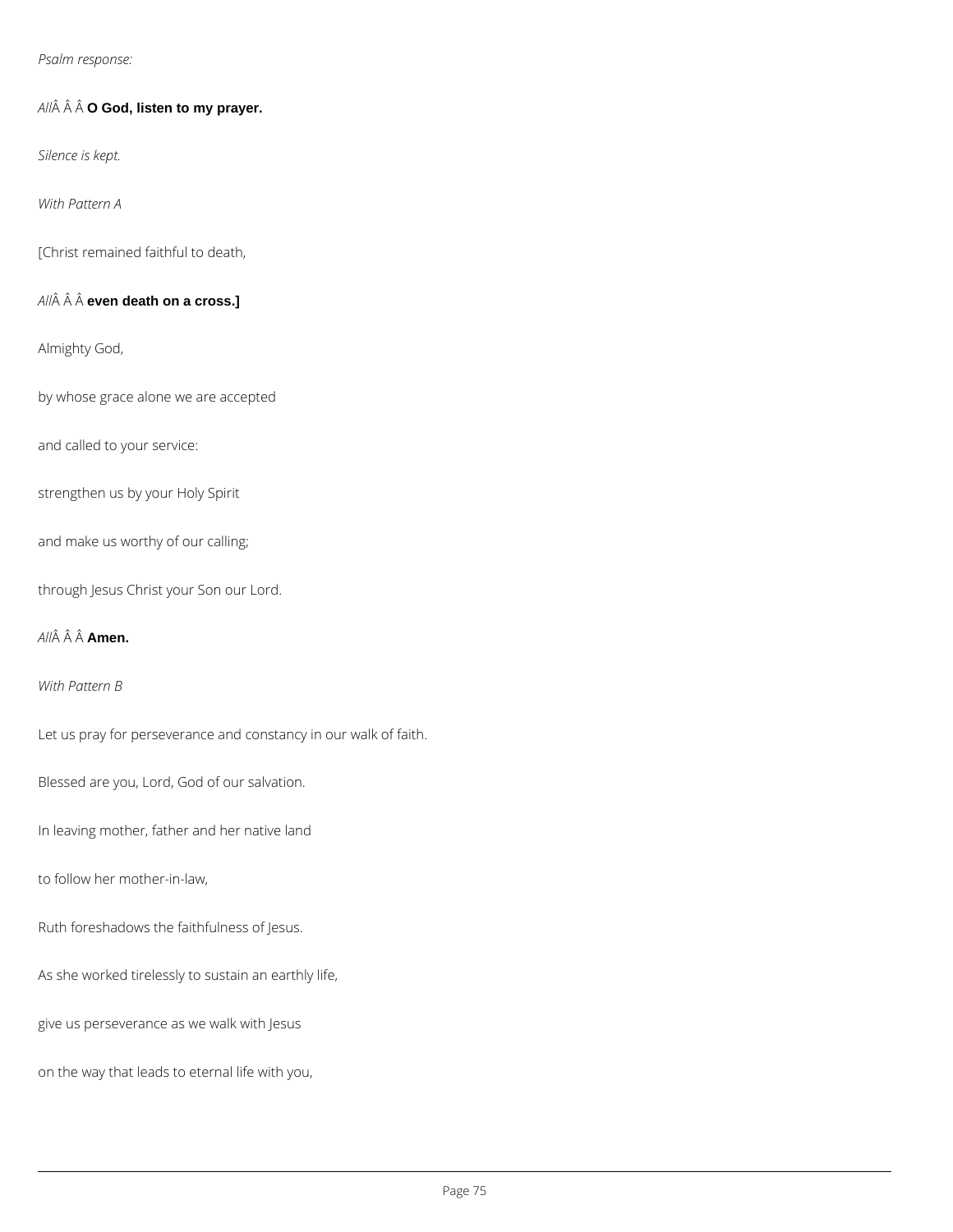O Lord, our maker and redeemer.

A  $\hat{A}$   $\hat{A}$   $\hat{A}$  $\hat{A}$  $\hat{B}$  $\hat{B}$  $\hat{B}$  $\hat{B}$ .

# $\hat{A} \parallel \hat{A}$   $\hat{A} \parallel \hat{A} \parallel \hat{B}$   $\hat{A}$  amuel 1:

### Hannah and the birtatof Samuel

1 Samuel 1.1-end

CanticAleSong of HGiomanhon Worship: DapialygePr5a7y2e)r

Canticle response:

 $A \nrightarrow \hat{A} M$  M $\hat{B}$  heart exults in the Lord.

Silence is kept.

With Pattern A

[Christ has come that we might have life,

 $A \hat{M}$   $\hat{A}$  lif $\hat{A}$  in all its fullness.]

Lord God of salvation,

you brought joy to Hannah through the gift of a child;

fulfil in us the promise of your creation,

that we may bring forth the fruit of the Spirit

in love and joy and peace;

through Jesus Christ our Lord.

A  $\hat{A}$   $\hat{A}$   $A \hat{A}$   $\hat{B}$  en.

With Pattern B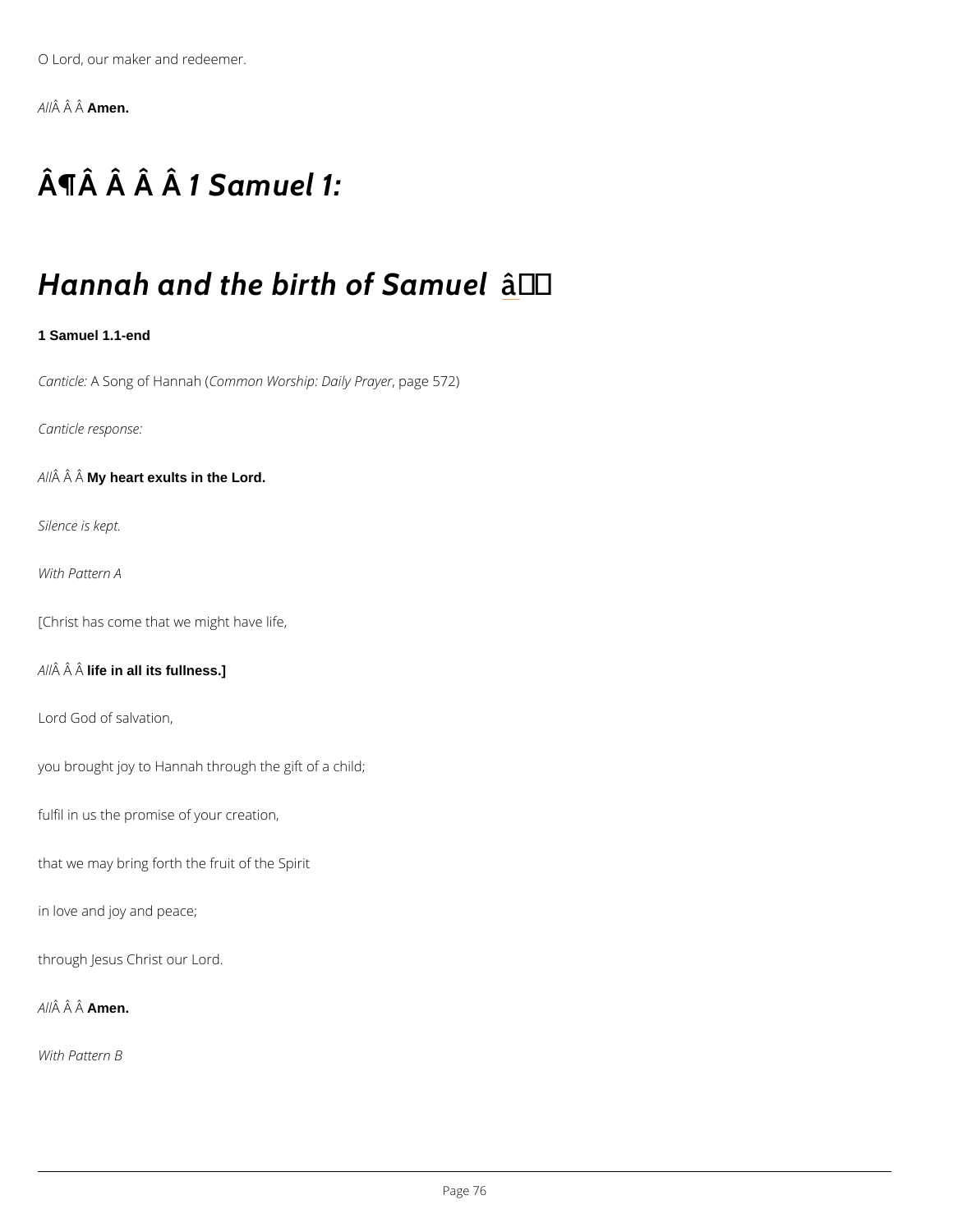Let us pray that we may see the fulfilment of our heartâ $\epsilon \tau$ Ms desire

in this world and the next.

Blessed are you, Lord, God of our salvation.

After torment and tears

you brought life from the womb of Hannah.

Look upon your suffering people with the same compassion

and do not forget us,

that through the fulfilment of your promise

the barren may burst into life,

the mournful may be overwhelmed with joy,

and the mocked may find a voice to praise you,

O Lord, our maker and redeemer.

A  $\hat{A}$   $\hat{A}$   $\hat{A}$  $\hat{A}$  $\hat{B}$  $\hat{B}$  $\hat{B}$  $\hat{B}$ .

## $\hat{A}$   $\P$  $\hat{A}$   $\hat{A}$   $\hat{A}$   $\hat{B}$  r  $\hat{B}$  v e r b s  $8$ , 9:

### In praise of  $\hat{a}$ w†i's dom

Proverbs 8.1-8,19-21; 9.4b-6

CanticAleSong of WCsodmomon( Worship: DapialygePr5a9y9e)r

Canticle response:

 $A \hat{H}$   $\hat{A}$   $L \hat{H}$  us drink of the water of wisdom.

Silence is kept.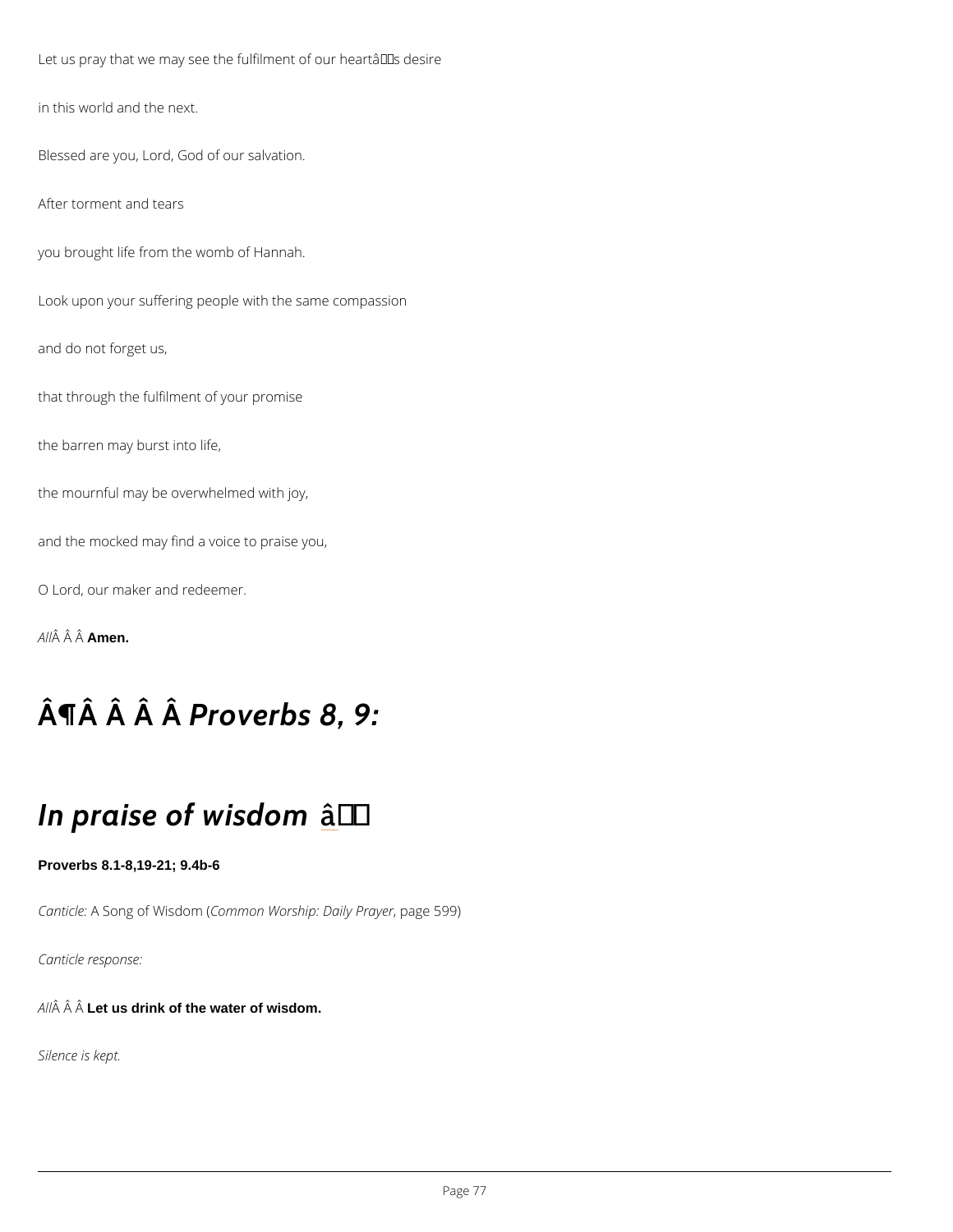#### *With Pattern A*

[Christ is the bread of life.

#### *All* **Whoever comes to him will never hunger.]**

O God, forasmuch as without you

we are not able to please you;

mercifully grant that your Holy Spirit

may in all things direct and rule our hearts;

through Jesus Christ your Son our Lord.

### *All* **Amen.**

*With Pattern B*

Let us pray for the gift of wisdom for the leaders of our world.

Blessed are you, Lord, God of our salvation.

You call us to live by your wisdom,

which is more precious even than gold or silver.

As you beckon us to eat the bread of life

and drink the cup of suffering,

may we gather for ever at your table

and walk always in your way of love,

O Lord, our maker and redeemer.

*All* **Amen.**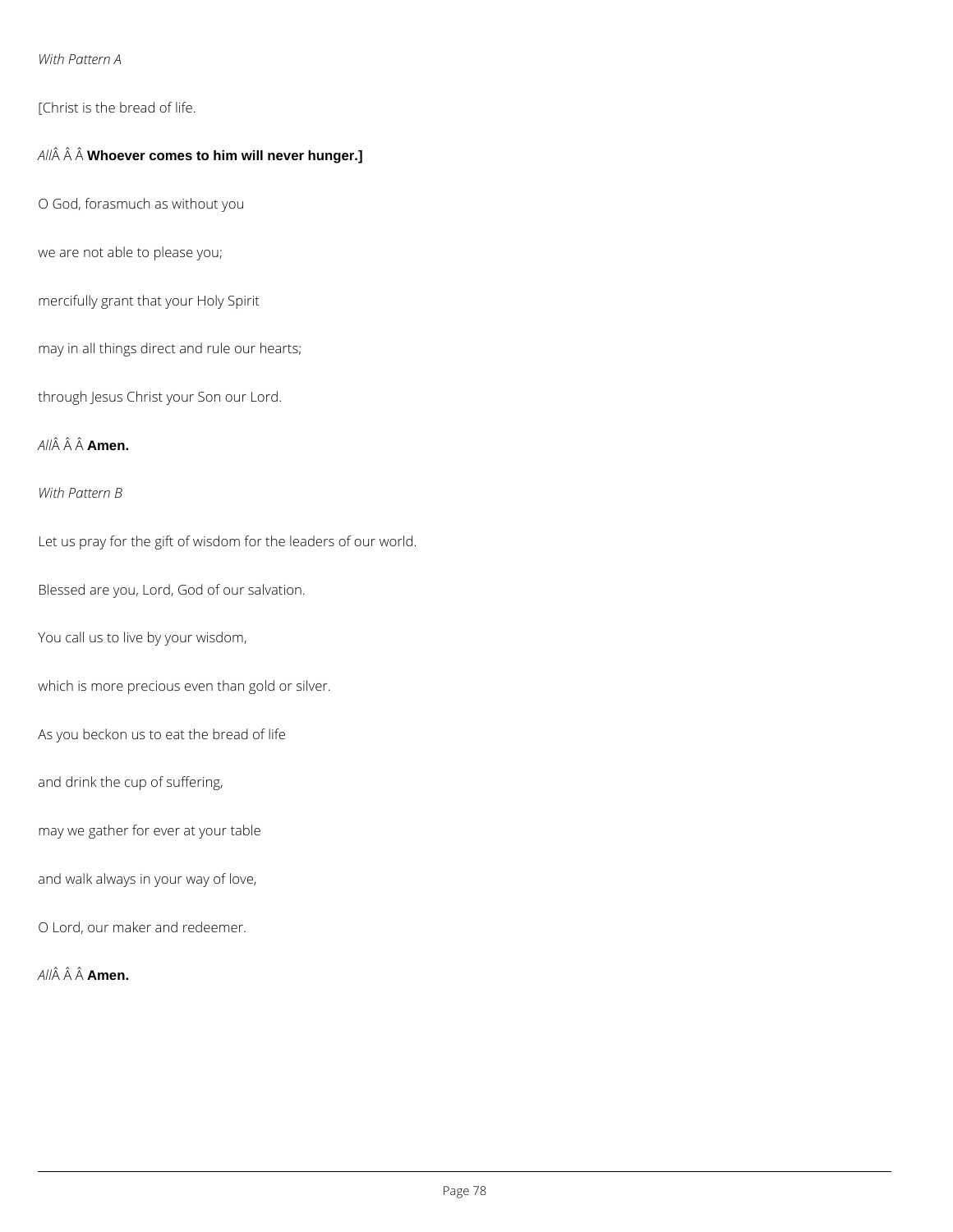## $\hat{A}$   $\P$  $\hat{A}$   $\hat{A}$   $\hat{B}$  $\hat{B}$  $\hat{A}$  $\hat{B}$  $\hat{C}$  $A$  :

### I will save you from all ây†o'ur affliction

Isaiah 54.5-15

Psalm 30

Psalm response:

A  $\hat{A}$  A I will exalt you, O Lord.

Silence is kept.

With Pattern A

[Christ is the bridegroom.

A  $\hat{A}$   $\hat{A}$  The Church is his bride.]

Almighty and everlasting God,

who in your tender love towards the human race

sent your Son our Saviour Jesus Christ

to take upon him our flesh

and to suffer death upon the cross:

grant that we may follow the example of his patience and humility,

and also be made partakers of his resurrection;

through Jesus Christ your Son our Lord.

A  $\hat{A}$   $\hat{A}$   $\hat{A}$  $\hat{A}$  $\hat{B}$ en.

With Pattern B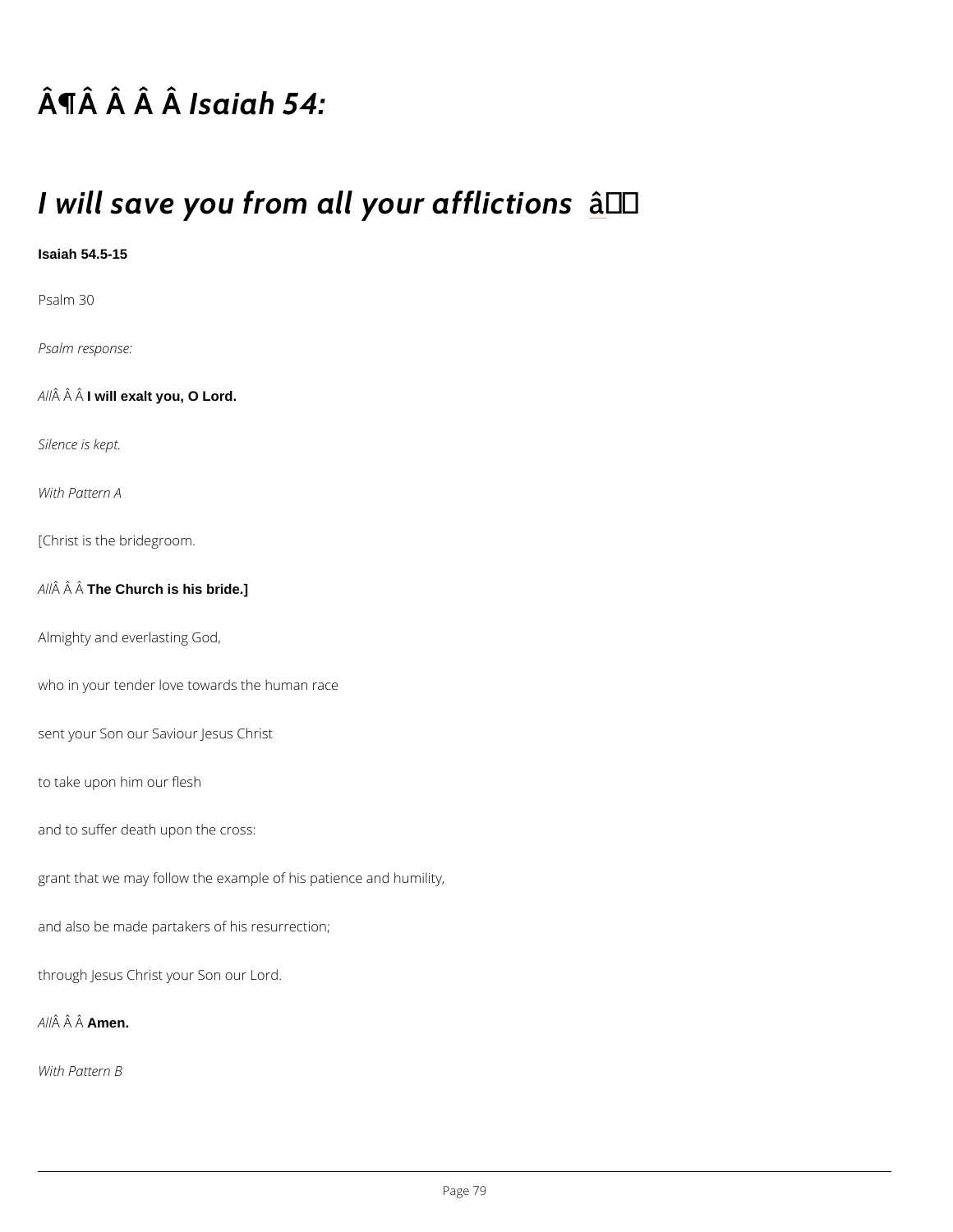Let us pray that God will give hope to the grieving, the agonized and the dying.

Blessed are you, Lord, God of our salvation.

In your overwhelming compassion

you gather the poor and brokenhearted.

As we journey through this storm-tossed life,

comfort your people, wipe away our tears

and establish us in the security of your love,

O Lord, our maker and redeemer.

A  $\hat{A}$   $\hat{A}$   $\hat{A}$  $\hat{A}$  $\hat{B}$  $\hat{B}$  $\hat{B}$  $\hat{B}$ .

## $\hat{A}$   $\P$  $\hat{A}$   $\hat{A}$   $\hat{B}$  $\hat{B}$  $\hat{A}$  $\hat{B}$  $\hat{C}$   $\hat{A}$   $\hat{B}$   $\hat{C}$   $\hat{A}$

## Let us return to the Lond who saves us

Isaiah 55.1-11

CanticAleSong of DeliCo**emannose** (Worship: Dapialy ePr5a7y8e) r

Canticle response:

A  $\hat{A}$   $\hat{A}$  W $\hat{A}$ th joy you will draw water

from the wells of salvation.

Silence is kept.

With Pattern A

[Whoever comes to Christ will never be hungry.

A  $\hat{A}$   $\hat{A}$  A $\hat{A}$  who believe in Christ will never thirst.]

Most merciful God,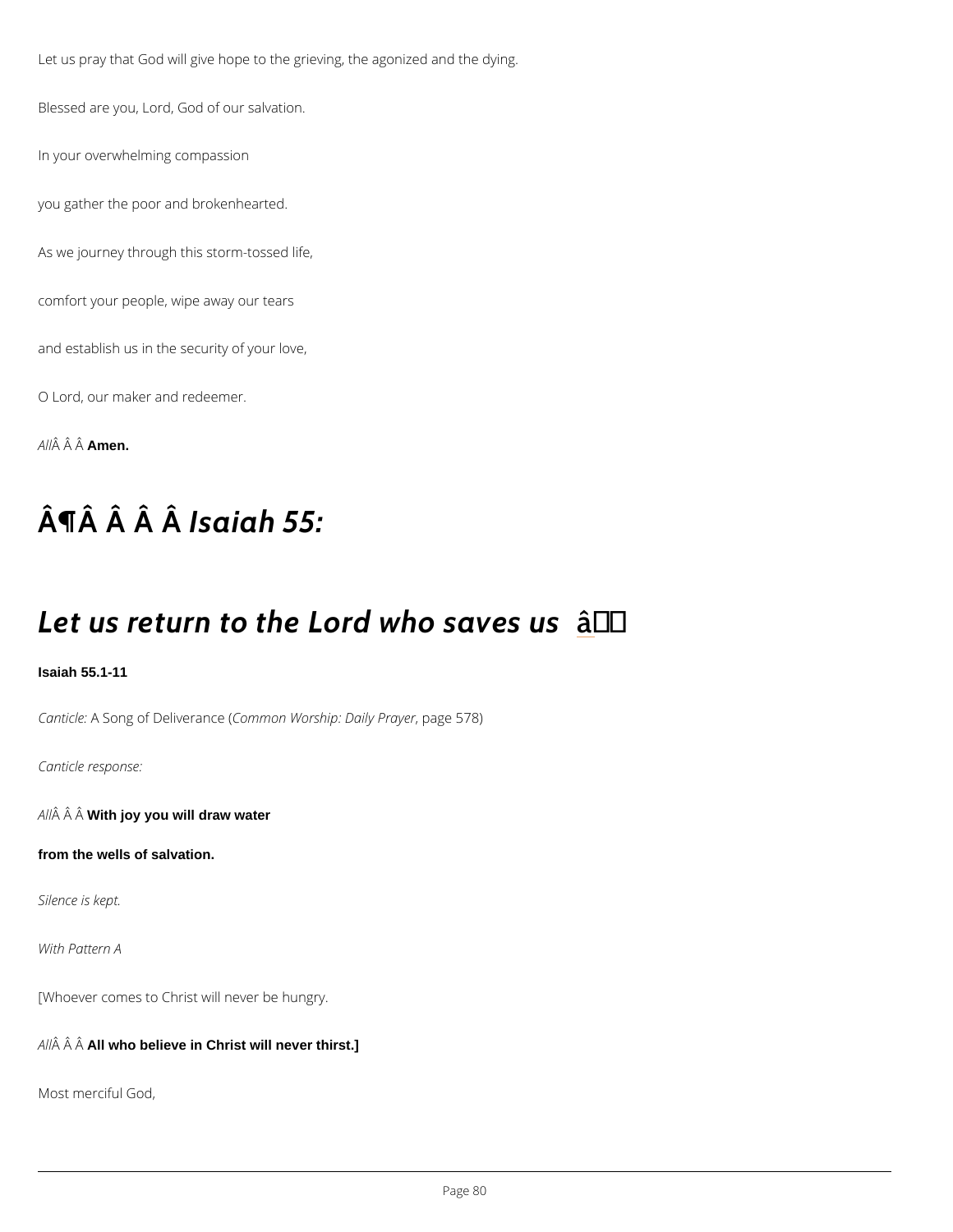who by the death and resurrection of your Son Jesus Christ

delivered and saved the world:

grant that by faith in him who suffered on the cross

we may triumph in the power of his victory;

through Jesus Christ your Son our Lord.

A LA A A LA Anen

With Pattern B

Let us pray for peace and justice throughout our world.

Blessed are you, Lord, God of our salvation.

You quench the thirst of those who yearn for righteousness

and satisfy the hunger of those who crave for justice.

Lead your longing people back to peace,

that with the mountains and hills

we may burst into songs of joy,

O Lord, our maker and redeemer.

A  $\hat{A}$   $\hat{A}$   $\hat{A}$  $\hat{A}$  $\hat{B}$ en.

## $\hat{A}$   $\P$  $\hat{A}$   $\hat{A}$   $\hat{B}$   $\hat{B}$   $\hat{A}$   $\hat{B}$   $\hat{C}$  :

## The Lord is like a ta' mother

Isaiah 66.6-16

Psalm 113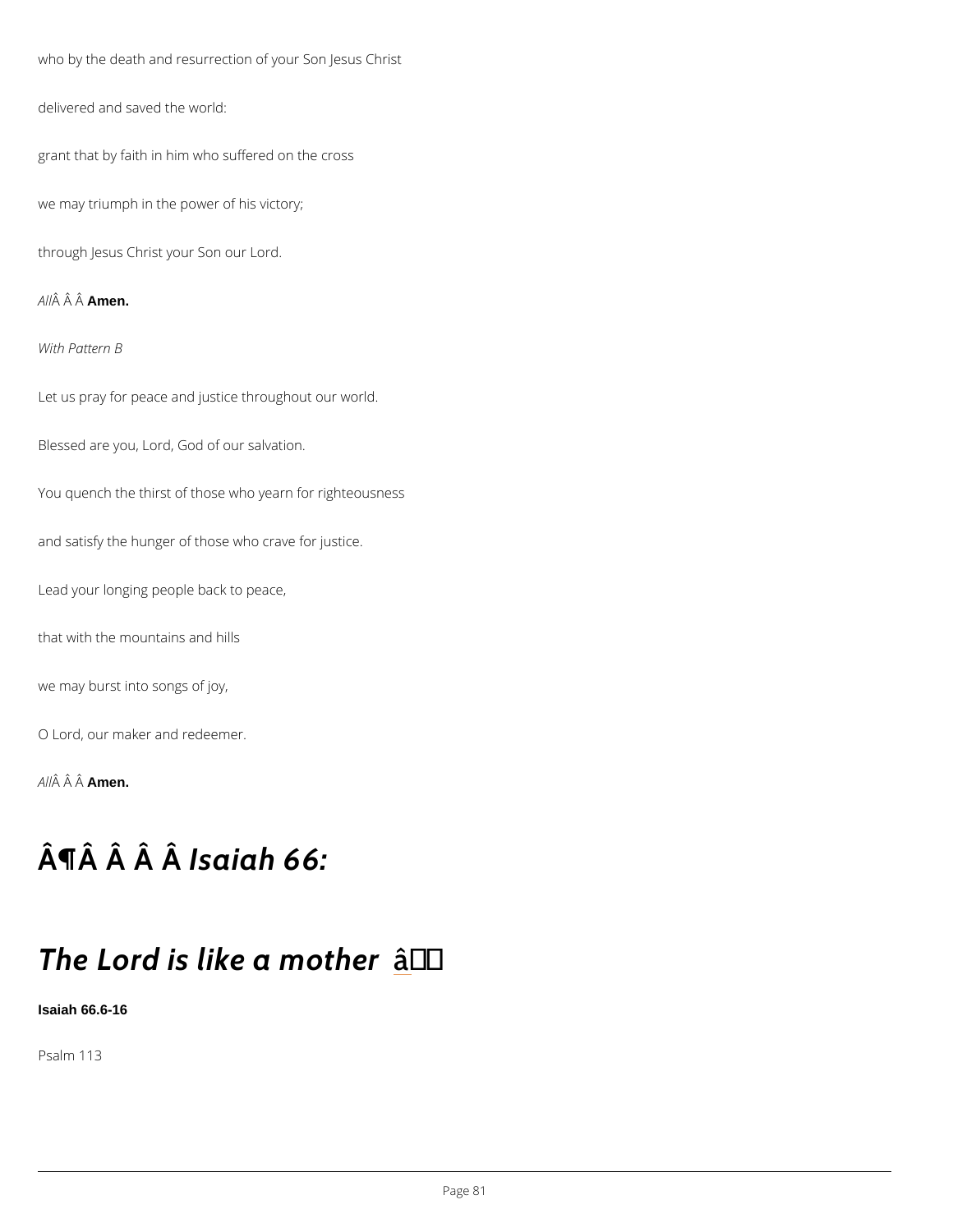*Psalm response:*

*All* **O praise the name of the Lord.**

*Silence is kept.*

*With Pattern A*

[We share ChristâllDs sufferings

*All* **that we might know the power of his resurrection.]**

Almighty God,

you have made us for yourself,

and our hearts are restless till they find their rest in you:

pour your love into our hearts and draw us to yourself,

and so bring us at last to your heavenly city

where we shall see you face to face;

through Jesus Christ your Son our Lord.

#### *All* **Amen.**

#### *With Pattern B*

Let us pray that God will hold and protect all who face abuse and rejection.

Blessed are you, Lord, God of our salvation.

As a mother comforts her child, so you comfort us.

When we face the dank darkness of death,

nurse us at your bosom

and enfold us in your arms of love

until we can sing the songs of justice and peace,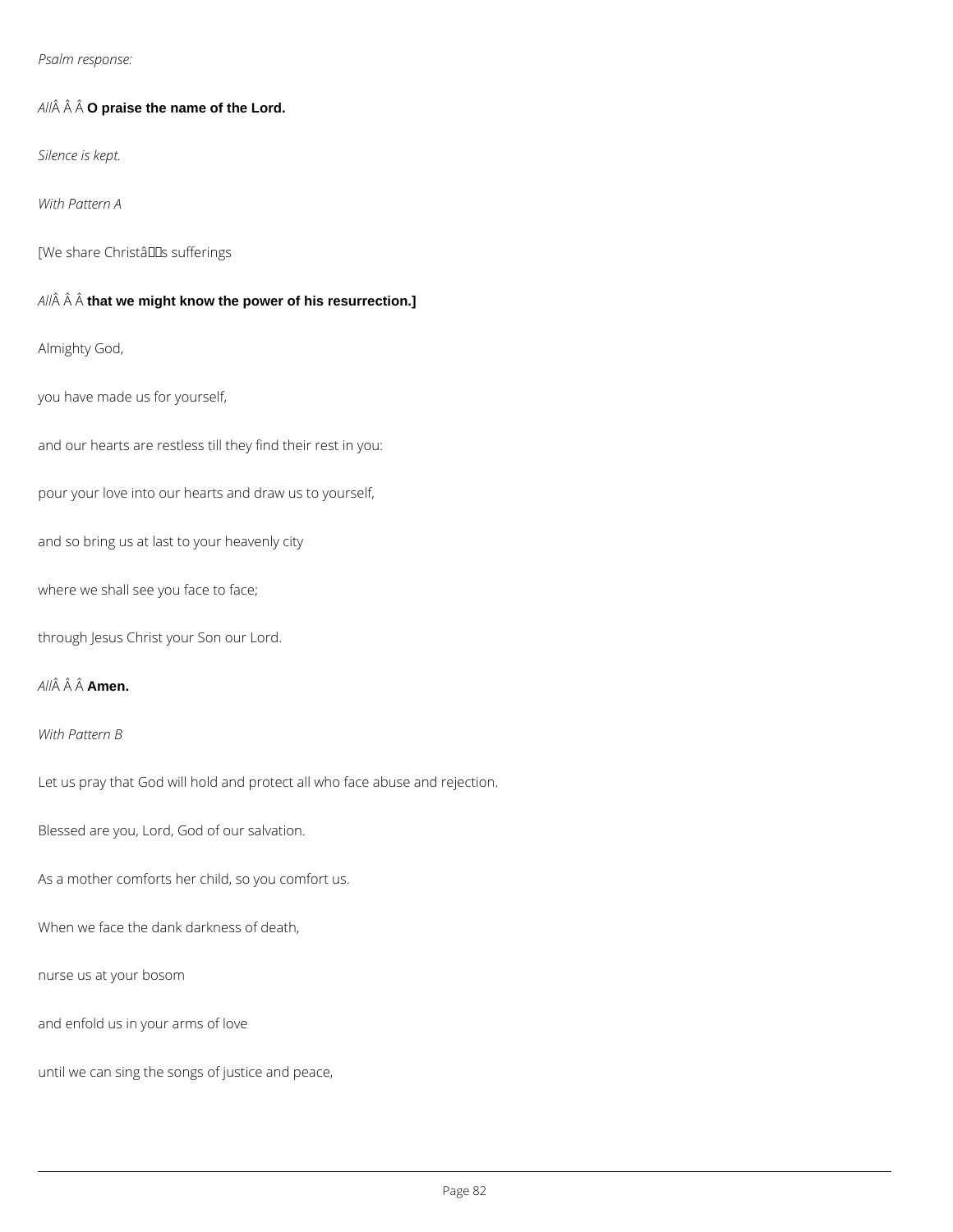O Lord, our maker and redeemer.

A  $\hat{A}$   $\hat{A}$  Amen.

## $\hat{A}$   $\hat{\Pi}$   $\hat{A}$   $\hat{A}$   $\hat{A}$   $\hat{B}$   $\hat{B}$   $\hat{C}$   $\hat{D}$   $\hat{C}$   $\hat{D}$   $\hat{A}$   $\hat{B}$   $\hat{C}$   $\hat{D}$   $\hat{C}$   $\hat{D}$   $\hat{D}$   $\hat{A}$   $\hat{C}$   $\hat{D}$   $\hat{D}$   $\hat{D}$   $\hat{D}$   $\hat{D}$   $\hat{D}$   $\hat{D}$   $\hat{D$

### God promises a and <sup>p</sup>w heart

Jeremiah 31.31-34

Psalm 51.8-18

Psalm response:

A  $\hat{A}$   $\hat{A}$  M $\hat{A}$ ke me a clean heart, O God.

Silence is kept.

With Pattern A

[God will write his law on our hearts.

 $A \hat{A}$   $\hat{A}$  H $\hat{A}$  will be our God and we will be his people.]

Almighty God,

in Christ you make all things new:

transform the poverty of our nature by the riches of your grace,

and in the renewal of our lives

make known your heavenly glory;

through Jesus Christ your Son our Lord.

A  $\hat{A}$   $\hat{A}$   $\hat{A}$  $\hat{A}$  $\hat{B}$ en.

With Pattern B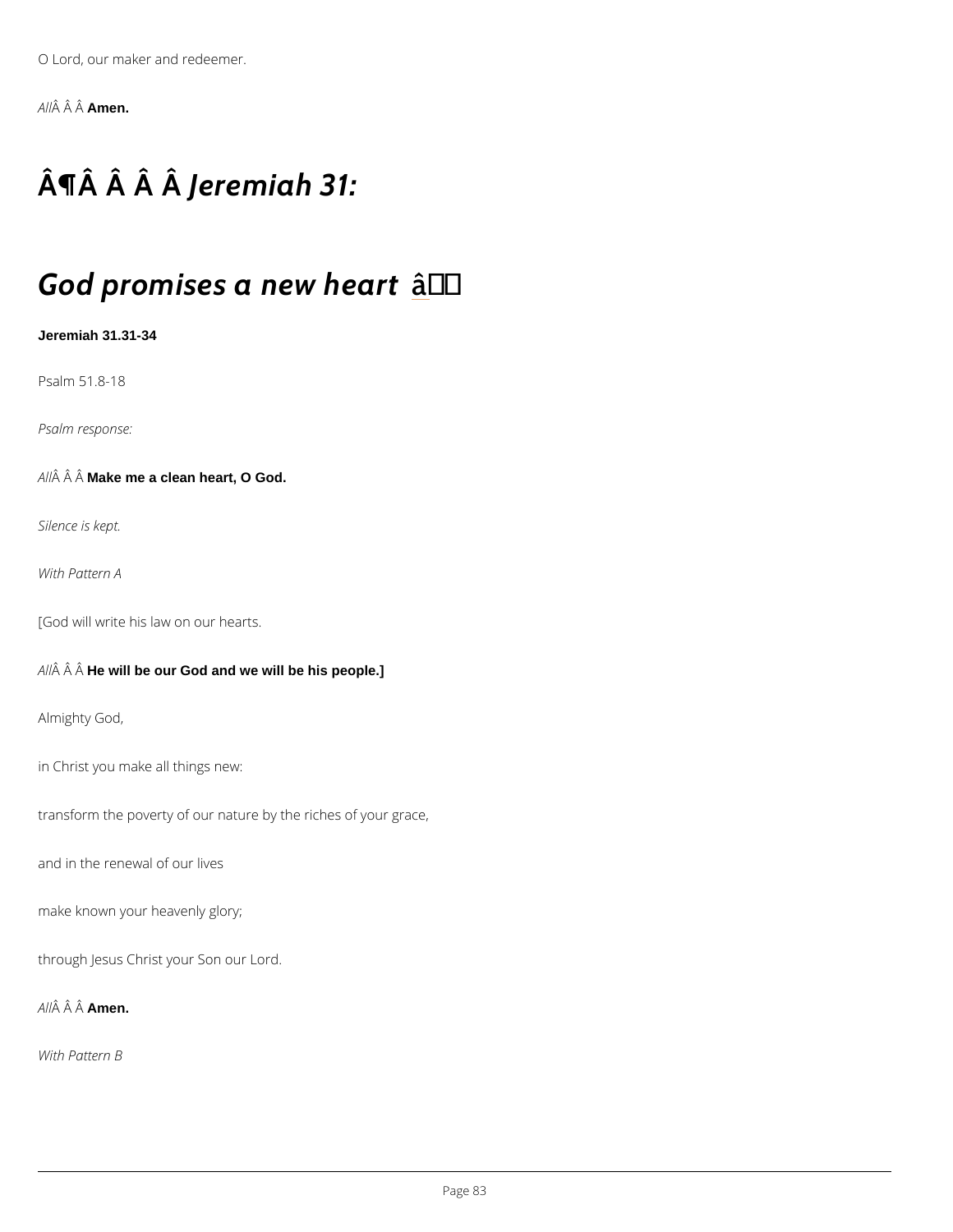Let us pray that God will rekindle in us a renewed love for him.

Blessed are you, Lord, God of our salvation.

Even when your people broke your covenant,

your heart cried out for them

and you remained steadfast as a faithful husband.

Renew in us our love for you

and write your law on our hearts,

that we may truly be your people, and you our God,

O Lord, our maker and redeemer.

A  $\hat{A}$   $\hat{A}$   $\hat{A}$  $\hat{A}$  $\hat{B}$ en.

## $\hat{A}$   $\hat{A}$   $\hat{A}$   $\hat{B}$   $z$   $\hat{B}$  kiel 36:

### Sprinkled with the awtater of life

Ezekiel 36.24-28

Psalm 42.1-7

Psalm response:

A  $\hat{A}$   $\hat{A}$   $M\hat{A}$  soul longs for you, O God.

Silence is kept.

With Pattern A

[Christ gives the living water.

 $A \hat{H}$   $\hat{A}$  C $\hat{A}$ rist is the fountain of eternal life.]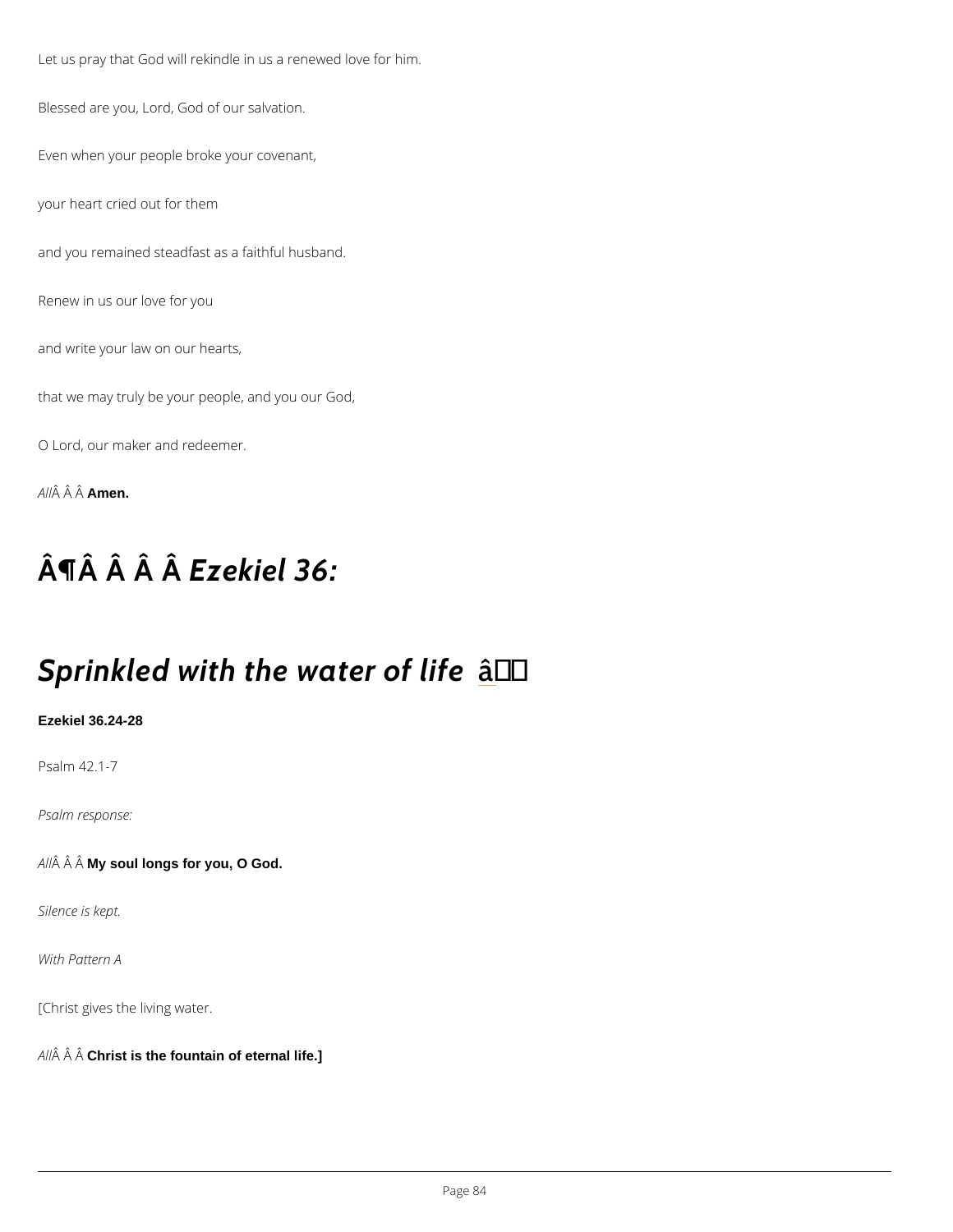Heavenly Father,

by the power of your Holy Spirit

you give to your faithful people new life

in the water of baptism.

Guide and strengthen us by the same Spirit,

that we who are born again

may serve you in faith and love,

and grow into the full stature of your Son,

Jesus Christ,

who is alive and reigns with you

in the unity of the Holy Spirit now and for ever.

*All* **Amen.**

*With Pattern B*

Let us pray that God will give to the thirsting

a new outpouring of his refreshing spirit.

Blessed are you, Lord, God of our salvation.

When we are overwhelmed by the wasting world,

gather us again and renew us.

Create in us a new heart and a renewed spirit,

that we may be a people prepared

to live in your land and walk in your ways,

O Lord, our maker and redeemer.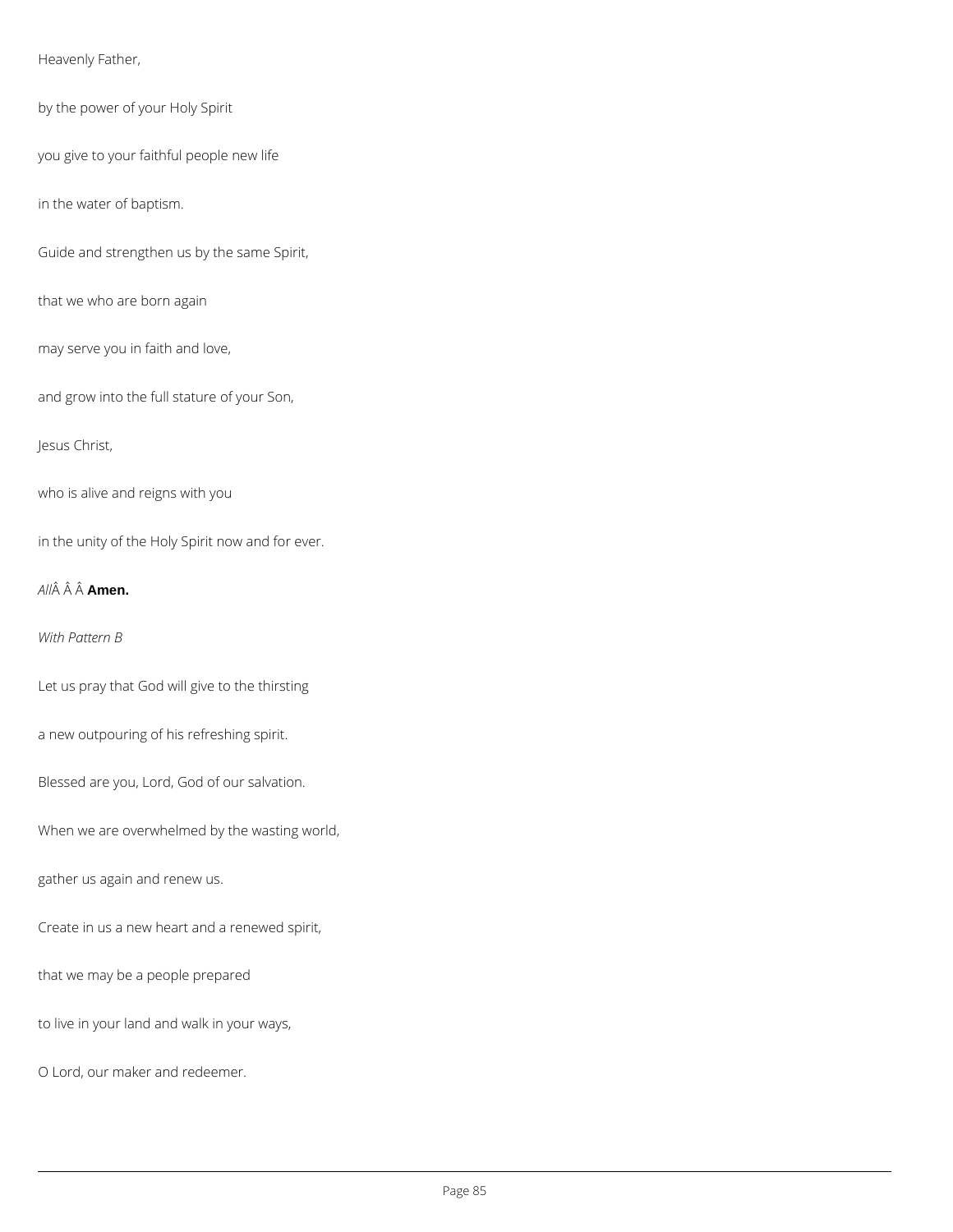# $\hat{A}$   $\hat{A}$   $\hat{A}$   $\hat{B}$ z $\hat{B}$ kiel 37:

## The valley of darty bones

Ezekiel 37.1-14

Psalm 126

Psalm response:

A  $\hat{A}$   $\hat{A}$  The Lord has done great things for us.

Silence is kept.

With Pattern A

[Christ is the resurrection and the life.

A  $\hat{A}$   $\hat{A}$  T $\hat{A}$ ose who believe in Christ will never die.]

Lord God of our salvation,

you speak the word to your scattered people,

and bring up our life from the valley of death:

breathe your Spirit upon your Church,

that we may live and stand before you

confident in your risen Son,

Jesus Christ, our Lord.

A  $\hat{A}$   $\hat{A}$  A $\hat{A}$ nen.

With Pattern B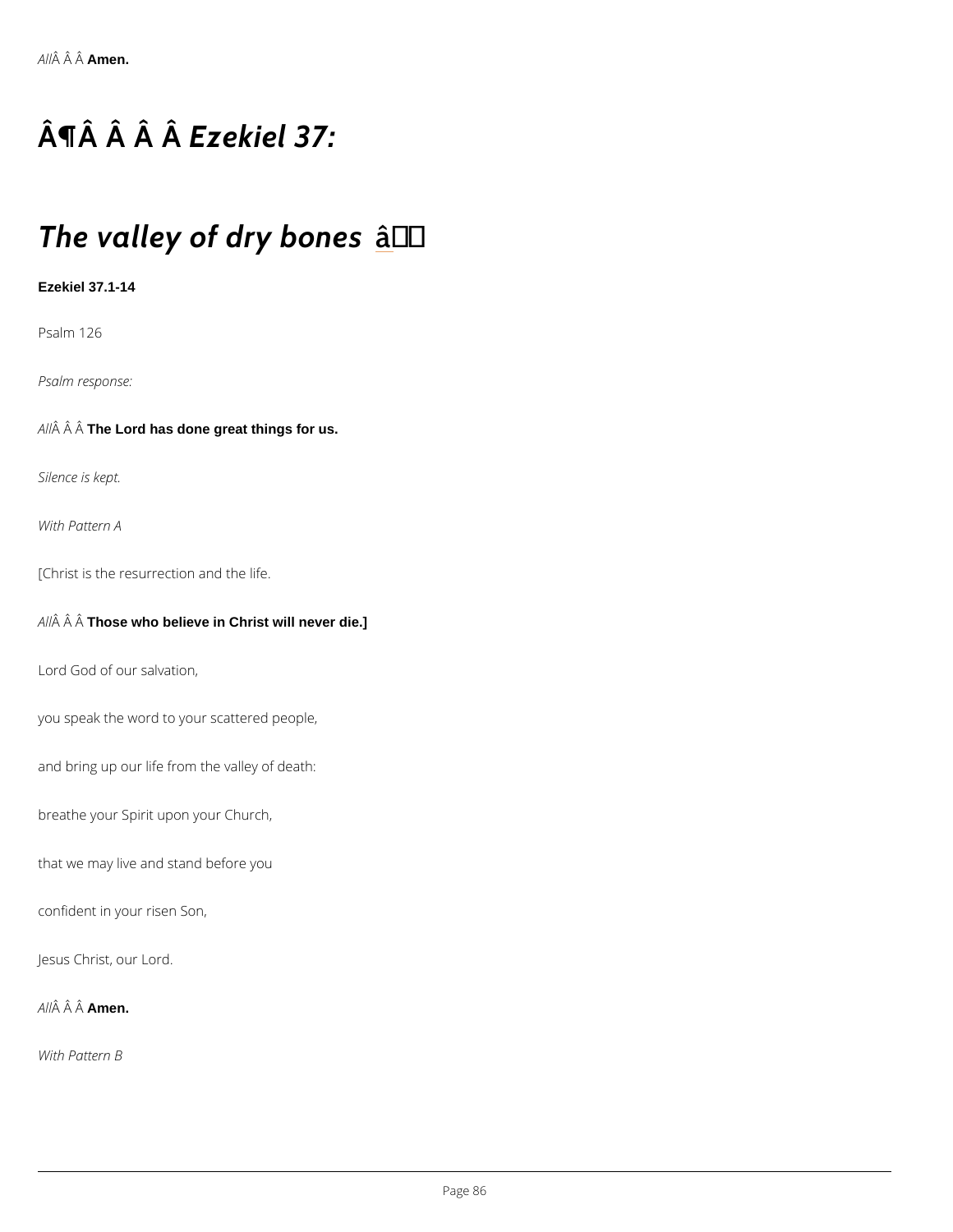Let us pray that God will breathe new life into his weary creation.

Blessed are you, Lord, God of our salvation.

You bring life from the darkest valley of death.

When hope is lost

and our dry bones are scattered in shame,

speak your word to your broken people,

that we may stand confidently before you,

and breathe your Spirit into us that we might live,

O Lord, our maker and redeemer.

A  $\hat{A}$   $\hat{A}$   $\hat{A}$  $\hat{A}$  $\hat{B}$ en.

## $\hat{A}$   $\hat{A}$   $\hat{A}$   $\hat{B}$ z $\hat{B}$ kiel 47:

### The river <del>a</del>off 'life

Ezekiel 47.1-12

Psalm 46.1-5

Psalm response:

 $A \hat{A}$   $\hat{A}$  G $\hat{A}$ d is our refuge and strength.

Silence is kept.

With Pattern A

[If we drink of the water that Christ gives

 $A \hat{M}$   $\hat{A}$  w $\hat{A}$  will never thirst again.]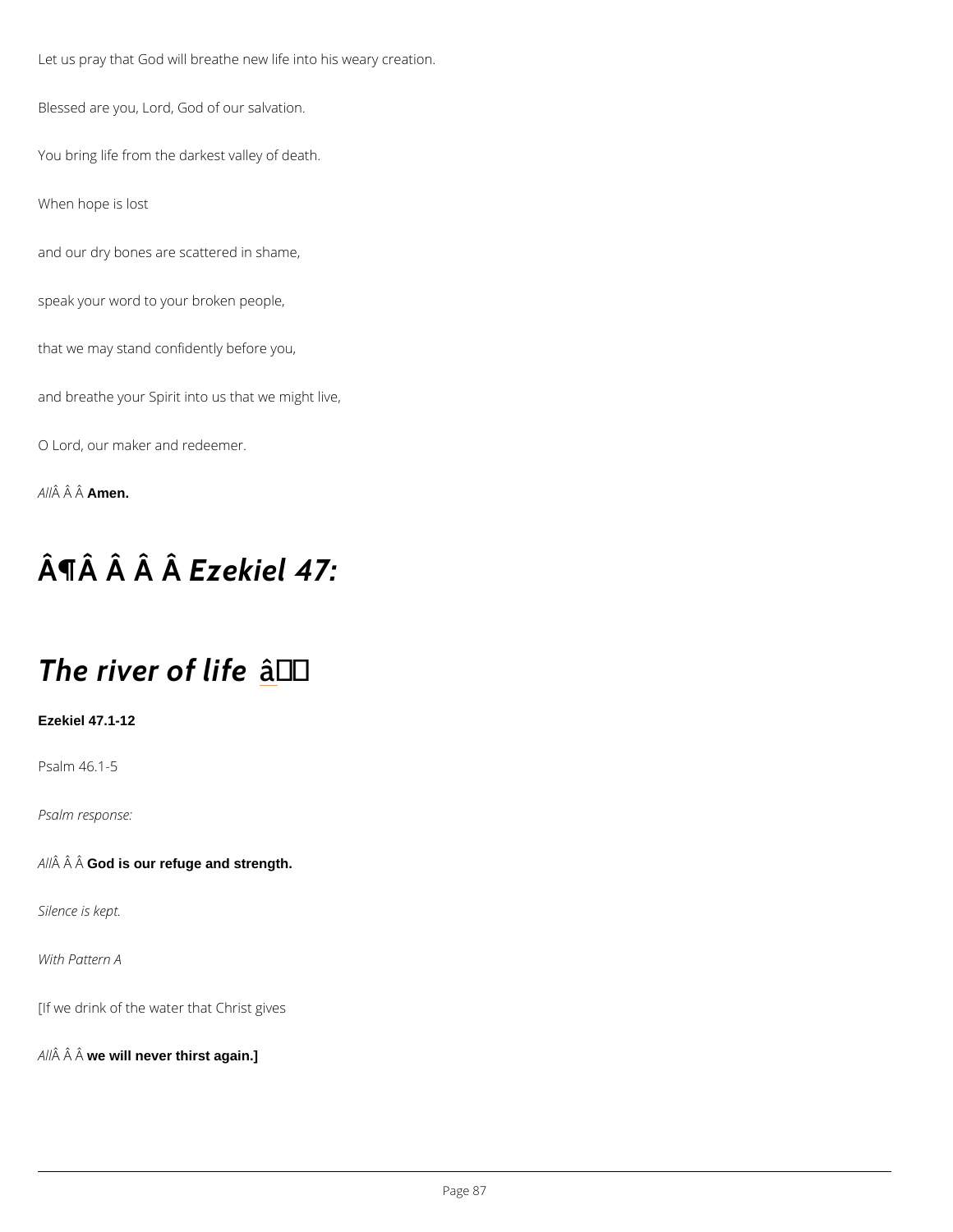God, the giver of life,

whose Holy Spirit wells up within your Church:

by the Spiritâlls gifts equip us to live the gospel of Christ and make us eager

to do your will,

that we may share with the whole creation the joys of eternal life;

through Jesus Christ your Son our Lord,

[who is alive and reigns with you,

in the unity of the Holy Spirit,

one God, now and for ever].

*All* **Amen.**

*With Pattern B*

Let us pray that Godâlls justice will flow like rivers in the deserts of this world.

Blessed are you, Lord, God of our salvation.

The river of life flows from your heart

and where that stream goes everything bursts into flower.

May your refreshing water

be a torrent of life in the deserts of this world,

bringing food to eat and healing to the nations,

O Lord, our maker and redeemer.

*All* Â Â **Amen.**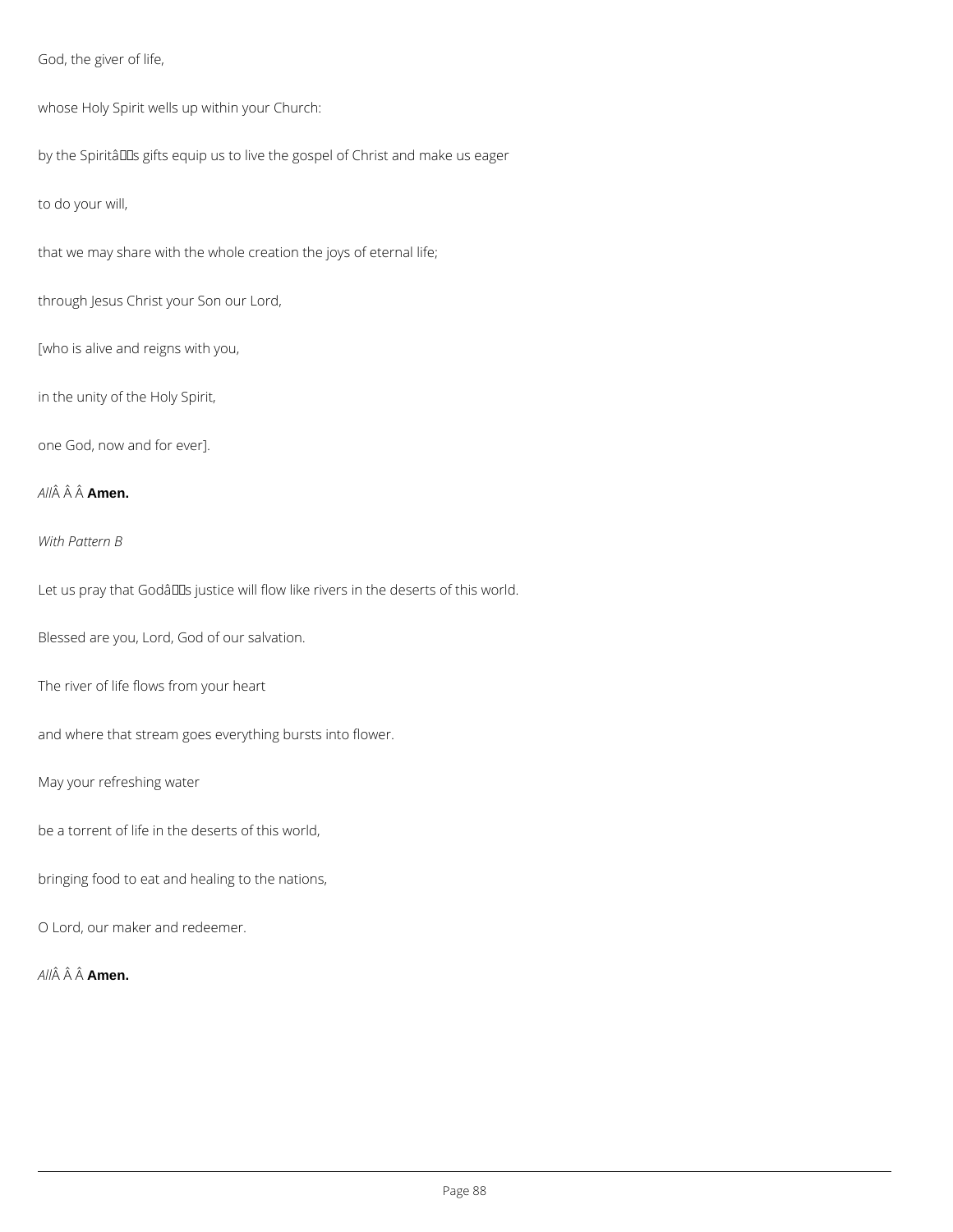## $\hat{A}$   $\P$  $\hat{A}$   $\hat{A}$   $\hat{B}$   $a \hat{A}$  iel 3:

### The three young men ant the furnace

Daniel 3.1-28

CanticBeess the abdBenedicite (A Song of Creation)

 $\hat{A}$   $\hat{A}$   $\hat{A}$   $\hat{A}$   $\hat{C}$   $\hat{C}$   $\hat{C}$   $\hat{C}$   $\hat{C}$   $\hat{C}$   $\hat{C}$   $\hat{C}$   $\hat{D}$   $C$   $\hat{C}$   $\hat{D}$   $\hat{C}$   $\hat{D}$   $\hat{C}$   $\hat{D}$   $\hat{C}$   $\hat{D}$   $\hat{D}$   $\hat{D}$   $\hat{C}$   $\hat{D}$   $\hat{C}$   $\hat{D}$ 

Canticle response:

A  $\hat{A}$   $\hat{A}$  B $\hat{B}$ ssed is the Lord who does mighty wonders.

Silence is kept.

With Pattern A

[When you walk through the waters Christ is with you.

 $A \hat{M}$   $\hat{A}$  W $\hat{B}$  will never be consumed by the flames.]

O God,

you know us to be set

in the midst of so many and great dangers,

that by reason of the frailty of our nature

we cannot always stand upright:

grant to us such strength and protection

as may support us in all dangers

and carry us through all temptations;

through Jesus Christ your Son our Lord.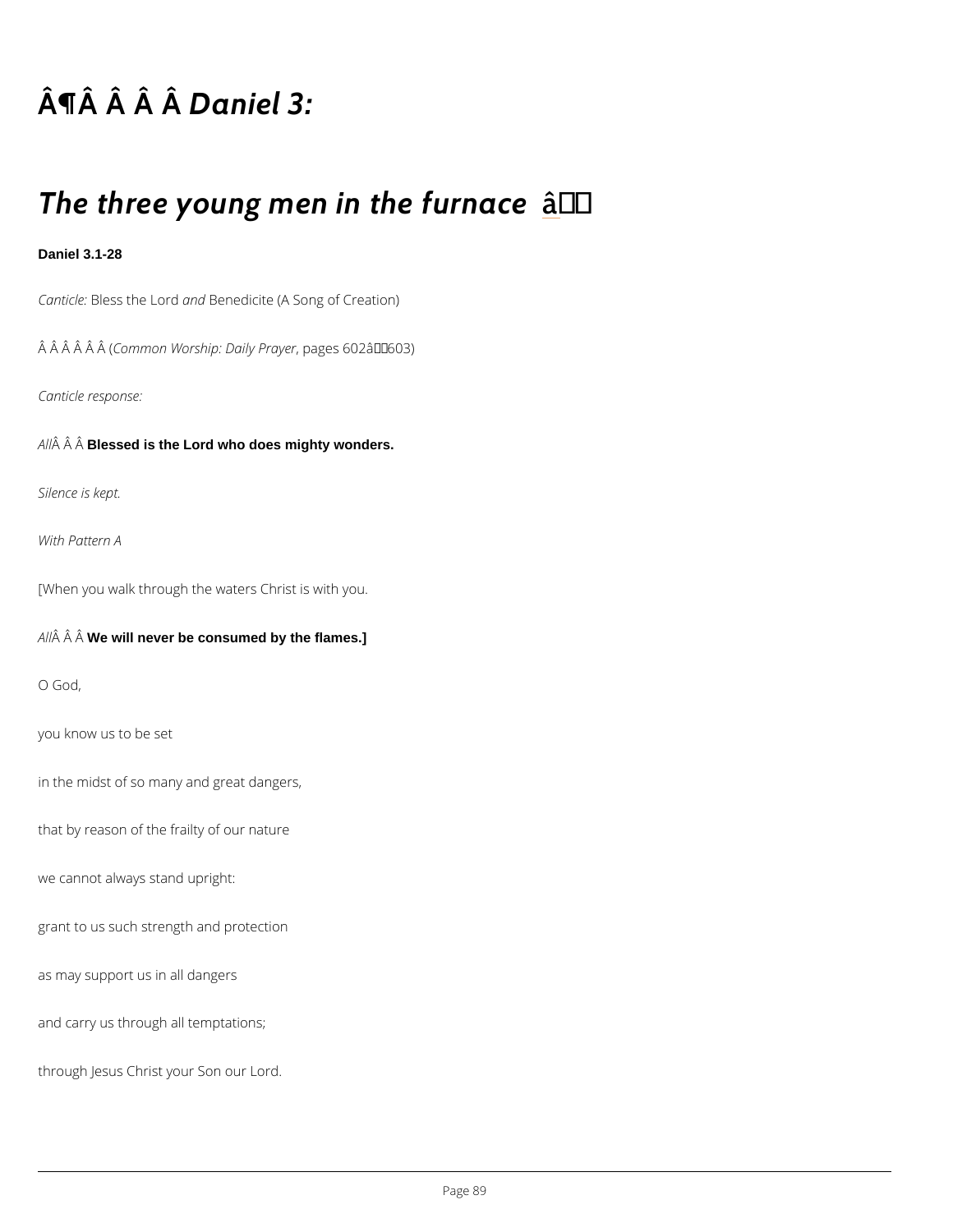A  $\hat{A}$   $\hat{A}$  Amen.

With Pattern B

Let us pray for courage to remain faithful to Christ even through the fires of this life. Blessed are you, Lord, God of our salvation. You rewarded the faithfulness of the three young men

with your protection against the blazing fire.

When the burning flames of life threaten to consume us,

be faithful to us and transform our fear into your praise,

O Lord, our maker and redeemer.

A  $\hat{A}$   $\hat{A}$   $\hat{A}$  $\hat{A}$  $\hat{B}$ en.

## $\hat{A}$   $\P$  $\hat{A}$   $\hat{A}$   $\hat{B}$   $a \hat{A}$  i e  $B$ :

### Daniel in the leading saft and  $e^{T}$  den

Daniel 6.1-24

Psalm 34

Psalm response:

 $A \hat{A}$   $\hat{A}$  I will bless the Lord at all times.

Silence is kept.

With Pattern A

[The angels closed the lions  $\hat{a} \in \text{TM}$  mouths.

A  $\hat{A}$   $\hat{A}$  C $\hat{A}$ rist has saved us from the jaws of death.]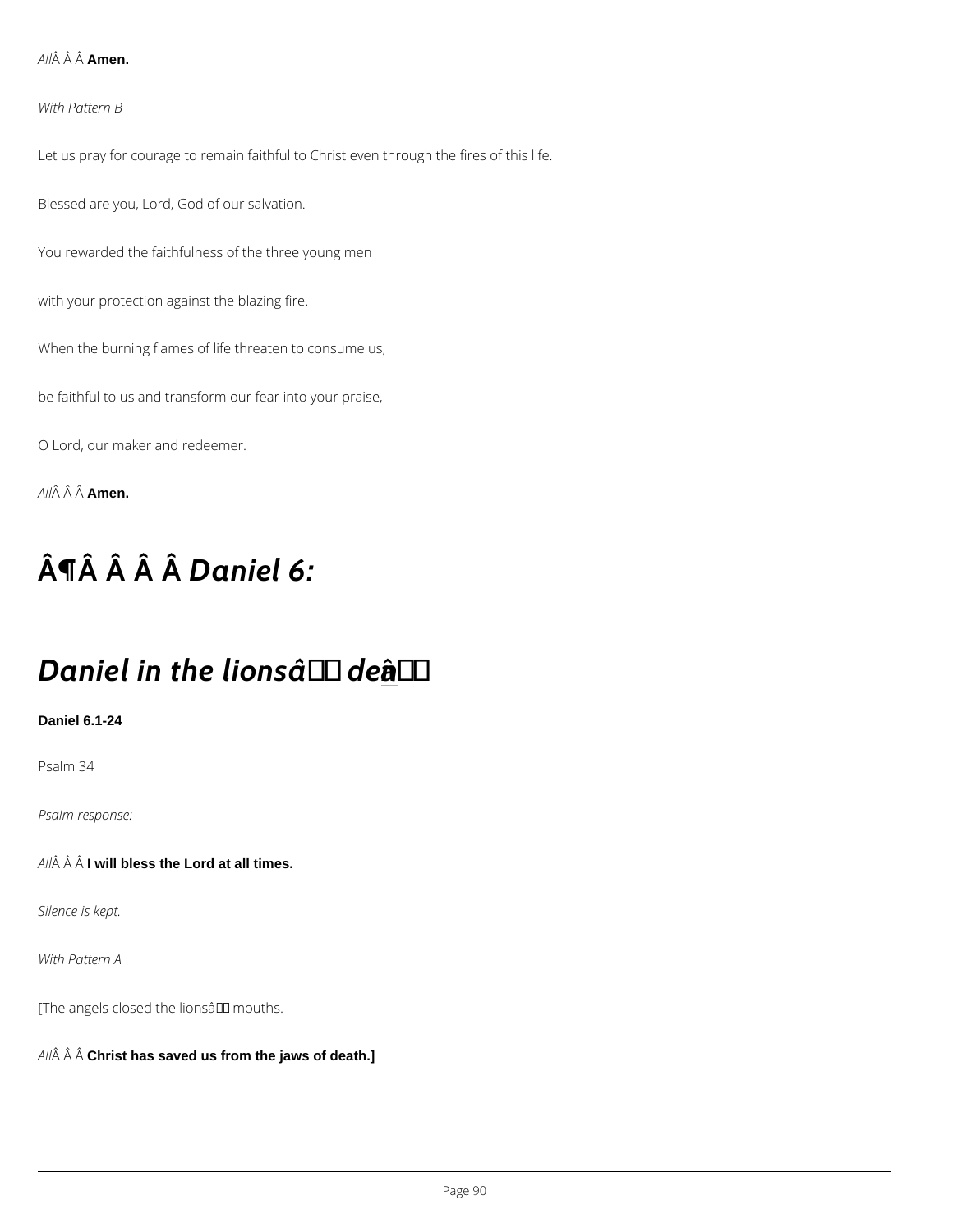Almighty Father,

whose Son was revealed in majesty

before he suffered death upon the cross:

give us grace to perceive his glory,

that we may be strengthened to suffer with him

and be changed into his likeness, from glory to glory;

who is alive and reigns with you,

in the unity of the Holy Spirit,

one God, now and for ever.

*All* **Amen.**

*With Pattern B*

Let us pray that God will sustain us when evil threatens to overcome us.

Blessed are you, Lord, God of our salvation.

Your servant Daniel was devoted to you,

even in the face of the death threats of his enemies.

As your angels kept shut the jaws of death,

protect your people as they try to be faithful today

and stir in us a trust in your unfailing love,

O Lord, our maker and redeemer.

*All* **Amen.**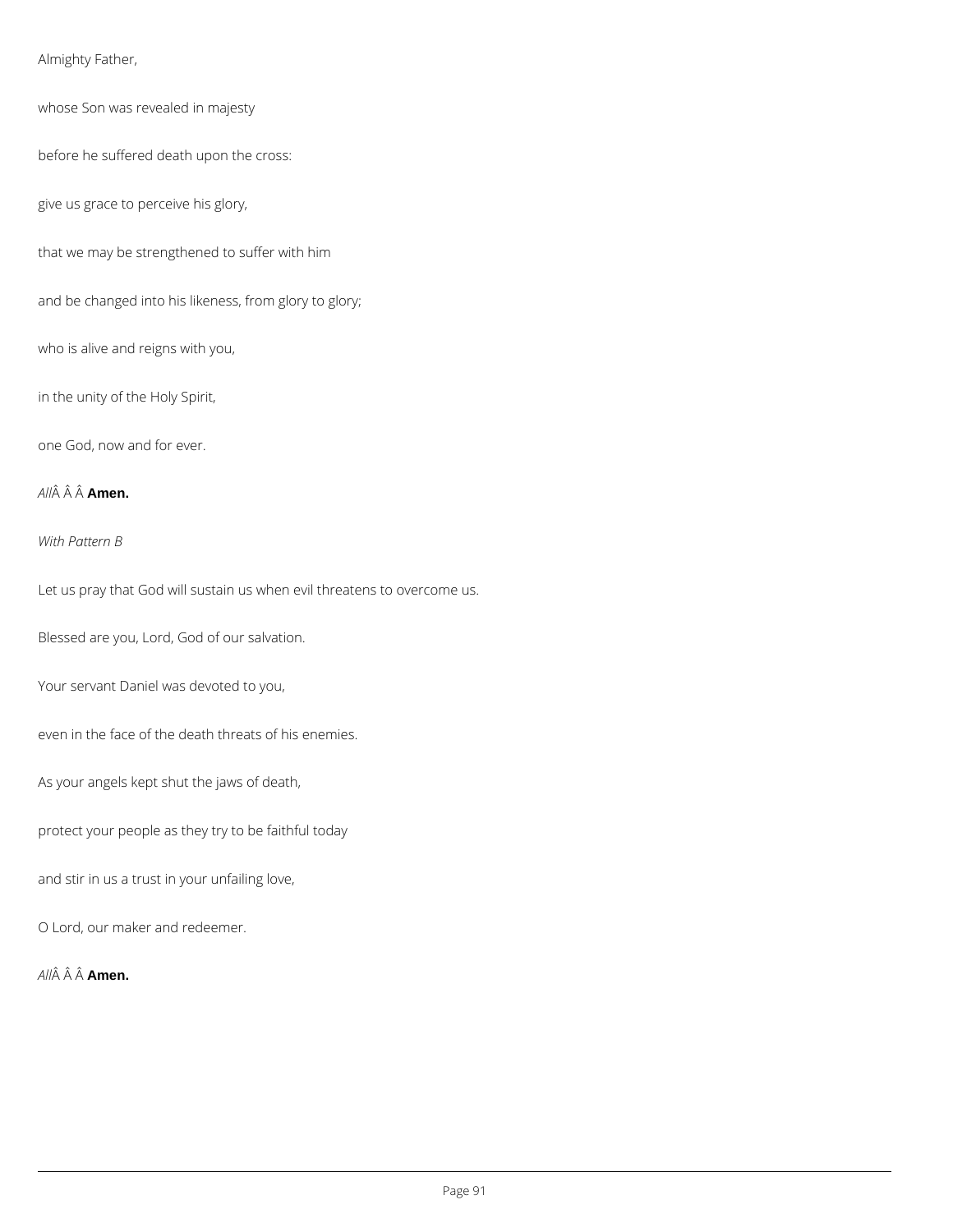# $\hat{A}$   $\P$  $\hat{A}$   $\hat{A}$   $\hat{A}$   $\hat{A}$  o  $\hat{A}$  a h 1:

### Jonah and the fish

Jonah 1.1  $â€$   $2.10$ 

Psalm 130

Psalm response:

 $A \nightharpoonup A \nightharpoonup A$  With the Lord there is mercy.

Silence is kept.

With Pattern A

[Christ has saved us from the pit of death.

 $A \hat{A}$   $\hat{A}$  H $\hat{A}$  brought new life to the world.]

Lord of all time and eternity,

you opened the heavens and revealed yourself as Father

in the baptism of Jesus your beloved Son:

by the power of your Spirit

complete the heavenly work of our rebirth

through the waters of the new creation;

through Jesus Christ our Lord.

A  $\hat{A}$   $\hat{A}$   $\hat{A}$  $\hat{A}$  $\hat{B}$ en.

With Pattern B

Let us pray that we may share God's heart of compassion for the lost.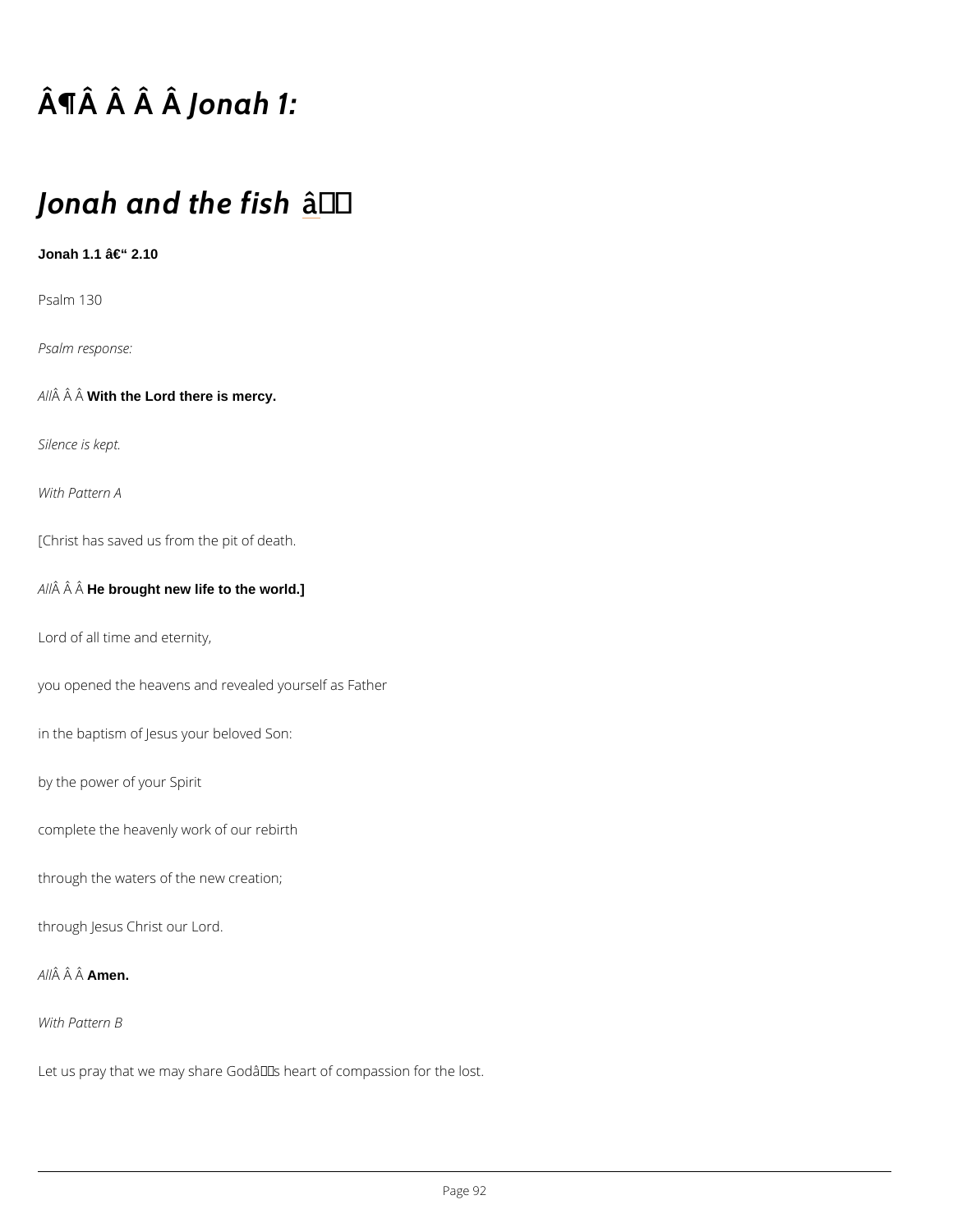Blessed are you, Lord, God of our salvation.

In the face of wickedness and disobedience

you still looked lovingly

on the people of Nineveh and your prophet Jonah.

As we see your mighty salvation,

turn the hearts of the wicked to the ways of your love,

that the whole world might return to you,

O Lord, our maker and redeemer.

A  $\hat{A}$   $\hat{A}$   $\hat{A}$  $\hat{A}$  $\hat{B}$ en.

# $\hat{A} \parallel \hat{A}$   $\hat{A}$   $\hat{A}$  e  $\hat{A}$  h a n i a h 3:

### Jerusalem praastes God

Zephaniah 3.14-end

Psalm 98

Psalm response:

A  $\hat{A}$   $\hat{A}$  S $\hat{A}$ g to the Lord a new song.

Silence is kept.

With Pattern A

```
[Where, O death, is your victory?
```
A  $\hat{A}$   $\hat{A}$  Where, O death, is your sting?]

Almighty God,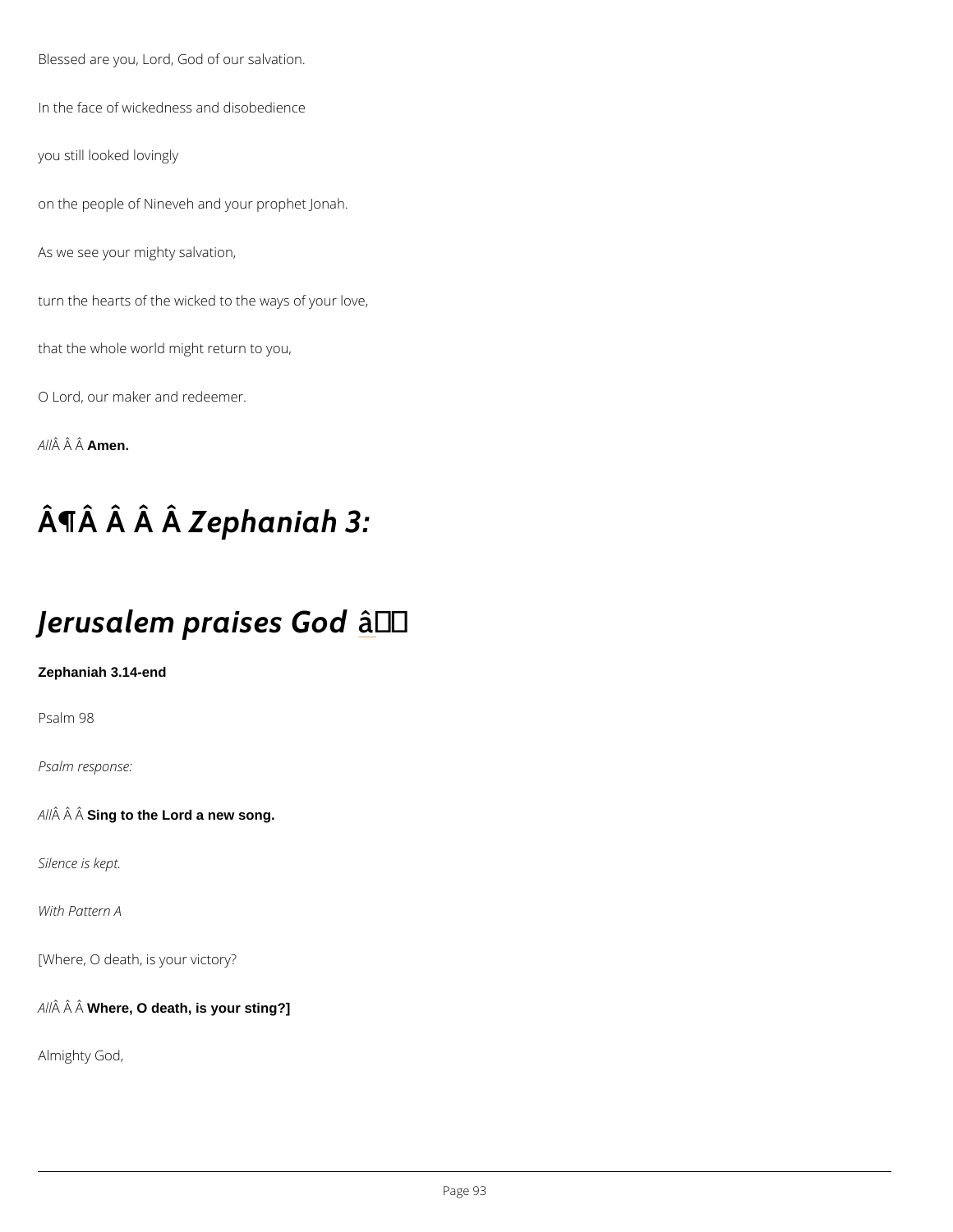who called your Church to bear witness that you were in Christ reconciling the world to yourself: help us to proclaim the good news of your love, that all who hear it may be drawn to you; through him who was lifted up on the cross,

and reigns with you in the unity of the Holy Spirit,

one God, now and for ever.

A  $\hat{A}$   $\hat{A}$   $\hat{A}$  $\hat{A}$  $\hat{B}$ en.

With Pattern B

Let us pray that God will fill sad hearts with songs of joy.

Blessed are you, Lord, God of our salvation.

You are the King who dwells in the midst of the people

as one who brings victory from the jaws of defeat.

Heal the sick and gather the outcast

and turn our shame into praise,

that we may sing aloud and exalt your name,

O Lord, our maker and redeemer.

A  $\hat{A}$   $\hat{A}$   $\hat{A}$  $\hat{A}$  $\hat{B}$  $\hat{B}$  $\hat{B}$  $\hat{B}$ .

## $\hat{A}$   $\P$   $\hat{A}$   $\hat{A}$   $\hat{B}$   $a$   $\hat{A}$   $u$   $c$   $h$   $3$   $, 4$  :

### The commandments' of life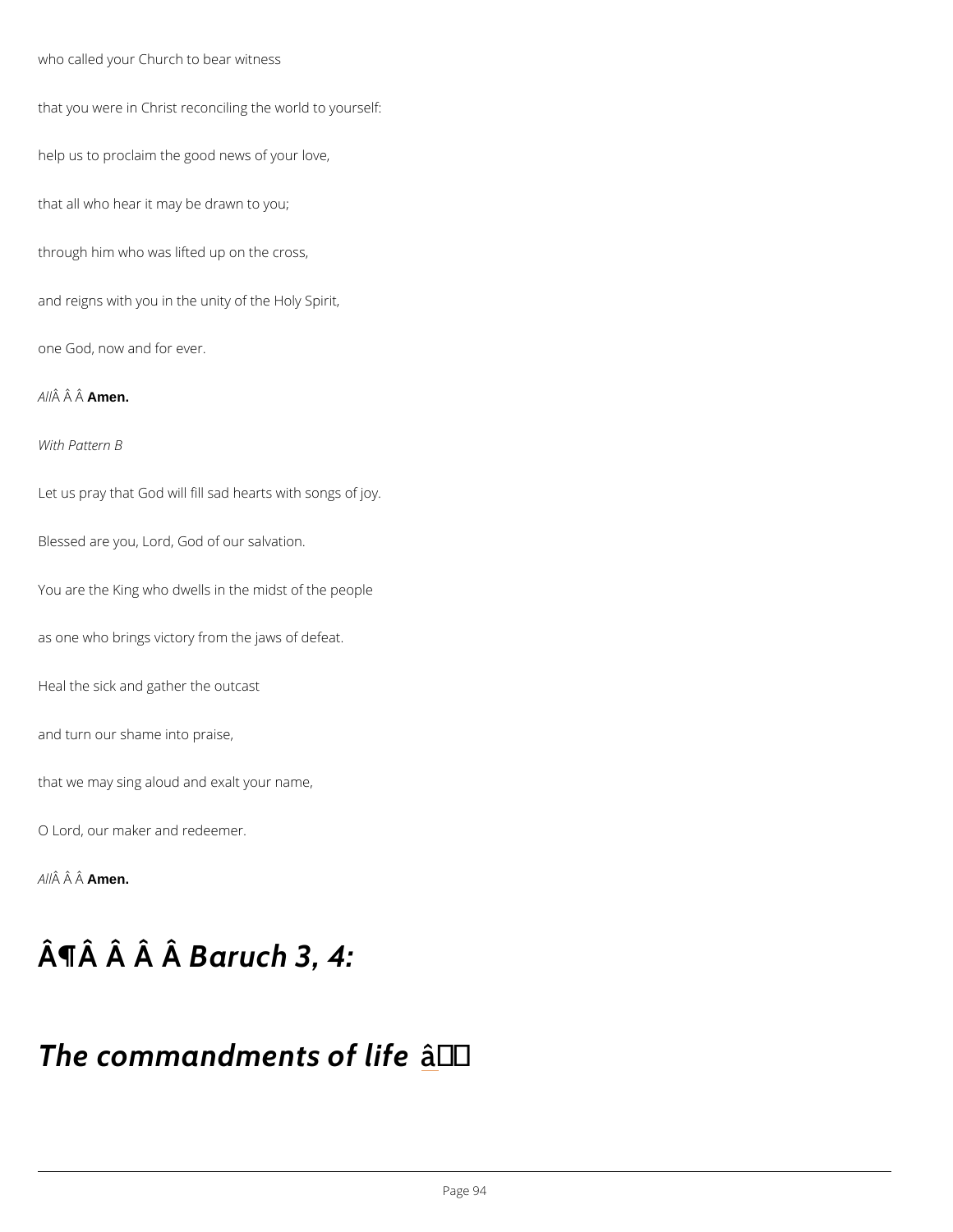#### **Baruch 3.9-15,32 – 4.4**

Psalm 19.7-end

*Psalm response:*

*All* **You are my strength and my redeemer.**

*Silence is kept.*

*With Pattern A*

[Christ is the wisdom of God.

#### *All* **Christ has the words of eternal life.]**

Eternal God,

whose Son Jesus Christ is the way, the truth, and the life:

grant us to walk in his way,

to rejoice in his truth,

and to share his risen life;

who is alive and reigns, now and for ever.

*All* **Amen.**

*With Pattern B*

Let us pray that God will reveal his ways of wisdom to the proud and powerful.

Blessed are you, Lord, God of our salvation.

You share your wisdom with the forsaken

and open to us the way of life.

Give us wisdom, strength and understanding,

that we may shine with the light of your glory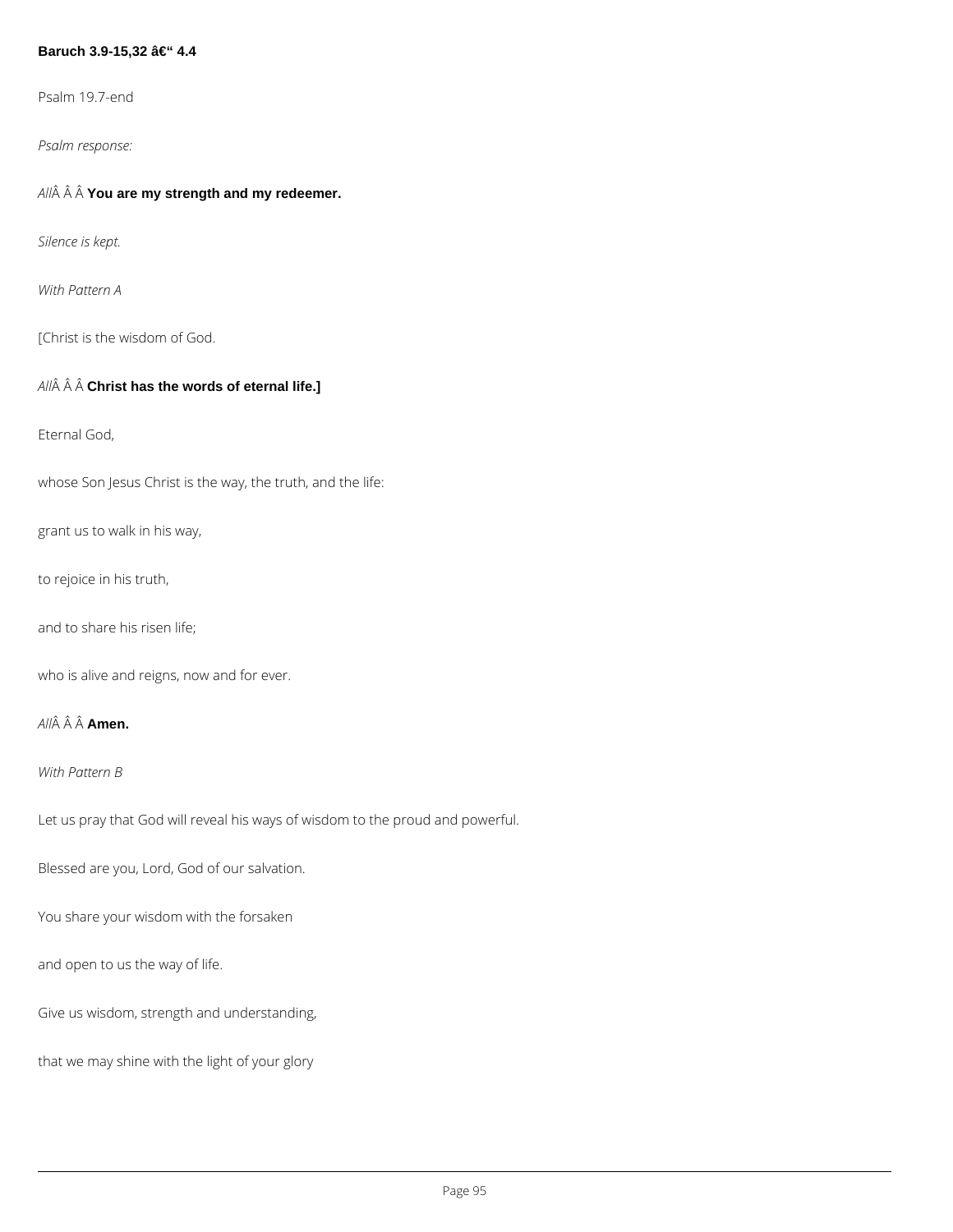and glow with gladness for you,

O Lord, our maker and redeemer.

*All* **Amen.**

## **The Dawn Service**

## **Notes**

### **1Â Â Preceding Services**

If there has been an all-night Vigil as part of Pattern B the Dawn Service might follow. Alternatively, some other all-night event might precede the Dawn Service. The congregation would move to the outside venue at the appropriate time. At that point others who have not participated in the all-night event could join those who have.

### **2Â Â Timing**

The service should begin before dawn, so that the sunrise can be part of the worship. The timing might so be arranged that the sounds of the awakening day become the backdrop to the peopleâDDs song of Easter praise. The Easter Light should be lit at the first signs of dawn to emphasize the power of the light of Christ.

 $\hat{A}$   $\hat{A}$   $\hat{A}$   $\hat{A}$  Let the venue influence the emphases within the service. If the service is on a hilltop, let the sunrise emphasize the coming of light into the world. If it is by a river, let elements of the baptismal liturgy come to the fore. If it is near a cave, focus on the empty tomb. If it is in a graveyard, let victory over death predominate; there could be reflection on the impact of the death of Jesus on his family and friends. If it is in a

### **3Â Â Place**

Careful thought needs to be given to the venue of such a service. Many churches select places that are of significance to the community, or places where the Easter Liturgy can be seen, such as a hilltop. Places of local religious significance are especially suitable.

garden, use it as an Easter Garden. Look for connections between the venue and aspects of the Easter story and use the surroundings to bring

out different elements within the Easter mystery. If more than one feature of the venue relates to the resurrection story, process from one area

to another.

### **4Â Â Vesture**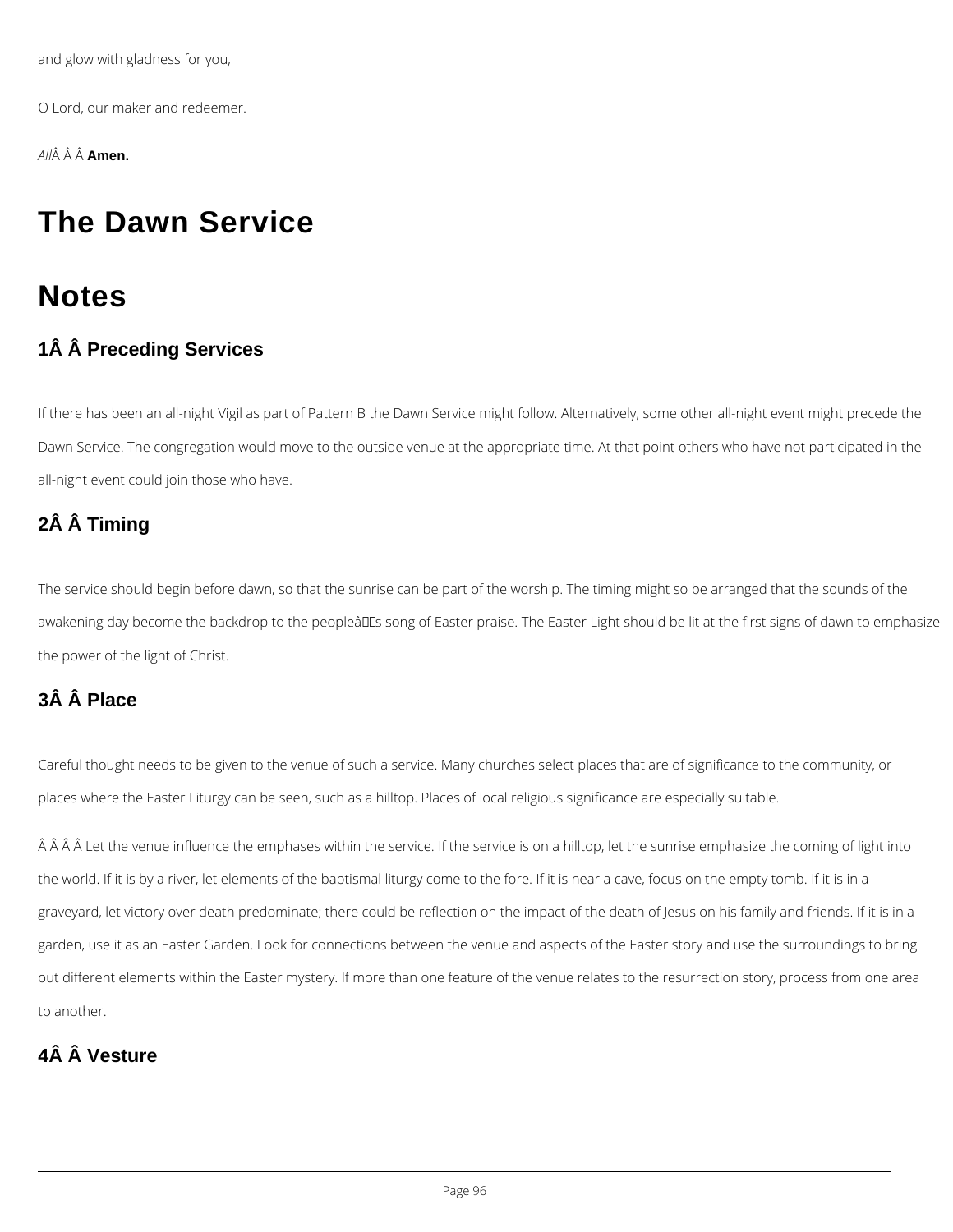Simple robes perhaps reflect the spirit of this outdoor service, but the liturgical colour of wh

### 5Â Â Content

Even a service conducted out of doors should, if possible, contain aspecter ed hæll ef at he element Light, the Vigil, the Liturgy of Initiation and the Liturgy of the Eucharist, though these shoul service includes the Liturgy of the Eucharist, it does not replace a celebration of Holy Comm

This shape is based on Pattern B for the Easter Liturgy. If Pattern A is followed, the lighting the fire and the lighting of the Easter Light.

Candles are unlikely to stay lit for long, if at all, so other alternatives should be explored. The lamps, mosquito flames and battery torches.

### 6Â Â Order

### 7Â Â Candles

### 8Â Â The Easter Light

Whatever form of light is used, care should be taken to ensure that the Easter Light does no Easter Light should be an actual flame from which an Easter Candle might be lit in church at

 $\hat{A}$   $\hat{A}$   $\hat{A}$   $\hat{A}$   $\hat{A}$   $\hat{B}$  and  $\hat{B}$  and  $\hat{B}$  of an Easter Candle for each church. If the lightin taken to the church to light the church's Easter Candle. For a rite for Wheelcoming the Eas

## The Dawn Service: an Outline Shape

A fire may be lit, around which the stories may be shared. This prayer may be used as the fi

Blessed are you, Lord God of all creation,

to you be glory and praise for ever.

Your steadfast love extends to the heavens

and your faithfulness never ceases.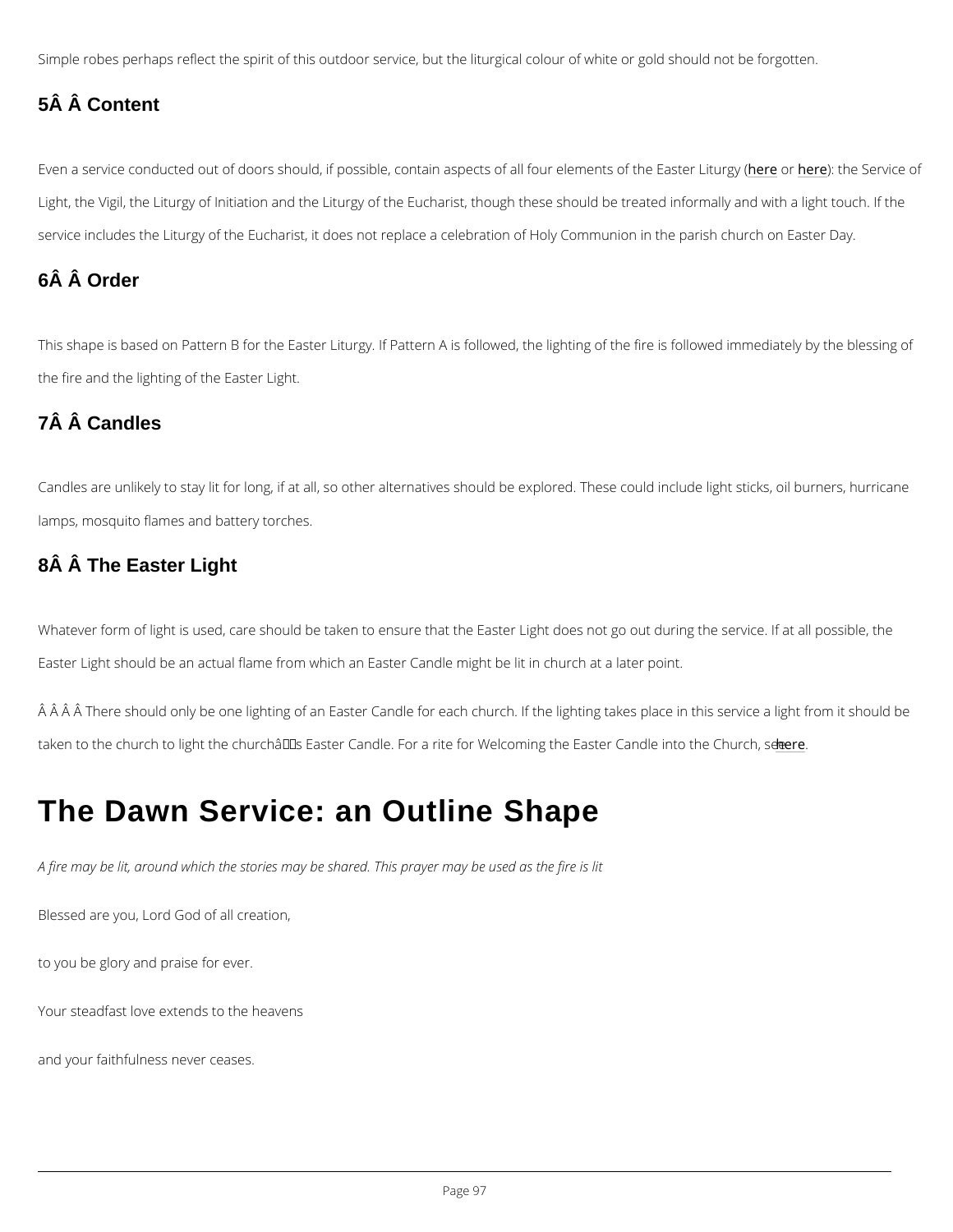Illuminate our hearts with your wisdom

and strengthen our lives with your word,

for you are the fountain of life;

in your light we see true light.

Blessed be God, Father, Son and Holy Spirit.

 $A \hat{B}$   $\hat{A}$  Bl $\hat{B}$ ssed be God for ever.

There should be some element of waiting. Personal, historical and biblical stories of escape Old Testament this should be the crossing offiethee IRRetdeSsearvfrioen iEsxhoedluds aft4a (riverside or on a gather at the water $\hat{a} \in T^M$ s edge for this reading.

At dawn an Easter Light is lit and an Easter Song of Praise may be sung.

As the Easter Light is lit, this prayer may be said

A re-affirmation of baptismal vows which includes the Phaey, enemoke eTrhits em Wygahtte bemal oy nbee wuishe dw naturally available.

Eternal God,

who made this most holy night

to shine with the brightness of your one true light,

set us aflame with the fire of your love,

and bring us to the radiance of your heavenly glory;

through Jesus Christ our Lord.

A  $\hat{A}$   $\hat{A}$   $\hat{A}$  $\hat{A}$  $\hat{B}$ en.

The Easter Acclamation  $\hat{\mathbf{a}} \in \tilde{\mathbb{A}}$ Ileluia. Christ is risen. He is risen indeed. Alleluia $\hat{\mathbf{a}} \in \mathbb{M}$  is used.

balloons, confetti and the use of other items of celebration.

The resurrection Gospel for the day is read.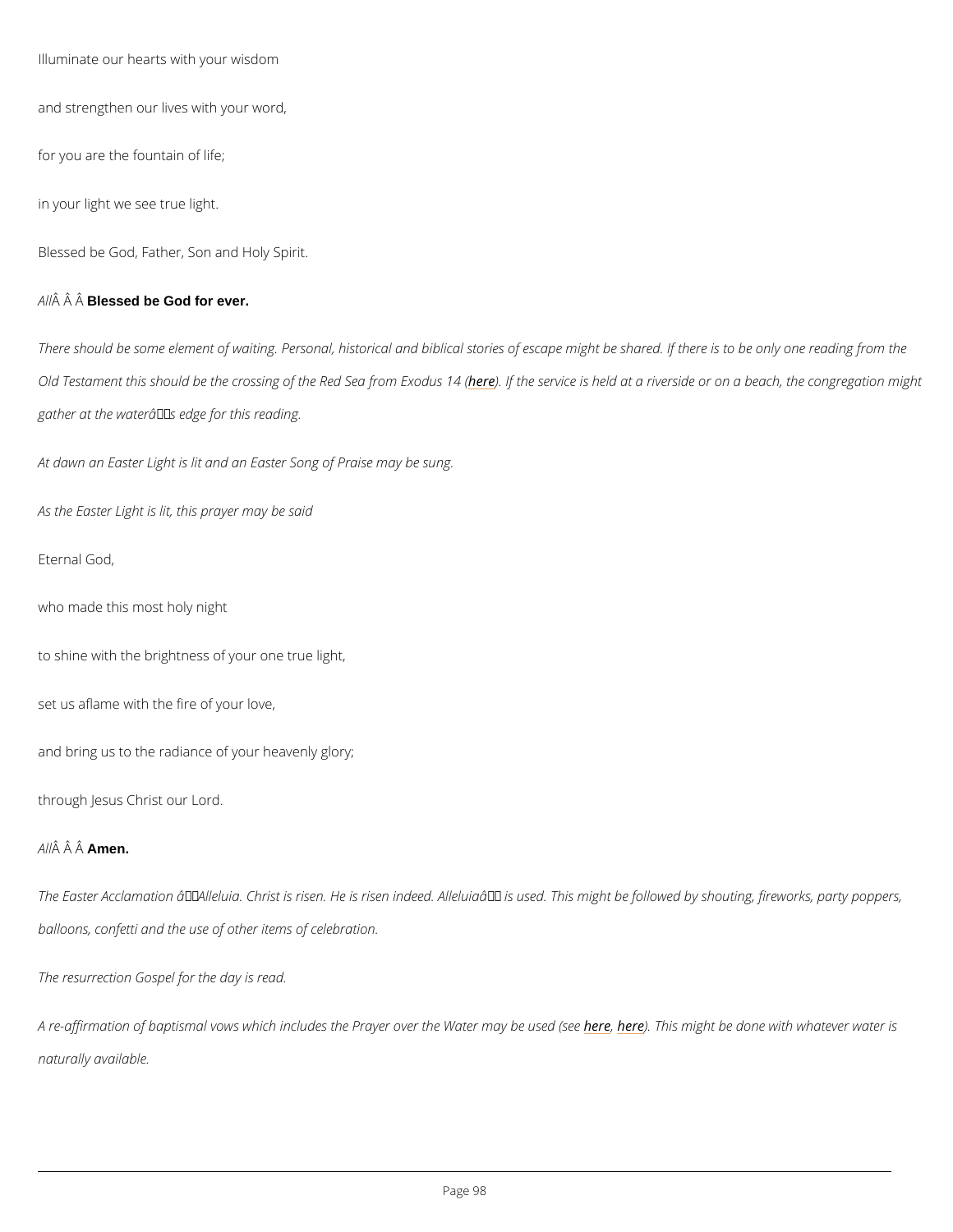If Holy Communion is celebrated, an authorized Eucharistic Prayer is used.

Breakfast may be shared, possibly using John 21.3-11 as a Dismissal Gospel.

# A Mid-morning Eucharist on Easter Day using Elements from the Easter Liturgy

### **Notes**

1This service is intended for use where there has been no Easter Liturgy which included the been lit at a previous service, the rite for Welcoming t**he** Fassiteeul **C** abred lesend tion should a near the use of

2The Easter Liturgy is intended as a service for the night. It is important to present a mid-mo be a night service that is accidentally being celebrated during the morning.

3The Easter Candle may be marked either before the service or during the h& eexvice of Light at

# A Mid-morning Eucharist on Easter Day using Elements from the Easter Liturgy: an Outline Order

# $\hat{A}$   $\P$  $\hat{A}$   $\hat{A}$   $\hat{A}$   $\hat{B}$   $\hat{B}$   $\hat{C}$   $\hat{C}$   $\hat{C}$   $\hat{C}$   $\hat{C}$   $\hat{C}$   $\hat{C}$   $\hat{C}$   $\hat{C}$   $\hat{C}$   $\hat{C}$   $\hat{C}$   $\hat{C}$   $\hat{C}$   $\hat{C}$   $\hat{C}$   $\hat{C}$   $\hat{C}$   $\hat{C}$   $\hat{C}$   $\hat{C}$   $\hat$

The ministers go in silence to the main entrance, one of them carrying the unlit Easter Cand

This acclamation may be used

Christ yesterday and today,

 $A \hat{A}$   $\hat{A}$  th $\hat{B}$  beginning and the end.

Alpha and Omega,

all time belongs to him,

and all ages;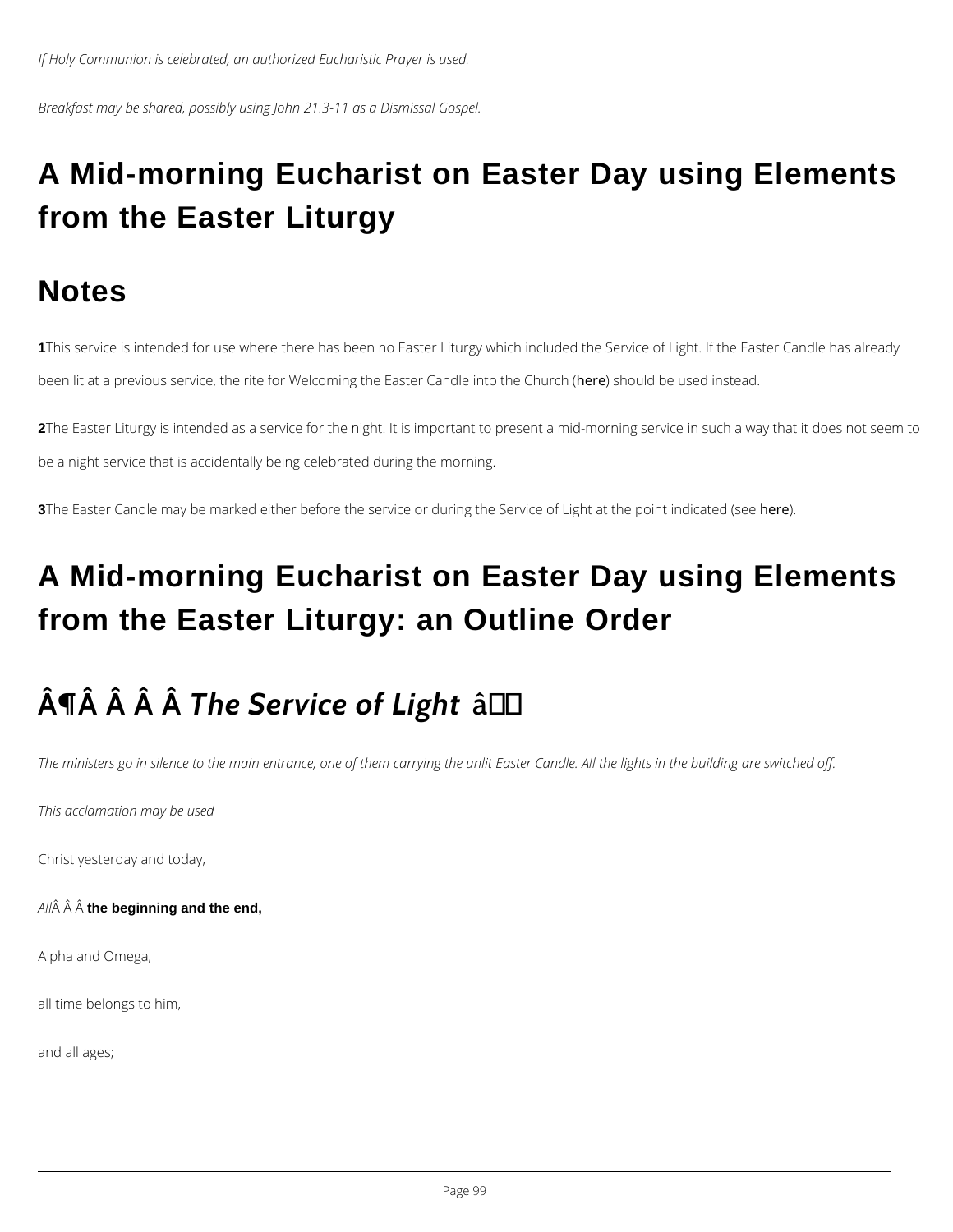$A \hat{A}$   $\hat{A}$  to  $\hat{A}$  him be glory and power,

through every age and for ever. Amen.

The Easter Candle may be marked at this point if the sehas not already been done (see

This is the day when our Lord Jesus Christ passed from death to life. Throughout the world C we hear his word and proclaim all that God has done, we can be confident that we shall shar

A minister lights the Easter Candle, saying

May the light of Christ, rising in glory,

banish all darkness from our hearts and minds.

When the minister carrying the Candle arrives at the front of the church it is placed on a sta church are now lit.

The Exsultet (the Easter Song of Praise) may be said or sunghby)ea minister standing near the

The president says

The minister carrying the Candle raises it and says or sings

The light of Christ.

A  $\hat{A}$   $\hat{A}$  The Thanks be to God.

People may light their candles from the Easter Candle. Children may be encouraged to carry

The procession moves further into the building and then stops. The versicle and response are

Alleluia. Christ is risen.

 $A \hat{M}$   $\hat{A}$  H $\hat{A}$  is risen indeed. Alleluia.

A joyful fanfare may be played, bells rung, cymbals clashed, noise made, lights switched on

The service continues with the Gloria in excelsis, the Collect of Easter Day and the Liturgy o

After the Sermon it is particularly appropriate for the congregation to re-affirm their baptism

Watehre  $f$  ean ble r) e Alternatively, the Thanksgiving for the Reussuerchection (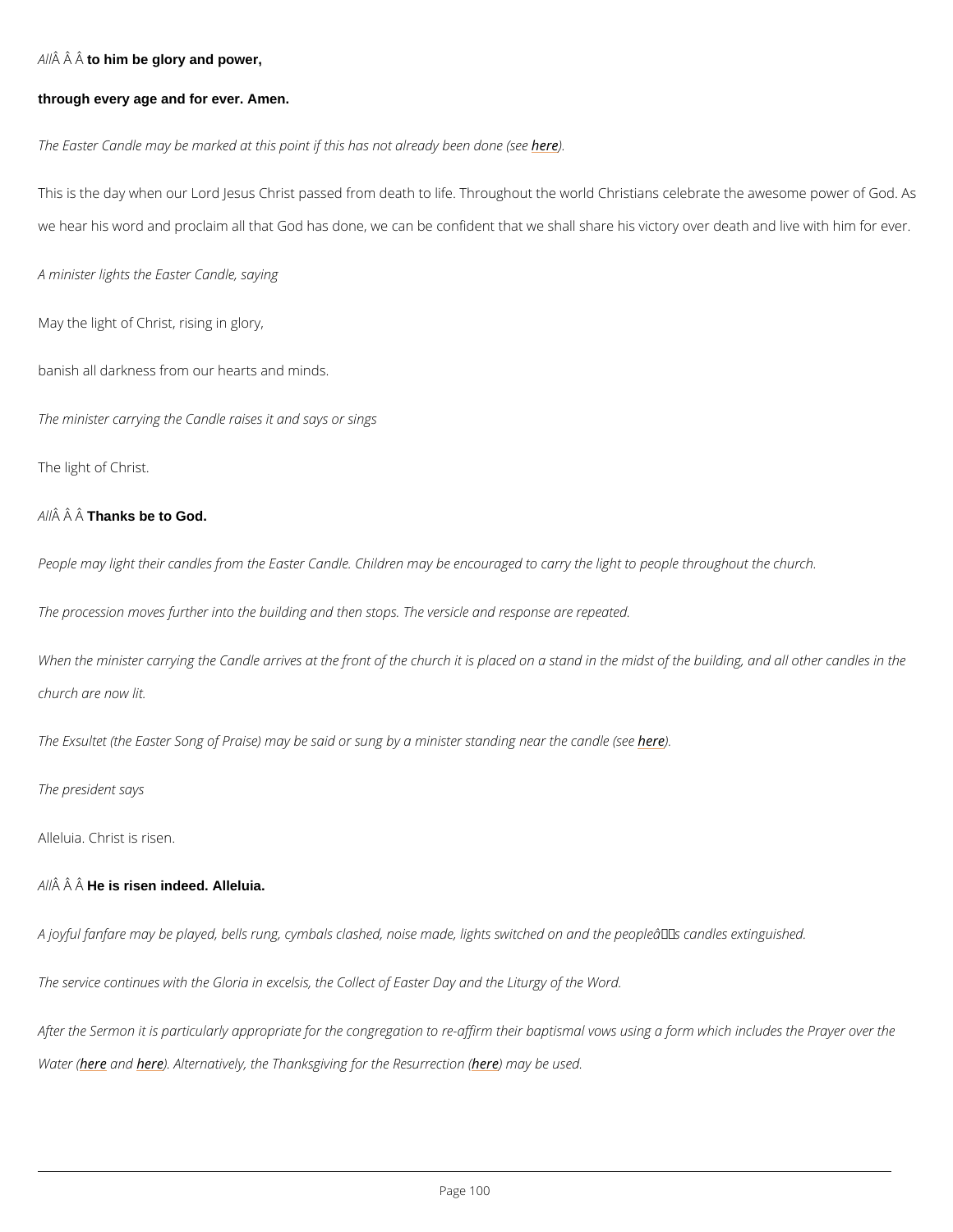The Liturgy of the Eu**ble** a) eist follows (

### An Outline Service of the Word

### for Easter Day

**Note** 

If the Easter Candle has already been lit at a previous service, the Service of Light, the Exs rite for Welcoming the Easter Candler einto the Church (

# $\hat{A}$   $\P$  $\hat{A}$   $\hat{A}$   $\hat{A}$   $\hat{B}$   $\hat{B}$   $\hat{C}$   $\hat{C}$   $\hat{C}$   $\hat{C}$   $\hat{C}$   $\hat{C}$   $\hat{C}$   $\hat{C}$   $\hat{C}$   $\hat{C}$   $\hat{C}$   $\hat{C}$   $\hat{C}$   $\hat{C}$   $\hat{C}$   $\hat{C}$   $\hat{C}$   $\hat{C}$   $\hat{C}$   $\hat{C}$   $\hat{C}$   $\hat$

The ministers go in silence to the main entrance, one of them carrying the unlit Easter Cand

Christ yesterday and today,

 $A \nightharpoonup A$   $A$  th $\hat{A}$  beginning and the end,

Alpha and Omega,

all time belongs to him,

and all ages;

 $A \hat{M}$   $\hat{A}$  to  $\hat{A}$  him be glory and power,

through every age and for ever. Amen.

The Easter Candle may be marked at this point if the sehas not already been done (see

This is the day when our Lord Jesus Christ passed from death to life.

Throughout the world Christians celebrate the awesome power of God.

As we hear his word and proclaim all that God has done,

we can be confident that we shall share his victory over death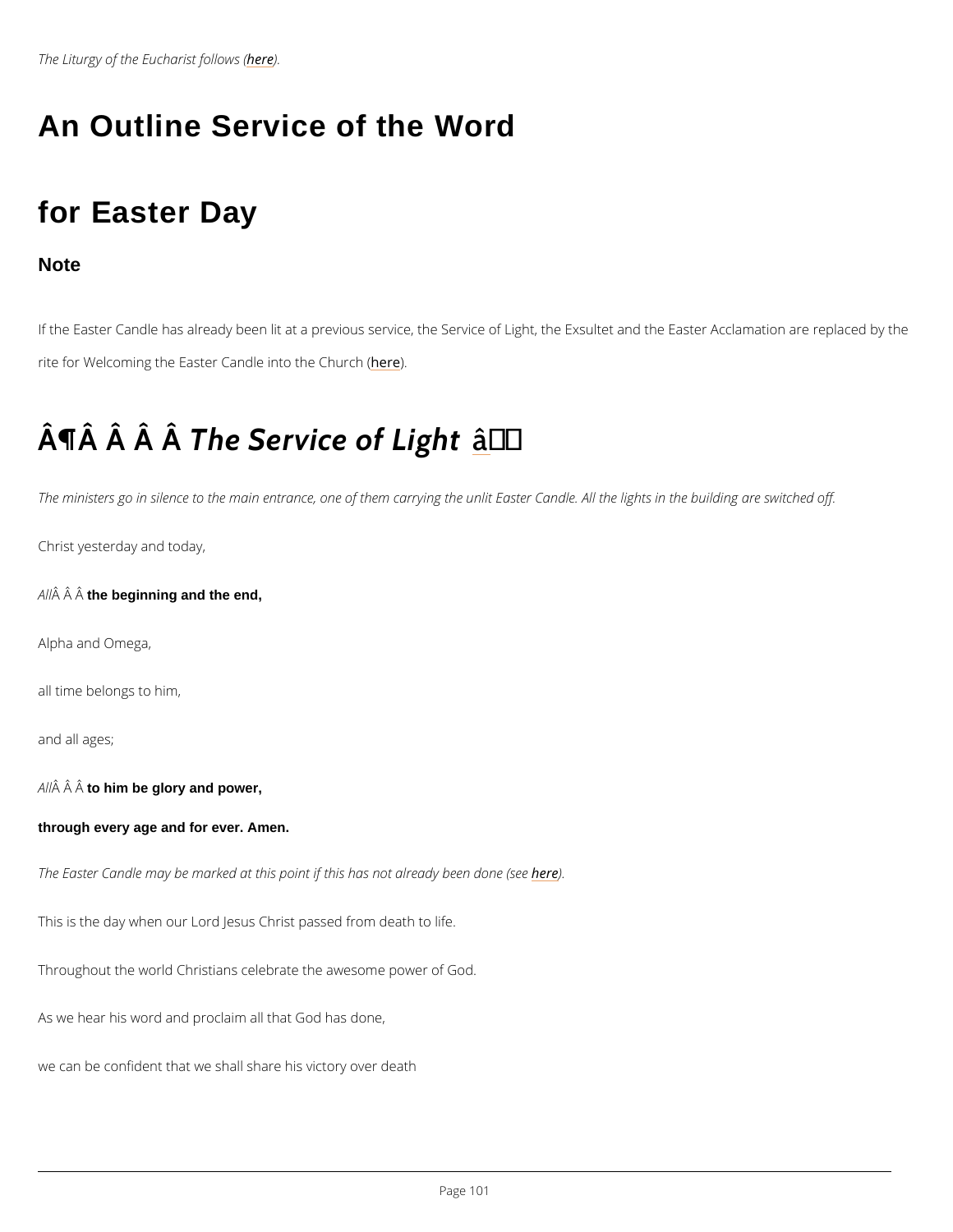and live with him for ever.

The president lights the Easter Candle, saying

May the light of Christ, rising in glory,

banish all darkness from our hearts and minds.

The minister carrying the Candle raises it and says or sings

The light of Christ.

A  $\hat{A}$   $\hat{A}$  Thanks be to God.

People may light their candles from the Easter Candle. Children may be encouraged to carry

The procession moves further into the building and then stops. The versicle and response are

When the minister carrying the Candle arrives at the front of the church it is placed on a sta church are now lit.

#### The Exsultet

A form of the Exsultet mhaey)ebe used (see

The Easter Acclamation

A minister says

Alleluia. Christ is risen.

A  $\hat{A}$   $\hat{A}$  H $\hat{A}$  is risen indeed. Alleluia, alleluia, alleluia.

### Gloria in Excelsis

The Gloria in excelsis or an appropriate Easter hymn is used, during which all other candles

switched on and the people  $\hat{a} \in \mathbb{M}$  s candles extinguished.

The Collect

Let us pray that we may walk the risen life of Christ in glory.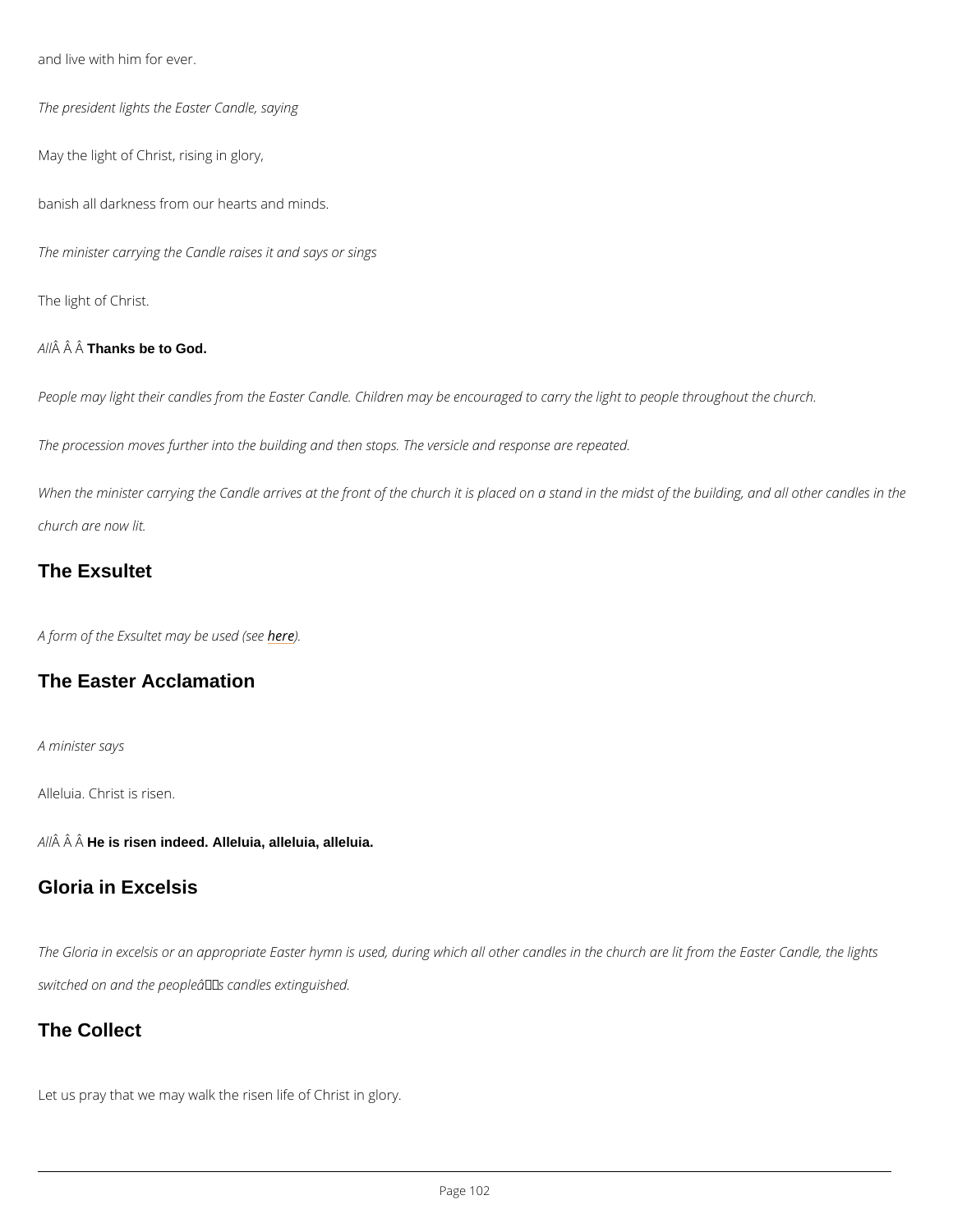#### *Silence is kept.*

Lord of all life and power,

who through the mighty resurrection of your Son

overcame the old order of sin and death

to make all things new in him:

grant that we, being dead to sin

and alive to you in Jesus Christ,

may reign with him in glory;

to whom with you and the Holy Spirit

be praise and honour, glory and might,

now and in all eternity.

*All* **Amen.**

*(or)*

God of glory,

by the raising of your Son

you have broken the chains of death and hell:

fill your Church with faith and hope;

for a new day has dawned

and the way to life stands open

in our Saviour Jesus Christ.

*All* **Amen.**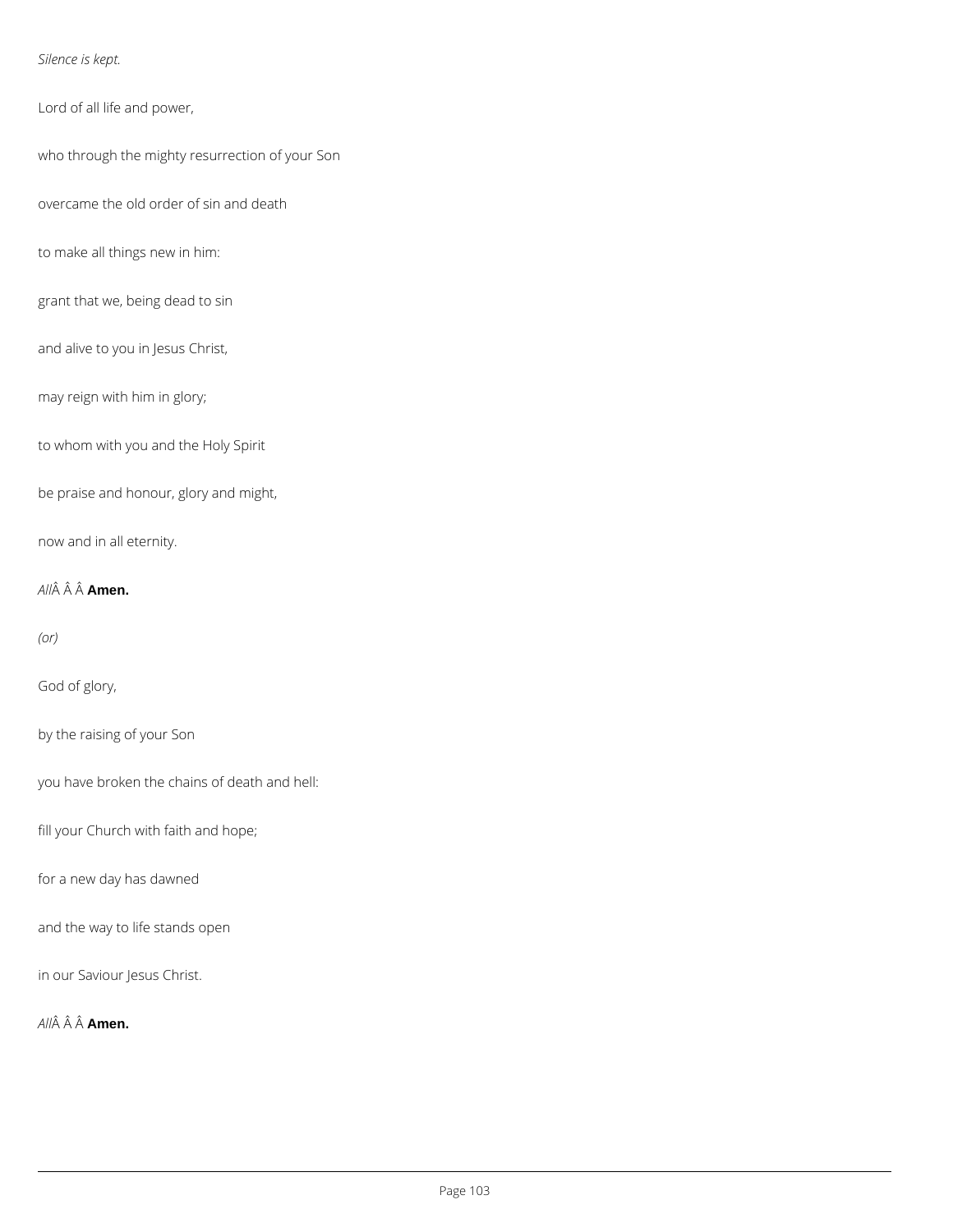# $\hat{A}$   $\P$  $\hat{A}$   $\hat{A}$   $\hat{A}$   $\hat{B}$   $\hat{B}$   $\hat{C}$   $\hat{C}$   $\hat{C}$   $\hat{C}$   $\hat{C}$   $\hat{C}$   $\hat{C}$   $\hat{C}$   $\hat{C}$   $\hat{C}$   $\hat{C}$   $\hat{C}$   $\hat{C}$   $\hat{C}$   $\hat{C}$   $\hat{C}$   $\hat{C}$   $\hat{C}$   $\hat{C}$   $\hat{C}$   $\hat{C}$   $\hat$

### Reading(s)

After each reading

This is the word of the Lord.

A  $\hat{A}$   $\hat{A}$  Thanks be to God.

Sermon

Re-affirmation of Baptismal Vows

The ministers and people gather at the font. A canticle, **hesded** m, hymn or litany may be used (

The congregation re-affirm their baptismal vows, using a formheheacht includes the Prayer over The Peace

# $\hat{A} \parallel \hat{A}$   $\hat{A}$   $\parallel \hat{A} \parallel$   $\hat{B}$   $\parallel$   $\hat{B}$   $\parallel$   $\hat{B}$   $\parallel$   $\hat{B}$   $\parallel$   $\hat{B}$   $\parallel$   $\hat{C}$   $\parallel$   $\hat{C}$   $\parallel$   $\hat{C}$   $\parallel$

The Prayers should include the Lord $\hat{a} \in \mathbb{M}$  s Prayer.

# $\hat{A}$  |  $\hat{A}$   $\hat{A}$   $\hat{B}$  o $\hat{A}$  clusito'n

The congregation accompanies the first three responses with a sweep of the arm towards a c response is a sweep of the arm towards heaven.

#### All our problems

A  $\hat{A}$   $\hat{A}$  w $\hat{A}$  send to the cross of Christ.

All our difficulties

 $A \hat{M}$   $\hat{A}$  w $\hat{A}$  send to the cross of Christ.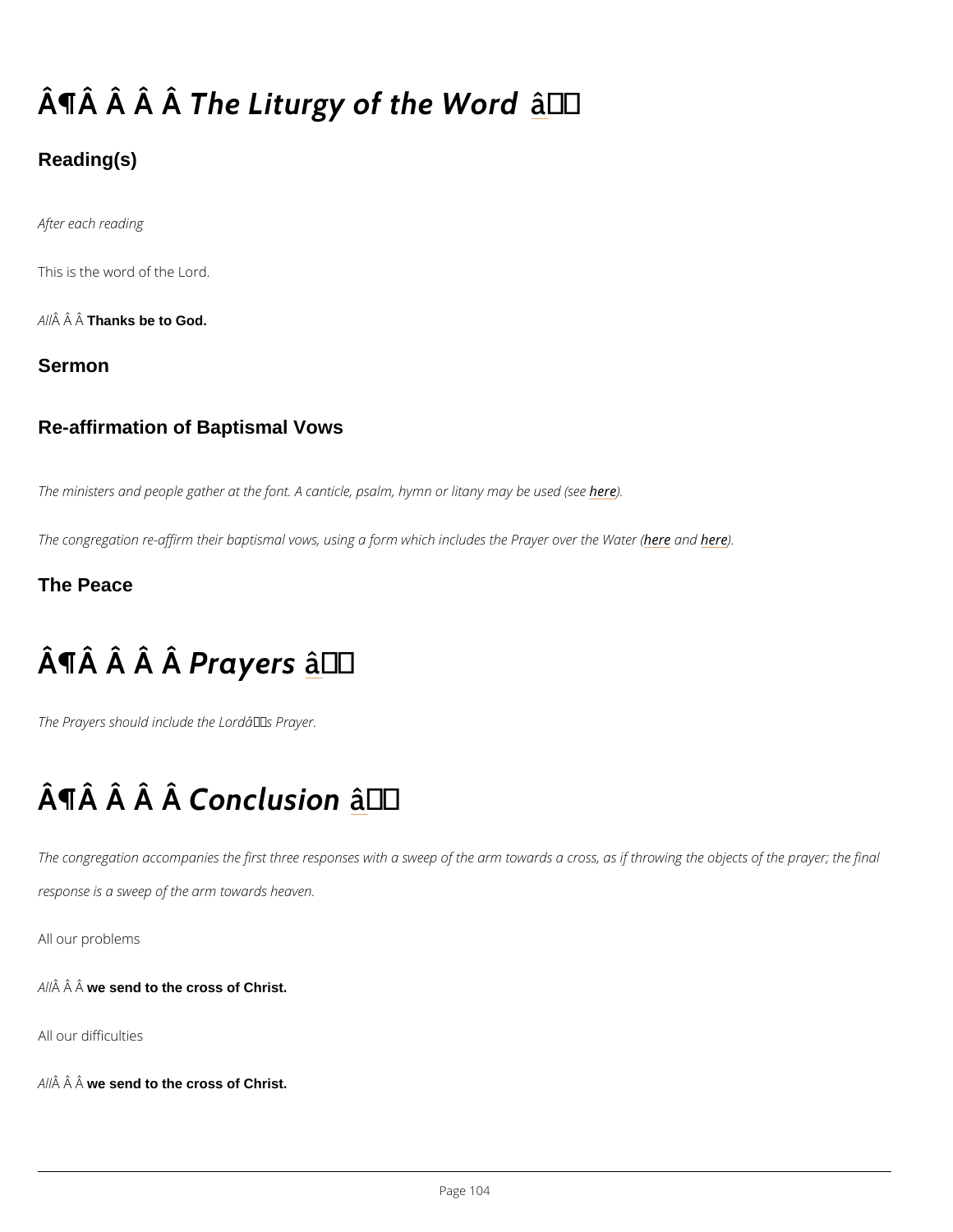#### All the devilâuls works

#### All $\hat{A}$   $\hat{A}$   $\hat{A}$  we send to the cross of Christ.

All our hopes

*All* **we set on the risen Christ;**

and the blessing of God almighty,

the Father, the Son, and the Holy Spirit,

be among you and remain with you always.

*All* **Amen.**

*(or)*

Alleluia. Christ is risen.

*All* **He is risen indeed. Alleluia, alleluia, alleluia.**

Praise the God and Father of our Lord Jesus Christ.

*All* **He has given us new life and hope**

**by raising Jesus from the dead.**

God has claimed us as his own.

*All* **He has brought us out of darkness.**

**He has made us light to the world.**

Alleluia. Christ is risen.

*All* **He is risen indeed. Alleluia.**

Go in the peace of Christ. Alleluia, alleluia.

*All* **Thanks be to God. Alleluia, alleluia.**

## **Instructions for Marking the Easter Candle**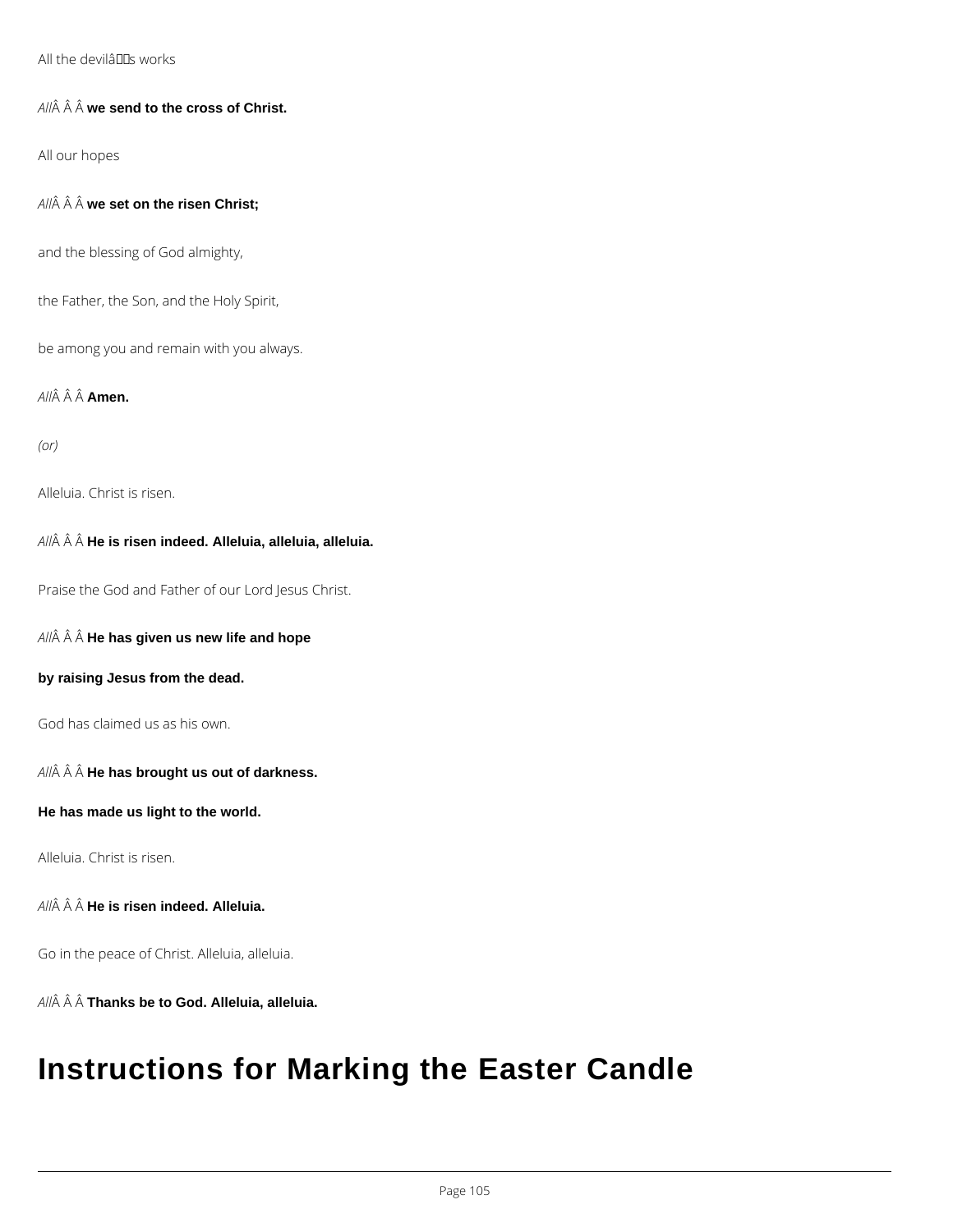A minister brings the Easter Candle to the president, who traces the cross and then the Greek letter *Alpha* (A) above and the Greek letter *Omega* (Ω) below it. The numbers of the current year are marked in the space between the arms of the cross, as in the diagram below.



*As the vertical of the cross is traced the president says*

Christ, yesterday and today,

*As the horizontal is traced the president says*

the beginning and the end,

*As the Alpha is traced*

Alpha

*As the Omega is traced*

and Omega,

*As the first number of the year is traced the president says*

all time belongs to him,

*As the second number is traced*

and all ages;

Page 106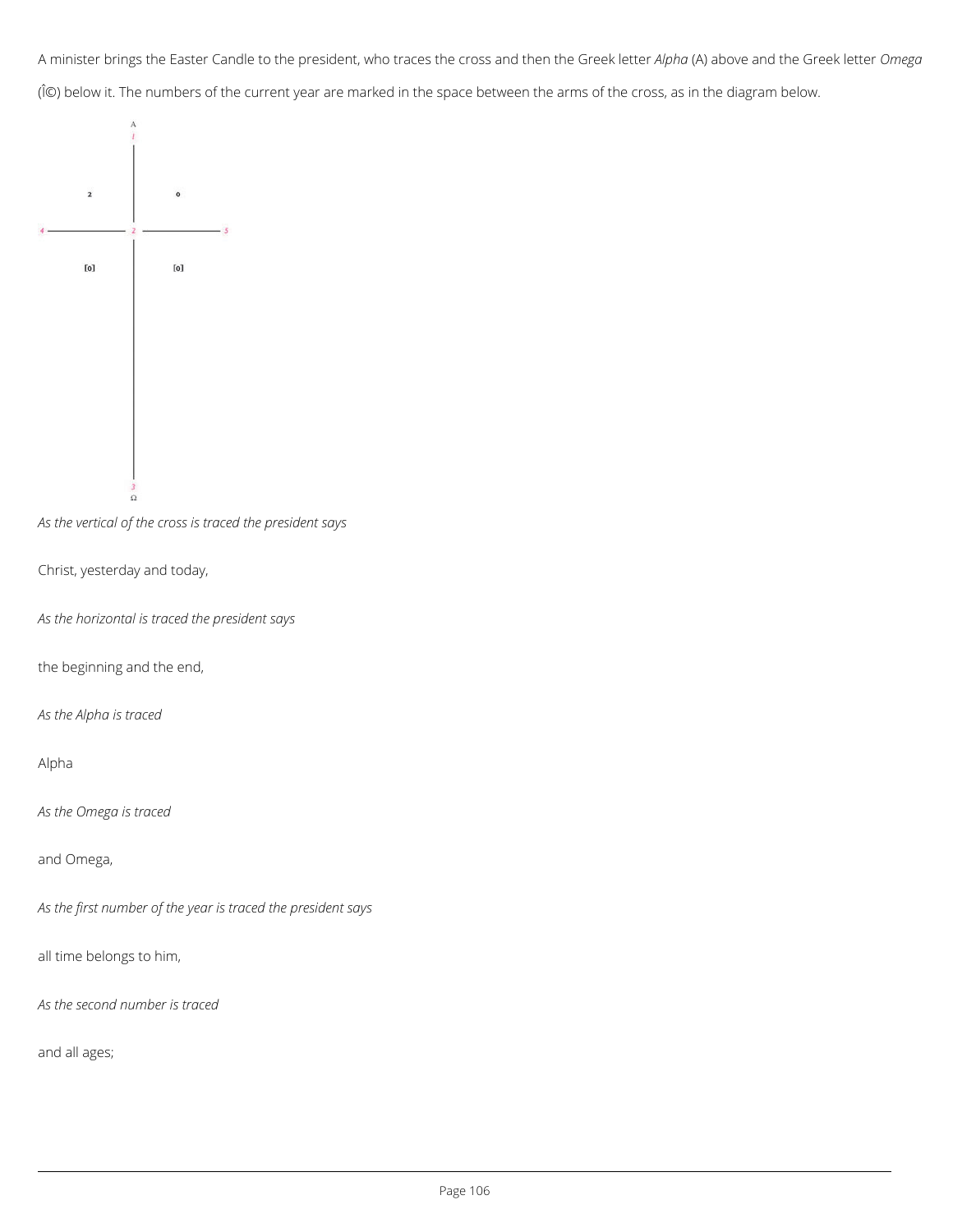As the third number is traced

to him be glory and power,

As the fourth number is traced

through every age and for ever.

A  $\hat{A}$   $\hat{A}$   $A \hat{A}$  $A$ en.

Five nails or incense studs may then be inserted into the Candle, reminding us of the five wo marked, in the order indicated by the numbers. As each is inserted the president says

The Exsultet

 $\hat{A}$   $\hat{A}$   $\hat{A}$   $\hat{A}$   $\hat{B}$   $\hat{O}$   $\hat{A}$   $\hat{m}$  1: a traditional version with â†



1If possible, the main text should be sung by a deacon.

2Other responses may be used instead of  $\hat{a} \in \tilde{c}$  Glory to you for ever $\hat{a} \in \tilde{c}^{TM}$ , such as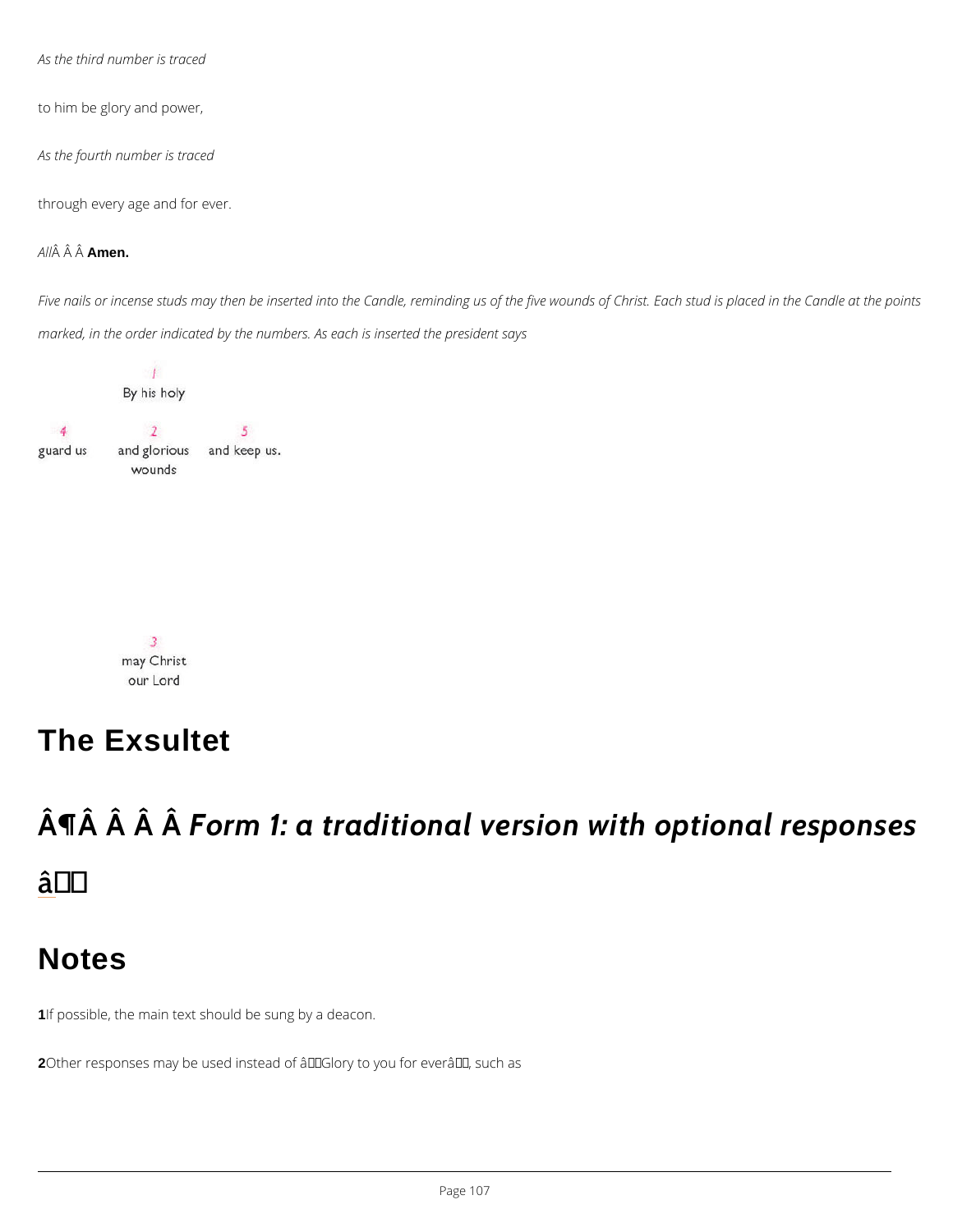#### *All* **Glory to you, O Lord.**

*(or)*

#### *All* **The Lord reigns.**

**Either** *The minister sings the Introduction*

Rejoice, heavenly powers! Sing, choirs of angels!

O Universe, dance around Godâllas throne!

Jesus Christ, our King, is risen!

Sound the victorious trumpet of salvation!

Rejoice, O earth, in glory, revealing the splendour of your creation,

radiant in the brightness of your triumphant King!

Or Â Â Alternatively, the Introduction could be sung by the whole congregation to a tune of the metre 10.10.10.10 using the following form. (Not all *tunes of 10.10.10.10 metre are suitable.)*

Christ has conquered! Now his life and glory fill you!

Darkness vanishes for ever!

Rejoice, O Mother Church! Exult in glory!

The risen Saviour, our Lord of life, shines upon you!

Let all Godâlls people sing and shout for joy.

*All* **Sing, choirs of heaven! Let saints and angels sing!**

Around God's throne exult in harmony!

**Now Jesus Christ is risen from the grave!**

**Salute your King in glorious symphony!**

**Sing, choirs of earth! Behold, your light has come!**

**The glory of the Lord shines radiantly!**

**Lift up your hearts, for Christ has conquered death!**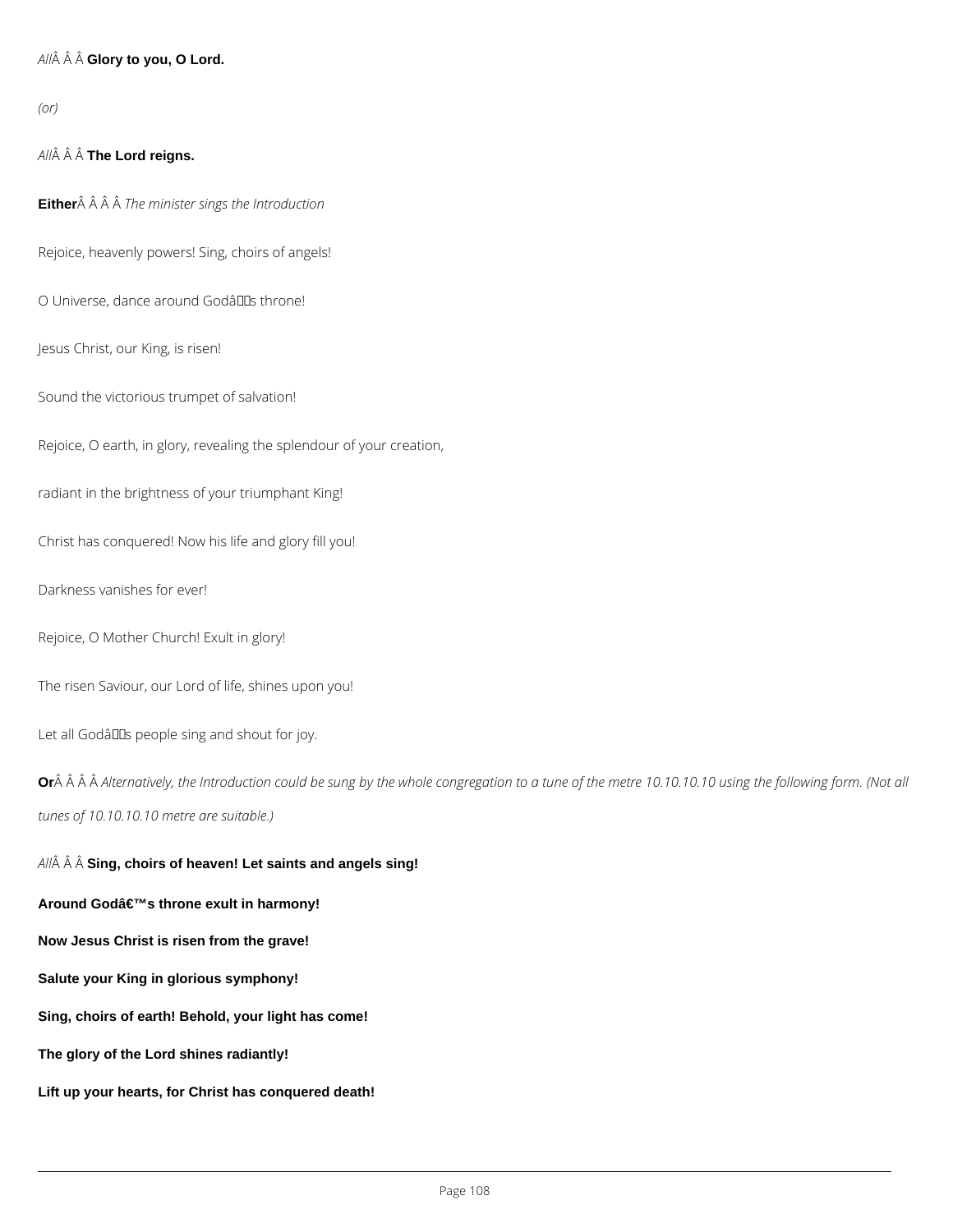**The night is past, the day of life is here!**

**Sing, Church of God! Exult with joy outpoured!**

**The gospel trumpets tell of victory won!**

Your Saviour lives; he's with you evermore!

Let all Godâ€<sup>™</sup>s people sound the long Amen!

The Lord be with you

*All* **and also with you.**

Lift up your hearts.

 $AII\hat{A}$   $\hat{A}$   $\hat{A}$  **We lift them to the Lord.** 

Let us give thanks to the Lord our God.

*All* **It is right to give thanks and praise.**

It is right and good that with hearts and minds and voices

we should praise you, Father almighty, the unseen God,

through your only Son, Jesus Christ our Lord,

who has saved us by his death,

paid the price of Adamâlls sin,

and reconciled us once again to you.

*All* **[Glory to you for ever.]**

For this is the Passover feast,

when Christ, the true Lamb of God, is slain,

whose blood consecrates the homes of all the faithful.

*All* **[Glory to you for ever.]**

This is the night [dayâ] when you first saved our ancestors,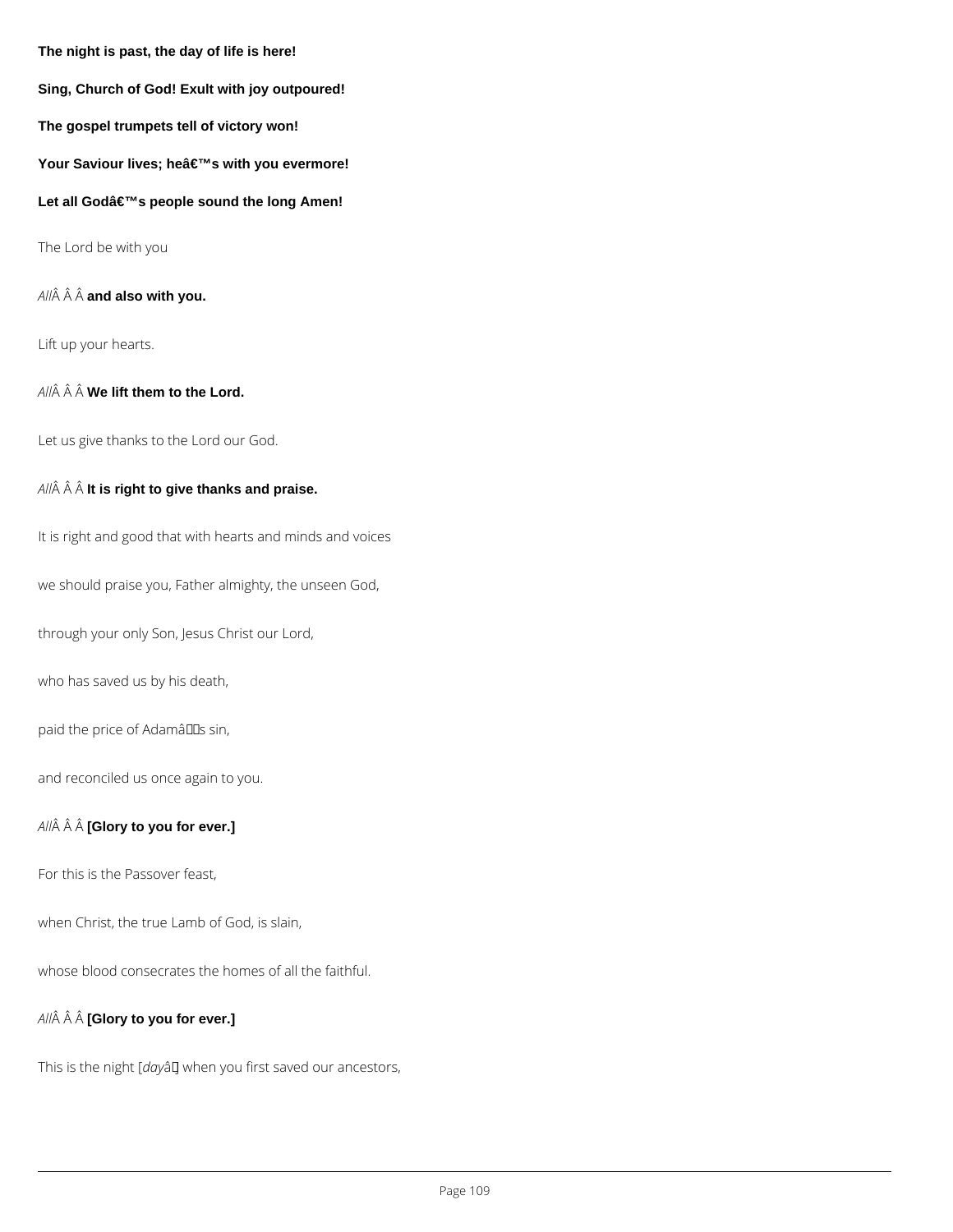freeing Israel from her slavery

and leading her safely through the sea.

#### *All* **[Glory to you for ever.]**

This is the night [*day*] when Jesus Christ vanquished hell,

broke the chains of death

and rose triumphant from the grave.

#### *All* **[Glory to you for ever.]**

This is the night [*day*] when all who believe in him are freed from sin,

restored to grace and holiness,

and share the victory of Christ.

#### *All* **[Glory to you for ever.]**

This is the night [*day*] that gave us back what we had lost;

beyond our deepest dreams

you made even our sin a happy fault.

#### *All* **[Glory to you for ever.]**

Most blessed of all nights [Crowning glory of all feasts â []!

Evil and hatred are put to flight and sin is washed away,

lost innocence regained, and mourning turned to joy.

#### *All* **[Glory to you for ever.]**

Night [Feast  $\hat{a}$ ] truly blessed, when hatred is cast out,

peace and justice find a home, and heaven is joined to earth

and all creation reconciled to you.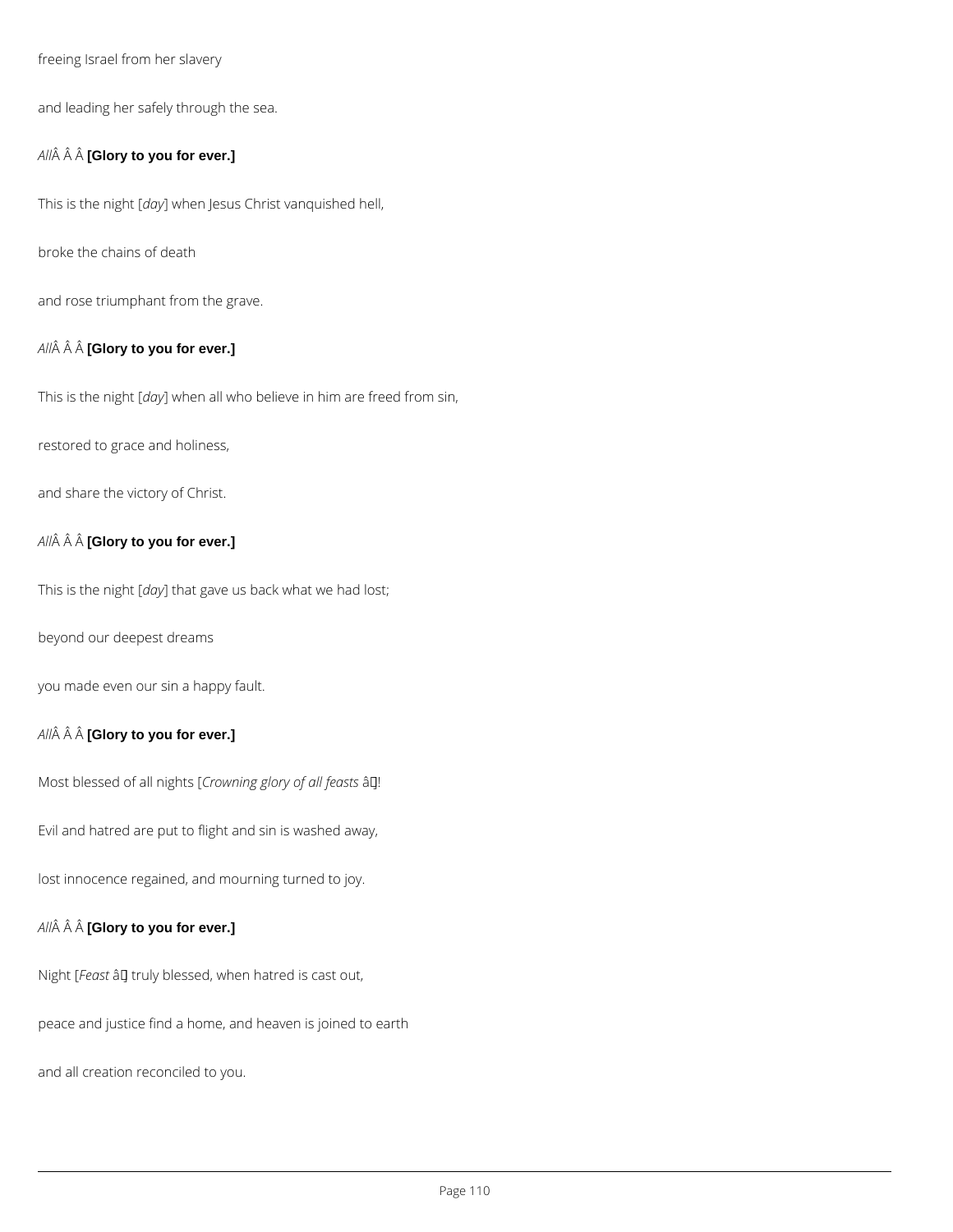#### *All* **[Glory to you for ever.]**

#### â [*said/sung during the day*]

Therefore, heavenly Father, in this our Easter joy

accept our sacrifice of praise, your Churchâlls solemn offering.

Grant that this Easter Candle may make our darkness light.

For Christ the morning star has risen in glory;

Christ is risen from the dead and his flame of love still burns within us!

Christ sheds his peaceful light on all the world!

Christ lives and reigns for ever and ever!

*All* **Amen.**

#### **An alternative ending**

#### **Note**

In recent years some have shown an interest in reviving the references to bees in the Exsultet. They played a prominent role in the text of the socalled âDDFranco-RomanâDD Exsultet. For those who wish to restore these references we offer this version for optional insertion into the main text of the Exsultet.

*The Exsultet is sung as written up to this verse*

Night [*Feast*] truly blessed, when hatred is cast out,

peace and justice find a home, and heaven is joined to earth

*All* **[Glory to you for ever.]**

*After which it concludes*

Therefore, heavenly Father, in this our Easter joy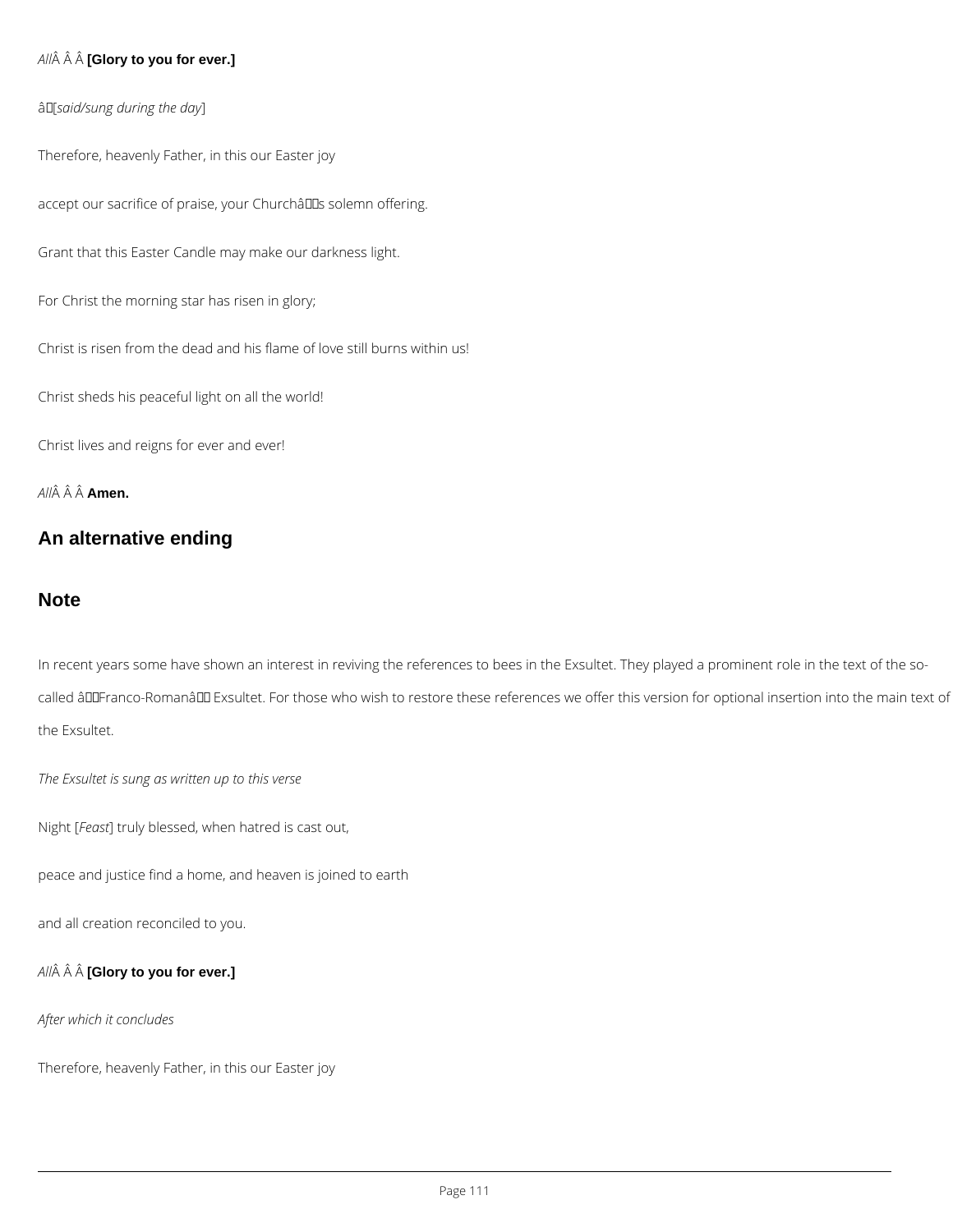accept our sacrifice of praise, your Church's solemn offering, this wax, the work of bees and the hands of your ministers.  $A \hat{M}$   $\hat{A}$  [G<sup>o</sup> added you for ever.] As we gaze upon the splendour of this flame fed by melting wax conceived by mother bee, grant that this Easter Candle may make our darkness light. For Christ the morning star has risen in glory; Christ is risen from the dead and his flame of love still burns within us! Christ sheds his peaceful light on all the world! Christ lives and reigns for ever and ever! A  $\hat{A}$   $\hat{A}$   $\hat{A}$  $\hat{A}$  $\hat{B}$ en.

# $\hat{A}$  |  $\hat{A}$   $\hat{A}$   $\hat{A}$   $\hat{B}$   $\hat{O}$   $\hat{A}$   $\hat{P}$   $\hat{O}$   $\hat{A}$   $\hat{P}$   $\hat{O}$   $\hat{A}$   $\hat{P}$   $\hat{O}$   $\hat{A}$   $\hat{P}$   $\hat{O}$   $\hat{A}$   $\hat{P}$   $\hat{O}$   $\hat{A}$   $\hat{P}$   $\hat{O}$   $\hat{A}$   $\hat{P}$   $\hat{O}$   $\hat{$

**Notes** 

1If possible, the main text should be sung by a deacon.

2Other locally composed verses may also be added, provided that the thematic structure of th

Choirs of angels, stars and planets:

A  $\hat{A}$   $\hat{A}$  al $\hat{A}$ Godâ $\in$ <sup>TM</sup>s people sing and dance.

All creation, Church of God:

A  $\hat{A}$  alÂGod's people sing and dance.

We praise you Lord of life and death:

we glorify your name: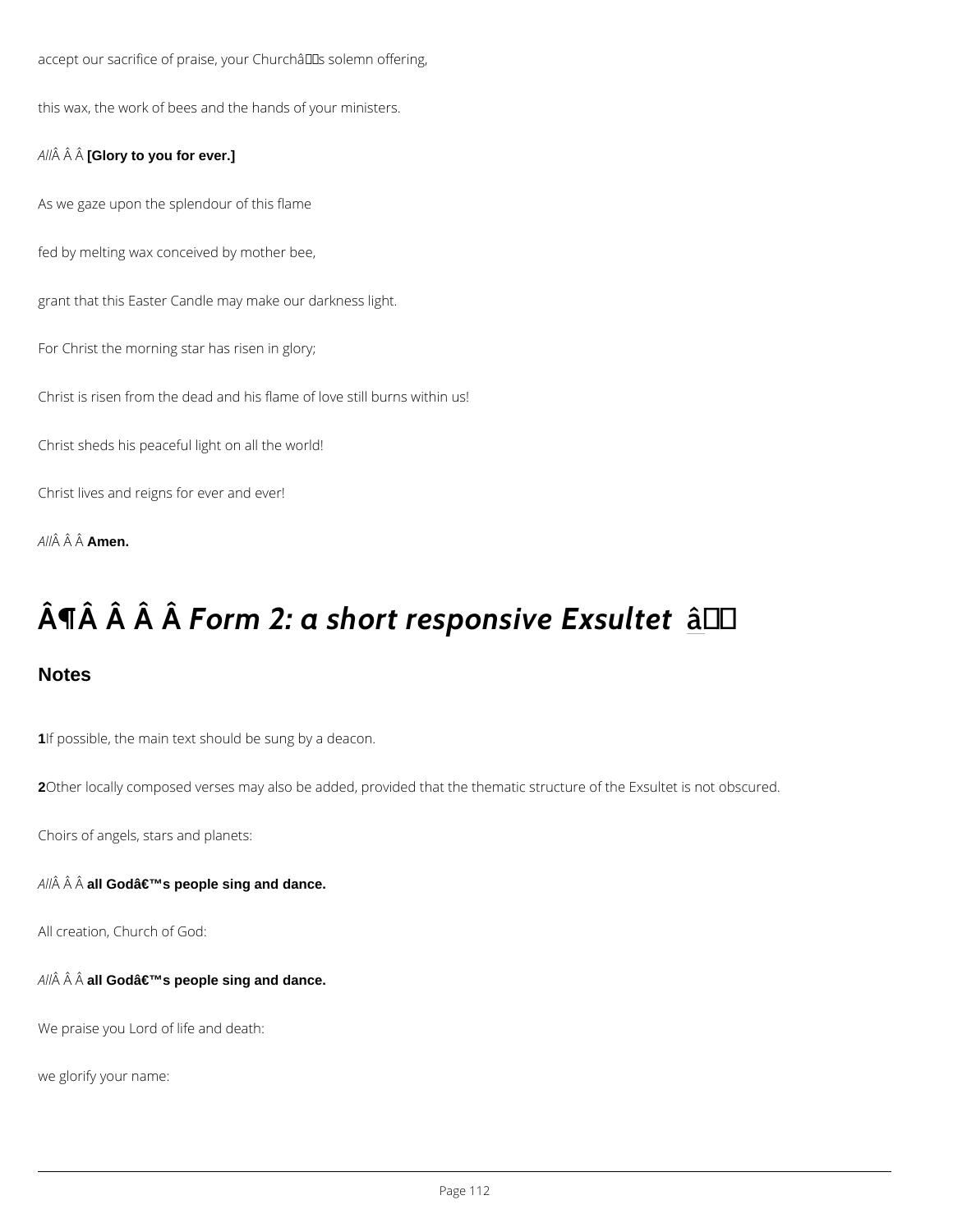#### $AII\hat{A}$   $\hat{A}$   $\hat{A}$  all God's people sing and dance.

This is the night you set us free,

bringing us home in love;

holy night, when you led your people

through the fearsome sea:

#### $AII\hat{A}$   $\hat{A}$   $\hat{A}$  all God's people sing and dance.

This is the night you brought your Son

through the doors of death;

O holy night, when death takes flight

and hope is born again:

 $AII\hat{A}$   $\hat{A}$   $\hat{A}$  all God's people sing and dance.

This is the night our tears of sadness

turn to shouts of joy;

holy night, when the choirs of earth

sing the songs of heaven:

#### $AII\hat{A}$   $\hat{A}$   $\hat{A}$  all God's people sing and dance.

This is the night when Christ our Light

makes the darkness bright:

 $AII\hat{A}$   $\hat{A}$   $\hat{A}$  all God's people sing and dance.

Christ is the life that knows no end.

Christ is the love that burns within.

Christ is the peace that floods the world.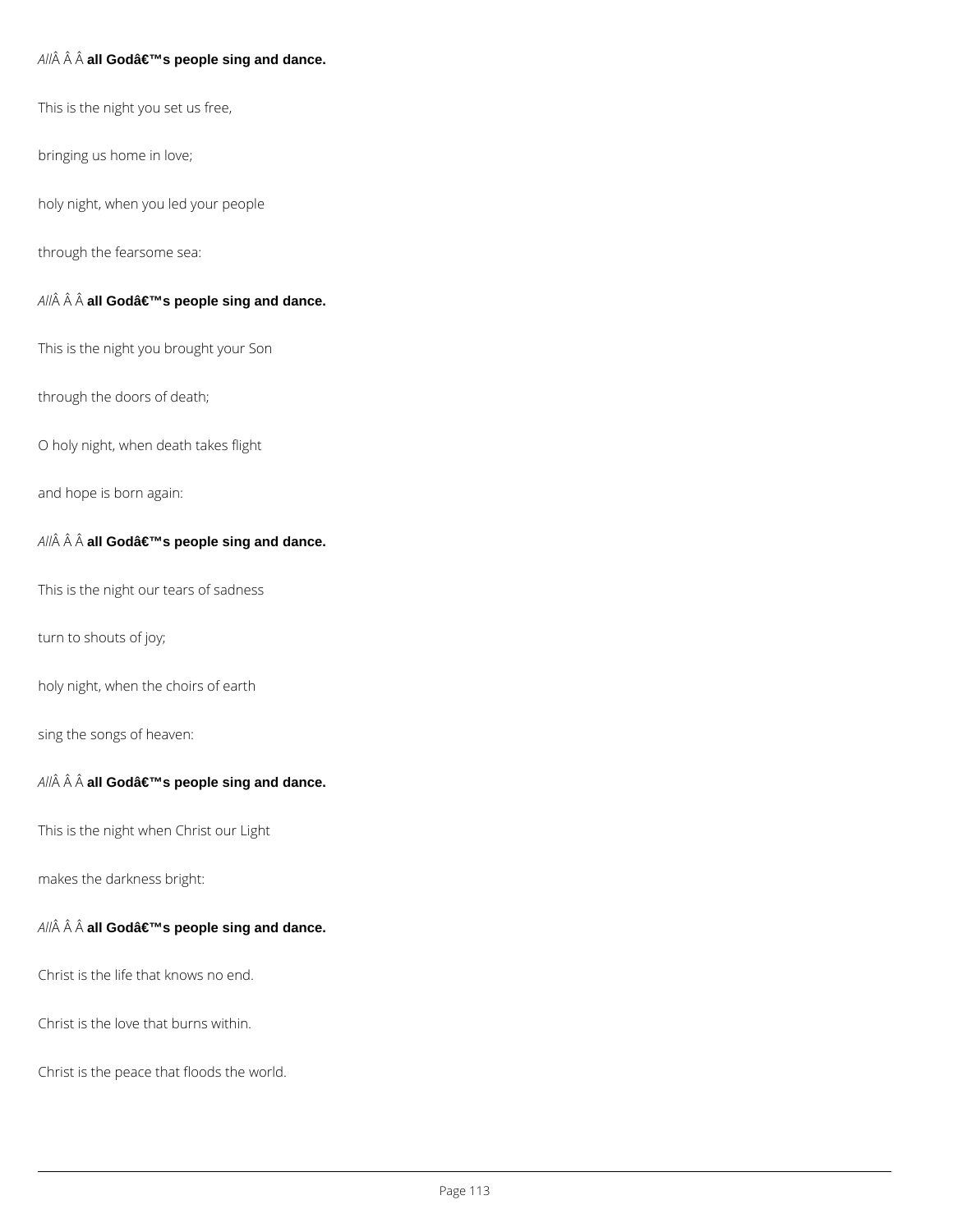A  $\hat{A}$   $\hat{A}$  A $\hat{A}$ God $\hat{a} \in \mathbb{R}^N$ s people sing and dance.

Amen.

### $\hat{A}$  |  $\hat{A}$   $\hat{A}$   $\hat{B}$   $\hat{A}$   $\hat{B}$   $\hat{B}$   $\hat{C}$   $\hat{B}$   $\hat{C}$   $\hat{C}$   $\hat{C}$   $\hat{C}$   $\hat{C}$   $\hat{C}$   $\hat{C}$   $\hat{C}$   $\hat{C}$   $\hat{C}$   $\hat{C}$   $\hat{C}$   $\hat{C}$   $\hat{C}$   $\hat{C}$   $\hat{C}$   $\hat{C}$   $\hat{C}$   $\hat{$

**Notes** 

1If this form of Exsultet is used during the day,  $\hat{\mathbf{a}} \in \tilde{\mathsf{T}}$ his is the night $\hat{\mathbf{a}} \in \tilde{\mathsf{T}}^{\mathsf{M}}$  may be replaced by 2The verses may be sung by the congregation or alternately by deacon and congregation, or a always be sung by everyone.

3This fits to a tune with a 10.10.10.10 metre, but not all tunes of that metre are suitable.

Exult and sing! O shining angel choirs!

Exult and dance, bright stars and blazing suns!

The first born of creation, Jesus Christ,

is risâ $\epsilon$ <sup>TM</sup>n in radiant splendour from the dead.

Rejoice, O awesome night of our rebirth!

Rejoice, O mother moon, that marks the months!

For from your fullness comes, at last, the day

when sin and death are robbed of all their power.

Arise then, sleepers, Christ enlightens you!

Arise from doubt and sadness, sin and death!

With joyful hearts and spirits set aflame,

draw near to sing this Easter Candle's praise!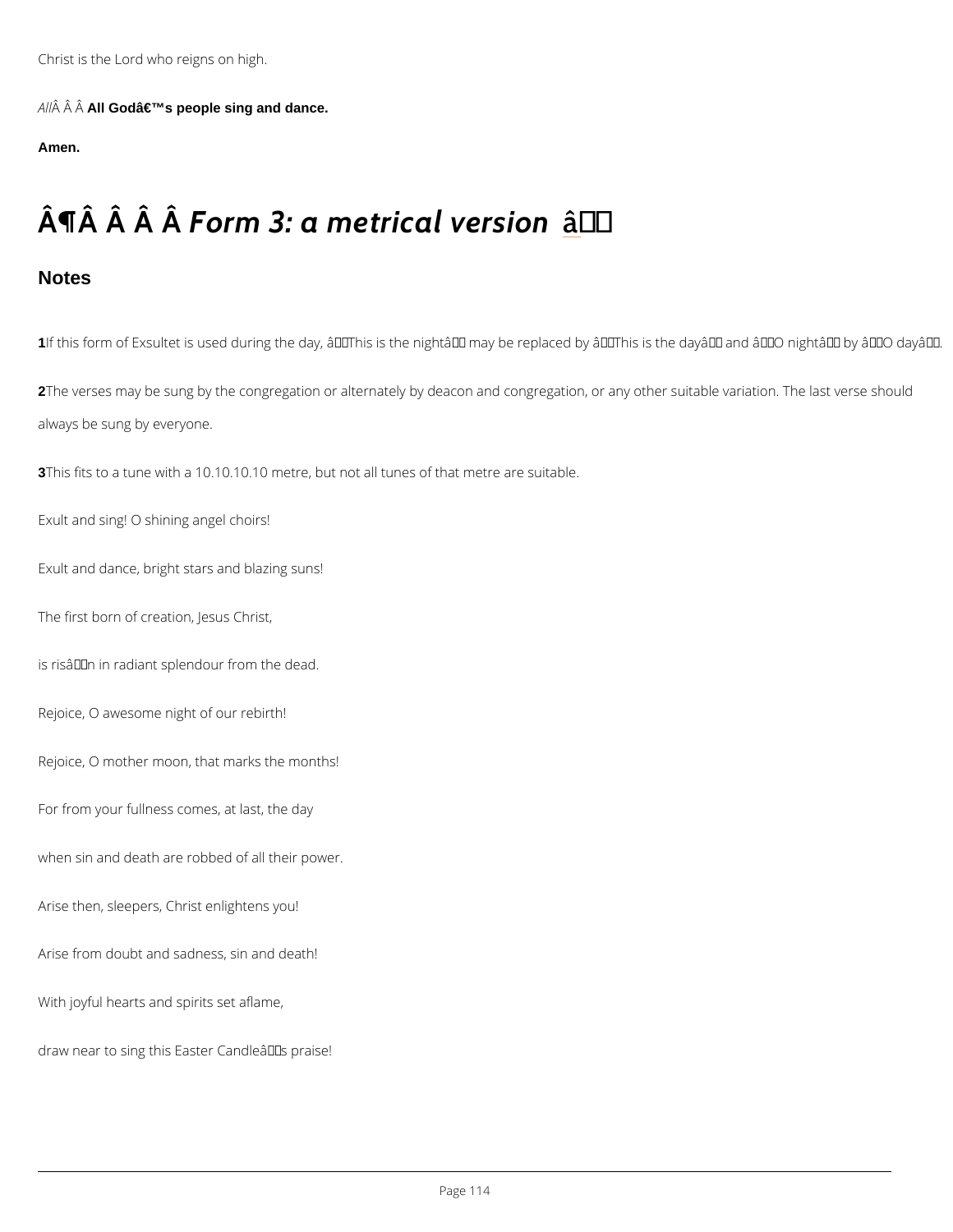We lift our hearts. We lift them to the Lord.

We praise you, God, for all your works of light!

We bless you for that burst of fire and flame

through which you first created all that is.

We bless you for the light invisible:

the fire of faith, the Spiritâlls grace and truth,

that light, the source of life, that stirs the heart,

and shines for ever on the face of Christ.

This is the night, most blessed of all nights.

You led your people through the foaming sea,

in love you led them with a cloud by day

and as a flaming shaft of fire by night.

O night that gave us back what we had lost!

O night that made our sin a happy fault!

Beyond our deepest dreams this night, O God

your hand reached out to raise us up in Christ!

Now is Christ risen, we are raised with him,

our Morning Star who dawns and never sets.

united in one faith, one hope, one Lord.

Creator, in the joy of Easter night [*tide*]

accept our sacrifice of thanks and praise.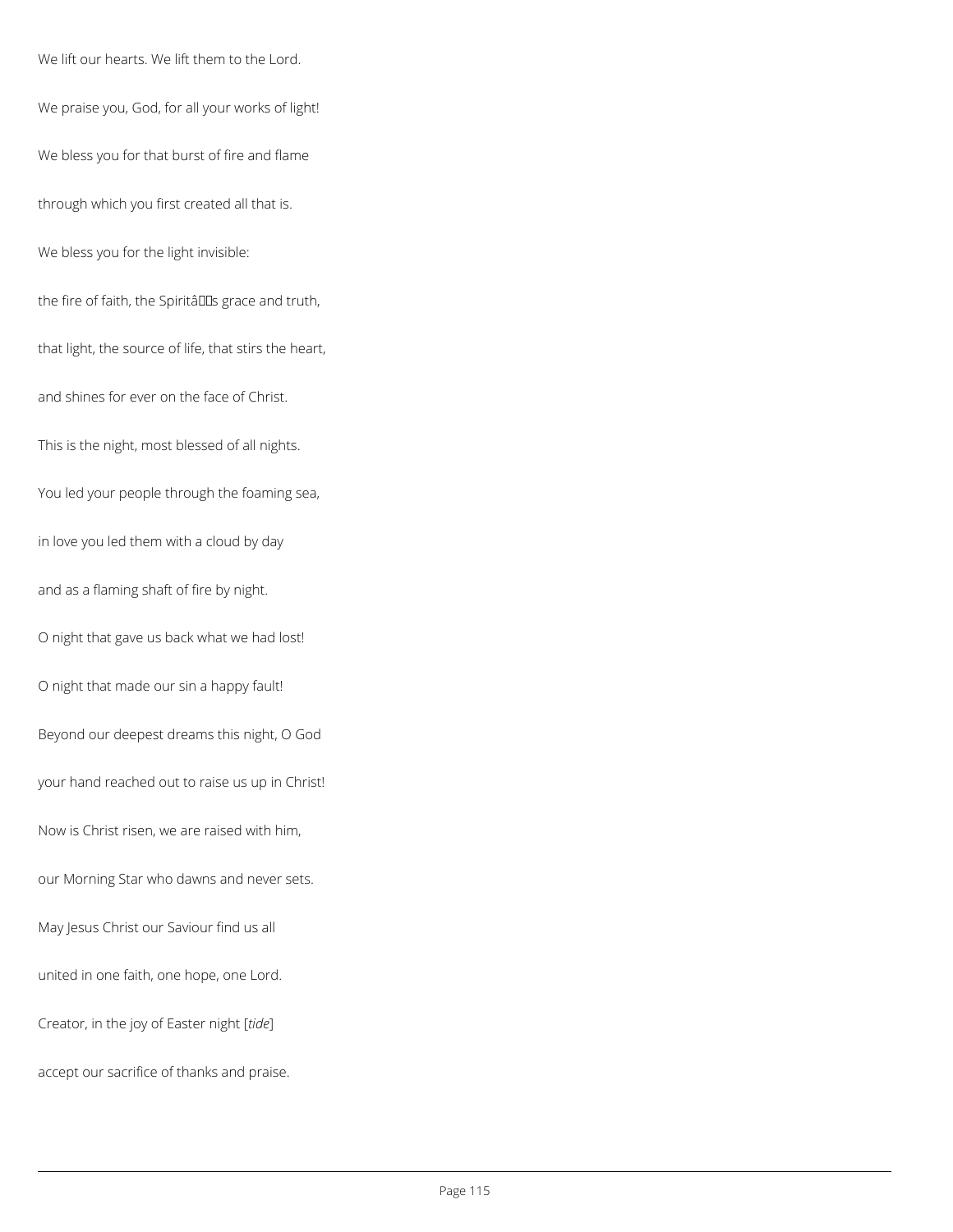May all who see this candle  $\hat{a} \in \mathbb{M}$  s radiant light

be led to know your nature and your name.

A  $\hat{A}$   $\hat{A}$  F $\hat{\theta}$ r you alone are God, living and true:

all glory, praise and pow'r belong to you

with Jesus Christ, the One who conquered death

and with the Spirit blest for evermore.

Amen.

## $\hat{A} \parallel \hat{A}$   $\hat{A}$   $\hat{A}$   $\hat{B}$   $\hat{A}$   $\hat{B}$   $\hat{B}$   $\hat{C}$   $\hat{A}$   $\hat{C}$   $\hat{C}$   $\hat{C}$   $\hat{C}$   $\hat{C}$   $\hat{C}$   $\hat{C}$   $\hat{C}$   $\hat{C}$   $\hat{C}$   $\hat{C}$   $\hat{C}$   $\hat{C}$   $\hat{C}$   $\hat{C}$   $\hat{C}$   $\hat{C}$   $\hat{C}$

**Note** 

If possible, the Exsultet should be sung by a deacon.

Rejoice, heavenly powers!

Sing, choirs of angels!

Exult all life forms throughout creation!

Jesus Christ from death is risen!

Sound the trumpet of salvation!

It is truly right

that with full hearts, clear minds, and strong voices

we should praise the unseen God

from whom we all draw life,

and Jesus our anointed one,

the human face of Godâ $\epsilon$ <sup>TM</sup>s own goodness.

In Christ the gap

Page 16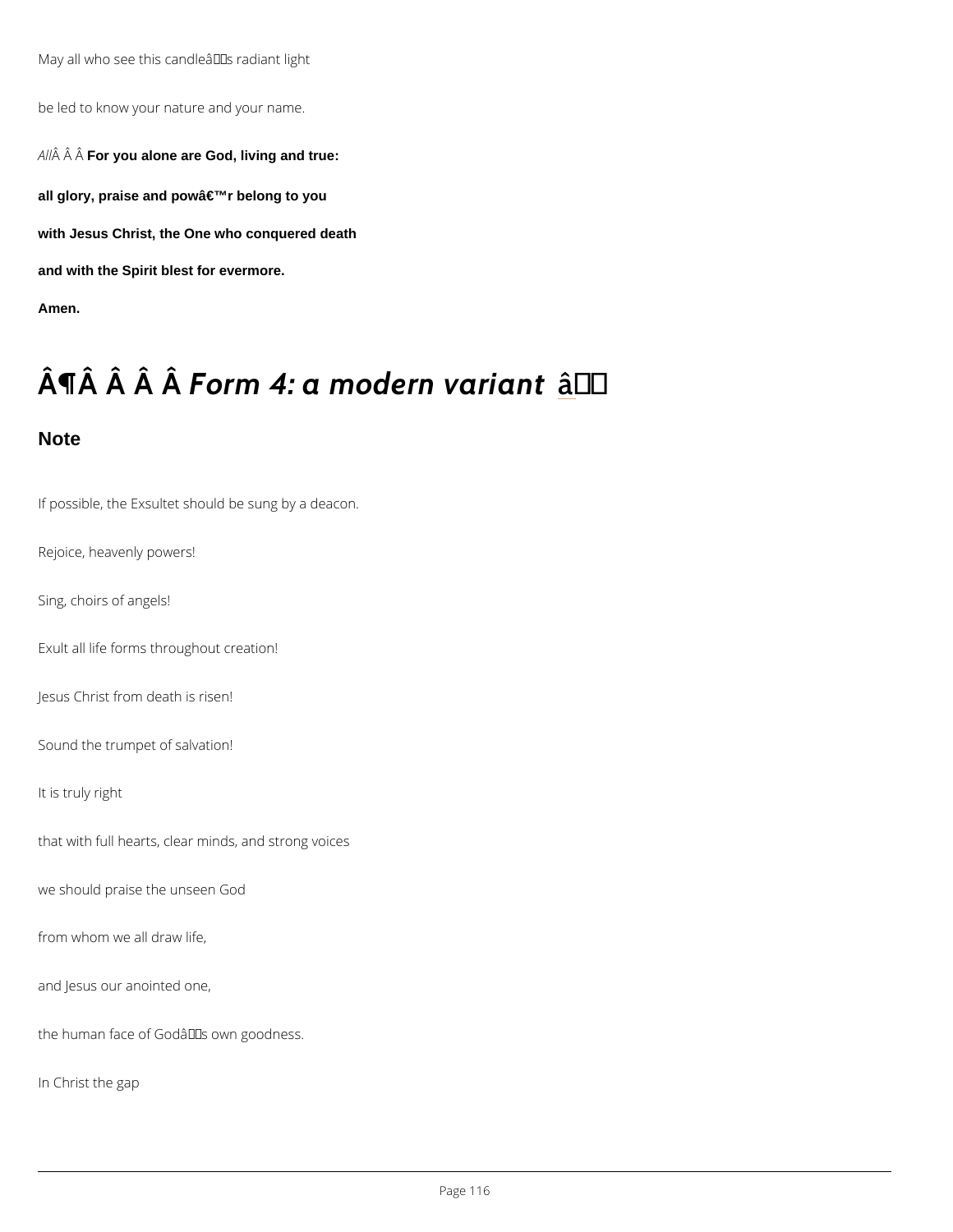between us and Godâllas own deep mystery

has been bridged.

The ancient fears,

the tribal taboos,

our sense of shame

have been swept away in the light of Christ.

Our first mothers and fathers

sang of Godâllas salvation

around fires in the desert.

Their sons and daughters, we sing the same song.

This is the night when Christians everywhere

celebrate redemption,

claim forgiveness,

take hold of new life.

This is the night when God says âDDNoâDD to death,

that final boundary to human life,

that door we once feared to approach.

This is the night God swallows death,

absorbs its sting into Godâlls own life,

strips death of all power,

renews our fainting hearts.

Night truly blessed,

Page 117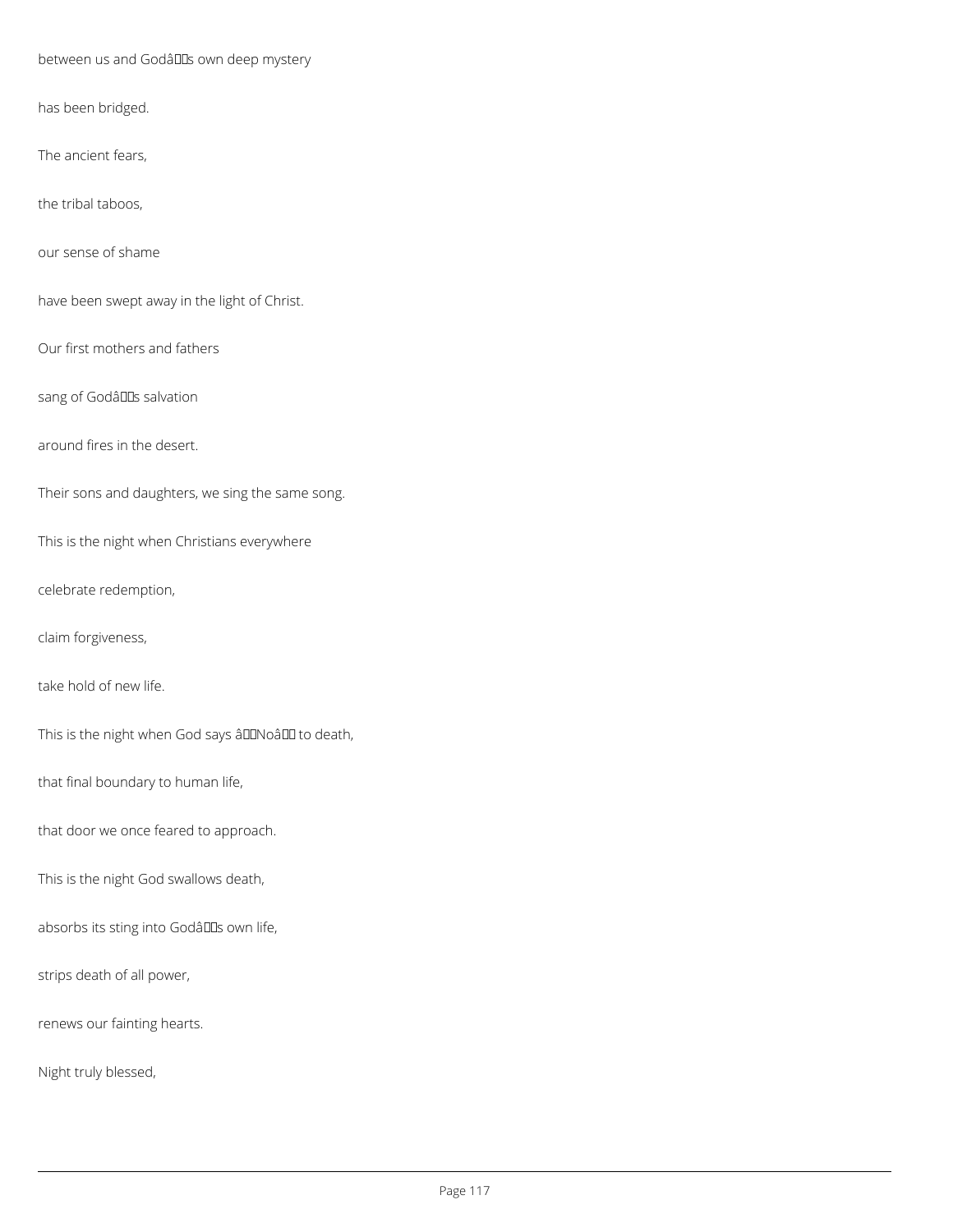when heaven and earth are divided no more,

women and men are reconciled with God,

death gives way to life.

And so, our God, in the joy of this night,

receive our offering of praise.

Accept this Easter Candle,

a flame divided but undimmed.

May it mingle with the lights of heaven

and continue bravely burning

to dispel the darkness of night.

May Christ, the Morning Star that never sets,

draw us all closer to God,

and may the peace and justice of God

be our shared human experience.

Accept our praise and our prayers,

that we offer through Jesus, the risen one,

who shares the life of God

with Father and Spirit for ever and ever.



### **Welcoming the Easter Candle into the Church, with Prayers at the Easter Garden**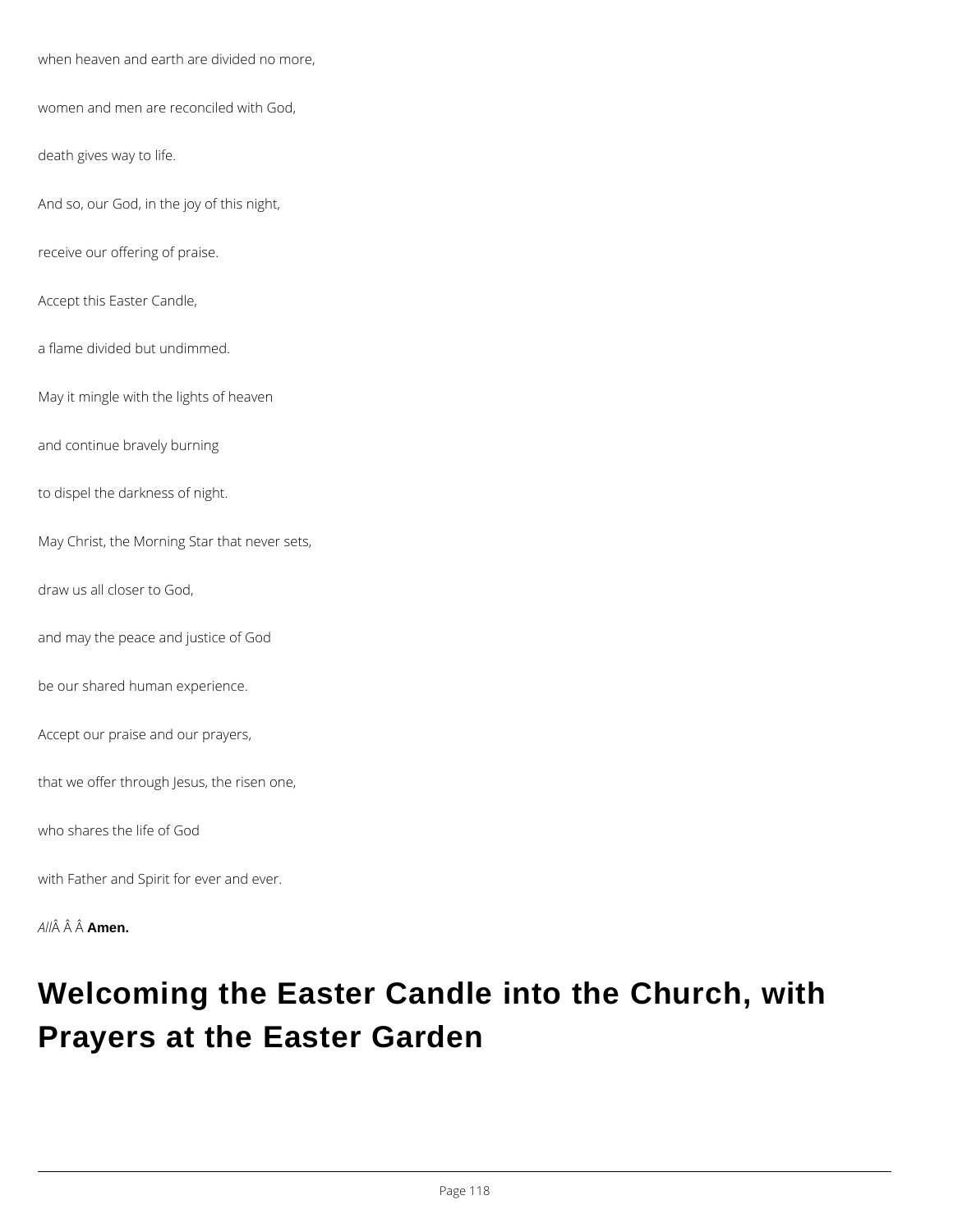#### **Notes**

**1**This rite may be used where the Easter Candle has been lit at the Easter Liturgy or another service, either in the church concerned or elsewhere.

**2**The Prayers at the Easter Garden may be used separately.

#### **Welcoming the Easter Candle**

*The ministers gather at the back of the church.*

*The president says*

Christ yesterday and today,

All $\hat{A}$   $\hat{A}$   $\hat{A}$  the beginning and the end,

Alpha and Omega,

all time belongs to him,

and all ages;

*All* **to him be glory and power,**

**through every age and for ever. Amen.**

*A minister brings in the lit Easter Candle and proclaims*

Alleluia. Christ is risen.

*All* **He is risen indeed. Alleluia, alleluia, alleluia.**

*The minister may repeat the acclamation, getting louder each time.*

This is the day when our Lord Jesus Christ was raised gloriously from the dead, crushing the power of sin and destroying the sting of death.

Throughout the world Christians celebrate the mighty power of God as Christ calls us out of darkness to share in his marvellous light. May we,

and all Christâlls people, shine as lights in the world to the glory of God the Father.

*The minister holding the Candle says or sings*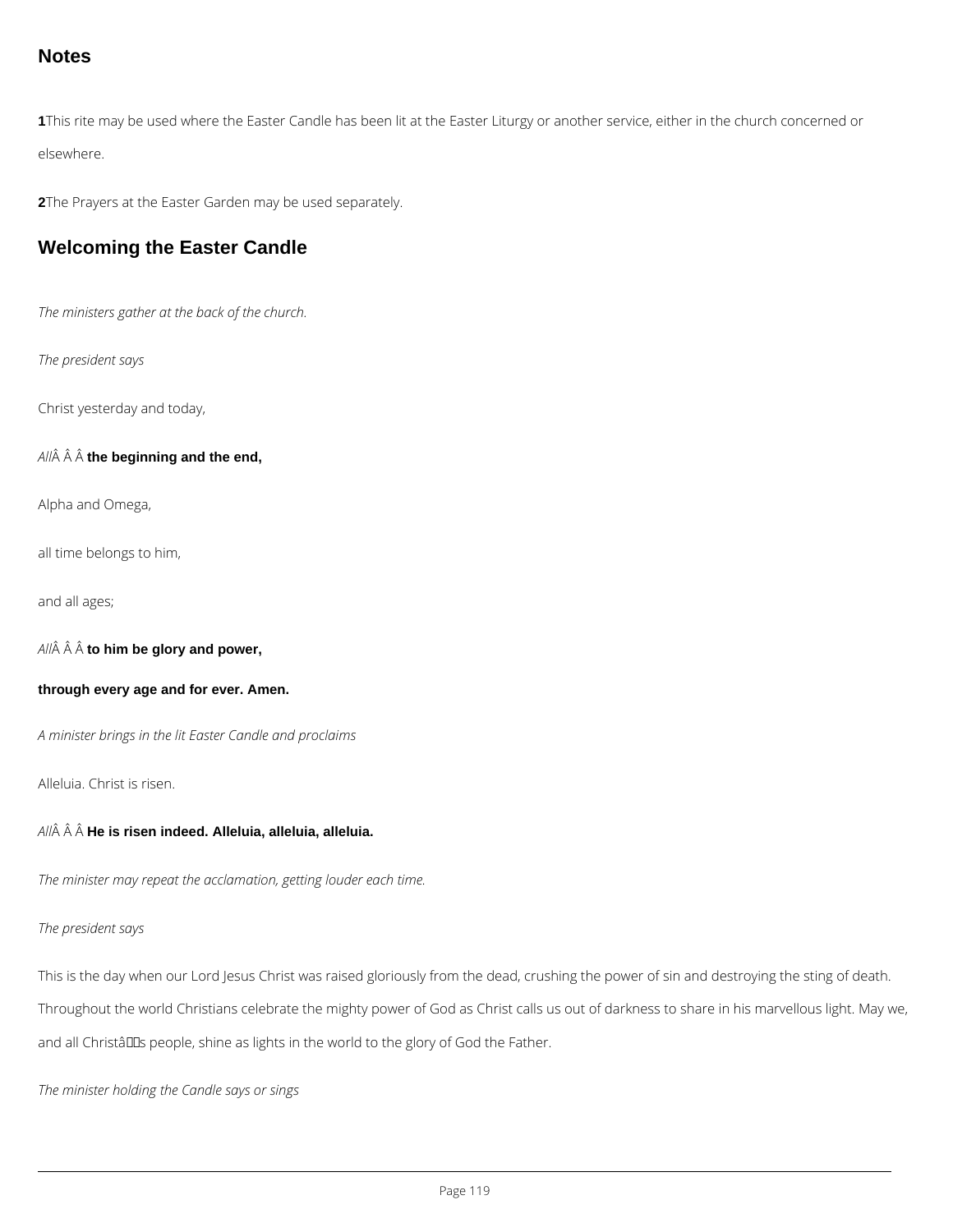The light of Christ.

#### *All* **Thanks be to God.**

*An Easter hymn of praise may be sung as the Easter Candle leads a procession to the Easter Garden.*

*At the Easter Garden, the minister holding the Candle says or sings*

The light of Christ.

*All* **Thanks be to God.**

#### **Prayers at the Easter Garden**

*The president says*

Alleluia. Christ is risen.

*All* **He is risen indeed. Alleluia.**

*A reader says*

The angel said to the women, âDDDo not be afraid; I know that you are looking for Jesus who was crucified. He is not here; for he has been raised,

as he said.â

*Matthew 28.5,6*

*The president says*

Blessed are you, Lord God of all creation,

the Father of our Lord Jesus Christ.

To you be glory now and for ever.

In your great mercy you have given us a new birth

into a living hope

through the resurrection of Jesus Christ from the dead.

By your blessing, may we who have prepared this garden in celebration of his victory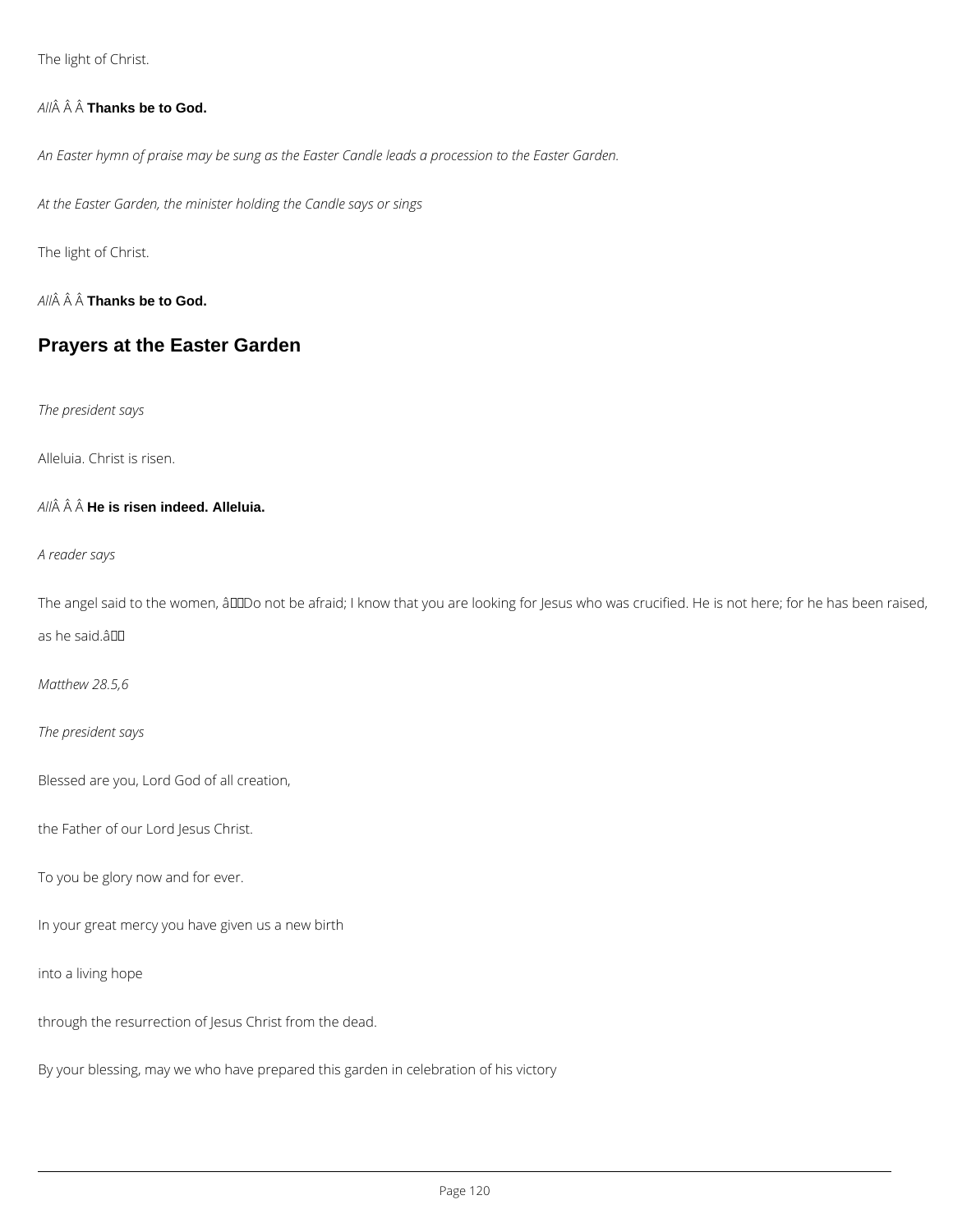be strengthened in faith,

know the power of his presence,

and rejoice in the hope of eternal glory.

Blessed be God, Father, Son, and Holy Spirit.

A  $\hat{A}$   $\hat{A}$  Blêssed be God for ever.

Various actions may be performed: for example, a stone may be rolled away from the entranc be placed inside the empty tomb.

The president says this prayer

Risen Lord Jesus,

as Mary Magdalene met you in the garden

on the morning of your resurrection,

so may we meet you today and every day:

speak to us as you spoke to her;

reveal yourself as the living Lord;

renew our hope and kindle our joy;

and send us to share the good news with others.

A  $\hat{A}$   $\hat{A}$   $\hat{A}$  $\hat{A}$  $\hat{B}$ en.

If there are to be Prayers of Penitence they takhee pleabouhle riee Kayseide. Confession B2 (

After the absolution the Easter Acclamation is used

Alleluia. Christ is risen.

A  $\hat{A}$   $\hat{A}$  H $\hat{A}$  is risen indeed. Alleluia.

The Lighting of Candles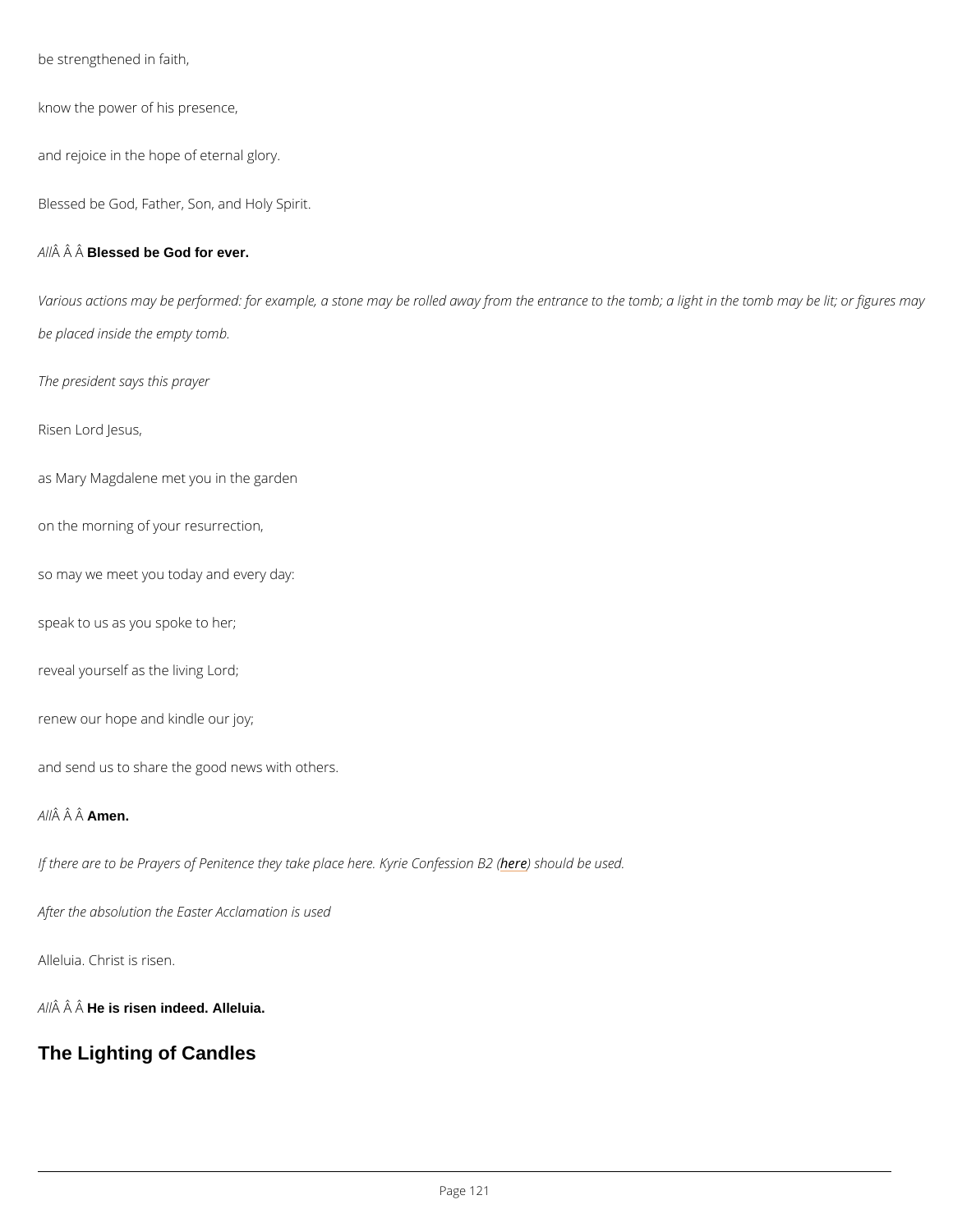The minister holding the Candle says or sings

The light of Christ.

A  $\hat{A}$   $\hat{A}$  T $\hat{A}$ anks be to God.

Hymns and songs are sung as the congregation comes to the minister holding the Easter Can

#### Acclamation

Once the congregation $\hat{a} \in T^M$ s candles have been lit a minister leads the following Acclamation

Alleluia. Christ is risen.

 $A \hat{M}$   $\hat{A} H \hat{B}$  is risen indeed. Alleluia.

Praise the God and Father of our Lord Jesus Christ:

 $A\hat{A}$   $\hat{A}$  he has given us new life and hope

by raising Jesus from the dead.

[God has claimed us as his own:

 $A \hat{A}$   $\hat{A}$  h $\hat{A}$  has made us light to the world.]

Alleluia. Christ is risen.

A  $\hat{A}$   $\hat{A}$  H $\hat{A}$  is risen indeed. Alleluia.

#### Gloria in Excelsis

The Gloria in excelsi<u>be</u>m)eayAbteerunsaet dv (ely, an Easter hymn of praise mayhlobe)e ountone or Thanek Esagistwienng Resurrechte o) em (ay be used. The Easter Candle leads the procession to the front of the church

The service continues with the Collect of Easter Day, the Liturgy of the Word and the Liturgy herean ble r)e

The congregation $\hat{a} \in \mathbb{T}^M$ s candles remain lit until after the Gospel reading.

### Thanksgiving for the Resurrection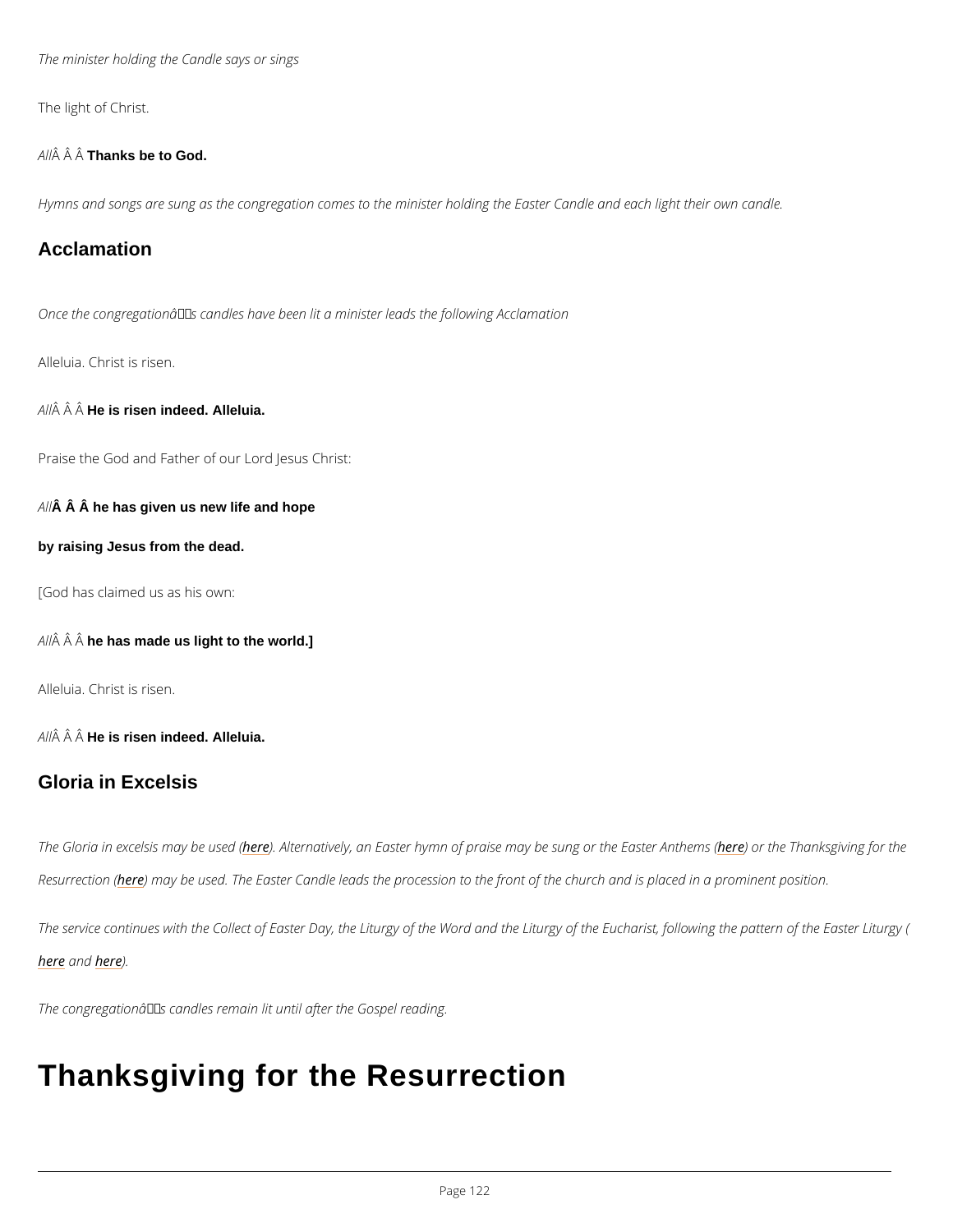#### **Notes**

1The Thanksgiving for the Resurrection can be used in a number of different ways through th

 $\hat{A}$   $\hat{\mathsf{P}}$   $\hat{A}$   $\hat{A}$   $\hat{A}$   $\hat{A}$   $\hat{B}$  and the vector  $\hat{A}$  on  $\hat{B}$  and  $\hat{B}$  or  $\hat{B}$  of the Eucharist throughout the Easte may be followed by the Gloria. If it is used in this way Section 3 may be omitted.

 $\hat{A}$   $\hat{P}$   $\hat{A}$   $\hat{A}$   $\hat{A}$  it may also be used as a Processional at Evening Prayer.

 $\hat{A}$   $\hat{P}$   $\hat{A}$   $\hat{A}$   $\hat{A}$   $\hat{B}$  section 2 may be used alone in procession to or from the baptismal font.

2The Thanksgiving for the Hoherp measy oafls Goolde (used, with the response â€~Alleluia, alleluia, a

Section 1

Let us bless the Father, the Son, and the Holy Spirit.

Let us praise and exalt him for ever.

 $A \hat{P}$   $\hat{A}$  Blessing and honour and glory and power

be to him who sits upon the throne

and to the Lamb for ever and ever. Amen.

Great and marvellous are your works,

Lord God the almighty;

just and true are your ways,

King of saints;

all glorious your gifts, Spirit of life.

Blessing and honour

and glory and wisdom and thanksgiving

and honour and power and might

be to our God for ever and ever. Amen.

Section 2

O give thanks to the Lord, for he is gracious:

 $P$ ag  $23$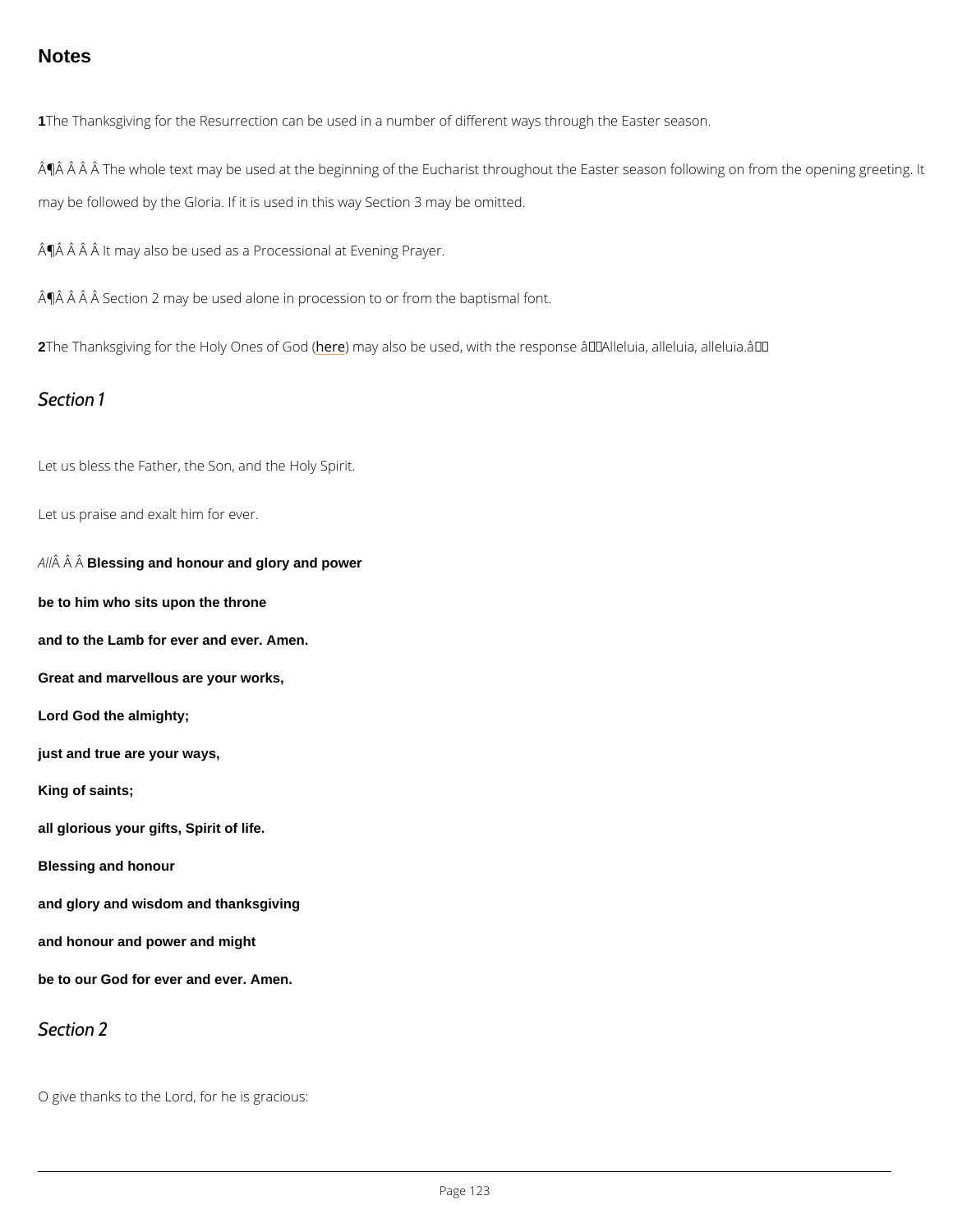#### All $\hat{A}$   $\hat{A}$   $\hat{A}$  and his mercy endures for ever.

He has loved us from all eternity:

All $\hat{A}$   $\hat{A}$   $\hat{A}$  for his mercy endures for ever.

And remembered us when we were in trouble:

All $\hat{A}$   $\hat{A}$   $\hat{A}$  for his mercy endures for ever.

For us and for our salvation he came down from heaven:

#### All $\hat{A}$   $\hat{A}$   $\hat{A}$  for his mercy endures for ever.

He became incarnate of the Holy Spirit and the Virgin Mary

and was made man:

All $\hat{A}$   $\hat{A}$   $\hat{A}$  for his mercy endures for ever.

By his cross and passion he has redeemed the world:

All $\hat{A}$   $\hat{A}$   $\hat{A}$  for his mercy endures for ever.

And has washed us from our sins in his own blood:

All $\hat{A}$   $\hat{A}$   $\hat{A}$  for his mercy endures for ever.

On the third day he rose again:

All $\hat{A}$   $\hat{A}$   $\hat{A}$  for his mercy endures for ever.

And has given us the victory:

All $\hat{A}$   $\hat{A}$   $\hat{A}$  for his mercy endures for ever.

All $\hat{A}$   $\hat{A}$   $\hat{A}$  for his mercy endures for ever.

And opened wide for us the everlasting doors:

 $AII\hat{A}$   $\hat{A}$   $\hat{A}$  for his mercy endures for ever.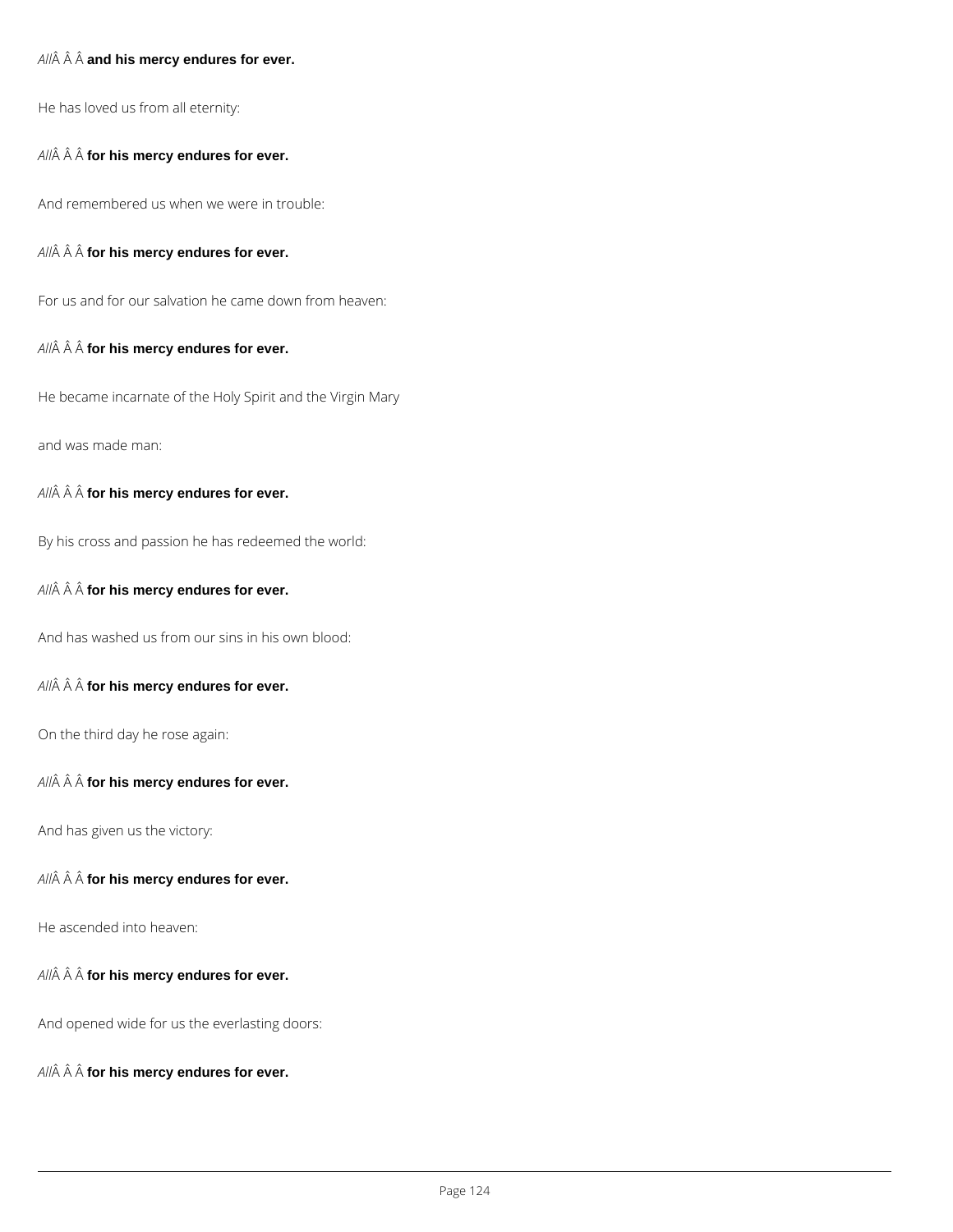He is seated at the right hand of the Father:

All $\hat{A}$   $\hat{A}$   $\hat{A}$  for his mercy endures for ever.

And ever lives to make intercession for us:

All $\hat{A}$   $\hat{A}$   $\hat{A}$  for his mercy endures for ever.

*Section 2 may end either with the Gloria or with the Conclusion (Section 4).*

*All* **Glory to the Father and to the Son**

**and to the Holy Spirit;**

**as it was in the beginning is now**

**and shall be for ever. Amen.**

#### *Section 3*

For the gift of his Spirit:

*All* **blessed be Christ.**

For the catholic Church:

*All* **blessed be Christ.**

For the means of grace:

*All* **blessed be Christ.**

For the hope of glory:

*All* **blessed be Christ.**

*All* **blessed be Christ.**

For the lives of his saints:

All $\hat{A}$   $\hat{A}$   $\hat{A}$  blessed be Christ.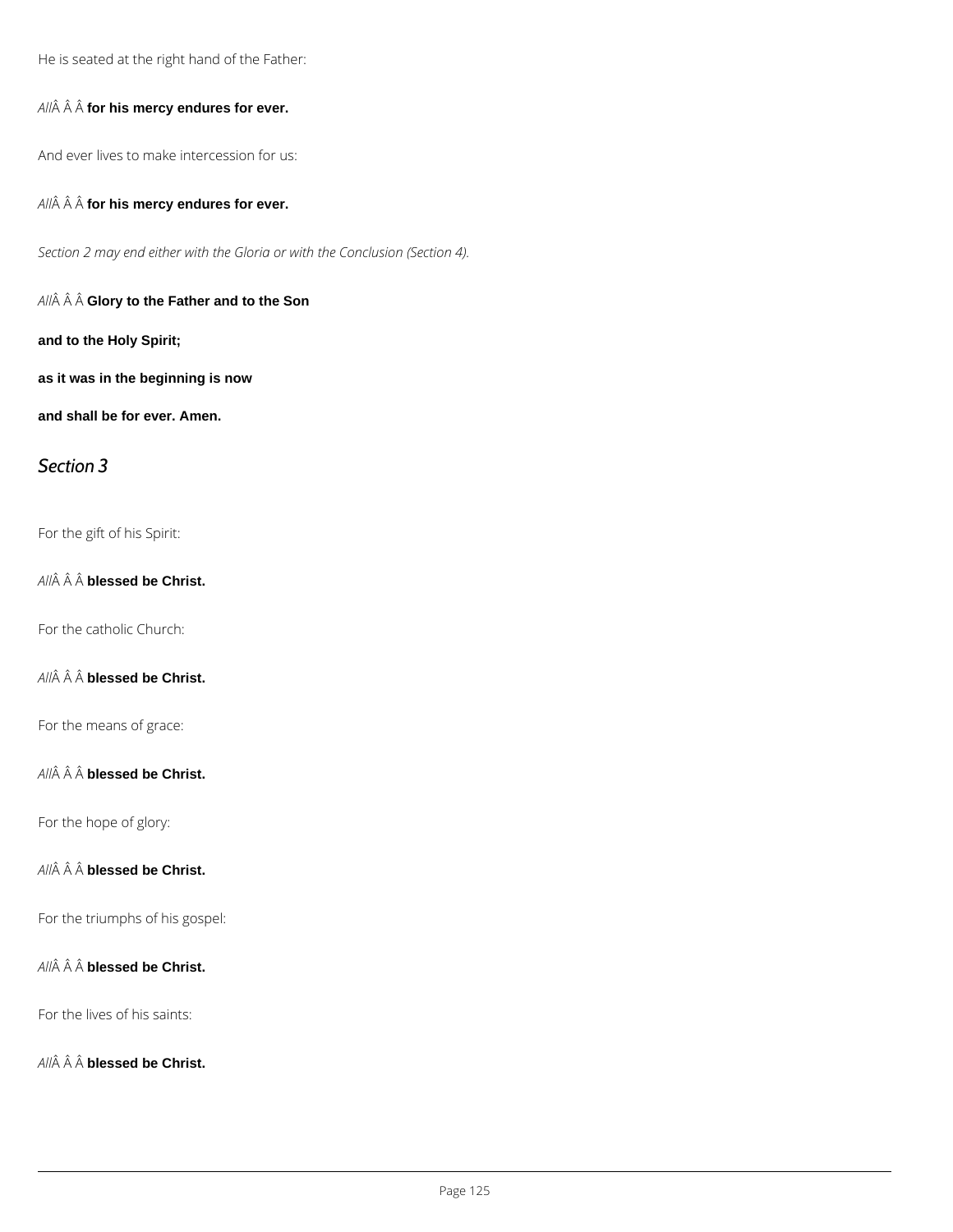In joy and in sorrow:

A  $\hat{A}$   $\hat{A}$  bl $\hat{A}$ ssed be Christ.

In life and in death:

A  $\hat{A}$   $\hat{A}$  bl $\hat{A}$ ssed be Christ.

Now and to the end of the ages:

A  $\hat{A}$   $\hat{A}$  bl $\hat{A}$ ssed be Christ.

#### Section 4: Conclusion

Blessing and honour and thanksgiving and praise

more than we can utter,

more than we can conceive,

be to you, O most adorable Trinity,

Father, Son, and Holy Spirit,

by all angels, all peoples, all creation,

for ever and ever.

Lancelot Andrewes (1626)

A  $\hat{A}$   $\hat{A}$   $\hat{A}$  $\hat{B}$  $\hat{B}$  $\hat{B}$  $\hat{B}$ . Alleluia.

[The Easter Anthems](#page-1-0)

 $1$   $\hat{A}$   $\hat{A}$   $\hat{A}$   $\hat{C}$  hrist our passover has been  $M$  acrificed for us:  $\hat{A}$   $\hat{A}$ 

so let us celebrate the feast,

 $2 \hat{A}$   $\hat{A}$   $\hat{A}$   $\hat{A}$  not with the old leaven of corrup at Tbln and wickedness:  $\hat{A}$   $\hat{A}$ 

but with the unleavened bread of sincerity and truth.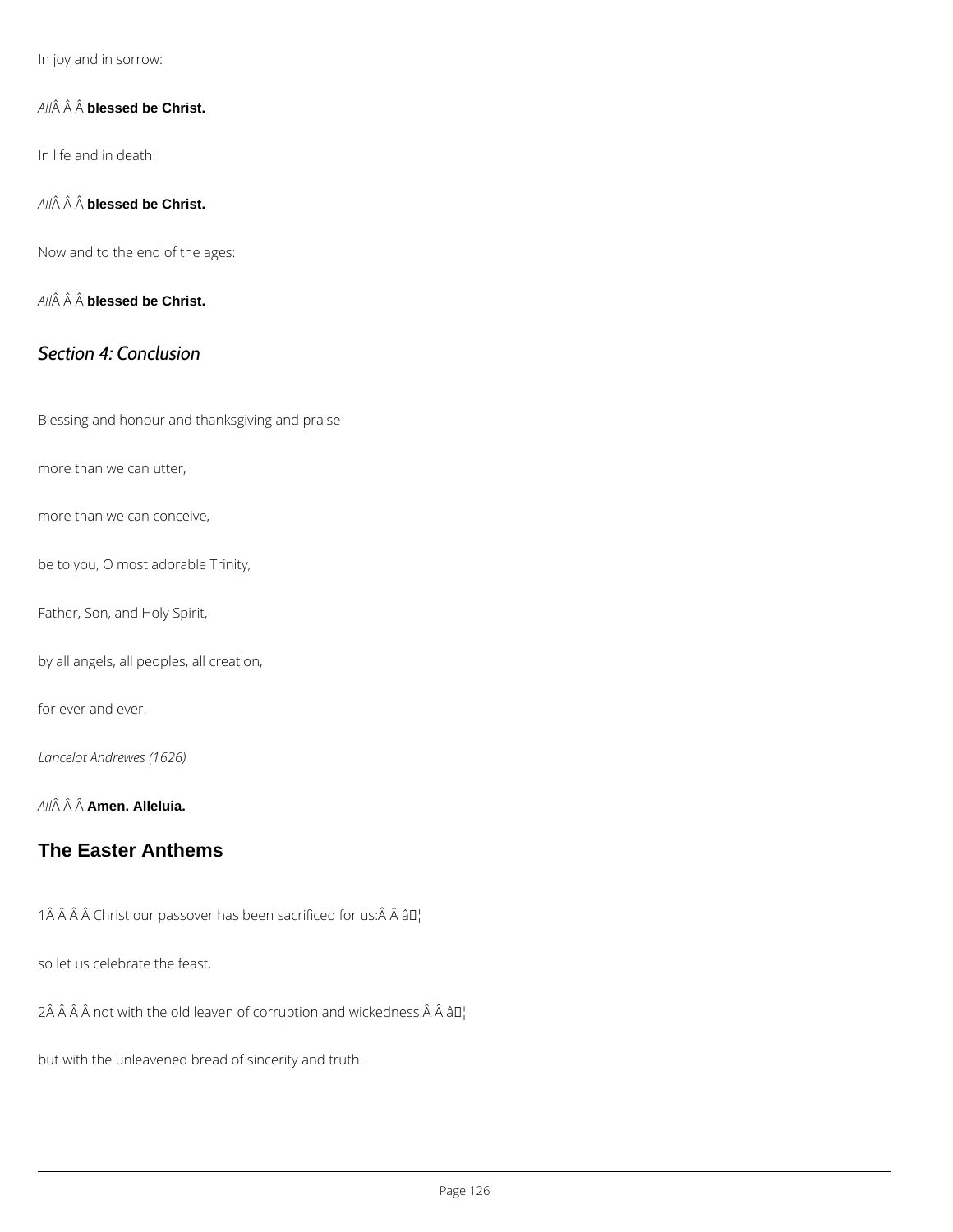1 Corinthians 5.7b, 8

 $3$  $\hat{A}$   $\hat{A}$   $\hat{A}$   $\hat{C}$  hrist once raised from the  $\hat{a}$   $\hat{e}$  $a$ add dies no more: $\hat{A}$   $\hat{A}$ 

death has no more dominion over him.

 $4 \hat{A}$   $\hat{A}$   $\hat{A}$   $\hat{A}$  in dying he died to sâi M lonce for all:  $\hat{A}$   $\hat{A}$ 

in living he lives to God.

 $5 \,\hat{A}$   $\hat{A}$   $\hat{A}$   $\hat{B}$  see yourselves therefor $\hat{a}$   $\hat{B}$   $\hat{B}$  and to sin:  $\hat{A}$   $\hat{A}$ 

and alive to God in Jesus Christ our Lord.

Romans 6.9-11

6 Christ has been raised from the dead: ♦

the first fruits of those who sleep.

 $7 \,\hat{A}$   $\hat{A}$   $\hat{A}$   $\hat{B}$   $\hat{C}$   $\hat{C}$   $\hat{D}$   $\hat{C}$   $\hat{D}$   $\hat{C}$   $\hat{C}$   $\hat{C}$   $\hat{C}$   $\hat{D}$   $\hat{C}$   $\hat{D}$   $\hat{C}$   $\hat{D}$   $\hat{C}$   $\hat{D}$   $\hat{C}$   $\hat{D}$   $\hat{C}$   $\hat{D}$   $\hat{C}$   $\hat{D}$   $\hat{C}$   $\hat$ 

For the text of the EasteTrh An Bloek on of Comm mon en Common worship: Services and Prayers fop at the Common 805.

by man has come also the resurrection of the dead;

 $8 \hat{A}$   $\hat{A}$   $\hat{A}$  for as in Ad $\hat{a}$   $\hat{m}$  all die:  $\hat{A}$   $\hat{A}$ 

even so in Christ shall all be made alive.

1 Corinthians 15.20-22

 $A \hat{A}$   $\hat{A}$  G $\hat{A}$ ory to the Father and to the Son

and to the Holy Spirit;

as it was in the beginning is now

and shall be for ever. Amen.

Common Worship: Times and Seasons, material from which is included here,

is copyright  $\hat{\mathbb{A}}$  @Archbishops' 2000 Ginald publish heudrobly House Publishing

Copy to clipboard